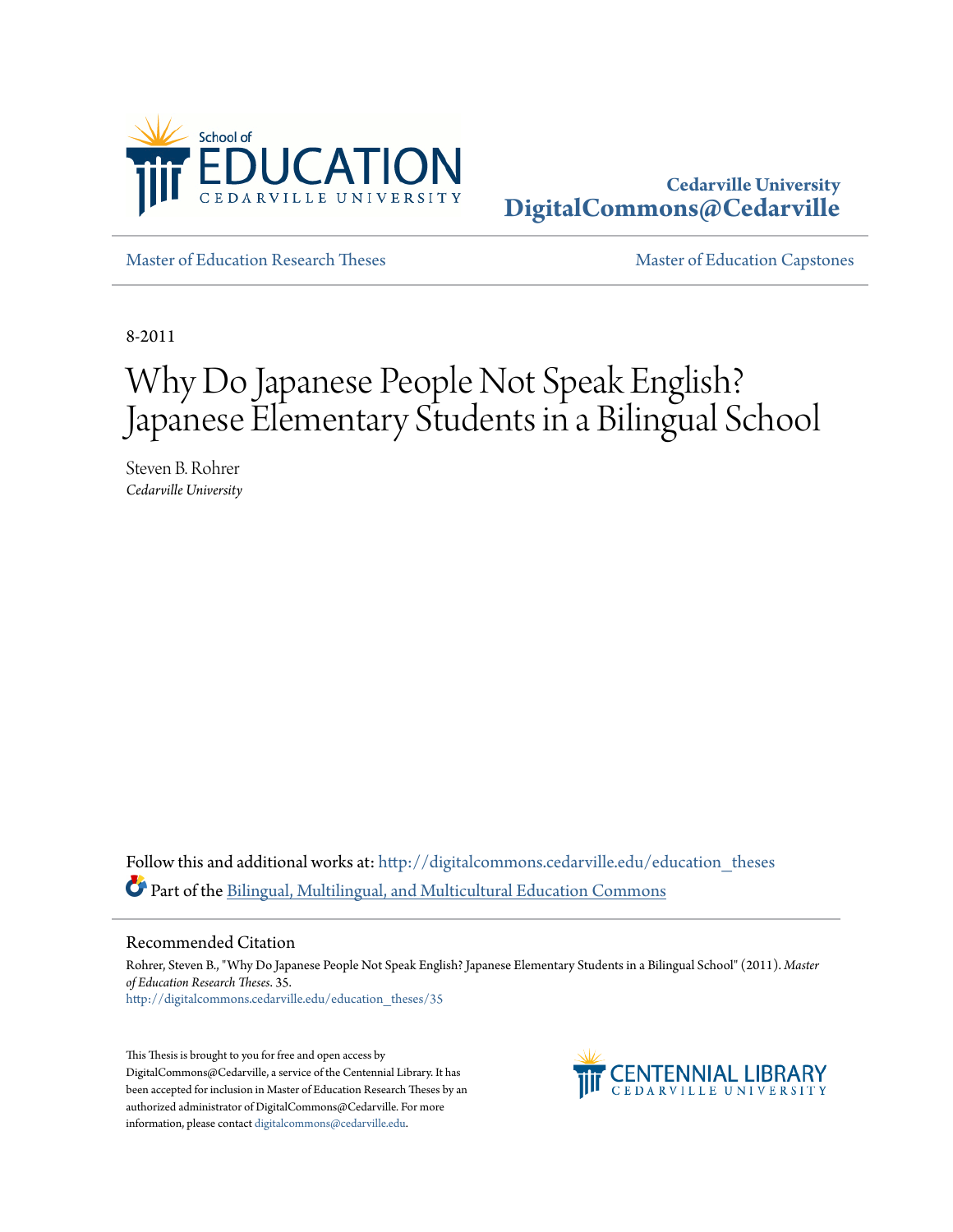## WHY DO JAPANESE PEOPLE NOT SPEAK ENGLISH?

## JAPANESE ELEMENTARY STUDENTS IN A BILINGUAL SCHOOL

A thesis submitted in partial fulfillment Of the requirements for the degree of Master of Education

By

STEVEN BEN ROHRER B.A. Literature, Wheaton College, 1987 B.A. Philosophy, Wheaton College, 1987

> 2011 Cedarville University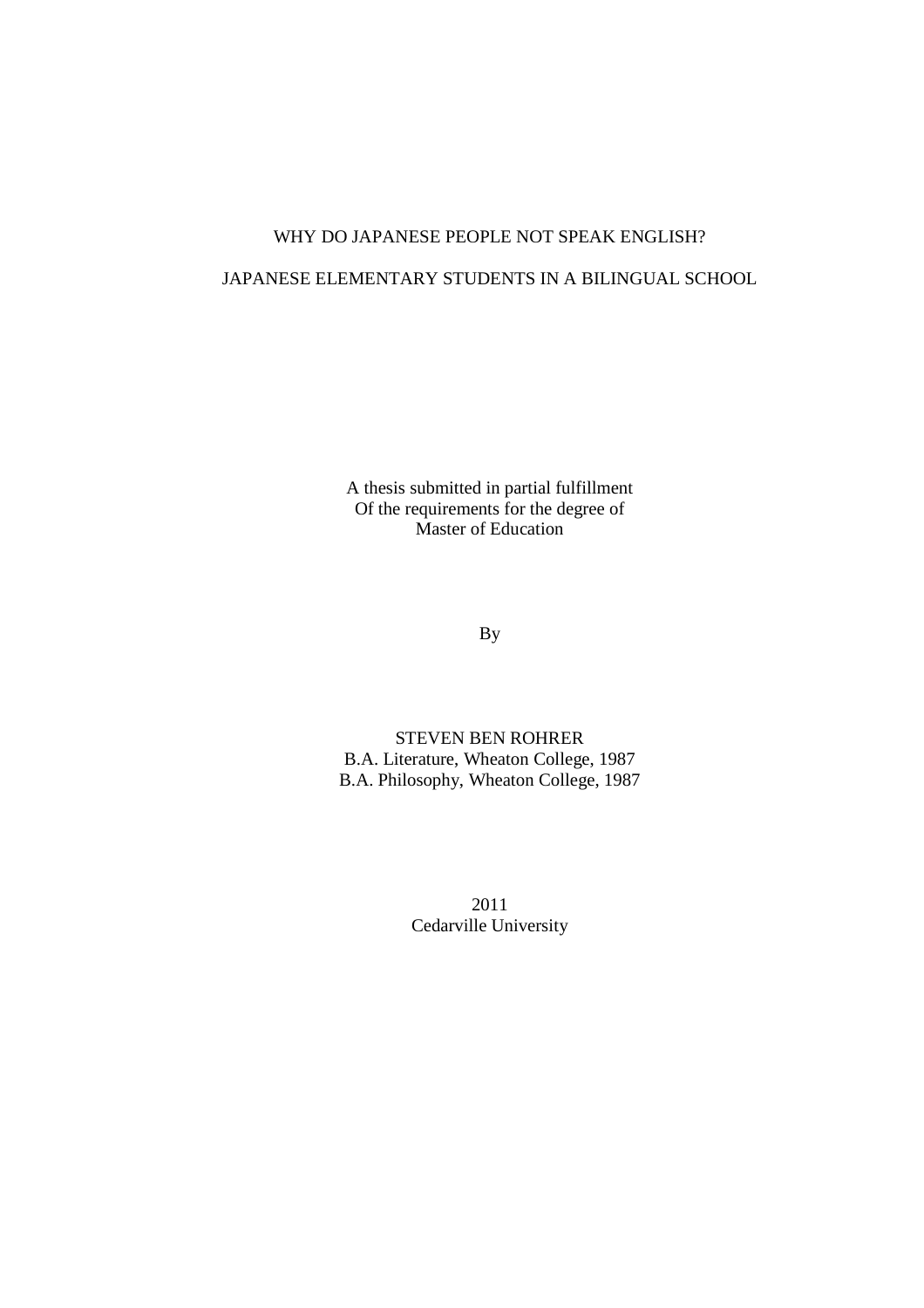### CEDARVILLE UNIVERSITY

## SCHOOL OF GRADUATE STUDIES

August 1, 2011

I HEREBY RECOMMEND THAT THE THESIS PREPARED UNDER MY SUPERVISION BY Steven Ben Rohrer ENTITLED Why do Japanese People Not Speak English? Japanese Elementary Students in a Bilingual School BE ACCEPTED IN PARTIAL FULFILLMENT OF THE REQUIREMENTS FOR THE DEGREE OF Master of Education.

William E. Brown, Ph.D. President

Marc D. McClain

Mark McClain, Ph.D. Associate Academic Vice President College of Professions

Michael Way

Michael W. Firmin, Ph.D. Psychology Department Chairman Thesis Advisor

Comos Carnes

Thomas Cornman, Ph.D. Academic Vice President

Stephen S. Gruber, Ed.D. **Education Department Chair** Director M.Ed. Program

Andrew Runyan, Ph.D.

Graduate School Dean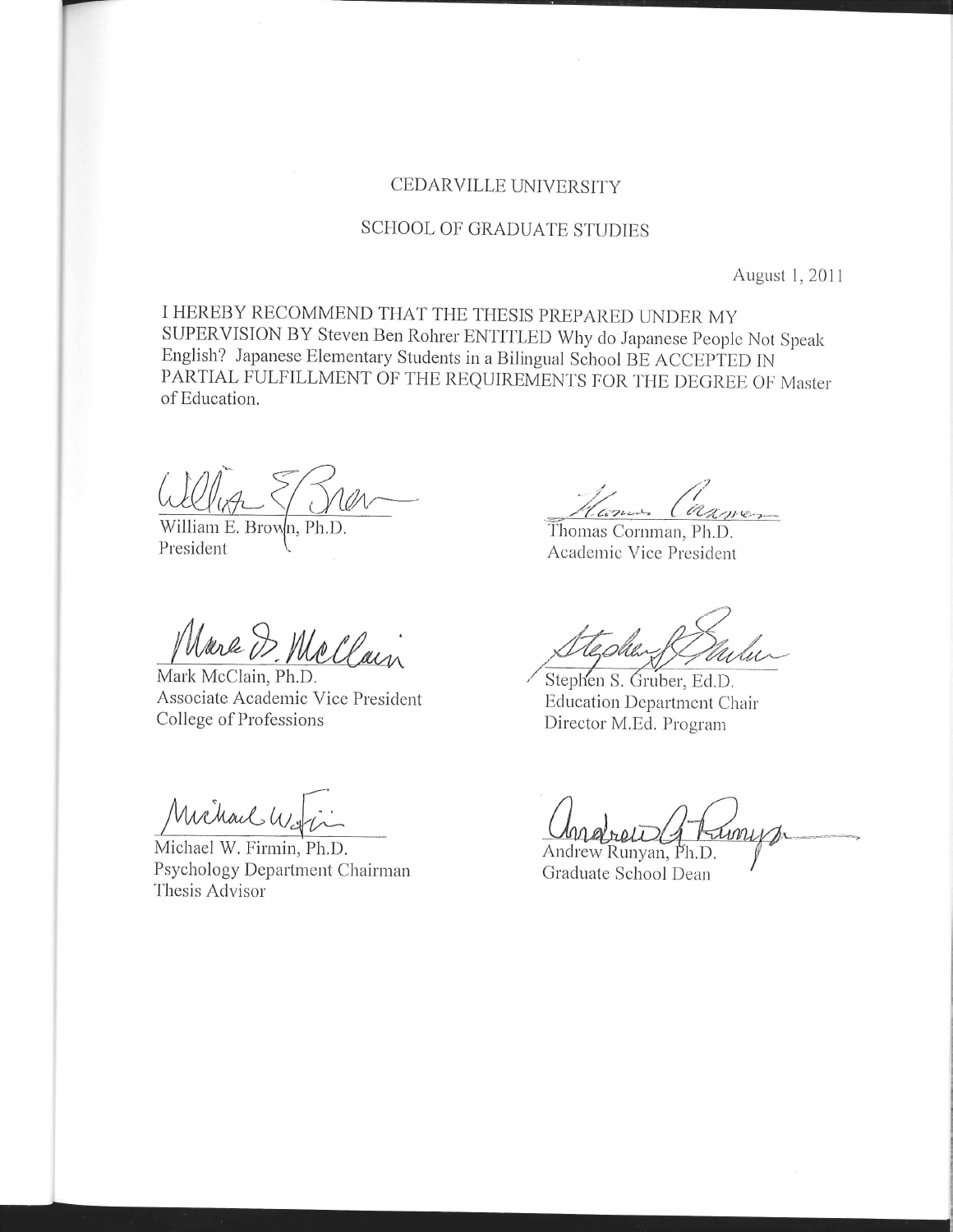### **ABSTRACT**

Rohrer, Steven B. M. Ed., Education Department, Cedarville University, 2011. *Why Do Japanese People Not Speak English? Japanese Elementary Students in a Bilingual School.*

Japanese schools have invested much money and effort in teaching English, yet why do most Japanese people not speak English? Their reticence has been attributed to various factors including communication apprehension or language anxiety. In this study, qualitative, phenomenological interviews were conducted with 24 Japanese upper elementary students at a bilingual international school in Japan to investigate influences on their willingness to communicate in English. Through open coding of the students' responses, four themes emerged. Intrinsic factors which made students reticent to speak in English were internal stress and the perceived difficulty of English speaking. Social groups and identity issues were extrinsic factors which were also found to influence Japanese students' attitudes toward English speaking.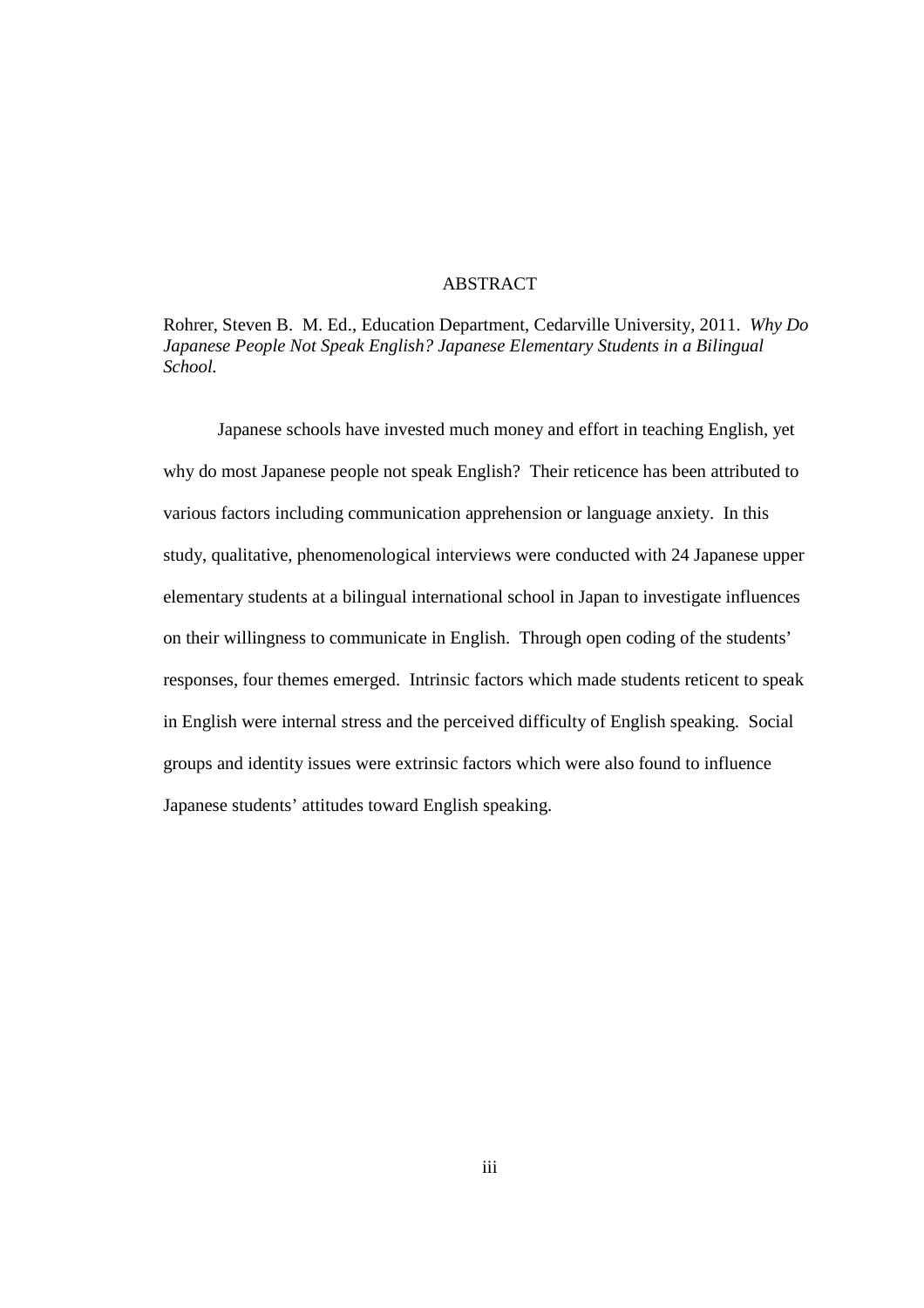## TABLE OF CONTENTS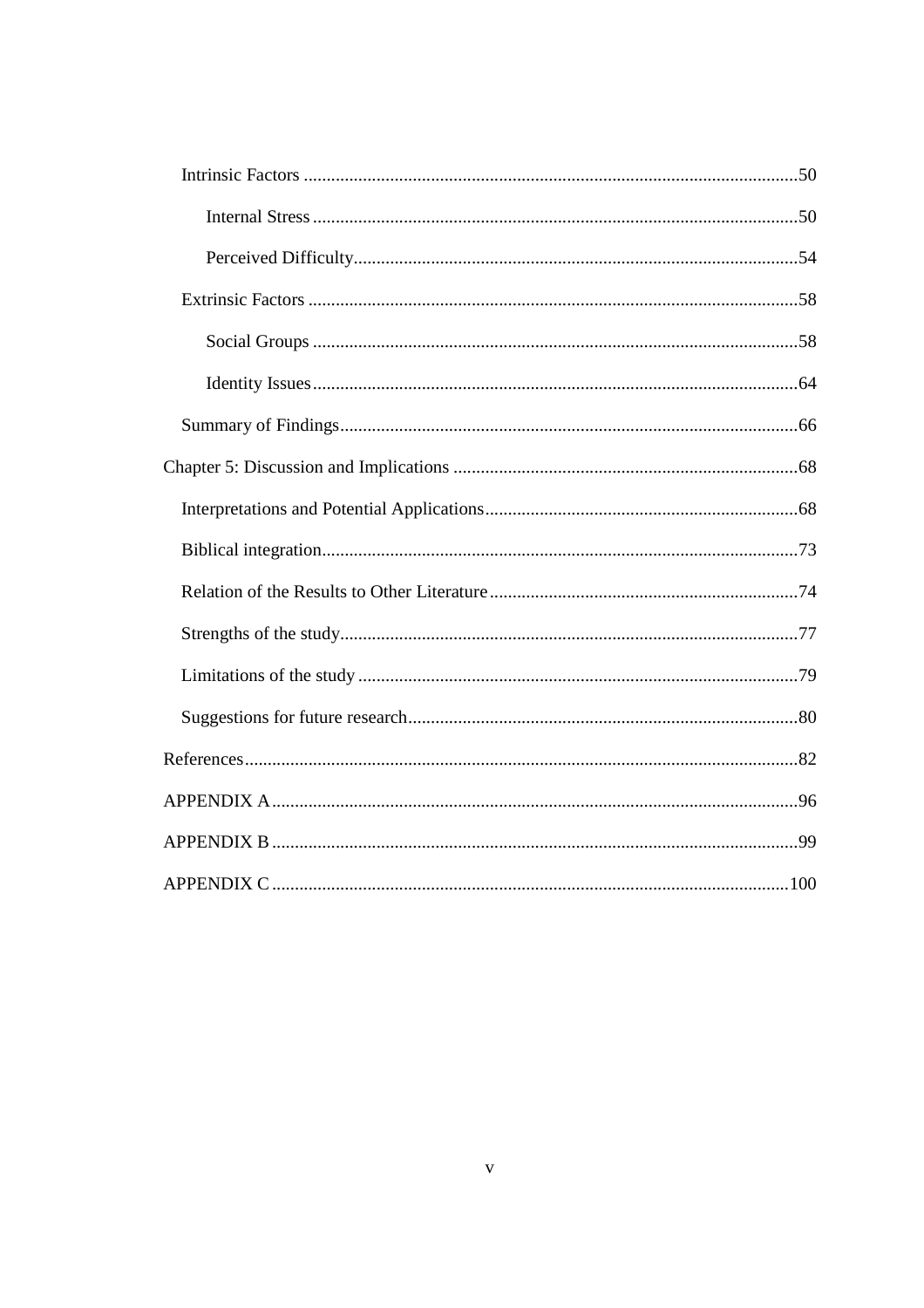#### ACKNOWLEDGEMENTS

First and foremost, I give thanks to my Lord, Jesus Christ, the Giver of life and the One who gives eternal value to our endeavors, including this thesis. I would like to thank my wife, Jemi, who has been a wonderful helpmate and encourager throughout the course of my graduate studies and all the years of our marriage. Thanks as well to my five children, David, Christina, Katie, Cindy, and Julia, for your patience when I was busy with my studies and for your cheerful support. I would also like to express my appreciation to my thesis advisor, Dr. Firmin, for his patient and faithful support and invaluable advice. Many thanks as well to Dr. Gruber and the other Cedarville professors who taught me, many of whom came all the way to Japan to do so. Finally, I would like to thank the administration, teachers, and students of KIU Academy whose help in so many ways made this project possible.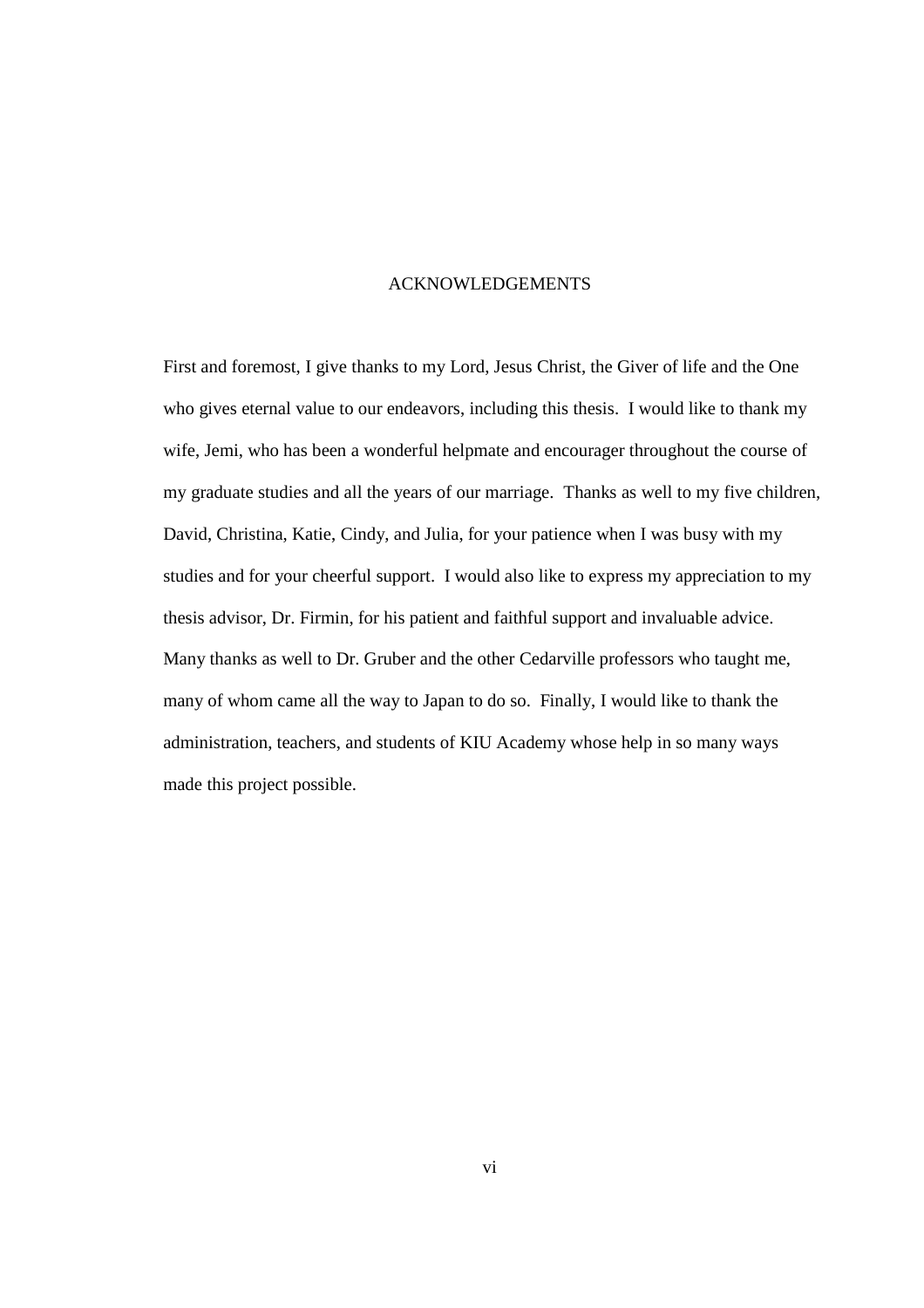#### Chapter 1: Introduction

Communication is an important part of daily life for most people but, in the United States and around the world, there are many people who are hesitant to communicate. This condition has been labeled by some as "communication apprehension." In a seminal publication, McCroskey (1977) defined the construct as "an individual's level of fear or anxiety associated with either real or anticipated communication with another person or persons" (p. 78). Approximately 20% of the American population shows various forms of communication apprehension (McCroskey, Richmond, & McCroskey, 2002). Even after years of study, its cause is not clearly understood, although it is theorized by Beatty, McCroskey, and Heisel (1998) to be partly due to an inborn personality trait. One factor that is commonly accepted as a contributor to communication apprehension is self-perceived communication competence (Barraclough, Christophel, & McCroskey, 1988). In this paradigm, it is assumed that the more competent individuals feel about their ability to communicate well, the less apprehension they will feel, and the more likely they will be to communicate with others. McCroskey and Richmond (1987) have termed this result of low communication apprehension "willingness to communicate." Barraclough et al. (1988) observed that a greater willingness to communicate was associated with higher self-perceived communication competence and lower communication apprehension.

Two other constructs related to communication apprehension are shyness and reticence. Keaten and Kelly (2000) found that reticent people tend to see themselves as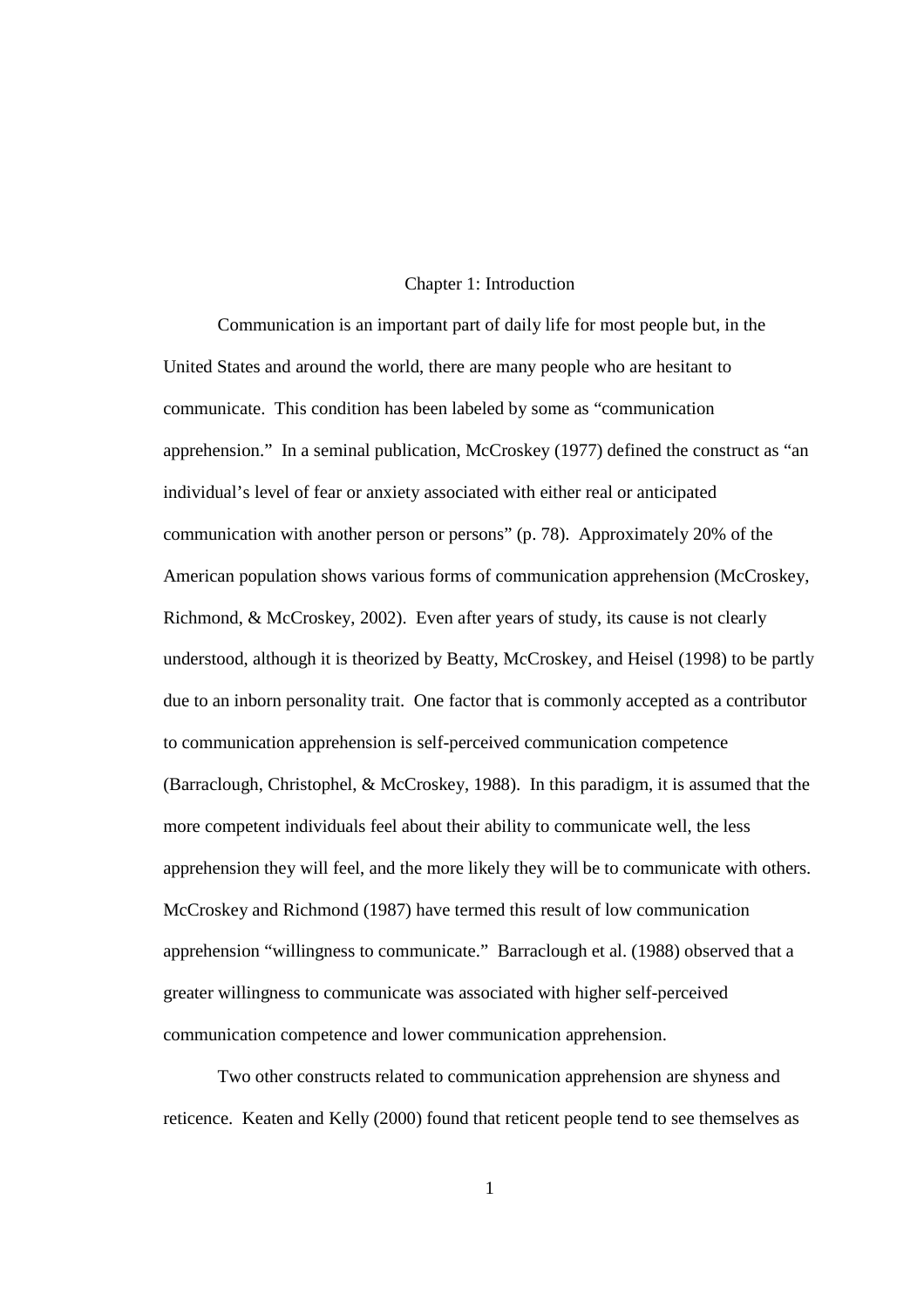incompetent or not having necessary communication skills, which is similar to those who have low levels of self-perceived communication competence. In one study, for example, reticent individuals' families exhibited a low level of conversation, indicating reticence may be influenced by the individual's environment (Kelly et al., 2002).

Communication apprehension and its related constructs have been studied most extensively in the United States, but they also are observable among people internationally. Some studies have been conducted in numerous countries, comparing percentages of people who experience communication apprehension. McCroskey, Gudykunst, and Nishida (1985) found Japan to be the country with the highest percentage in their sample. All of the university students that they had appraised exhibited communication apprehension and, overall, 73% of these students showed a high level of communication apprehension.

The apparent international presence of communication apprehension is particularly germane to the field of education. Traditional pedagogical methods of education are built on principles of communication between teachers and students. However, when students with communication apprehension are in the classroom, their preferred patterns may adversely affect attitudes toward learning, leading them to withdraw from participation in class activities and hampering their learning progress (Anzai & Paik, 2000). Eysenck (1979) found that anxiety generally hinders performance because task relevant information must compete with task irrelevant information in order to be processed by the brain. Consequently, communication apprehension presents a particularly difficult problem for second language (L2) learning. Horwitz, Horwitz, and Cope (1986) referred to this phenomenon as "language anxiety," when referring to L2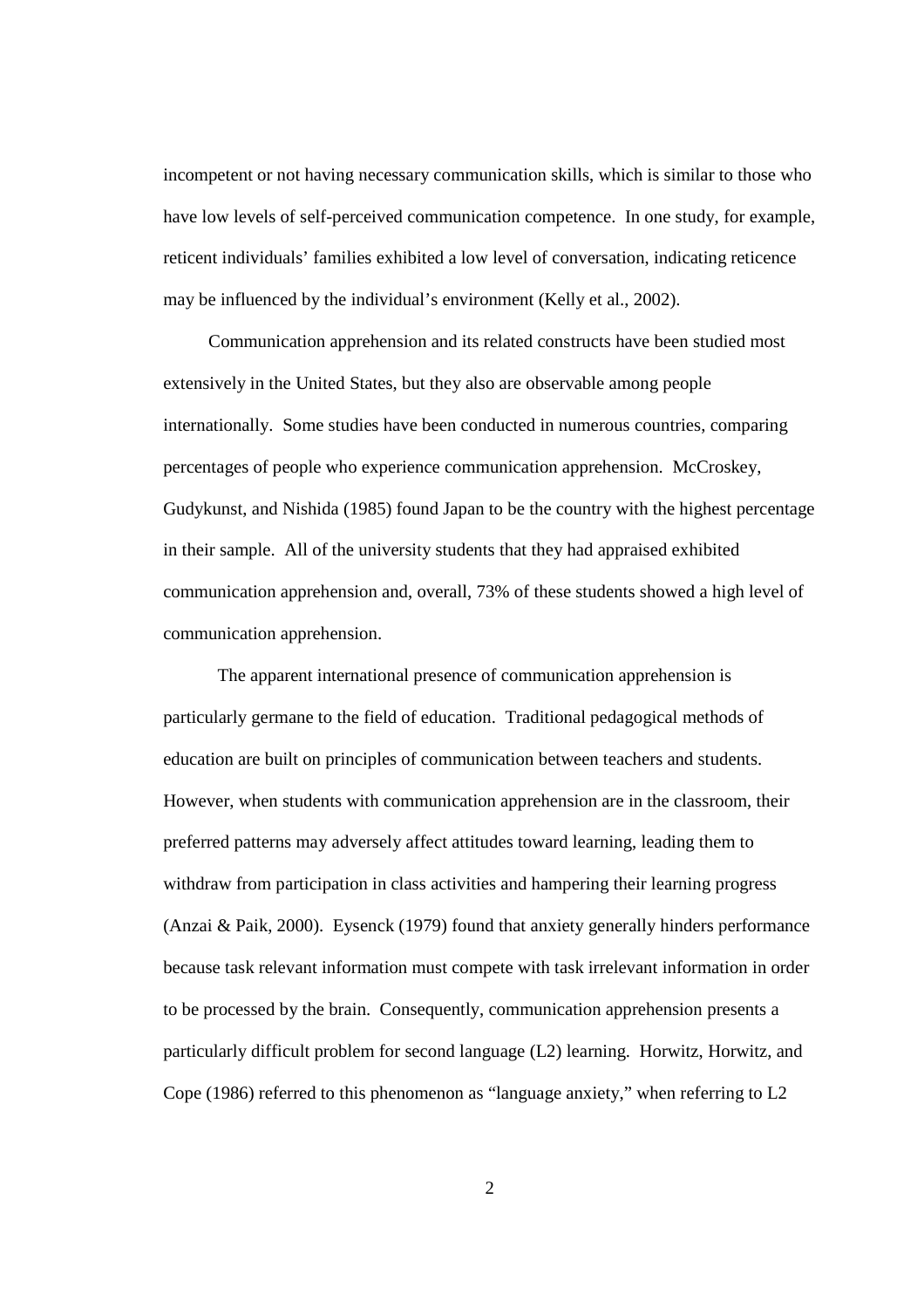communication apprehension. Reticence, shyness, and language anxiety tend to lower students' willingness to communicate (Yashima, 2002) which, in turn, tends to hinder their linguistic progress, since communication is fundamental to language learning. In studying a foreign language, the more practice individuals have talking, the more they generally learn (Brown, 1987). Therefore, MacIntyre (1999) purports that language anxiety is one of the most accurate predictors of whether students will be able to learn a second language successfully.

Horwitz (2000) reported, from her sample, that one third of American college students in foreign language classes have been found to have moderate-to-severe levels of language anxiety. In a Puerto Rican sample, although only 11% of students reported high communication apprehension in their first language  $(L1)$ , 43% were found to have high language anxiety in L2 (McCroskey et al., 1985). Other studies have indicated particularly high language anxiety for samples of individuals in Confucian Heritage Cultures, specifically China, Taiwan, and Japan (Cheng, Horwitz, & Schallert, 1999; Woodrow, 2006). The research of McCroskey et al. (1985) showed surprisingly little difference between the Japanese students' language anxiety in L1 and L2. A potential reason for this is that the percentage of Japanese university students who have high language anxiety in their first language is already quite elevated at 73%.

Horwitz et al. (1986) reported potential indicators for language anxiety. These provide insight into the students' situations that make language learning difficult. Anxious language learners experience worry and dread. Some sweat and have heart palpitations. When the teacher speaks, others hear only a loud buzz or become confused and have no idea what is being said. They cannot concentrate and quickly forget even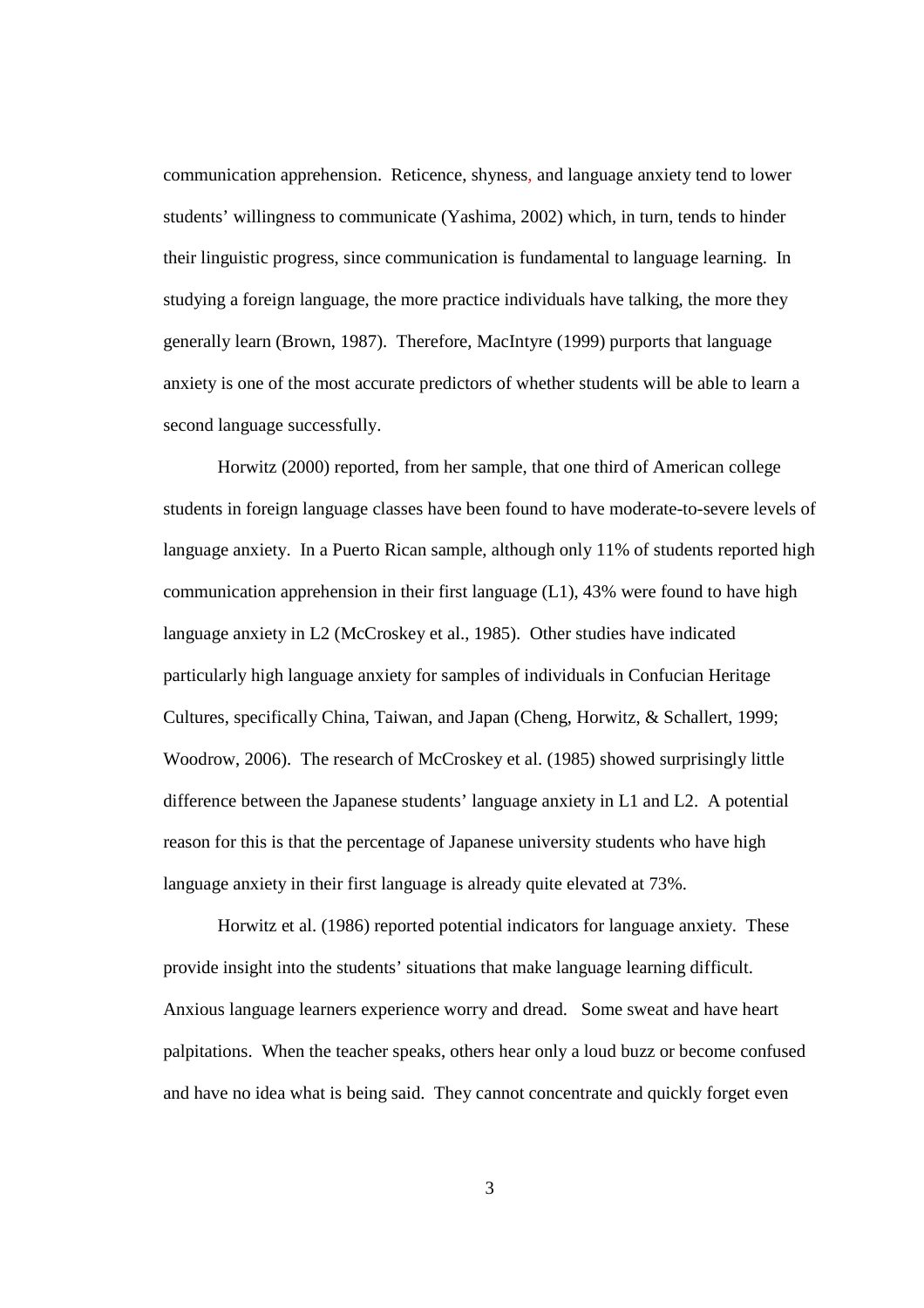grammar points which they have mastered when it comes time to perform on a test or in front of the class. Other symptoms that teachers are more likely to notice include: missing class, turning in homework late, and being silent or withdrawn in class (Pappamihiel, 2002).

There is no consensus regarding the cause of language anxiety. Sparks, Ganschow, and Javorsky (2000) assert that language anxiety results from students' difficulties and poor performance in the second language, rather than it being a direct cause of such difficulties. However, Price (1991) relates that interviews with anxious language learners showed many were intelligent students who were successful in other classes. Young (1991) suggests six potential sources from a review of the literature on language anxiety: 1) personal and interpersonal anxieties; 2) learner beliefs about language learning; 3) instructor beliefs about language teaching; 4) instructor-learner interactions; 5) classroom procedures; and 6) language testing. It is possible that any combination of the factors above results in language anxiety, and the causes vary, depending on the student or culture under consideration.

As previously noted, several researchers have found Japan to be a culture with a relatively high percentage of high communication apprehension students (Cheng et al., 1999; McCroskey et al., 1985; Pribyl, Keaten, Sakamoto, & Koshikawa, 1998). This phenomenon seemingly has an effect on Japanese students' English learning. Native English instructors in Japan, as well as foreign countries, consistently report that even diligent Japanese students routinely do not speak English in class (Dwyer & Heller-Murphy, 1996; Woodrow, 2006). The Japanese Ministry of Education, Culture, Sports, Science, and Technology became aware of this problem and about a decade ago revised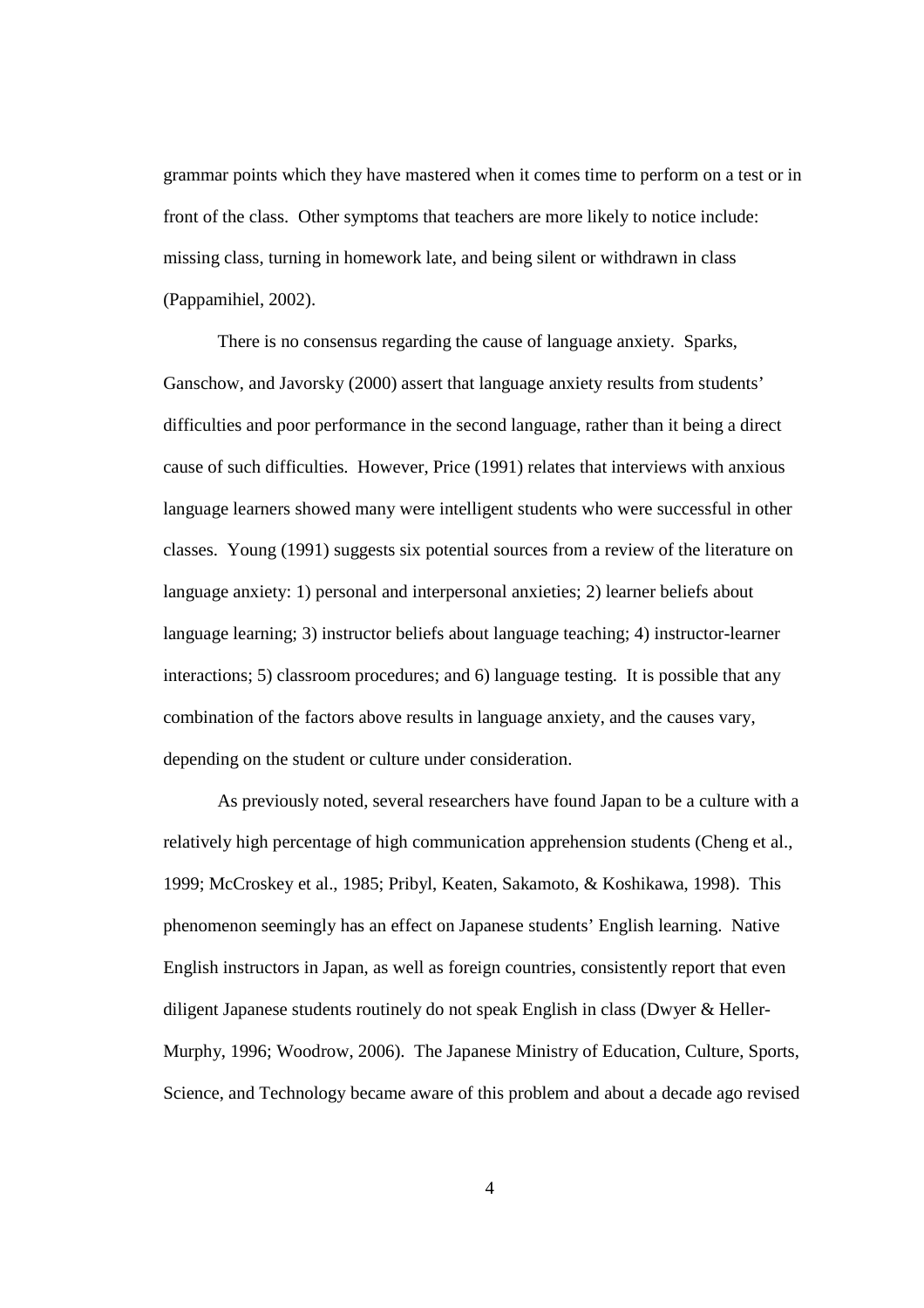the national curriculum, putting more emphasis on English oral communication (Yashima, 2002). Why have Japanese people, in particular, developed this attitude toward speaking English?

First, the culture of Japan has been a contributing factor. For example, typical Japanese culture values reticence (McCroskey et al., 1985). An introverted, rather than extroverted, personality often is preferred by the Japanese (Pite, 1996). In Japanese schools, students frequently are expected to be passive recipients, rather than expressing their own ideas during class. Students typically do not want to stand out but, rather, prefer to blend in with their peers. Even when they know the answer, many Japanese students will not volunteer to provide answers to questions. Many also feel that it is rude for students to speak out and show how much they know (Dwyer & Heller-Murphy, 1996). Some fear embarrassment, if they state a wrong answer in front of their peers. These cultural values generally have encouraged reticence and helped make Japanese more apprehensive and less willing to communicate in English.

A second factor that has potentially contributed to this inhibited disposition is the traditional education system in Japan. Teachers and parents emphasize that students must study English in order to pass university entrance examinations (O'Donnell, 2003), so many Japanese students study English solely for this purpose (Brown, 1995). The relatively large size of junior high and high school English classes (often with about 40 students) lends itself to a lecture style of instruction and the study of English through translation into Japanese (Sato, 2003). Research by Matsuura, Chiba, and Hilderbrandt (2001) found that more than two-thirds of Japanese students believe they need translation into Japanese as part of their English study, so Japanese often is used to teach English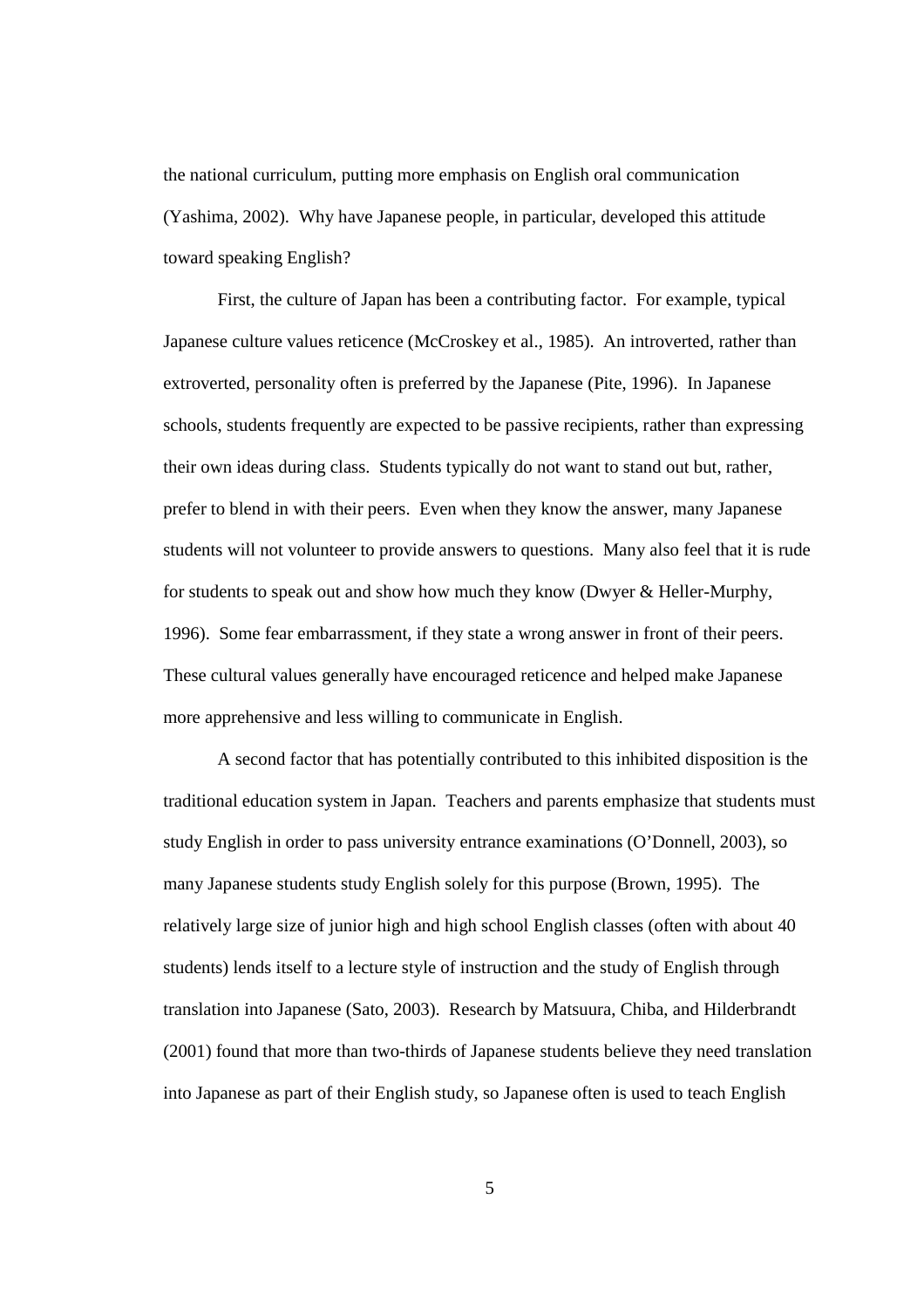classes. Therefore, although they study English a minimum of six years during junior and senior high school, some Japanese high school graduates have stated they hardly ever spoke English or heard it spoken (Dwyer & Heller-Murphy, 1996). Consequently, many Japanese high school graduates have very little confidence in using English and, understandably, have very low willingness to communicate (O'Donnell, 2003). Such negative experiences studying English in the past have a detrimental effect on students' attitudes toward studying English in the present (Kimura, Nakata, & Okamura, 2001; O'Donnell, 2003).

The Japanese government has sought to improve students' motivation and attitude toward English by introducing it to students earlier in the curriculum, through the Foreign Language in Elementary School (FLES) program. However, Takada's (2003) research with FLES participants showed the program had little significant positive effect. As stated above, a sample of Puerto Rican students showed a significant increase in their language anxiety when speaking in the second language, even though they study English every year from the time they enter elementary school (McCroskey et al., 1985). Clearly, an early introduction to English alone is not a foolproof method of decreasing language anxiety. Keaten, Kelly, and Pribyl (1994) reported results from language anxiety tests given to grades K-12 in Japan, showing students' language anxiety steadily rose throughout their school career. What causes this anxiety to grow even in young Japanese children? This is an important topic for future research.

#### *Definition of Terms*

Bilingual – A person who is able to communicate, to varying extents, in a second language is considered bilingual (Skiba, 1997).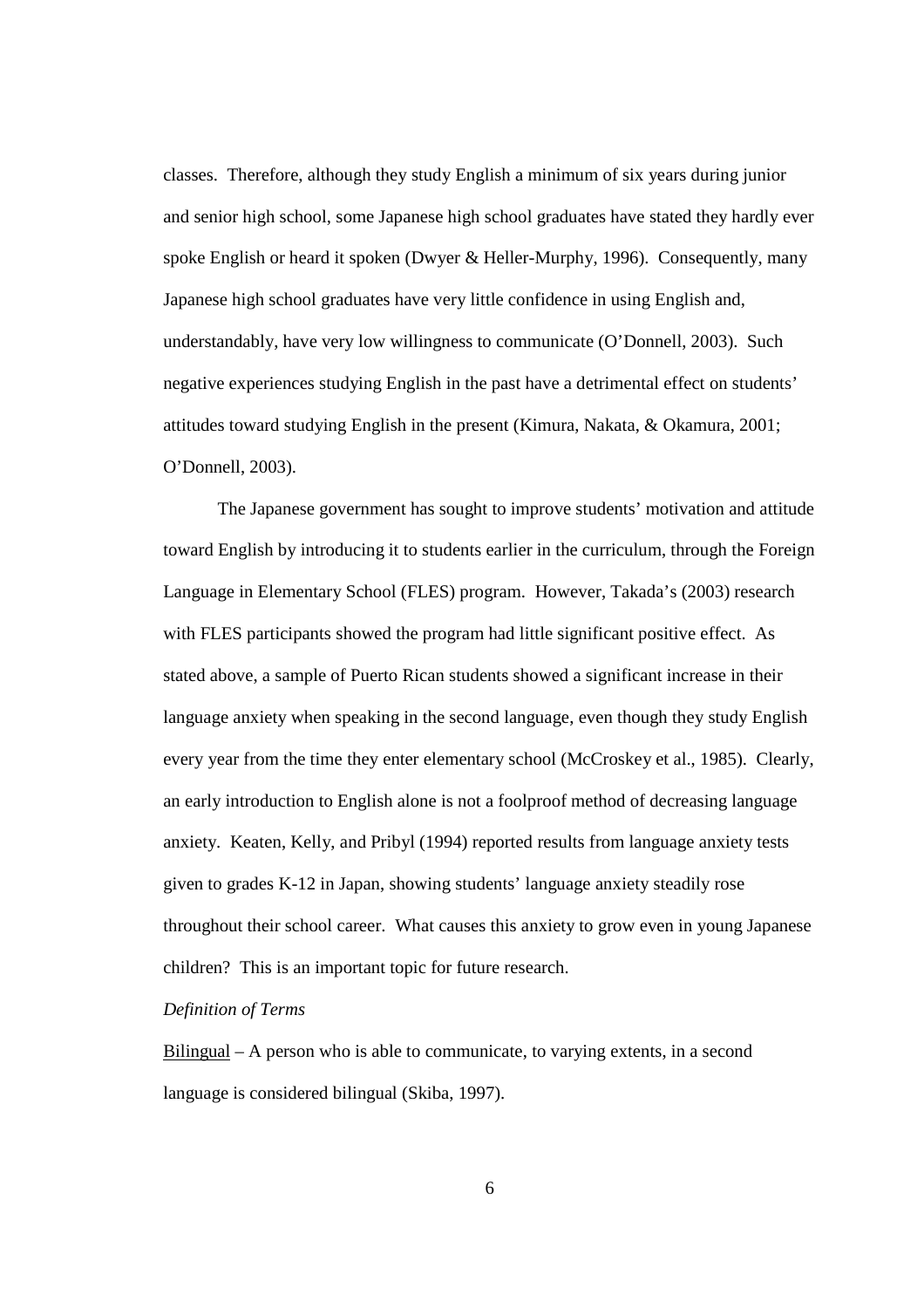Bilingual Verbal Ability Tests (BVAT) – This is a standardized, norm-referenced test used to assess the complete verbal ability of bilingual students (Schrank & Woodcock, 2005).

Borrowing – Borrowing refers to a form of code-switching in which L1 nouns are used while speaking L2 in order to fill in gaps for unknown L2 words (Nishimura, 1995a). Cognitive Academic Language Proficiency (CALP) – CALP is term that is used to discuss the language proficiency levels of students who are in the process of learning a second language (Cummins, 1979).

Code-switching – Bilingual people's use of two languages in a single conversation is referred to as code-switching (Nishimura, 1995a).

Communication Apprehension (CA) - This construct is an individual's level of fear or anxiety associated with either real or anticipated communication with another person or persons (McCroskey, 1977).

English as a Foreign Language (EFL) – EFL refers to teaching or learning English in a country where English is not spoken (Biegel, 1998).

English as a Second Language (ESL) – ESL refers to teaching English to people who do not speak English (Biegel, 1998).

Foreign Language in Elementary School (FLES) – FLES is an optional activity in the Japanese national elementary school curriculum implemented in 2002 by the Japanese Ministry of Education, Culture, Sports, Science, and Technology with the purpose of introducing students to English at a younger age to enhance motivation and develop a positive attitude toward English (Takada, 2003).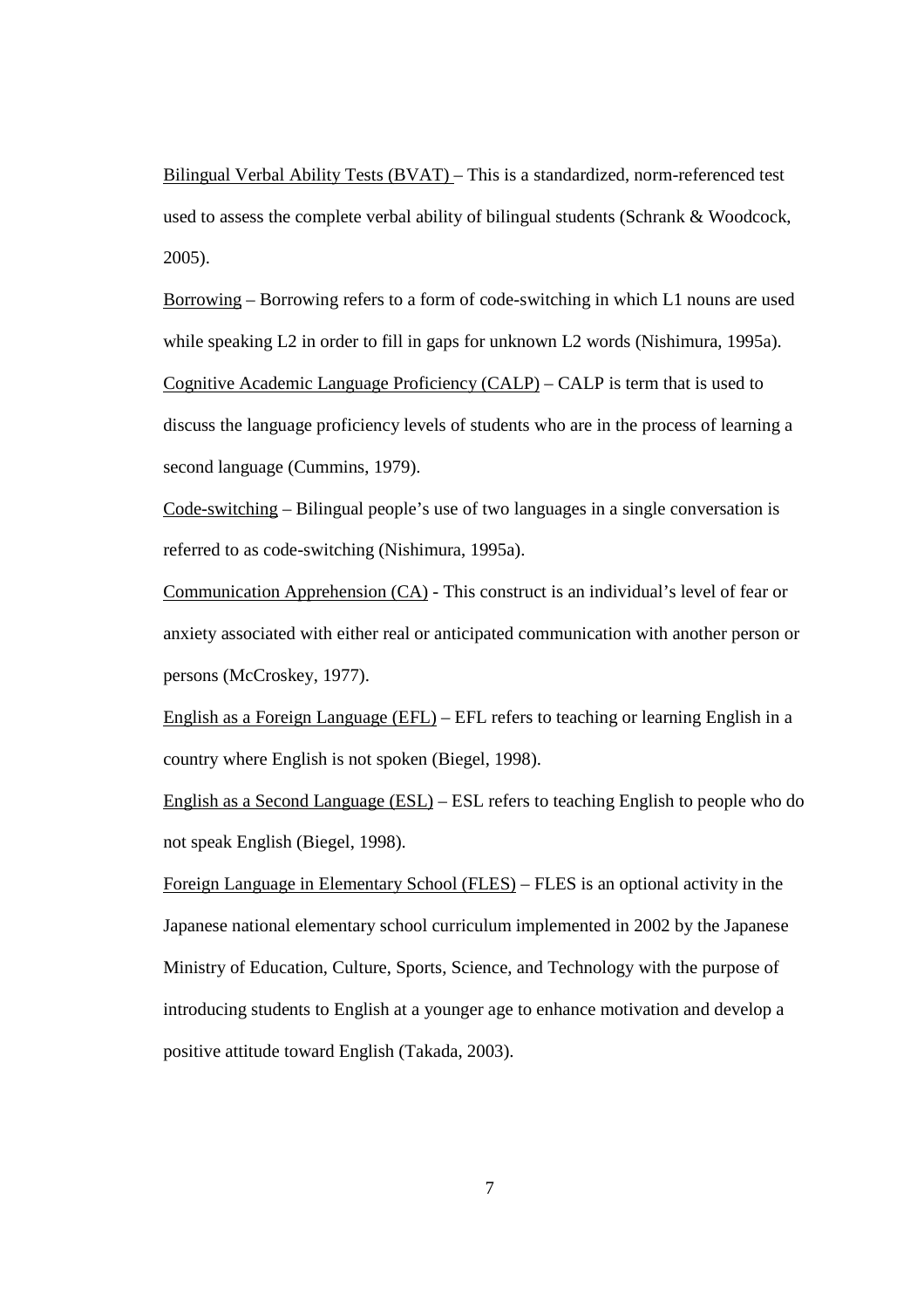Immersion school – An immersion school is an educational institution in which the usual curricular activities are conducted in a foreign language (Spezzini, 2004).

Integrativeness – Integrativeness refers to a language learner's desire to have interaction with speakers of the language being studied (Gardner, 2006).

L1 & L2 – A student's first and second languages often are abbreviated in research literature as L1 and L2, respectively (Baker & MacIntyre, 2003).

Language Anxiety – When discussing communication apprehension in second language learners, it is the generally referred to as language anxiety. Sometimes it also is referenced as foreign language anxiety or second language anxiety (MacIntyre, Baker, Clement, & Donovan, 2002).

Native English Speaker – This term refers to a person who speaks English fluently because he or she was born in a family or country that uses English as the primary language of communication. A native English instructor is a teacher who speaks English fluently for the same reason (Shuck, 2006).

Reticence - This behavior occurs when people, who do not want to look foolish, keep silent and avoid communication (Keaten & Kelly, 2000).

Self-Perceived Communication Competence (SPCC) – This is an individual's perception of how competent he or she is at oral communication (McCroskey et al., 2002).

Shyness – This is the psychological tendency to talk little or be timid and reserved (McCroskey et al., 2002).

Silent Period – This is a developmental time in the learning process when many students of a second language refrain from talking in the new language (Krupa-Kwiatkowski, 1998).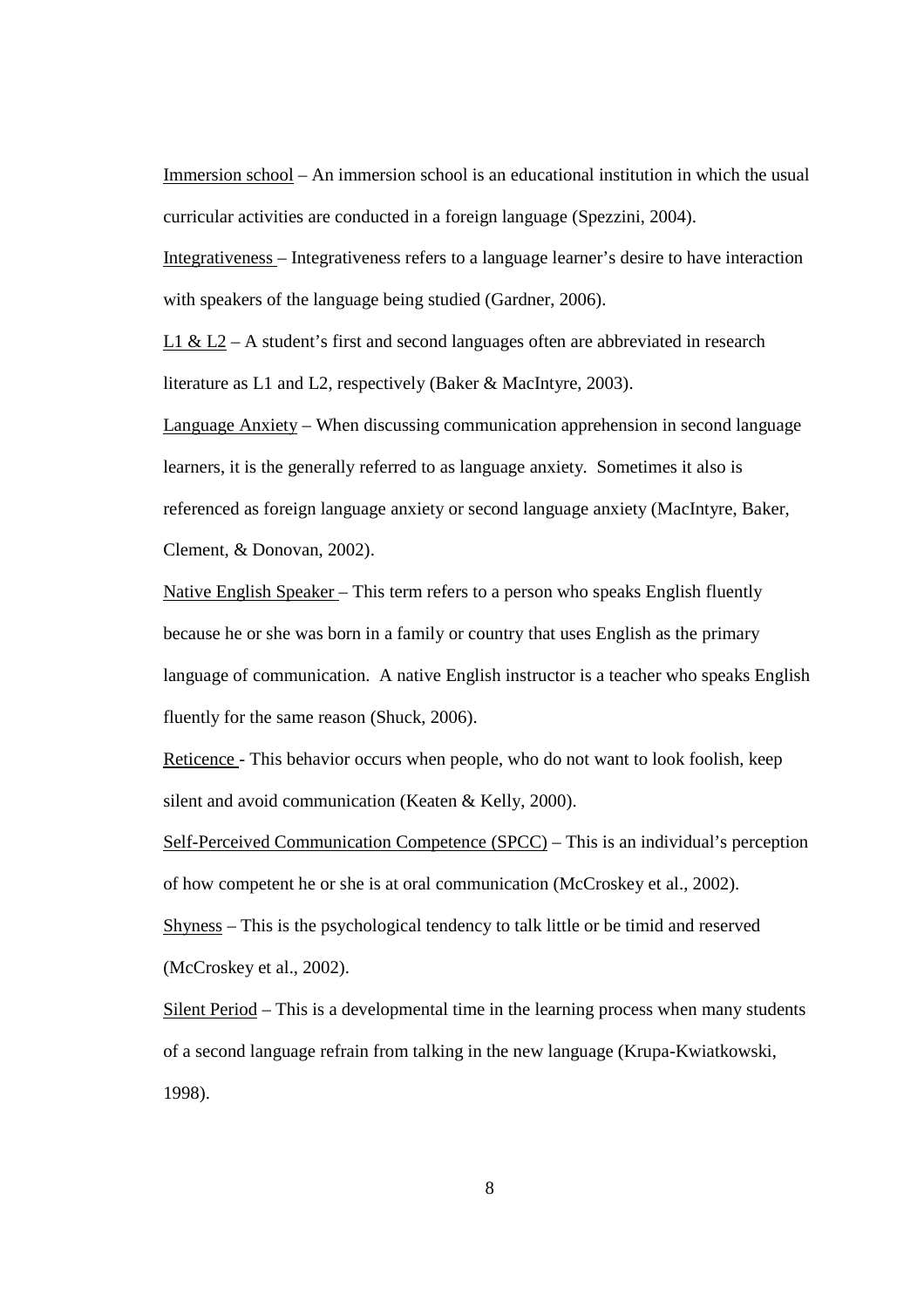Two-way Bilingual School – In this type of school, speakers of two languages study together and use both languages for academic purposes. Language-majority and language-minority students all learn both languages (Ovando, 2003). Willingness to Communicate (WTC) – This is the orientation of an individual's personality toward initiating communication with others (Barraclough et al., 1988). *Statement of Issue* 

Research has been conducted around the world, as well as in Japan, that relates to the influence of communication apprehension on learners of English as a second language (L2) and their willingness to communicate. Quantitative studies of language anxiety (mostly test results) and qualitative studies involving Japanese university students exist in the research literature. The purpose of the present study, however, was to explore the thoughts and attitudes of a unique population, namely, Japanese elementary school students. Using qualitative research methodology, I gathered multiple perspectives on the experiences of Japanese students in a two-way bilingual school that encourages English usage both in and outside of class from the age of six. This school setting provides a sub-culture within Japan that revealed helpful insights into how attitudes toward speaking a second language develop both in schools and in the larger cultural context from an early age. The results also contributed to the overall research literature regarding communication apprehension, helping to fill a gap in the present knowledge base.

Why do Japanese people not try to speak English more? Why are even young children hesitant to do so in an atmosphere that promotes English speaking? What factors contribute to the development of these attitudes? Is apprehension developed at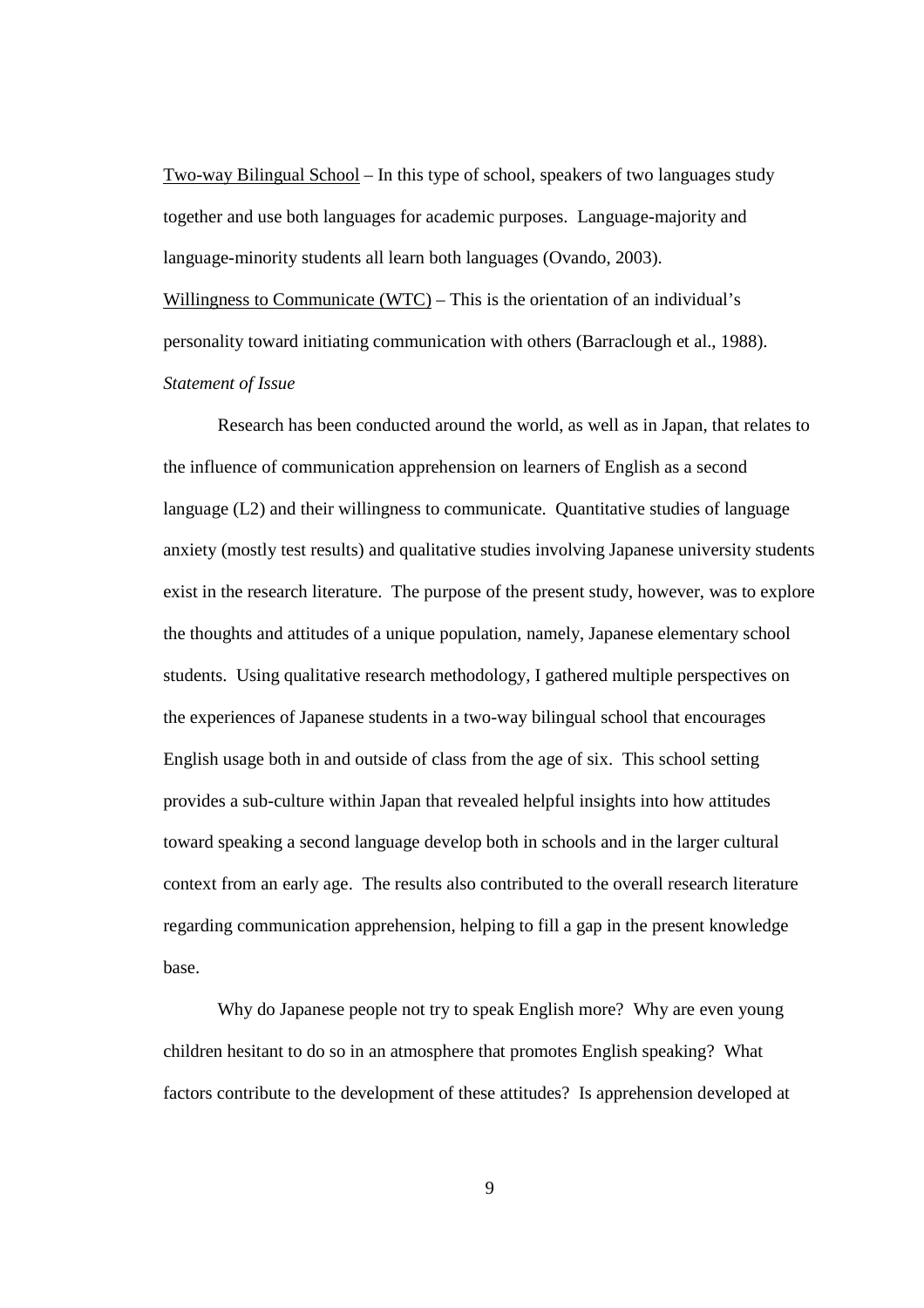school, at home, or through interaction with peers? The answers to questions like these from students who now are in the process of developing such attitudes needed to be heard. Their replies provided data for an inductive look at this puzzling educational problem. The themes that emerged from this phenomenological, qualitative study help elucidate students' perspectives concerning Japanese people's reticence in speaking English.

#### *Scope of the Study and Delimitations*

In this study, I gathered qualitative data about attitudes toward speaking English through in-depth interviews with Japanese elementary students at a two-way bilingual school in Japan. Quantitative data also augmented the qualitative findings, via the results of the Bilingual Verbal Ability Test (BVAT) and school grades. These scores were used to objectively rate participants' actual English proficiency.

The setting for this study was an English-Japanese, two-way bilingual school with grades 1 through 12. It was founded in 1999, being located in western Japan, near a large urban area. More than 220 students of 15 different nationalities attend the school. However, the majority are Japanese. Approximately 10% of the students are children of international marriages with one parent being Japanese. Another 20% have had extensive international experience, such as living in a foreign country for more than a year. All elementary students study English at least two periods each day. Many of the students also take other classes (taught in English), depending on their ability and parents' preferences. In these classes taught in English, students generally are required to speak only in English, and they usually comply or are silent. In spite of the international experience of many students and the large number of hours spent studying English at the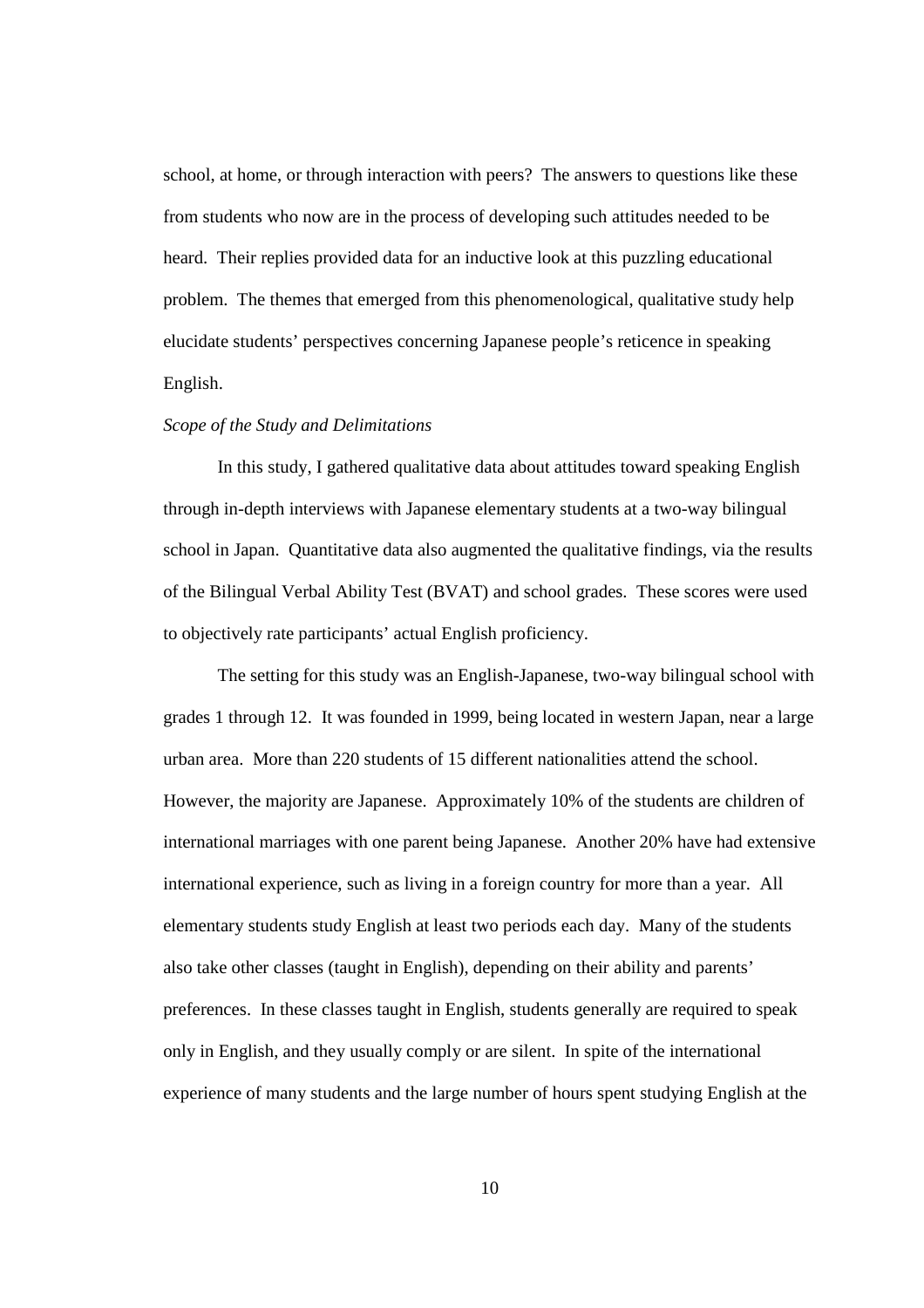school, however, Japanese is used by most students when talking with friends or playing outside of class. Even native English speakers may be heard talking together in Japanese.

The students who were interviewed for this study were upper elementary age students in fourth, fifth, and sixth grade classes. Research already has been conducted in Japan regarding university students' English abilities and attitudes. Relatively less has been completed involving secondary students. Significantly less research has been conducted that involves elementary students who start studying English during the "critical period," the time which some scholars believe is optimal for learning a second language (Abello-Contesse, 2009). This study explored the attitudes of students in this age group who have been studying English for several years but have not yet reached puberty and the end of the critical period.

The fourth, fifth, and sixth grade classes at the school I targeted in my research sample had a total of 56 students. Native Japanese speakers constituted 68% of these classes, 20% were native English speakers, and 12% were foreign students whose first language was something other than Japanese and English. Students whose sole nationality was Japanese comprised 54%, students with Japanese and another nationality were 21%, and international students comprised the remaining 25%. Of the native Japanese speakers with Japanese-only nationality, 20% had had extended international experience.

I used a relatively comprehensive sample of the fourth, fifth, and sixth grade classes. However, the students interviewed for this study were only fluent speakers of Japanese who had been studying English at the school for at least two years and so were expected to have made significant progress in their English ability. Several international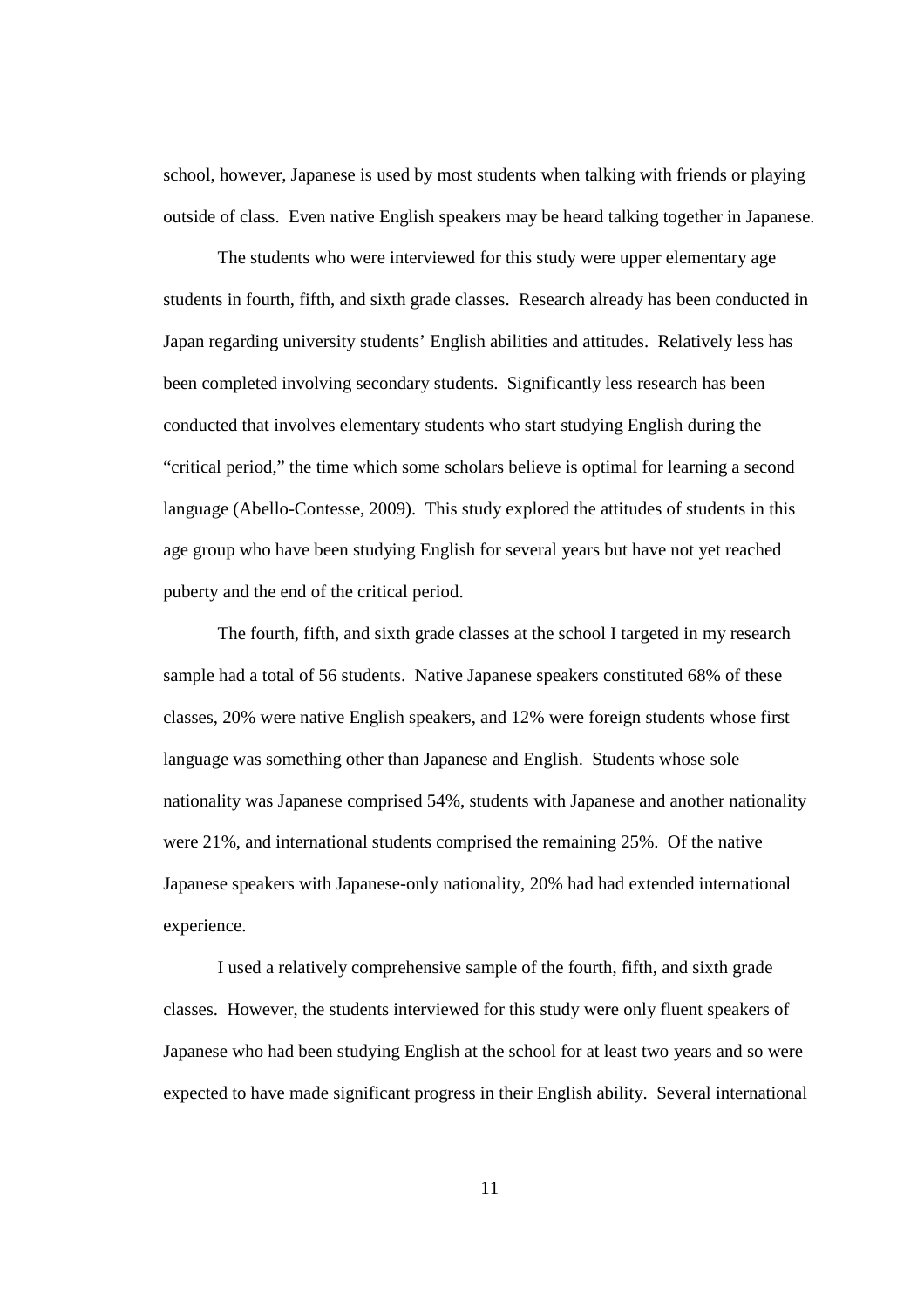students who are native speakers of English, but have spent most of their lives in Japan, were interviewed as part of the pilot study in order to appraise whether potential indications existed that the surrounding Japanese culture had affected the attitudes toward language of even non-Japanese students. Students who had learning differences, low English ability, or whose parents did not give permission were not included in this study. The number of participants interviewed for the study was 24 in the final sample.

#### *Significance of the Study*

The Japanese government and individuals in Japan are spending significant time, money and effort on learning English. As stated above, the Japanese Ministry of Education, Culture, Sports, Science, and Technology recently has revised the national English curriculum to encourage more English speaking and to expose students to English more at a younger age (Takada, 2003; Yashima, 2002). The use of English for international business is vital for the future of Japan's economy, so effective language learning is officially a priority of the government.

Most language anxiety research in Japan has focused on theoretical studies but, in order to help students who struggle with it to succeed in learning English, there is also a need to understand their perceptions and feelings (Sakamoto, Pribyl, Keaten, & Koshikawa, 1999). In particular, it is important to understand how language anxiety develops in young students, so its sources can be addressed before their anxiety-levels become too high. After completing a study of junior high school students' language anxiety, willingness to communicate and self-perceived communication competence, MacIntyre et al. (2002) concluded that more studies should be conducted in order to examine the situation of younger learners. Nevertheless, an extensive search of data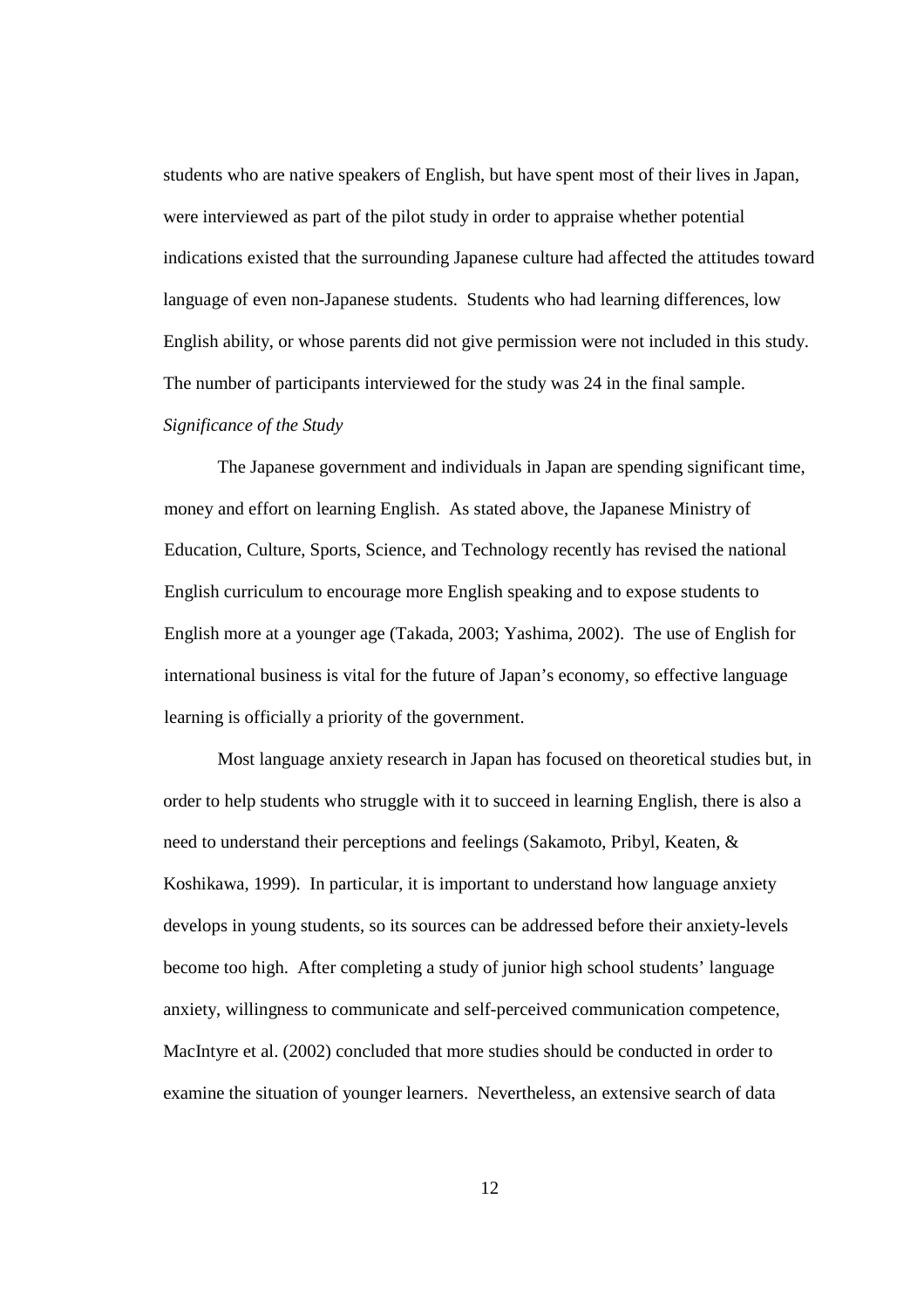bases including ERIC, Electronic Journal Center, PsycINFO, Education Full Text, Education Research Complete, and Academic Search Complete did not yield published articles about qualitative studies concerning Japanese elementary students' English language learning. One exception was the article cited above in which Takada (2003) evaluated the effectiveness of FLES by studying junior high school students. This void presumably is due, in part, to the fact that most Japanese students do not begin serious study of English until junior high.

Therefore, the students at the selected school were rather unusual in Japan and made this study an original contribution to the knowledge of Japanese children's attitudes toward speaking English. The increased understanding of their experiences through this study potentially will aid in the development of improved, more effective methods for teaching English to Japanese students. Although the students in this study are in an unusual educational environment, they face comparable pressures from parents, peers, and Japanese society as a whole, which may be causes of language anxiety. Their attitudes toward English language learning, therefore, may be representative of the attitudes of Japanese elementary students as a whole insomuch as they are the product of Japanese culture and society.

The knowledge gained through this study also may prove to be helpful for teachers and parents in generating realistic expectations for a school's English program. If success in learning English, as studies cited above have concluded, is more than just a matter of intelligence and aptitude, then a child's success is not solely the responsibility of the teacher or school. Parents also may need to play an important role in reducing anxiety in their children through the attitudes they help their children develop.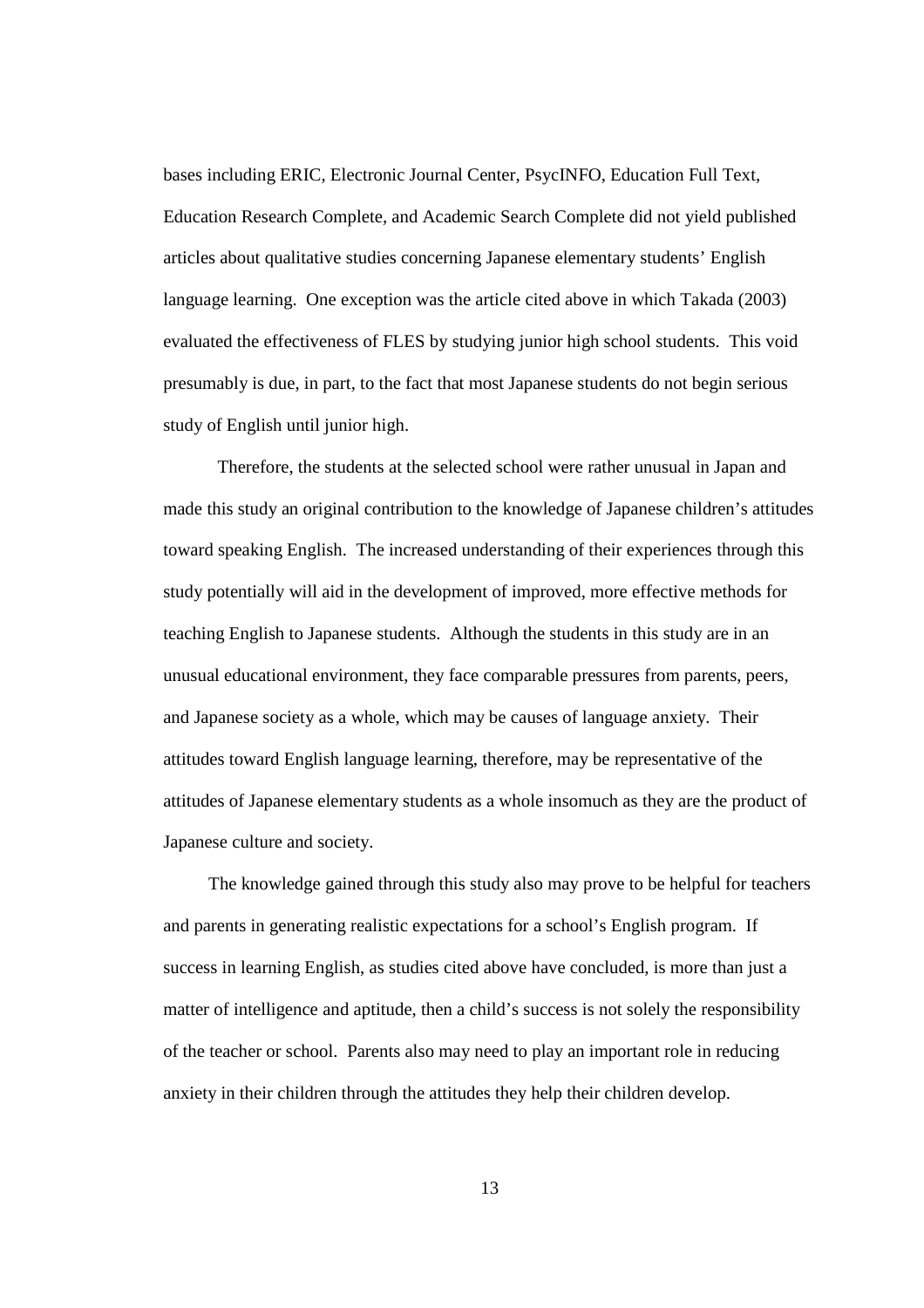#### *Methods of Procedure*

*Research questions:* 

- 1. Why do upper elementary Japanese children not speak English?
- 2. Why are Japanese elementary children hesitant to speak English, both in and outside of class, even though they study English and are in an environment that encourages speaking in English?

These questions were studied through in-depth, qualitative interviews. I used a semi-structured interview protocol (Silverman & Marvasti, 2008). Interview questions focused on the participants' attitudes and experiences with English language learning, particularly concerning the possible sources of language anxiety enumerated by Young (1991): 1) personal and interpersonal anxieties; 2) learner beliefs about language learning; 3) instructor beliefs about language teaching; 4) instructor-learner interactions; 5) classroom procedures; and 6) language testing. The length of the individual interviews was about forty minutes, including administration of the BVAT.

I prepared a parental consent form and distributed it to parents of the fourth through sixth grade students for them to sign and return to the school. It included a brief explanation of my research and the kind of interviews I planned to conduct with the students. The BVAT was explained, and parents were asked to allow me to use their children's BVAT scores and report card grades in my study. I assured parents that their children's scores and comments during the interview would be kept confidential and that their child could choose to withdraw from the study at any time. Parents were permitted to access their respective children's interview transcripts upon request. I also received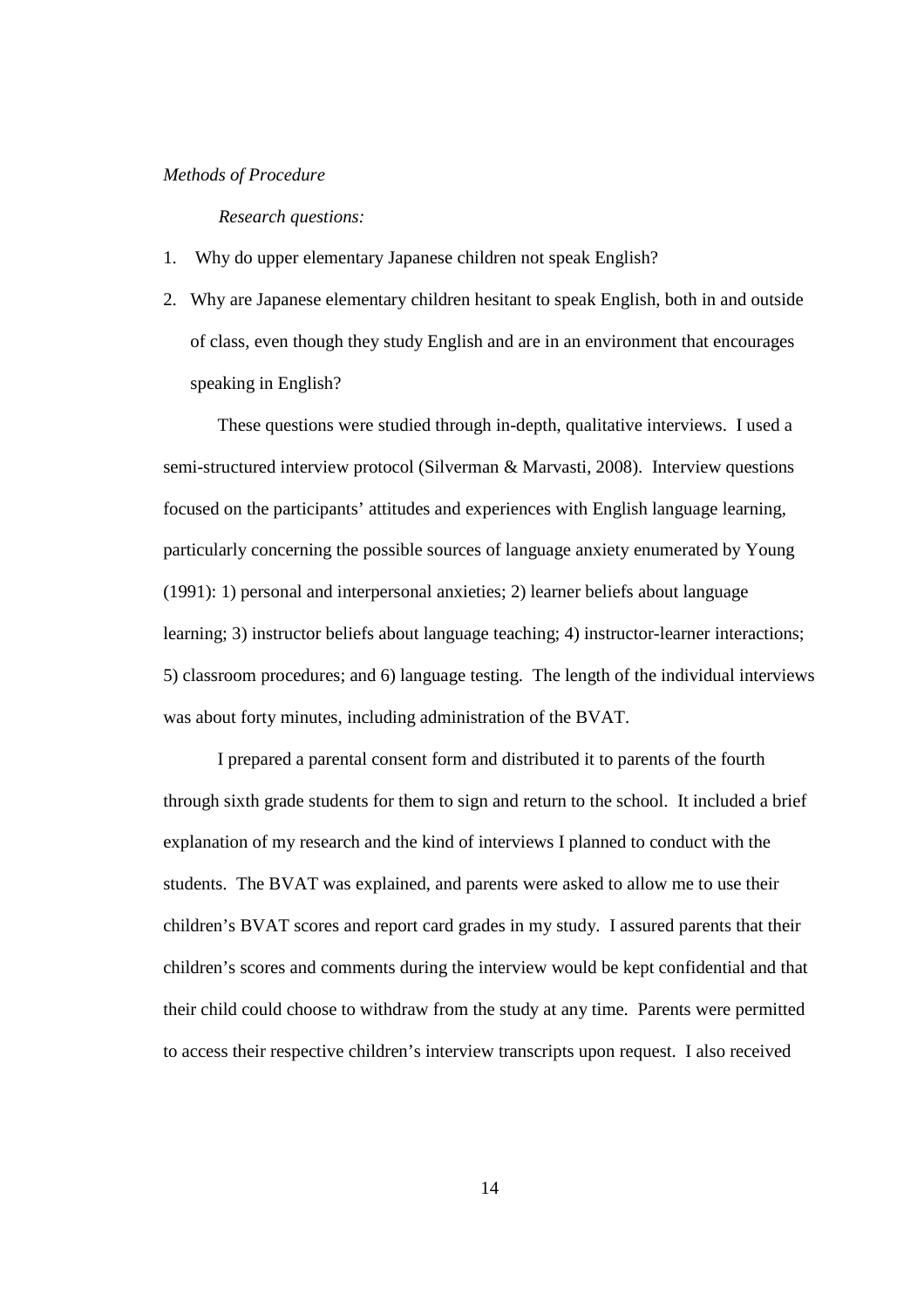informed, written consent from the school's administrators to carry out this study at the school building, during school hours with the fourth through sixth grade students.

After parental permission was received, a pilot study was executed with four students in order to check that the interview protocol was understandable for upper elementary students. During some of these interviews, the think-aloud technique (Johnson & Christensen, 2004) was used, in which the participant verbally spoke during the interview about aspects of the questions that were confusing or difficult to understand. The pilot study revealed minor revisions needed in the interview protocol. The pilot interviews also provided a clearer picture of the length of time necessary for each interview, which was an important consideration for scheduling.

When revision of the interview protocol had been completed, I arranged a schedule of times to interview students. The individual interviews were held during the school day in an empty conference room at the school. Students were able to help choose the time for the interview and missed the classes of their choice, provided they had the permission of the teacher of that class. I received the cooperation of all the fourth through sixth grade teachers in this regard.

The interviews were conducted either in English or Japanese language, according to the choice of the interviewee. This enabled the participants to express their thoughts and feelings without the stress of having to speak in English. I personally conducted the interviews with all of the students. My position as the participants' teacher and vice principal did not have any obvious effect on the answers they gave. However, I believe the very positive relationship I have with all of the fourth through sixth grade students led to honest communication in this study. I practiced reflexivity (Johnson & Christensen,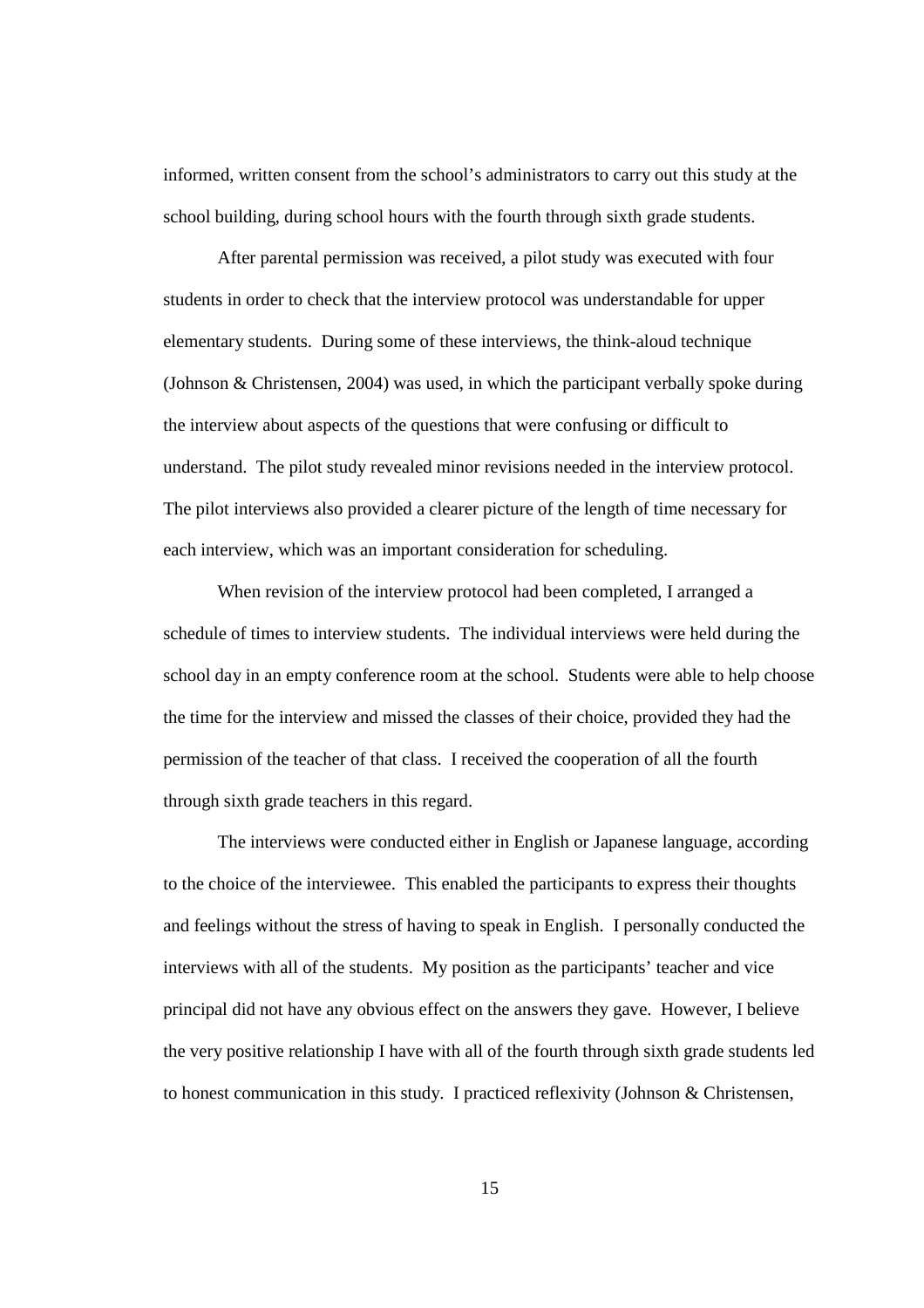2004) during the process of interviewing and analyzing data, thinking carefully about my expectations in order to more effectively eliminate bias from the results.

I also administered the BVAT to each of the participants. This is a normreferenced measure of verbal ability for bilingual individuals. The BVAT score, as well as past class grades, was reviewed in order to gain an objective appraisal of the students' English ability. This assessment was later compared with their own perceived ability stated during the interviews.

I generated a data trail (Daytner, 2006) for these interviews by transcribing the English transcripts of all that the students said. The data trail consisted of generating all the reasonable feedback that the participants provided regarding the themes I reported in the thesis. It was a means of auditing the data to help ensure that the results of the study were adequately represented and grounded in the data provided by the research participants. I also recorded insights and further questions that presented themselves in the process of interviewing and making transcripts.

I analyzed the interview transcripts using open coding (Maxwell, 2005) in order to explore relationships and commonalities in the various students' experiences. After an initial analysis, I conducted a second wave (Firmin, 2006a) of interviews with students in order to seek elaboration on seeming common percepts from the first round of interviews. Using the constant comparative method (Glaser & Strauss, 1967), appraising the various interview transcripts, the re-occurring codes that represent a consensus of the research participants eventually became the themes reported in the thesis.

In order to enhance the internal validity of my research findings, I used several strategies. First, as mentioned above, I compared students' English tests scores and class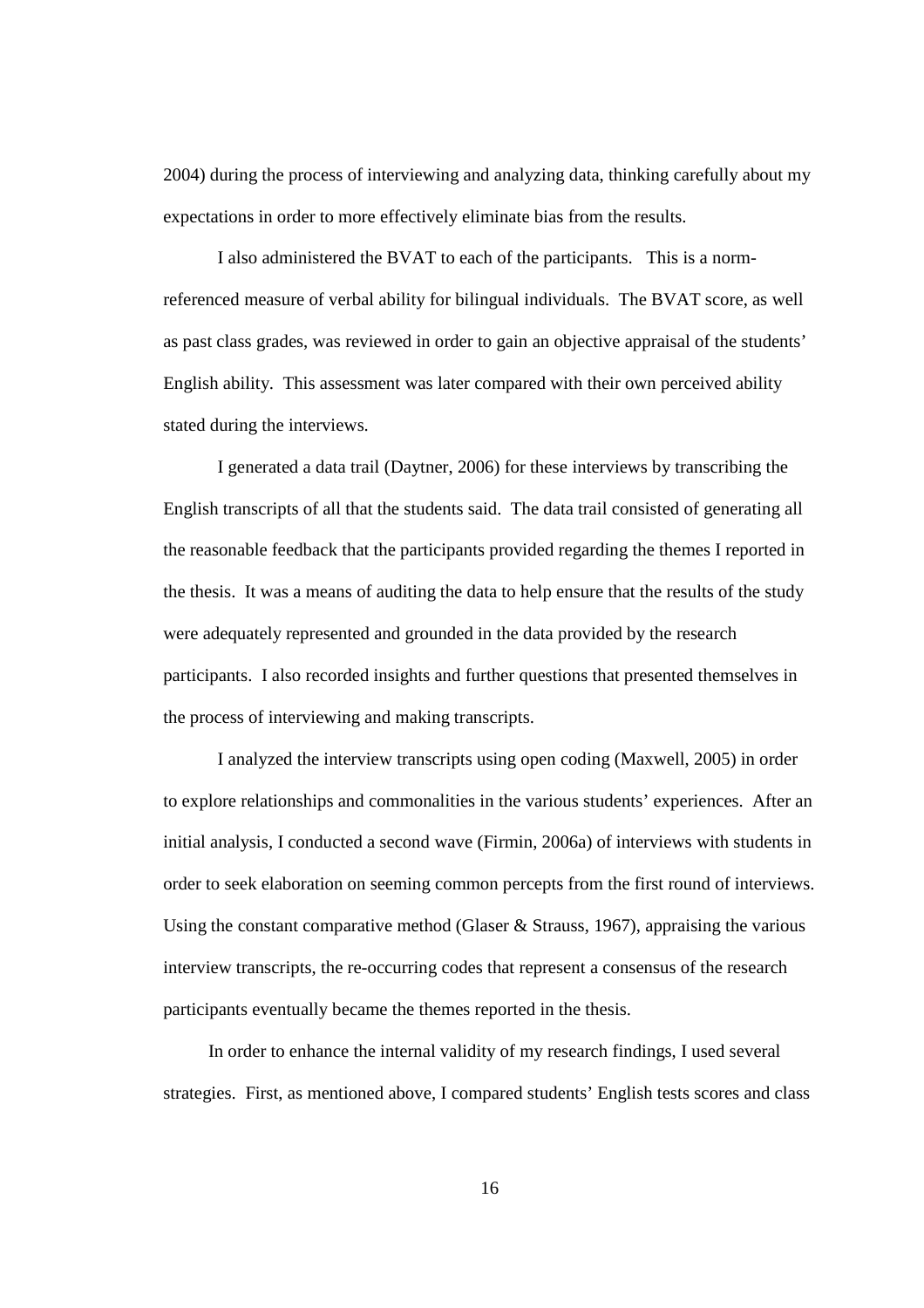grades with their own perceived English ability as a form of data triangulation (Berg, 2001). Second, I used low-inference descriptors (Johnson, 1997), as much as possible, in reporting the accounts of the participants' feelings and experiences and asked for participant feedback to confirm that my understanding of their comments was accurate. Saturation (Wray, 2007) occurred when generating my data, after around 16 interviews. In qualitative research, saturation occurs when adding new individuals to the data step no longer adds meaningful results to the study. Sampling typically stops when saturation occurs. In this particular study, I am reasonably confident that my sample was adequate since saturation happened (i.e., if I had added more students to the sample, I do not believe I would have generated new themes). After I exchanged the names of the participants for pseudonyms, I subjected my research to peer review (Merriam, 2002) by submitting my interpretations and conclusions to specialists in the field of ESL teaching in Japan. And finally, I implemented member checking (Morse, Barrett, Mayan, Olson, & Spiers, 2002). This involved re-visiting participants in the study, asking them to provide their feedback regarding the reported findings in the study. Each of the participants indicated that the four themes aptly represented their overall sentiments.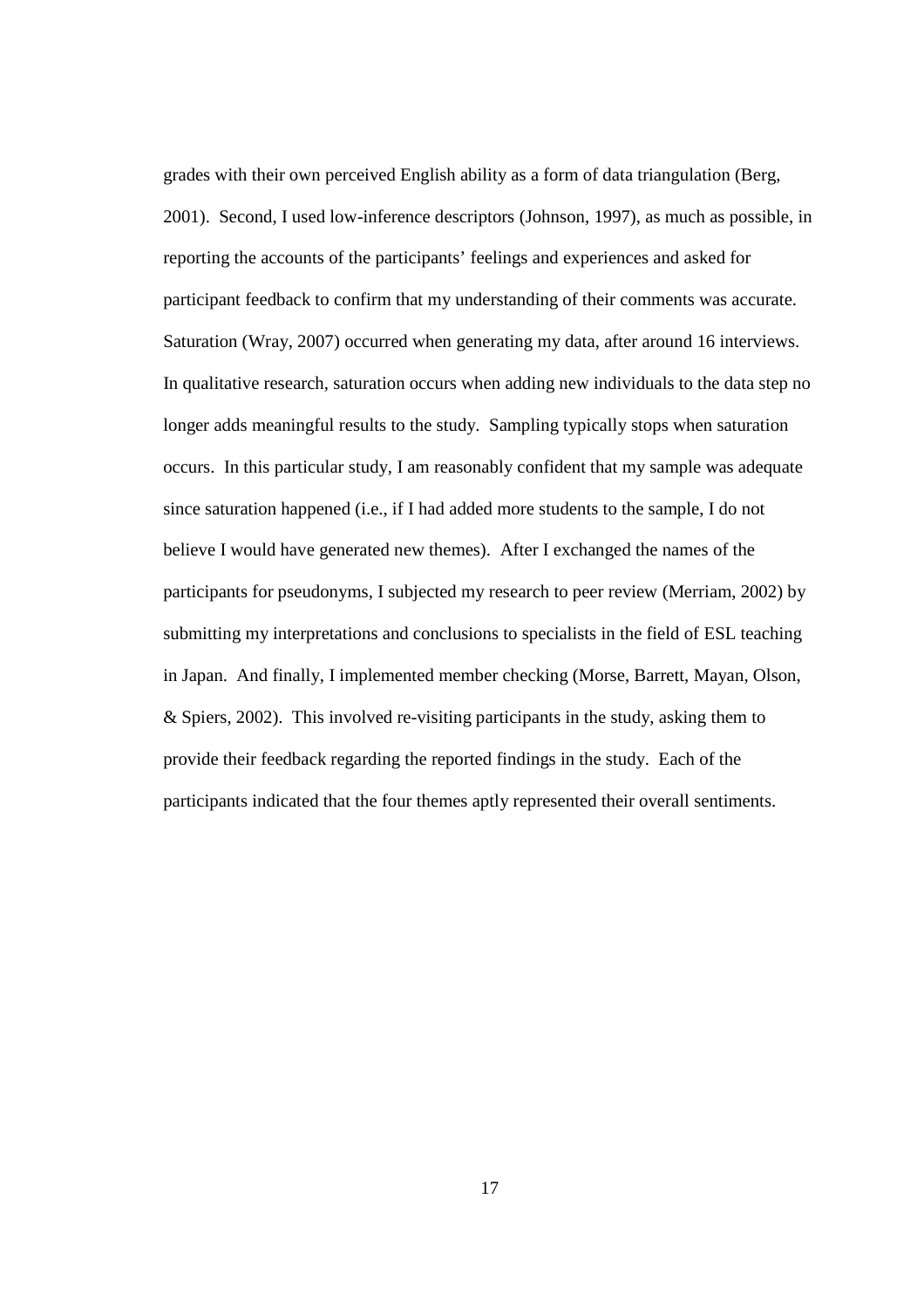#### Chapter 2: Plenary Literature Review

#### *Attitude Toward English Speaking in Japanese Society*

In 2000, Japanese Prime Minister Obuchi announced the findings of his advisory panel, stating that English should be adopted as the second official language of Japan (Kawai, 2003). The ability to use English appears highly valued in Japan. So why are Japanese people so hesitant to speak English, even after studying it for a minimum of 6 years in junior and senior high school? Linguists Myers-Scotton and Bolonyai (2001) asked, "What is the engine that drives speakers to select one linguistic variety over another?" (p. 1). She went on to write, "We first acknowledge that the judicious answer to these questions is that an engine has many parts" (Myers-Scotton & Bolonyai, 2001, p. 2). Likewise, many factors affect linguistic choices. Noels (2001) emphasized the important influence social milieu has on language learners. The majority of Japanese people grow up in Japan and are influenced by the surrounding culture. So what attitudes toward English are found in Japanese society?

Although the Prime Minister publicly announced that English should be important for Japan, Maher (1997) asserted the government has been committed to the position that Japan is monoracial and monolingual. Japanese has been treated as the only language used in Japan. Various minority languages have been in use for many years, but Maher (1997) continued:

In 1980 an official declaration was made by the government stating categorically that no linguistic minorities are present in Japan. This was contained in the Report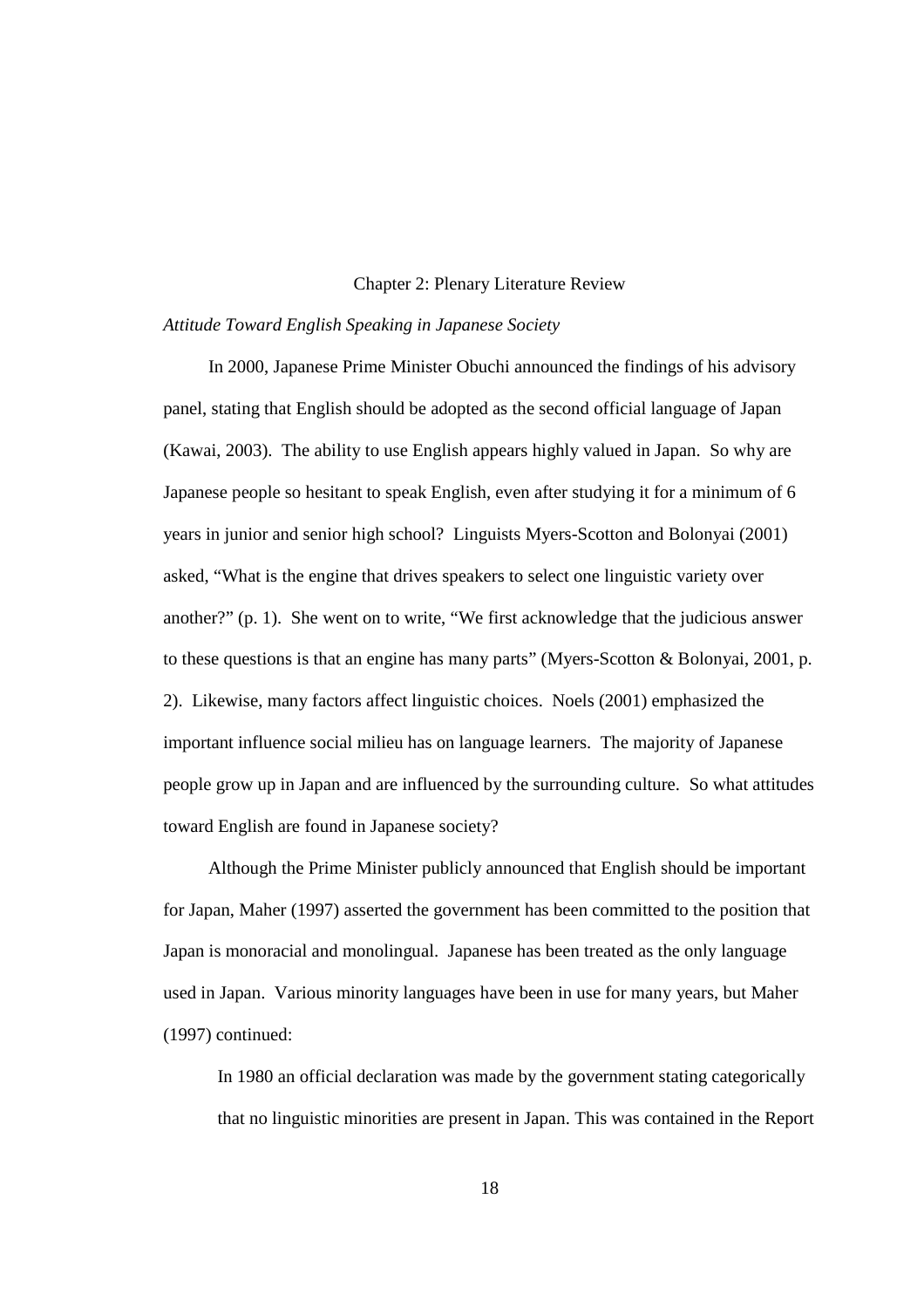on Human Rights prepared in accordance with the International Covenant on Civil and Political Rights. Referring to Article 27, which recognises the existence of linguistic minorities and recognises the right 'to enjoy their own culture ... or to use their own language', the government of Japan stated 'Minorities of this kind mentioned in the covenant do not exist in Japan.' (p. 116)

Although more than 1% of Japanese residents are foreigners, Maher (1997) reported that the government has not encouraged bilingual education or language diversity in Japan. Government policies possibly are changing slowly in the 21st century but, historically, what has the Japanese government done to encourage English speaking? Recently, it has sought to improve students' motivation and attitude toward English by introducing it to students earlier through the Foreign Language in Elementary School (FLES) program. However, living in a nation with a one language policy presumably has had a long-term negative effect on Japanese people's attitude toward speaking English.

Another influential institution in Japanese society is the secondary school system, where students study English for six years. What attitudes toward English speaking do young people assimilate during this time? Murphey and Sasaki (1998) reported that Japanese teachers of English use the Japanese language more than 90% of the talking time during their English classes. The choice of which language to use in English classes, according to Murphey and Sasaki (1998), was influenced by personal, psychological, social, administrative, pedagogical, and practical factors. Murphey and Sasaki (1998) went on to relate seven arguments Japanese teachers often give for not speaking English:

- 1. Using Japanese is more comfortable.
- 2. Using Japanese is faster for getting through all the information.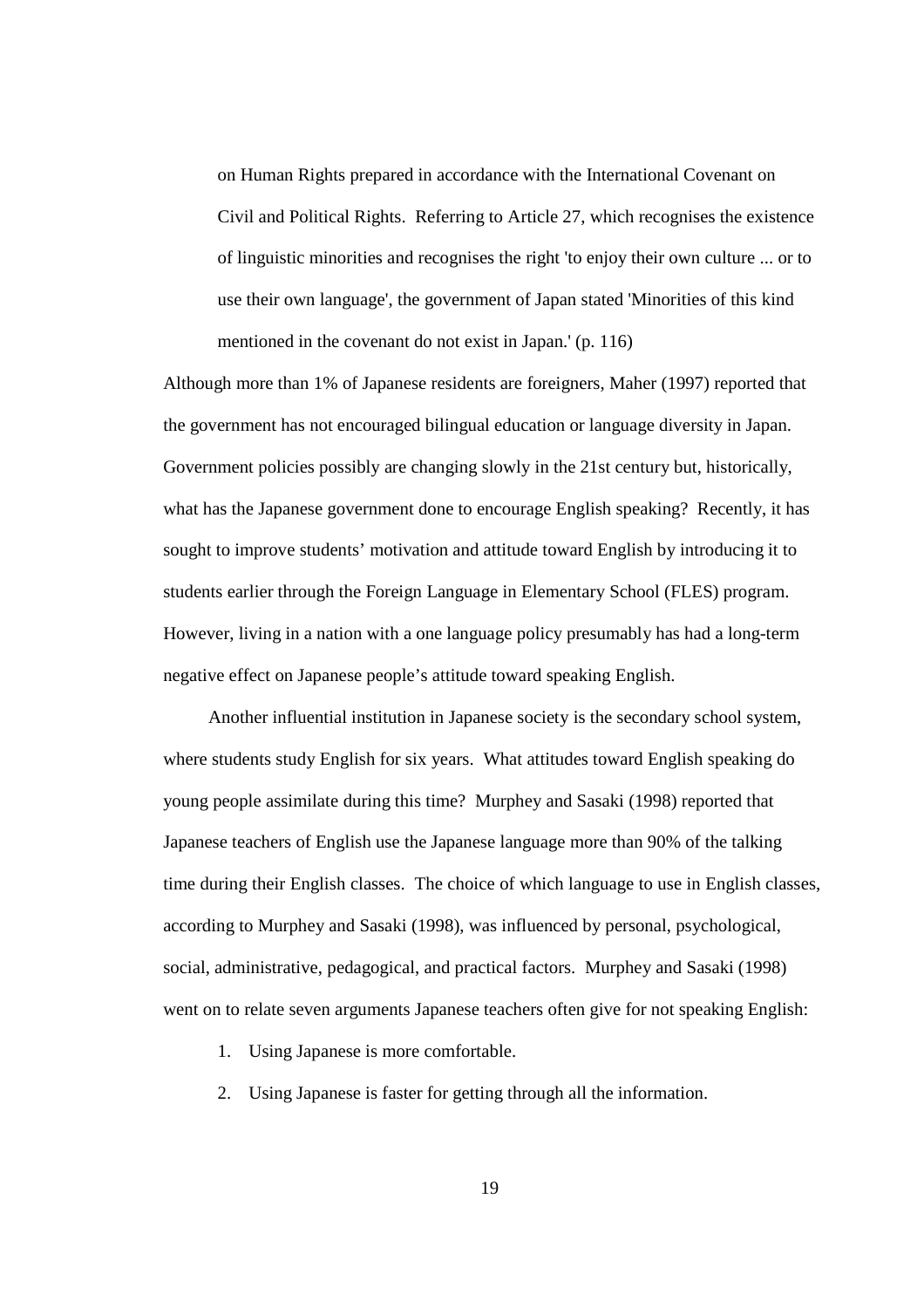- 3. Using Japanese is more natural ("We're all Japanese").
- 4. Principals, parents, and students all want us to teach for the entrance exams in Japanese because it's more efficient.
- 5. The other teachers I work with would not agree with my using English. I must get through the book that we have agreed to use and using Japanese makes this possible.
- 6. The entrance exams don't test English listening and speaking, so why study them?
- 7. The textbook is too difficult and so we must translate it all into Japanese so students can understand it. (Murphey & Sasaki, 1998, Reasons section, para. 1)

Since their teachers of English have these attitudes and seemingly speak English rarely, even in English classes, it is understandable that students easily may develop a mindset that English is not to be spoken.

This attitude is exemplified in Burden's (2002) account of Japanese high school seniors who, when given the opportunity to talk in English with a native English speaker, either ignored questions or mumbled that they were poor at English and tried to escape from the situation as soon as possible. Burden (1999) likewise found that many Japanese university students, when instructed to speak with a peer in English class, rather than using their language skills to communicate, usually looked for the quickest way to end the conversation. When they did speak, 90% of the students spoke in Japanese.

This negative attitude toward English speaking is also common in Japanese society as a whole, as seen in a survey by the Daily Yomiuri newspaper ("Survey," 2000). Sixty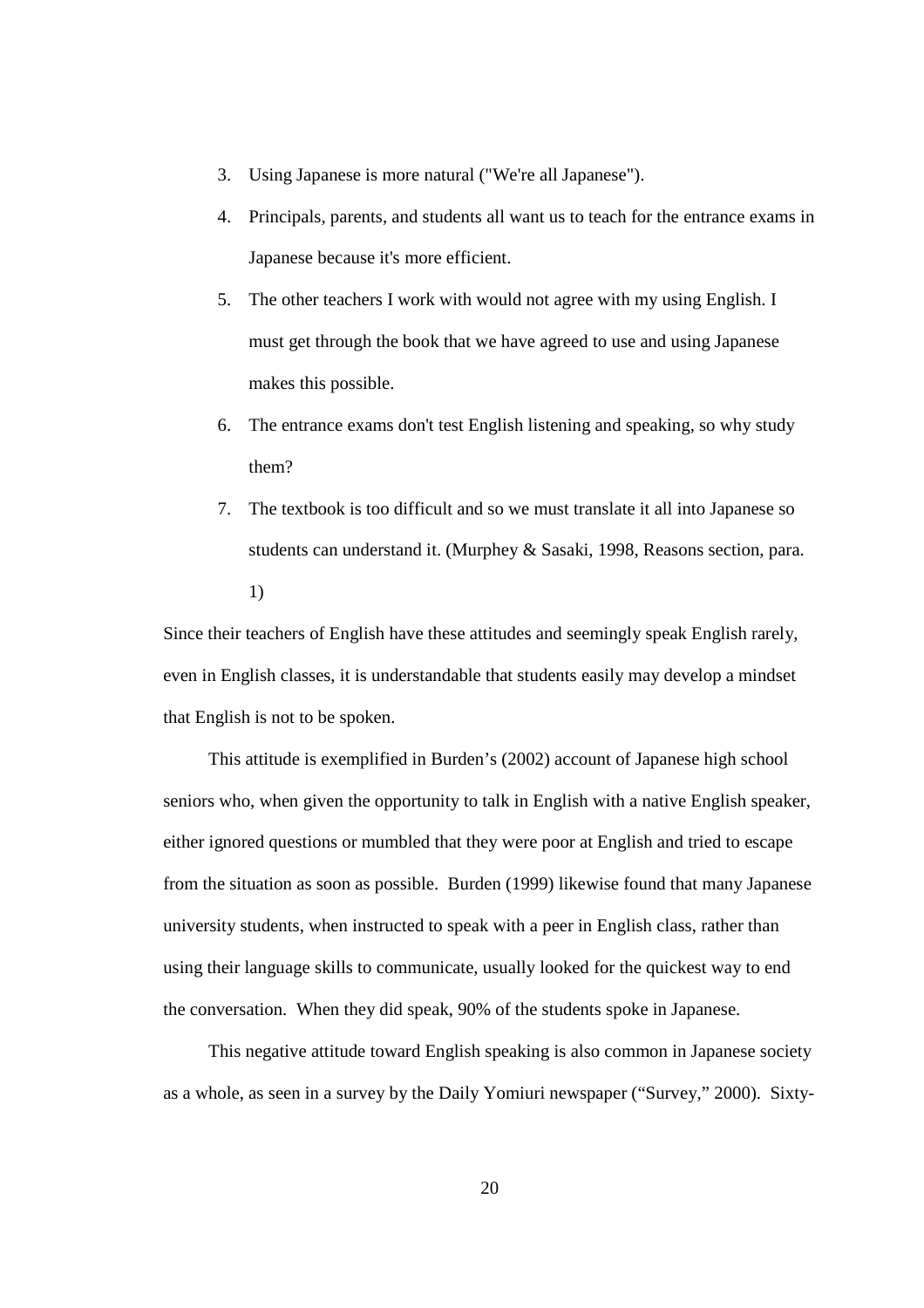six percent of the 1,918 respondents agreed English is necessary for Japan, but also indicated that they had negative feelings toward English. Common responses included: "It's difficult," "It's hard to understand," "It's hard to deal with," and "I can't speak it." The majority of Japanese people have acquiesced to the belief that they will not be able to speak English and, with that, has come an expectation that everyone in Japan will speak only Japanese. Even international couples in Japan list pressure from society to speak Japanese as one of the major obstacles to their multiracial children's development of their English language skills (Gomi & Thompson, 2005).

In addition to the pressure not to speak English from the government, schools, and society as a whole, other young people also have a powerful influence on students' choice of language. This is true, even in international schools in Japan, which have designated English as the official means of communication. Students who are fluent in English often are heard speaking in Japanese or a combination of Japanese and English when with their peers (Greer, 2008). The same situation has been observed in international and immersion schools in other nations as well. For example, at an English immersion school in Paraguay, 88% of students reported using only Spanish when talking with peers, even during classes, if the teacher was not nearby (Spezzini, 2004). Although they viewed practicing English as the key to speaking fluently, many felt the only way they could improve was "to be away from the people that they always talk to in Spanish" (Spezzini, 2004, p. 418). Peer pressure exerts an irresistible force for many students, and it starts at a young age. Tarone and Swain (1995) observed a decrease in the use of the second language (L2) in social settings at an immersion school as students progressed from lower to upper elementary grades.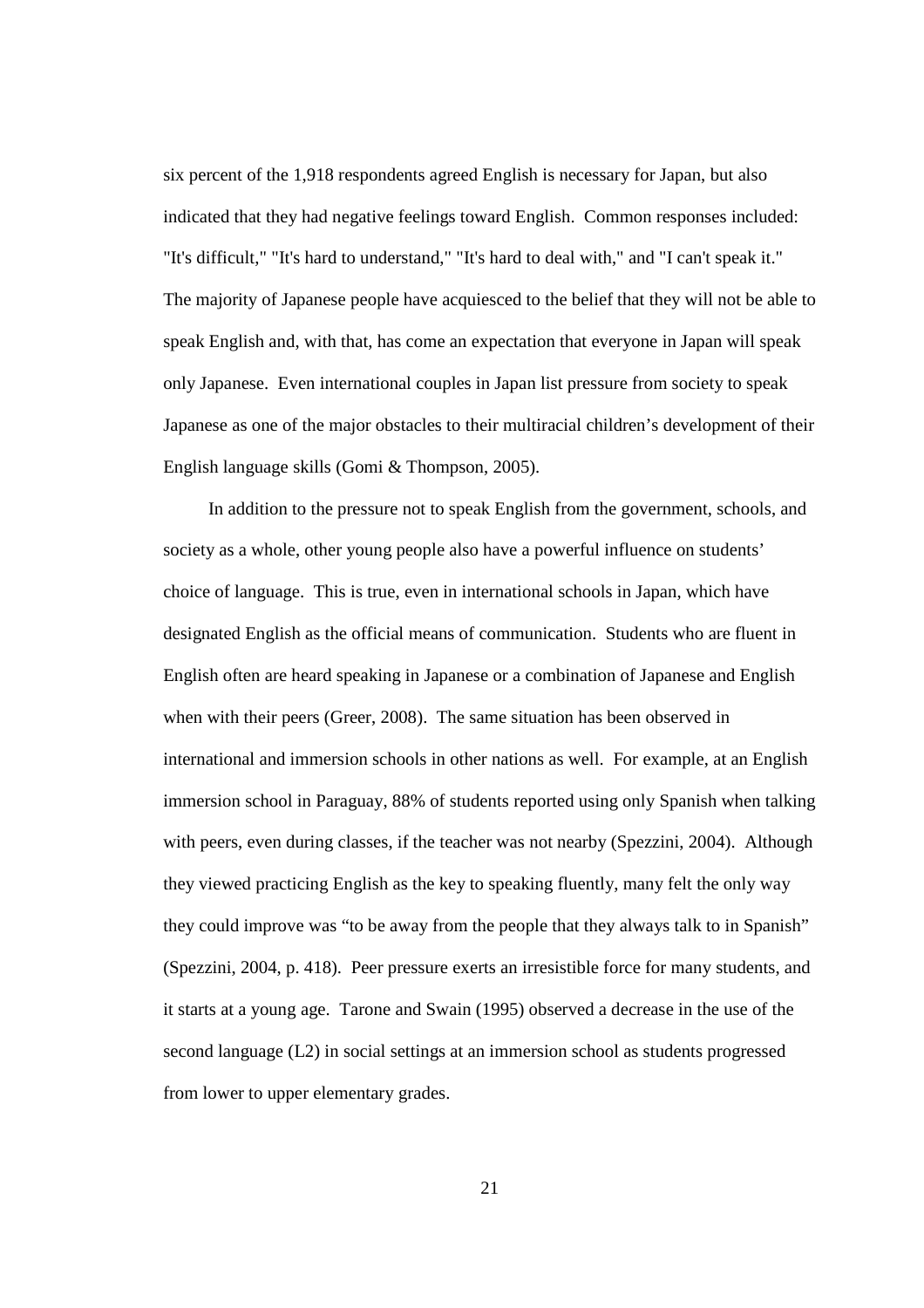Other children in one's family also influence the choice of language. For international families in Japan, the presence of siblings was found to be one of the two most influential factors on the language children speak to their English speaking parent (Yamamoto, 2001). If siblings are present, they usually will choose to speak to each other and their parents in the dominant language of the country where they are living, rather than in one parent's minority language (Obied, 2009). Siblings, peers, society, schools, and the government all may influence students in Japan to speak in Japanese and not even try to speak in English.

#### *Internal Factors Affecting Attitudes Toward English Speaking*

Numerous external factors influence Japanese people's choice of language. Internal factors, however, may be even more important to consider. The phrase, "communication apprehension," has been defined by McCroskey (1977) as "an individual's level of fear or anxiety associated with either real or anticipated communication with another person or persons" (p. 78). This condition has the potential to profoundly affect people's oral communication. This is particularly true in Japan where McCroskey, Gudykunst, and Nishida (1985) found that 73% of the university students they appraised showed a high level of communication apprehension.

Anxiety often produces two types of reactions, namely physiological and cognitive (Naveh-Benjamin, 1991). Physiological reactions include blushing, sweating, and heart palpitations and behaviors such as fidgeting, stuttering, and talking too much (Woodrow, 2006). Cognitive reactions, which are more likely to hinder communication, include worry and dread. Some students cannot concentrate and quickly forget even previously learned grammar points when it comes time to perform on a test or in front of the class.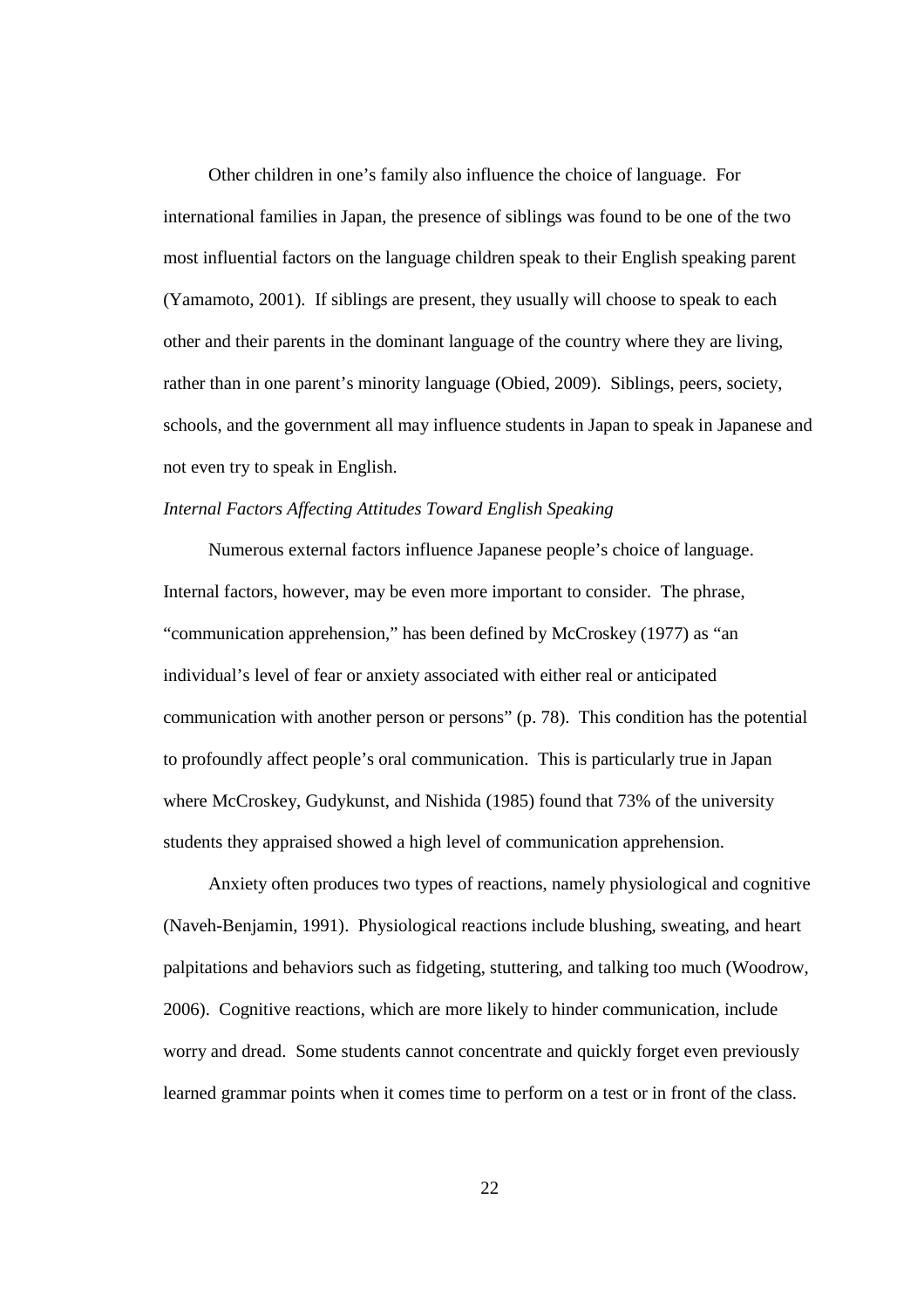When the teacher speaks, others report hearing only a loud buzz or become confused and have no idea what is being said (Horwitz, Horwitz, & Cope, 1986). Other symptoms that teachers are more likely to notice include: missing class, turning in homework late, and being silent or withdrawn in class (Pappamihiel, 2002).

#### *Language Anxiety*

When studying acquisition of a second language, Horwitz et al. (1986) referred to communication apprehension as "language anxiety" and explained it as "a distinct complex of self-perceptions, beliefs, feelings, and behaviors related to classroom language learning arising from the uniqueness of the language learning process" (p. 128). Campbell and Ortiz (1991) reported that nearly one half of all students studying a foreign language experience high levels of this language anxiety. Furthermore, McCroskey et al. (1985) documented that it was present to a substantial degree in 75% of Japanese university students. This is certainly significant for some Japanese speakers of English since MacIntyre (1999) indicated that language anxiety is one of the most accurate predictors of whether or not students will be able to learn a second language successfully.

The importance of language anxiety is due, in part, to the fact that this construct, along with perceived competence in the language and other social psychological characteristics, have been found to influence speakers' willingness to communicate in both their first language (L1) and L2 (MacIntyre, Babin, & Clement, 1999). Baker and MacIntyre (2000) asserted that it is not simply a lack of language skills that hinders communication, but the individual's perceptions of their competence in the language that will affect their willingness to communicate. McCroskey and Richmond (1991) supported this theory stating: "Since the choice of whether to communicate is a cognitive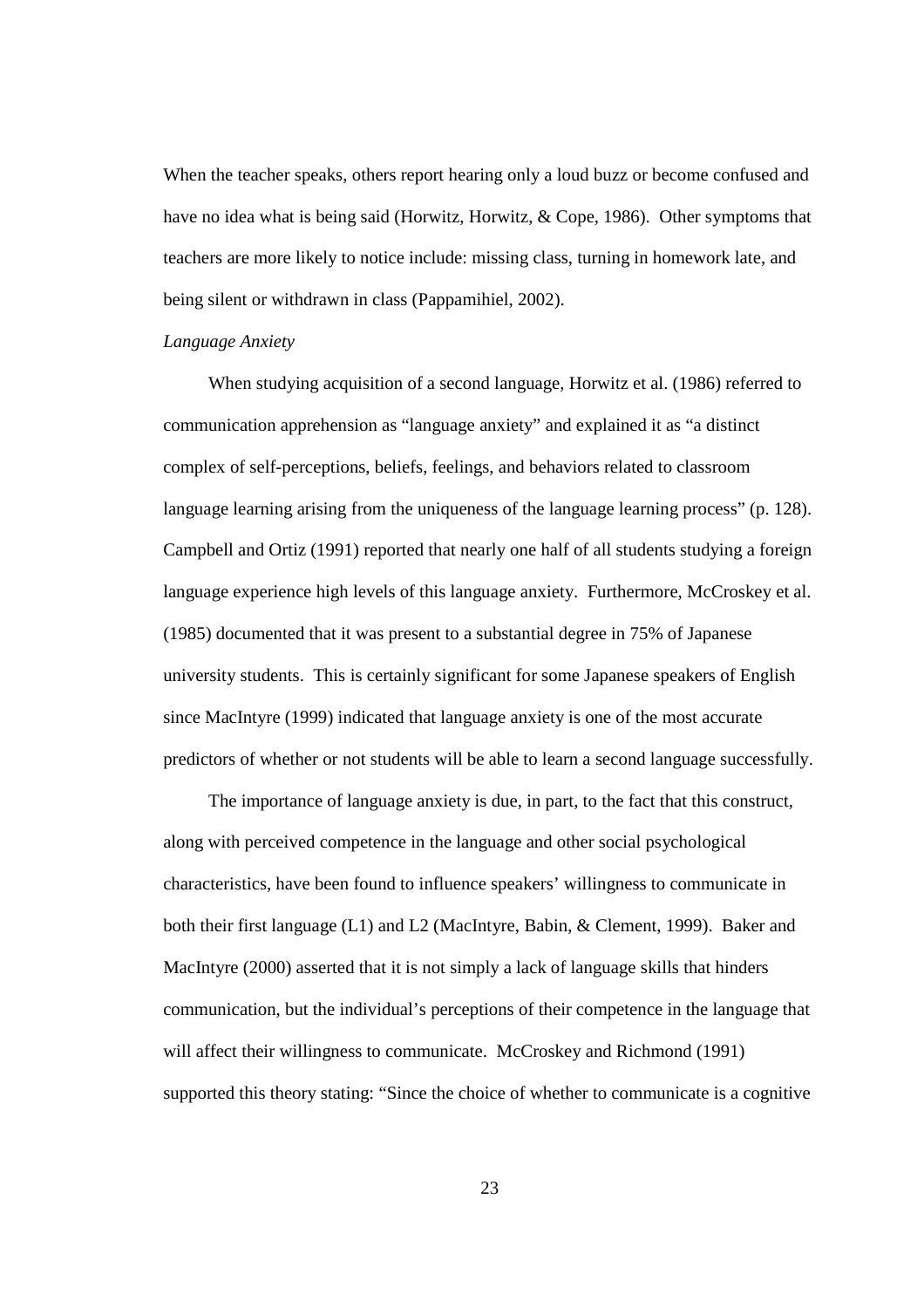one, it is likely to be more influenced by one's perceptions of competence (of which one is usually aware) than one's actual competence (of which one may be totally unaware)" (p. 27). This is a significant problem in Japan in view of what Burden (2002) called the "I'm poor at English" syndrome, which is prevalent in classrooms and in Japanese society as a whole.

Language anxiety is common in the early years of studying a language (Tani-Fukuchi, 2005). However, MacIntyre and Gardner (1991) reported that as "experience and proficiency increase, anxiety declines in a fairly consistent manner" (p. 111). Nevertheless, language anxiety is still prevalent among Japanese students who have been studying English for more than 6 years.

Language anxiety is often studied only in the classroom context. Woodrow (2006), however, asserted that it is helpful to view "language anxiety at a two-dimensional construct reflecting communication within the classroom and outside the classroom in everyday communicative situations." Woodrow (2006) found that Japanese students have higher levels of out-of-class anxiety than do students from some other cultures, such as Viet Nam. Horwitz et al. (1986) asserted that listening to and speaking a second language caused significant language anxiety in students. In studies specifically with Japanese students, speaking with native English speakers (Woodrow, 2006) and having to speak English in front of their peers (Burden, 2002) were found to be the situations that produced the most anxiety.

Another important internal factor that affects the use of a second language is motivation. In Gardner's (2006) model, motivation is an internal attribute of individuals that can be influenced by external forces. Gardner's integrative motivation concept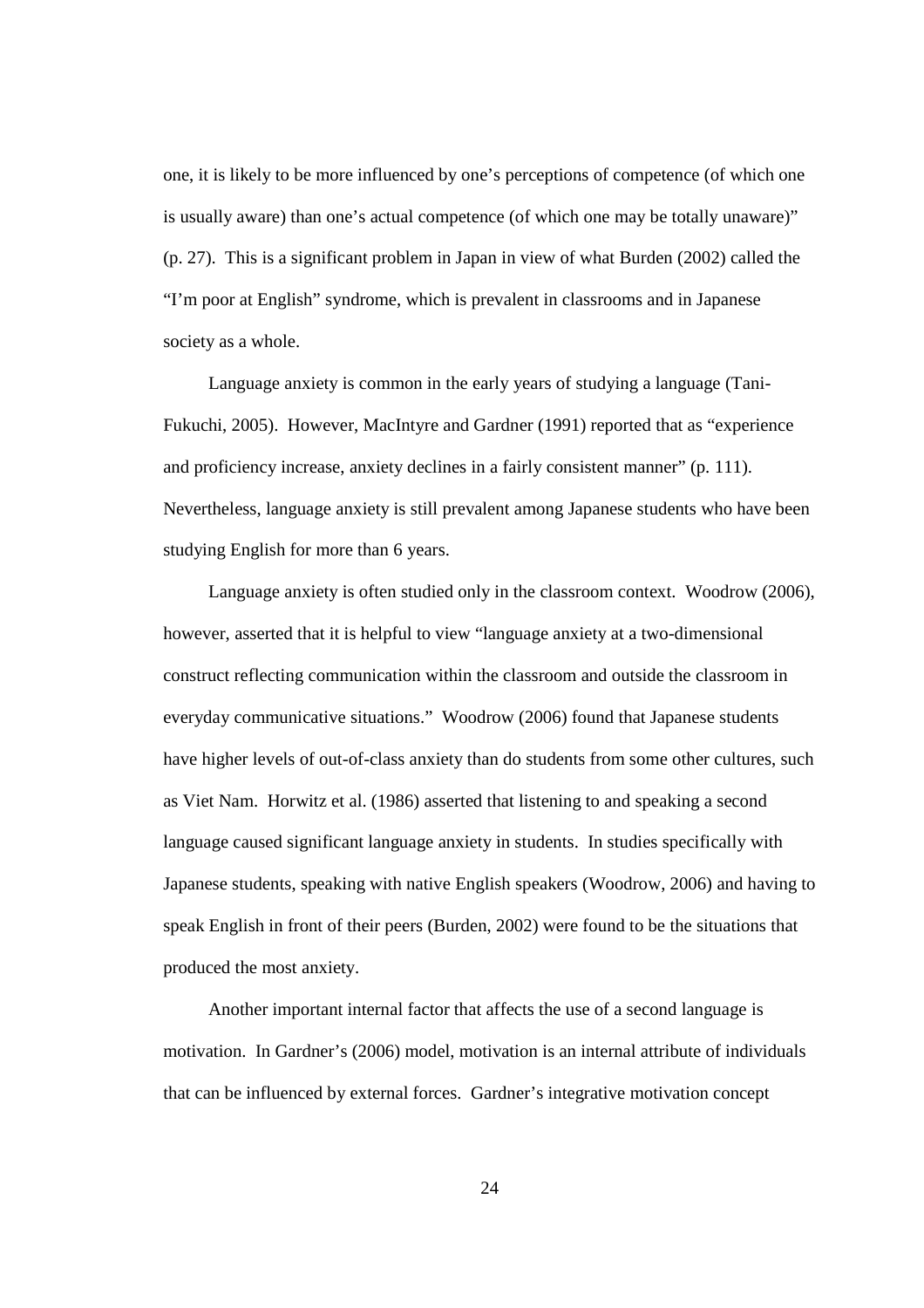includes three parts: integrativeness, the individual's attitudes toward the learning environment, and motivation. Integrativeness is the learner's desire to have interaction with speakers of the language being studied and is a necessity to truly learn a language (Gardner, 2006). Although Japanese students and members of society have exhibited low perceived competence in English (Burden, 2002), in Falout's (2004) findings, students demonstrated integrativeness through their positive attitude toward the L2 community. According to Gardner (2006), motivation must include a desire to learn the new language, effort, and positive attitudes toward learning the language. Strong (2001) indicated that renowned experts, such as R. C. Gardner, believe motivation is the principle factor in second language acquisition, irrespective of innate language abilities. MacIntyre and Charos (1996) also found that motivation positively influenced the reported frequency of L2 usage.

Tani-Fukuchi (2005) reported 68% of Japanese university students surveyed had negative feelings toward their English study. When looking back on past English classes, the students recalled anxiety, shyness, fear, tense feelings, confusion, anger, frustration, discomfort, negative moods, resistance, worthlessness, self-hate, inferiority complex, and suffering. Thirty-six percent of the students could recall no positive learning experiences in their English classes, after more than 6 years of study. Although many Japanese students exhibit integrativeness, these students seemingly do not possess the positive attitude toward learning English that Gardner believed to be a necessary ingredient for language learning motivation.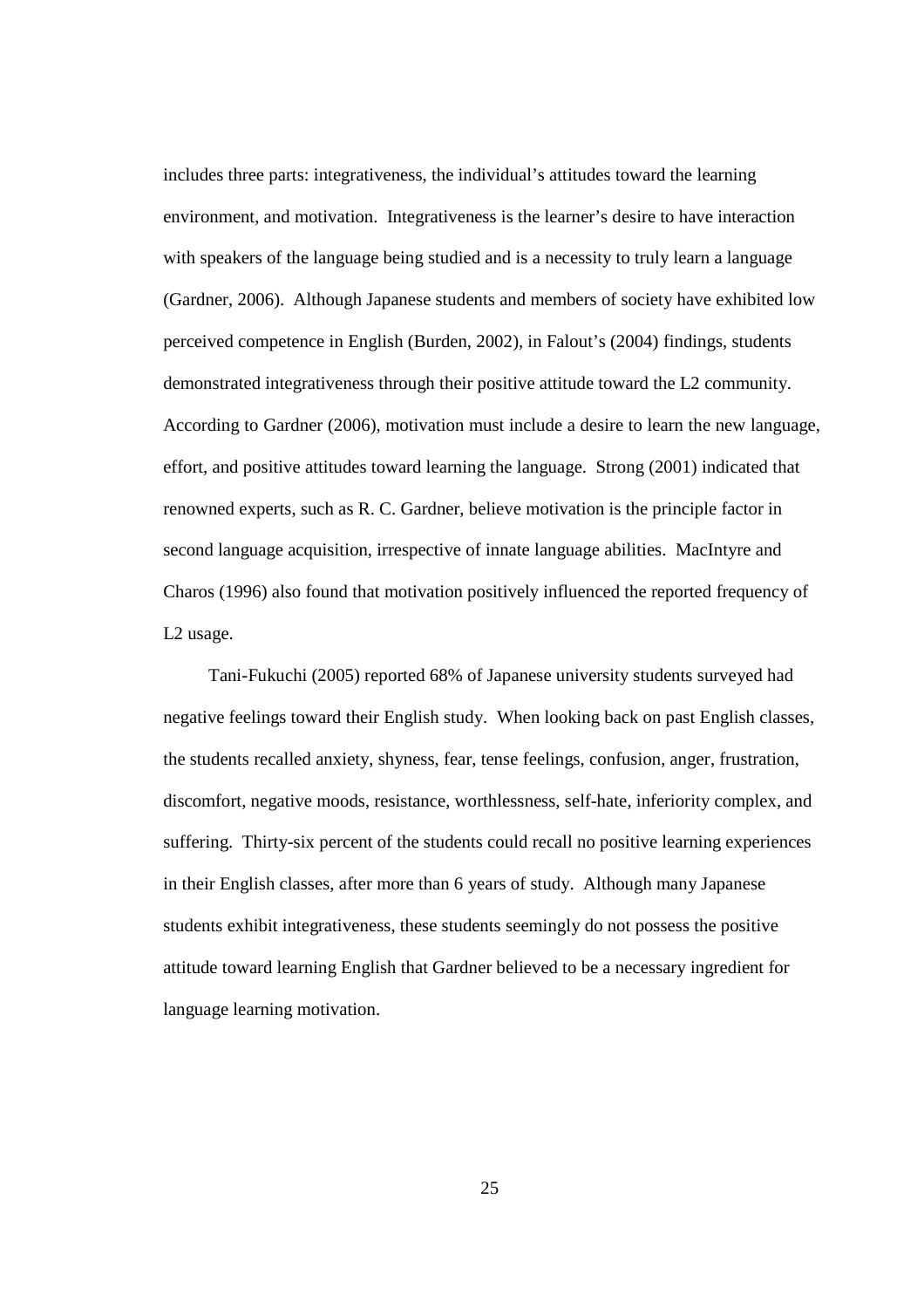#### *Code-switching*

Another practice which is an important factor for Japanese students' choice whether to speak Japanese or English is code-switching. Nishimura (1995a) stated: "Code-switching is the use of two languages in a single conversation practiced in everyday life in many bilingual communities" (p. 123). In this case, a bilingual person is one who is able to communicate, to varying extents, in a second language (Skiba, 1997). Kite (2001) elaborated on this construct: "Code-switching can be any alteration between language varieties, including a switch between a standard variety and non-standard variety within the same language, as well as switches between two distinct languages" (p. 313). Code-switching can be done inter-sententially (one sentence is spoken in one language and the next sentence is spoken in a different language) or intra-sententially (two languages are used within the same sentence). In contrast, when one base language is used and only nouns from a different language are used, this is usually referred to as "borrowing" (Nishimura, 1995a, p. 123). In conversations among bilinguals, Cook (1991) found code-switching to consist of 84% single words, 10% phrases, and 6% clauses.

Kuhl, Conboy, Padden, Nelson, and Pruitt (2005) found indications that learning a second language occurs in a different part of the brain than does learning of the first language, so when using the second language in a different situation, children are likely to code-switch (Soderman & Oshio, 2008). Azuma (1997) listed some of the variables that may affect code-switching patterns. These included the length of time the speaker has known each of the languages, the speaker's proficiency in each of the languages, and differences in the roles and status of the two languages.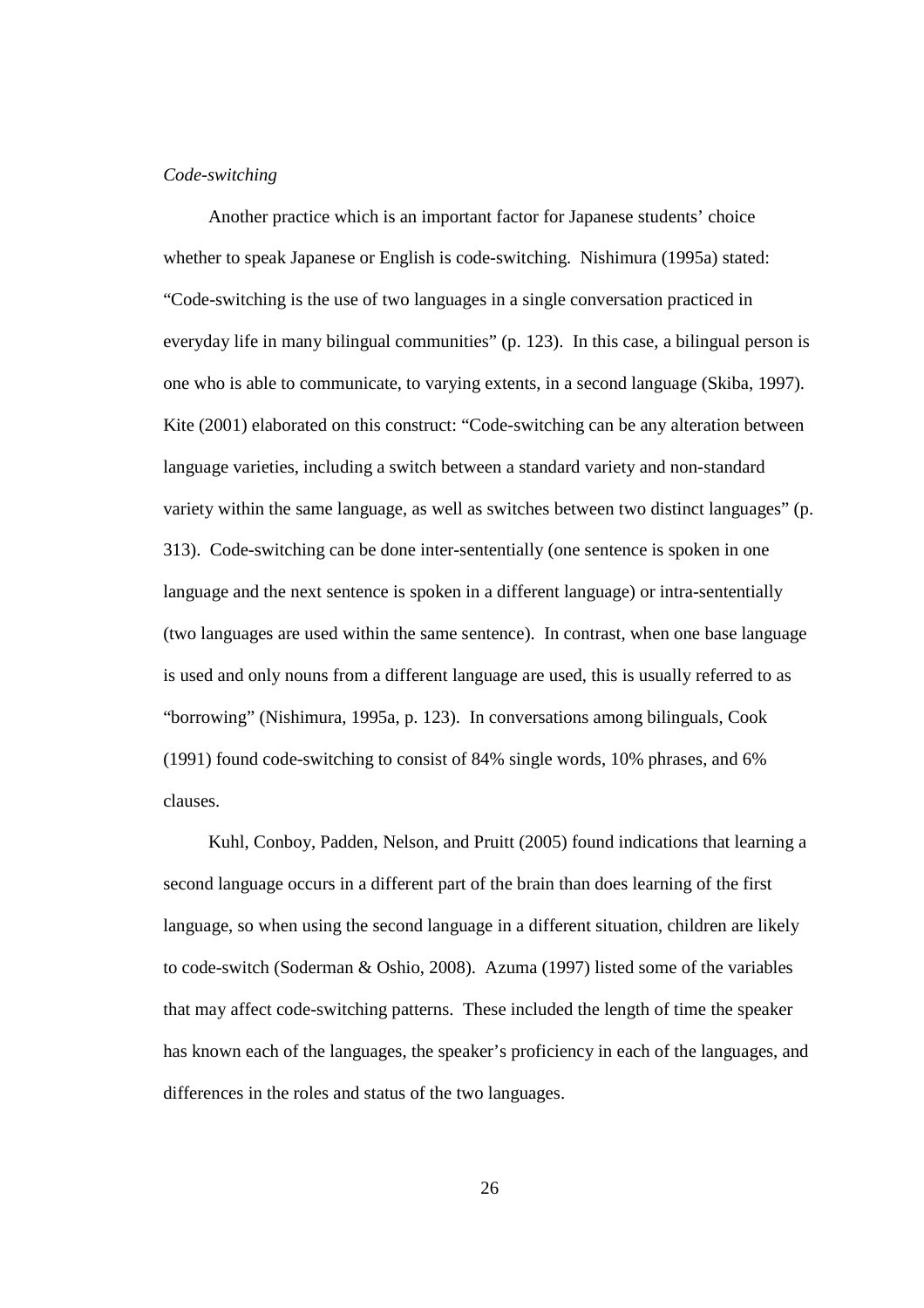Researchers, using different constructs, have tried to explain the structure of codeswitching. For example, Blom and Gumperz (1972) observed two kinds of codeswitching. Situational code-switching occurs when a situation is changed by the addition of a new participant or introduction of a new topic. Metaphorical code-switching, also referred to as conversational code-switching, is used to enhance parts of a conversation such as requests, denials, or elaborations. Auer (1995), however, made a distinction between participant-related and discourse-related code-switching. Participant-related code-switching was caused by the language preference or competence of the participants, while discourse-related code-switching occurred in order to structure conversational acts.

Does code-switching occur in Japan? After all, some (e.g., Maher, 1997) have stated that Japan is considered a monolingual and monocultural society. In spite of the high percentage of Japanese speakers, the following types of bilingual groups exist in Japan: ethnic minorities living in Japan, children of international couples, Japanese returnees who have lived overseas and moved back to Japan, and students who have studied in English at international schools. According to the definition of bilingual stated above, most Japanese people also could be called bilingual, since they have studied English for at least six years and are able to communicate to some extent in English as their second language. Azuma (1997) provided an interesting example of code-switching in Japan in the case of disc jockeys of American pop music programs who, although native speakers of Japanese, often code-switch between Japanese and English during their discussion and introductions of American songs.

Nishimura (1992) has identified three types of code-switching used by Japanese-English bilinguals. There is a basic "Japanese type" in which the speakers converse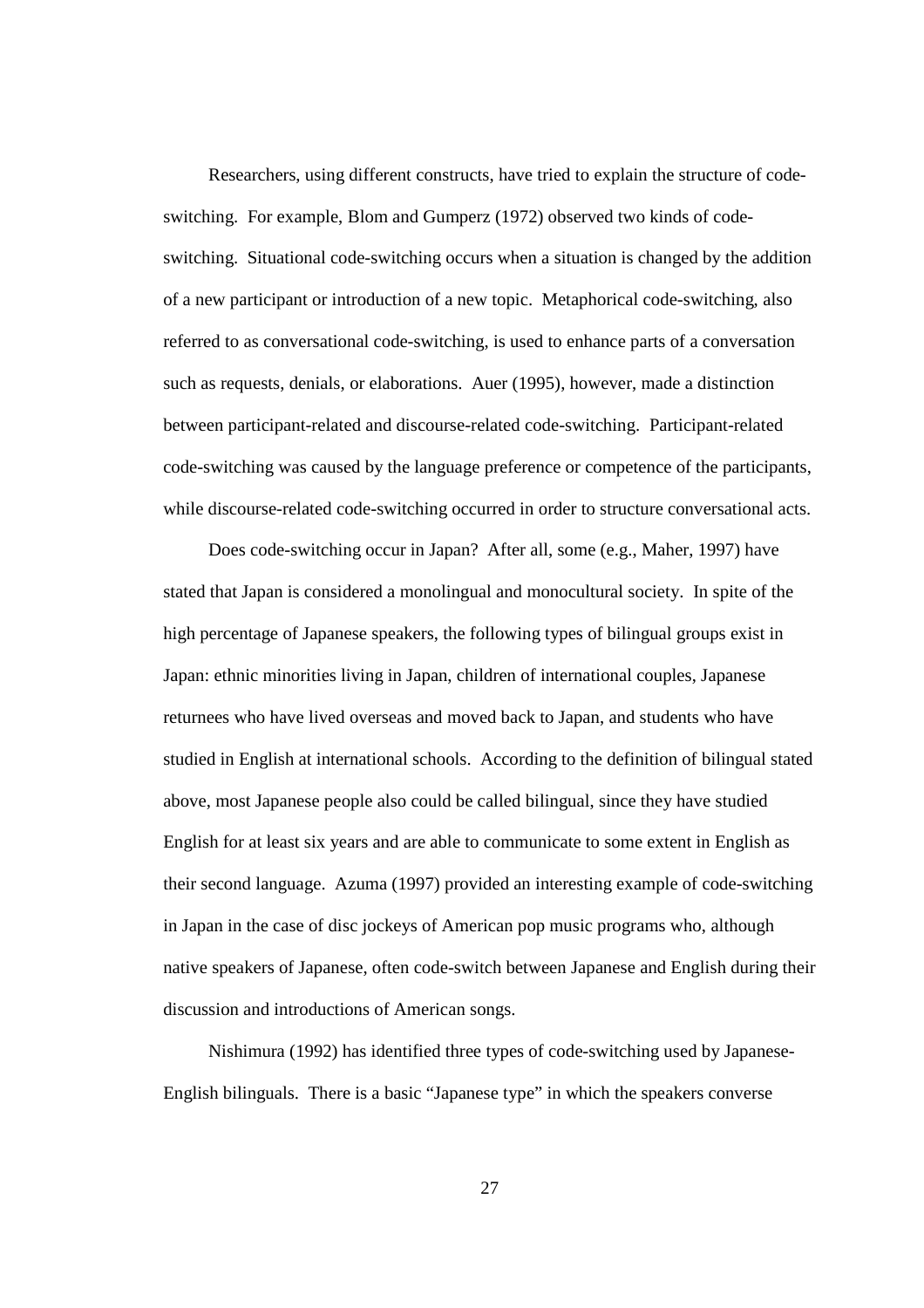mostly in Japanese and use nouns borrowed from English from time to time. The opposite of this is a basic "English type" in which speakers sometimes include Japanese words or phrases. A third type of code-switching used by Japanese-English bilinguals is a "mixed type" in which Japanese and English are both actively used with inter-sentential and intra-sentential switches. An interesting feature of Japanese-English code-switching is the use of what Nishimura (1995a) has termed "portmanteau sentences." Since the word order in English sentences is basically subject-verb-object (SVO) while in Japanese it is subject-object-verb (SOV), portmanteau sentences can include intra-sentential switches with the result being a subject-verb-object-verb (SVOV) word order. In these sentences, the English verb at the beginning of the sentence is repeated in Japanese at the end of the sentence. Code-switching is practiced by various Japanese people in an interesting variety of patterns.

Many reasons for code-switching have been hypothesized by researchers, and these have been summarized by Crystal (1987) as three basic patterns. First, speakers may be deficient in their second language, and so they switch to their first language in order to compensate and complete the desired communication. Once the switch has been made, the speakers often will continue using their first language. Second, a speaker may codeswitch in order to show solidarity with a certain social group or to build rapport with the listener. Third, a speaker may use code-switching in order to focus attention on important words or communicate a certain attitude to the listener. These three causes of code-switching will be discussed in greater detail below.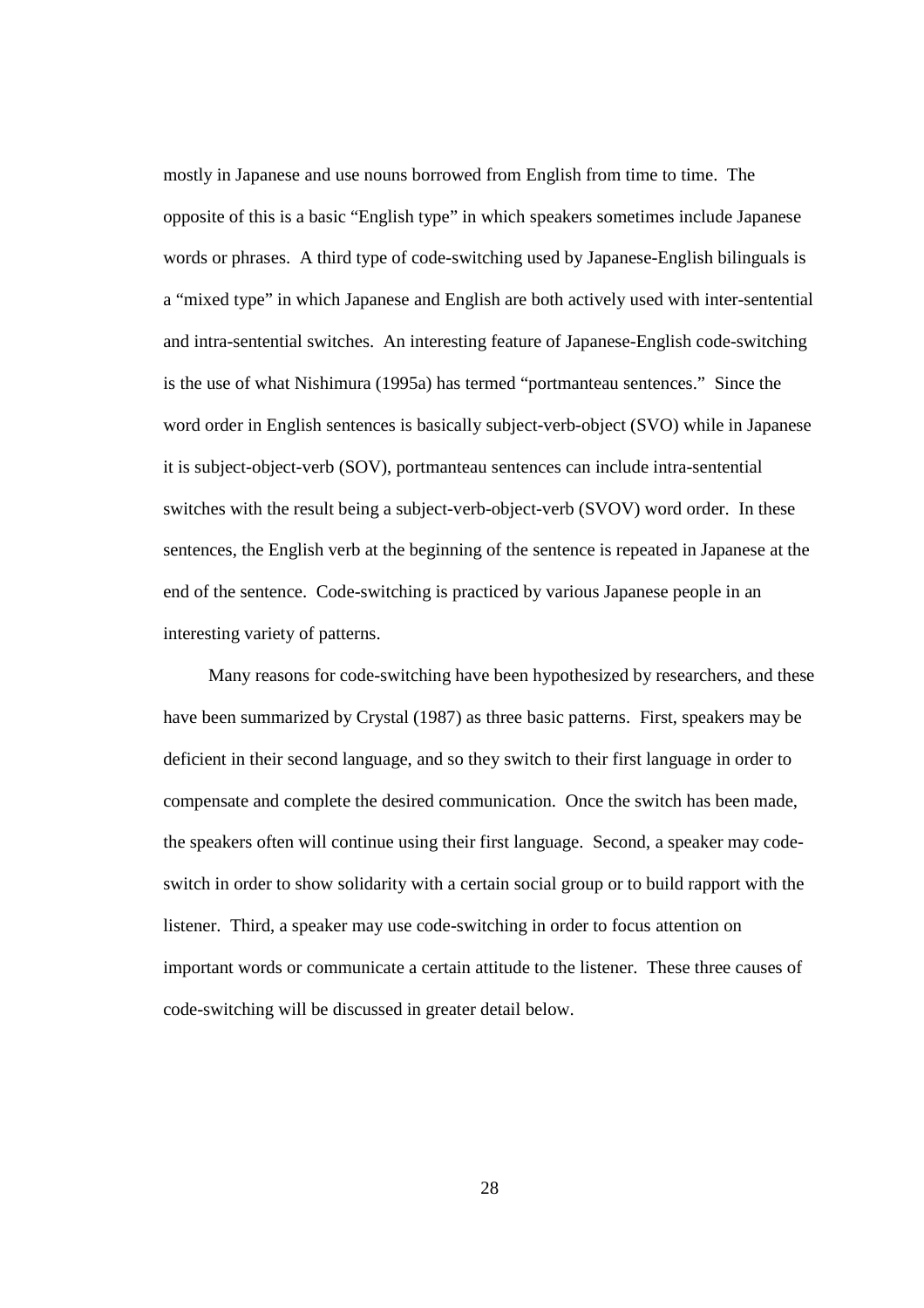#### *Code-switching to Compensate for Language Deficiencies*

When contemplating the question of why Japanese students do not speak using more English, due consideration should be given to the possibility that Japanese people do not know English. Deficiencies in the L2 can cause speakers to code-switch to their first language, but this answer, alone, is too simplistic. Kite (2001) reported that the majority of teachers surveyed in an English language international high school in Japan stated that this was the apparent reason for their students' code-switching. Many see code-switching as an indication of language deficiency, so code-switching is often viewed negatively (Legenhausen, 1991). However, Kite's (2001) anecdotal evidence did not show any connection between the practice of code-switching and poor academic performance. Speakers with high proficiency in their second language also code-switch at times. Nishimura (1995a) found that Japanese-Canadians who were considered fluent in Japanese performed a form of code-switching she termed "borrowing" by using English nouns in their Japanese speaking in order to fill in gaps for unknown Japanese words. The goal of speaking is to communicate so, as Skiba (1997) asserted, "where it is used due to an inability of expression, code-switching provides a continuity in speech rather than presenting an interference in language." Code-switching is sometimes a helpful means to more effective communication.

There are also cases where students learn to use a second language in a certain setting but are not able to use it in other settings. Spezzini (2004) presented an immersion school in Paraguay as a good example of this. Students learned English in classes at school and were comfortable and proficient in using English for academic purposes such as reading or for discussing academic topics like mathematical calculations.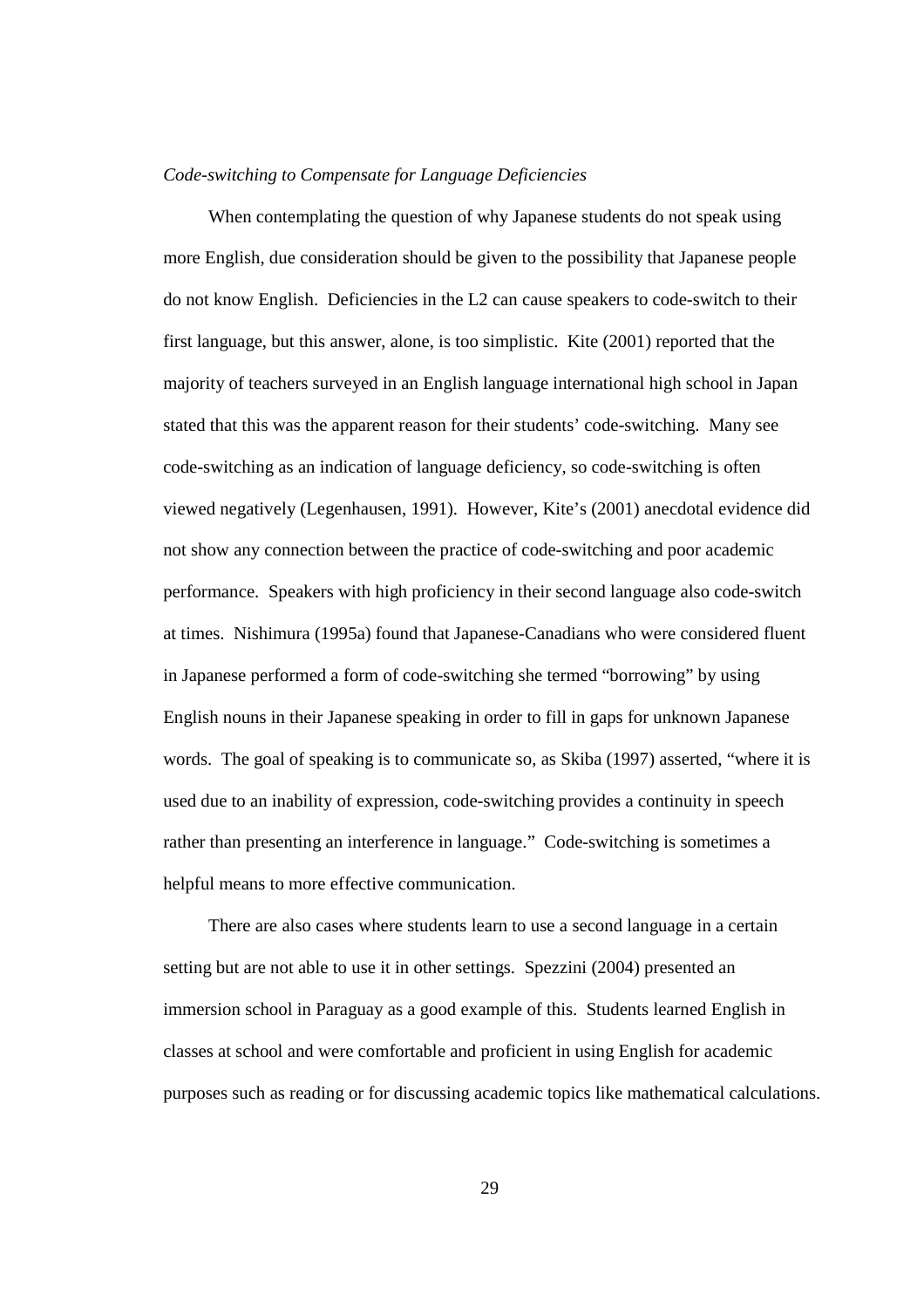However, all of the social interaction in the school between students was carried out in Spanish, so students never learned English vernacular. Students used code-switching, depending on the topic and setting they were in at the school. Tarone and Swain (1995) found the same principle to be true of elementary students at a French immersion school in Canada. As they progressed into upper elementary, they spoke less of their second language because they had not learned the vernacular to use in social situations. At the English immersion school in Paraguay, as at other immersion schools, "students demonstrated a relatively high functional English proficiency but not necessarily nearnative" (Spezzini, 2004, p. 425). Although their second language proficiency may be high, students use code-switching to compensate for their second language deficiencies.

It can be assumed that some students in Japan also code-switch into Japanese due to insufficient skill in English. However, for many Japanese students, it is not only a matter of deficiency but their perceived deficiency, as documented above in the discussion of self-perceived competence. Burden (2002) discovered, through a survey of university students in Japan, that the majority have a very low estimation of their own English ability even though they have studied English more than six years. This evidently is one reason why many Japanese students who try to speak in English quickly code-switch to Japanese and then continue on in their first language.

# *Code-switching to Demonstrate Group Solidarity*

Although many instances of code-switching are due to language deficiencies, a number of researchers (e.g., Auer, 1998; Gumperz, 1982; Myers-Scotton, 1993) asserted that code-switching is also used as a means to achieve certain communication goals or in order to signal the social or cultural identity of the speaker. Gumperz (1982) purported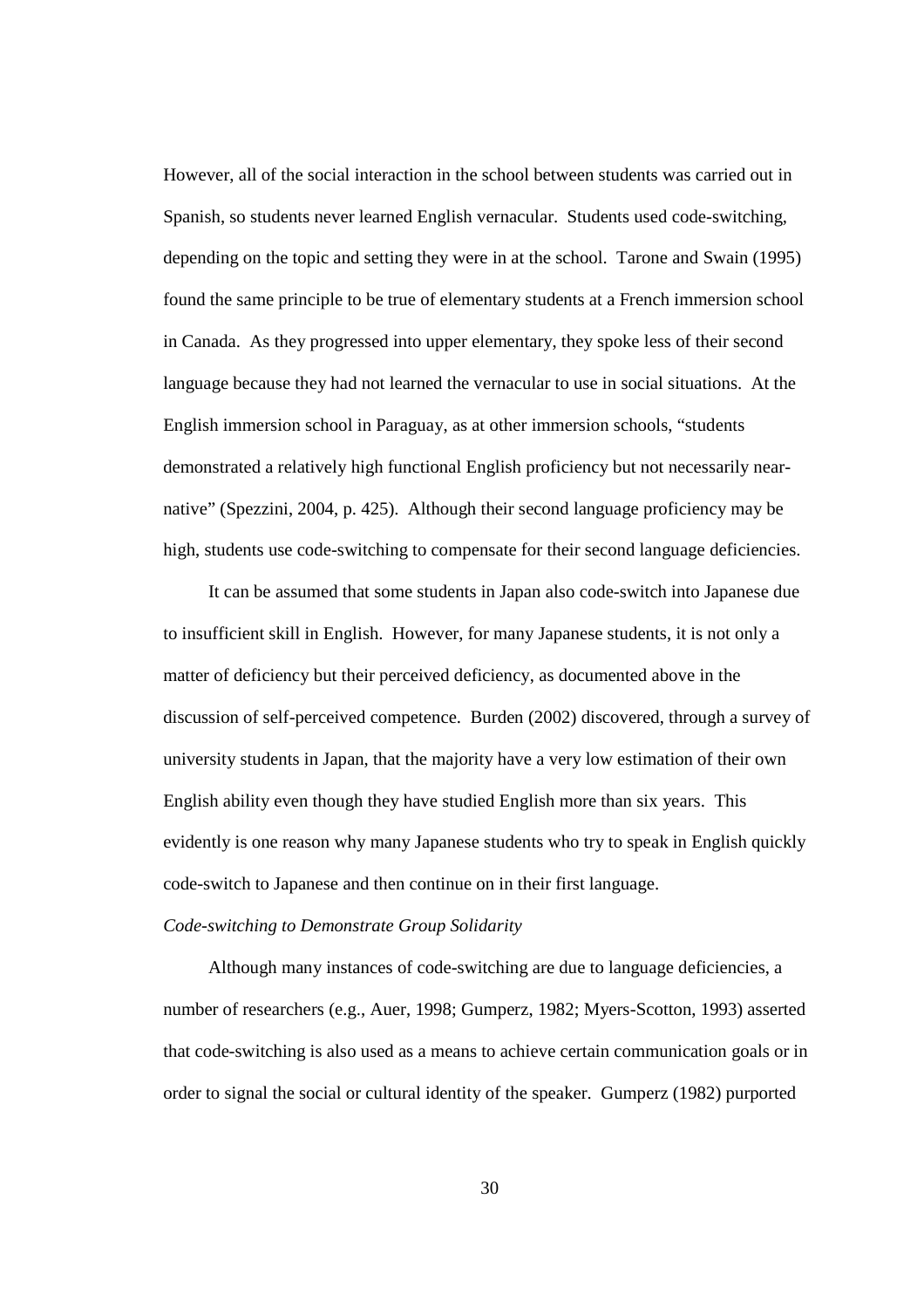two seminal ideas that significantly influenced research on bilingual conversation in the years that followed (Cashman, 2008). First, Gumperz (1982) noted that bilingual speakers used a special code or language when talking with members of their own group and a different code when talking with those who were not in their group, such as monolinguals. Code-switching was framed as a means that speakers use in order to identify themselves with a certain social group. Second, Gumperz (1982) observed that code-switching might be used as a clue to aid communication, a means "by which speakers signal and listeners interpret what the activity is, how semantic content is to be understood and how each sentence relates to what precedes or follows" (p. 131). Codeswitching as a tool in communication and a way to achieve conversational goals also became a focus of research, drawing from Gumperz's paradigm.

According to Myers-Scotton and Bolonyai's (2001) account of the history of research on code-switching and social identity, in the 1960s, Labov (1966) and Fishman (2000) asserted the "social factors" approach to explaining the forces behind linguistic choices. Labov's (1966) approach, which continues to appear in research literature, assumes language choices are made by individuals due to influences from the surrounding community. In Myers-Scotton and Bolonyai's (2001) words: "Linguistic choices primarily reflect the speaker's place in a social group" (p. 2). The social groups that help to determine linguistic choice may be connected to the speaker's identity on a macro-level, like ethnic, political, regional or national identities, or on a micro-level, such as family members, friends, teenagers, or individual identities (Cashman, 2008).

In Fishman's (2000) paradigm, known as domain analysis, the domain which determined the language choice of the speaker consisted of the participants, topic, and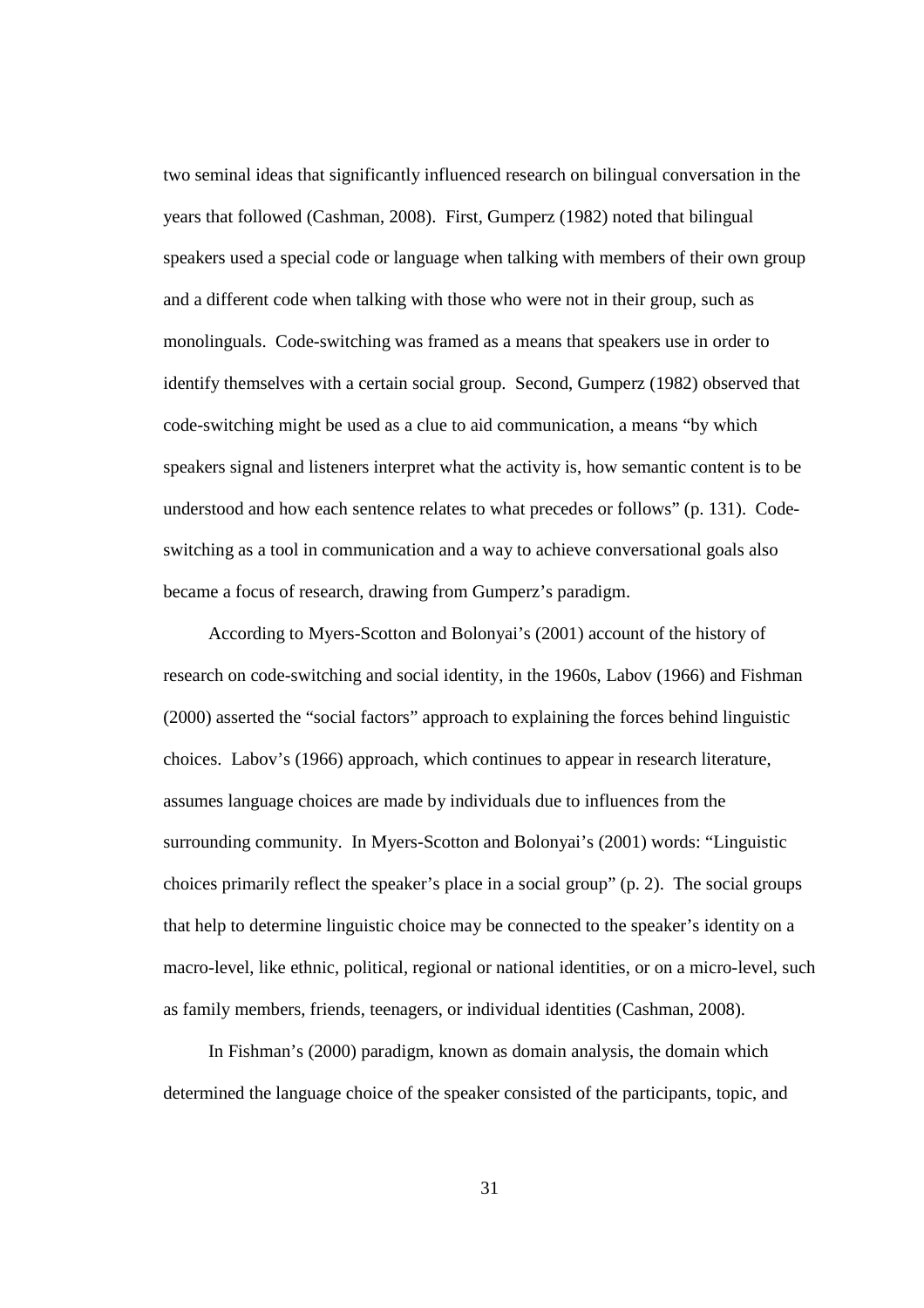setting of the conversation. In an example provided by Kite (2001), a teacher and student (participants) discussing a math problem (topic) at school (setting) would be considered the domain of education. At an English language international or immersion school, as illustrated already by Spezzini's (2004) case of the school in Paraguay, the language that would be required in the educational domain is English. However, in a distinct domain such as home, friends, or individual thinking, the appropriate language choice might be different (Kite, 2001).

Lanza (1997) suggested that, as bilingual children learn languages at an early age, they develop the ability to connect social meaning to language use and can discern which language to use in what social situation. As they grow older, speakers make more conscious decisions about language use dependent on their attitude toward a group. As Beebe (1988) observed, speakers can either choose social convergence, by speaking like a certain group, or divergence, by speaking differently than the group. This is why, as discussed above, Gardner (2006) stressed that to learn a language students must like the speakers of that language and want to identify with them.

Using language to include members in a group or exclude others from the group is often called "membership marking" (Kite, 2001, p. 324). Bucholtz and Hall (2008) noted monolinguals' fear that language choice is made during conversations in order to leave out those who are not seen as members of the in-group. Nonetheless, researchers have often observed the opposite phenomenon. One example is Nishimura's (1992) depiction of Japanese-Canadians who would code-switch into Japanese when a Japanese native speaker was present and into English if a native English speaker was a participant, so everyone would be able to understand the conversation. Similarly, Greer (2008)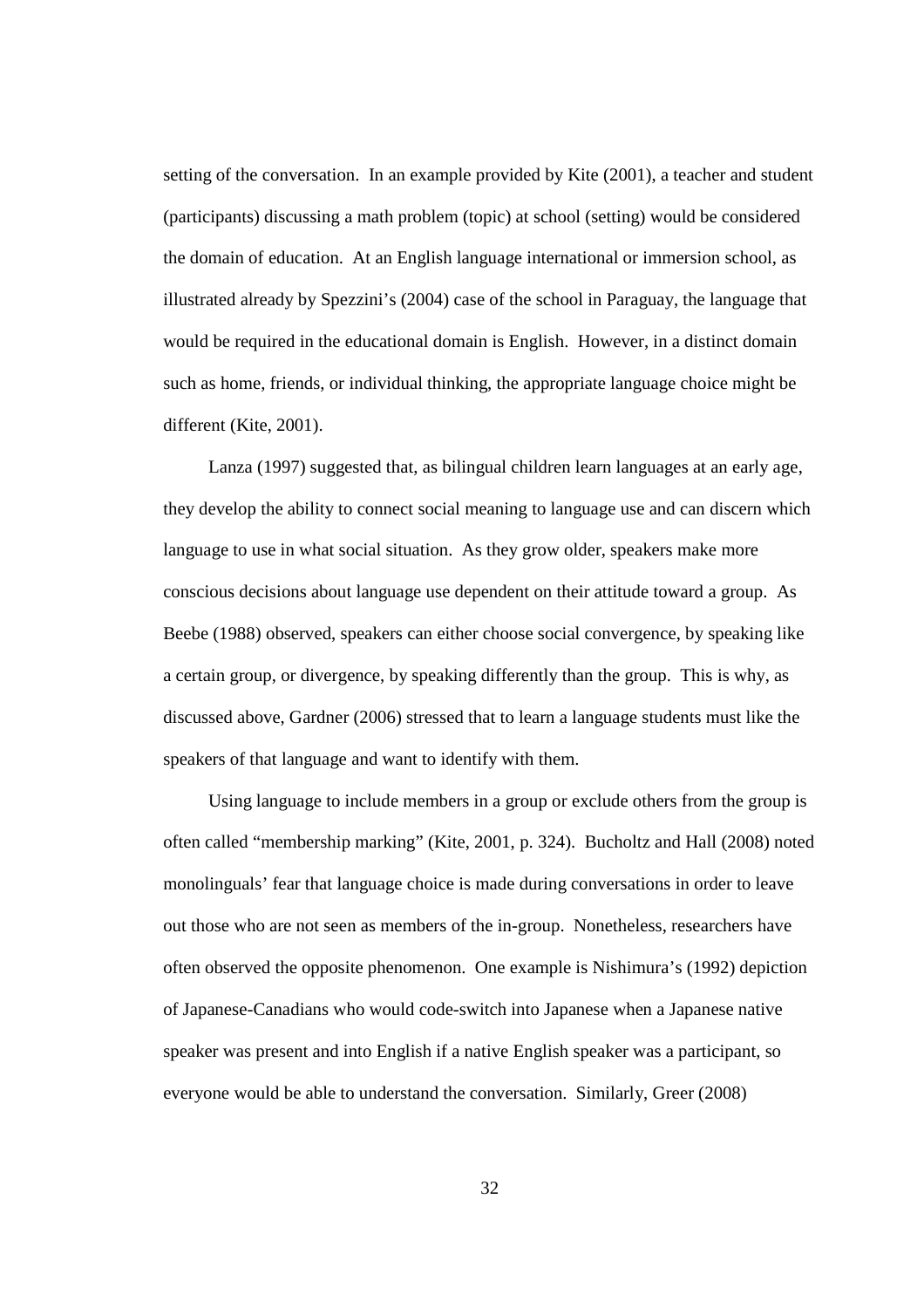documented bilingual conversations by students in an international high school located in Japan where code-switching occurred to provide translation of parts of the conversation for participants in their preferred language. This served to include all participants in the group but, as Bucholtz (2005) observed, it also created two new groups, namely, those who were linguistically limited and those who were fluent in two languages. Codeswitching is a powerful tool for establishing identity groups.

One of the identities commonly supported through code-switching is ethnicity. Nishimura (1995b) studied code-switching practices among Niseis, second-generation Japanese-Canadians who were born in Canada. Although fluent in English, they interjected words and phrases in Japanese while conversing in English. Nishimura (1995b) found the Niseis' practice to be a means of expressing their common Japanese ethnic background. Shin (2010), likewise, recognized that Sunday school teachers' codeswitching from English to Korean, in a Korean church located in California, served to socialize the children in their Korean identity. Shin (2010) concluded: "The switch to a particular language in the bilingual discourse can also be employed as an effective vehicle to signal ethnic identity" (p. 91). It is evident that identity issues affect codeswitching practices. For Japanese people, their Japanese identity clearly influences them to speak Japanese. This was exemplified by Japanese teachers of English who spoke Japanese during English classes because it was more natural since everyone in the class was Japanese (Murphey & Sasaki, 1998).

Another Japanese social group which has the potential to influence students significantly in their choice of language is the peer group. Matsubara (2006) found student-student relationships to be one of two factors with the most influence on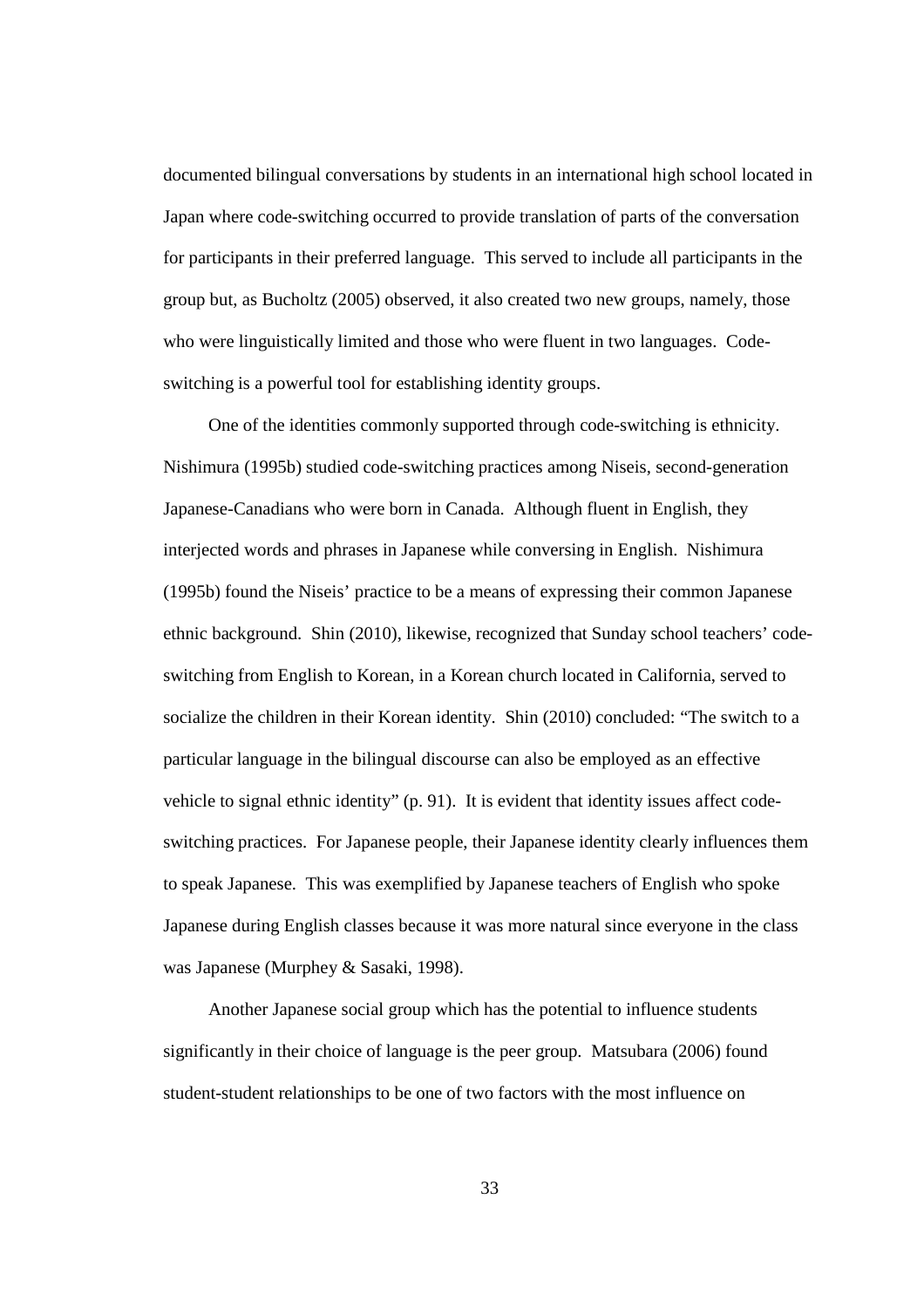motivation of Japanese students of English. Elwood (2006), likewise, reported from his study of young, successful, Japanese learners of English that the positive influence of friends and peers was of the highest importance for successful language learning. International parents in Japan also stated in a survey by Gomi and Thompson (2005) that a lack of English-speaking peers was one of the three top obstacles to their children's English language development. Kite (2001) found Japanese-English code-switching to be the unmarked language of choice for peer conversations in an English language international high school in Japan. The peer group is a powerful force for young learners and can influence their willingness to speak English either positively or negatively.

Spezzini's (2004) research at ASA, an English immersion school in Paraguay, exemplified the powerful influence of the peer group on language use. Students at ASA "described their language use as an almost conscious effort to create a special identity: 'ASA speech is unique – special, it's ours'" (Spezzini, 2004, p. 420). Another student explained: "When we speak English, we speak ASA English, and when we speak Spanish, we speak ASA Spanish. Basically we are always speaking Spanglish" (Spezzini, 2004, p. 420). Students at ASA understood the power of language for establishing social group identity. Spezzini (2004) wrote concerning languages: "Ethnic varieties have been known to be actively maintained or developed to express the distinctive ethnic identity of the users" (p. 421). Following this pattern, ASA students developed their own unique language through Spanish and English code-switching, which most students in the peer group of that school spoke in the social domain. Spezzini (2004) concluded: "These findings also highlight the important relationship between friends and language learning" (p. 426).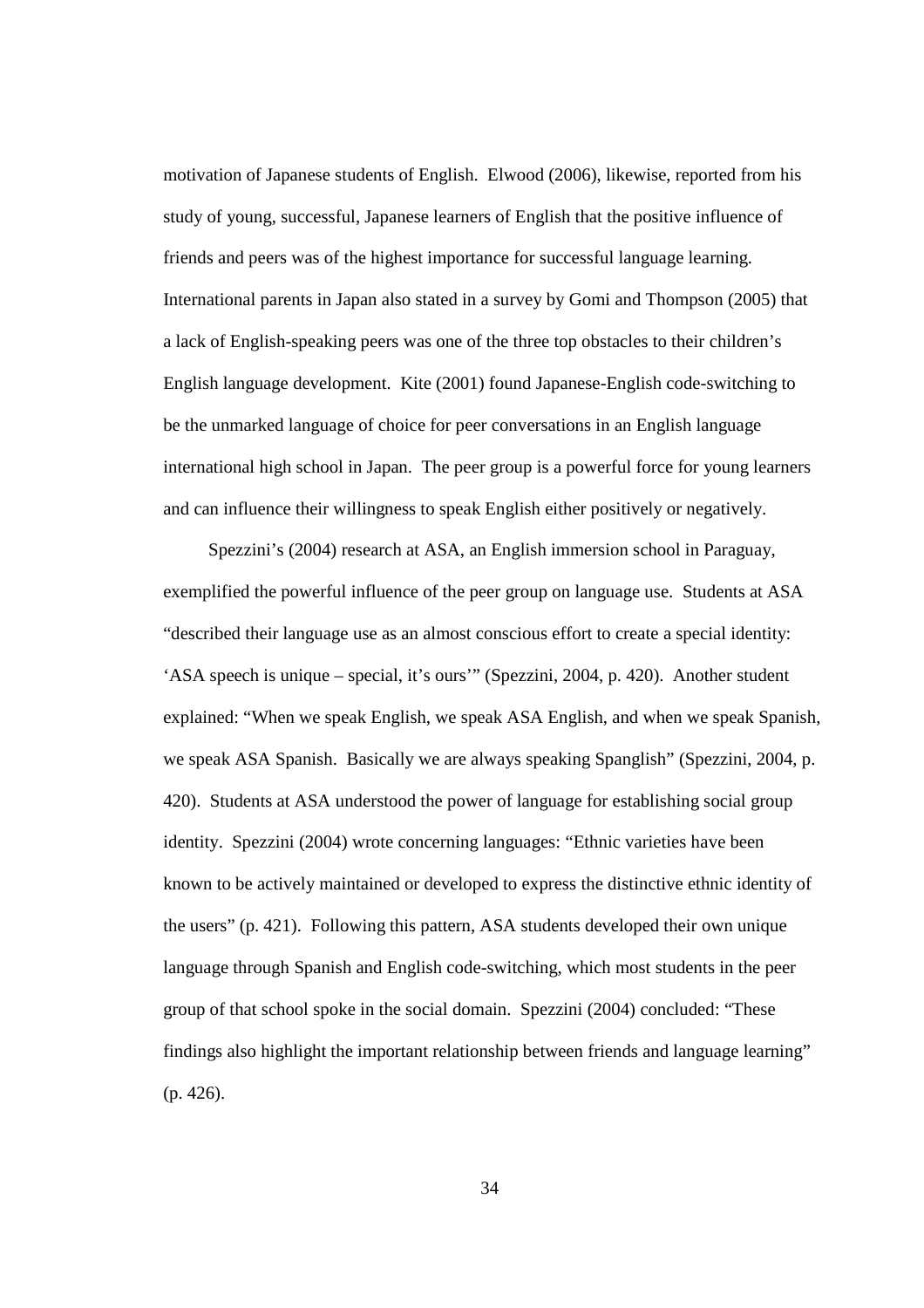Social groups often have a salient influence on language choice, and speakers sometimes choose their language to identify with a certain group. However, as Li (2005) asserted: "In some bilingual communities code-switching is a highly significant social act, whereas in some others it is merely the common discourse model" (p. 378). Rather than the choice of language always being guided by social group considerations, as Labov (1966) and his associates maintained, Li (2005) held that code-switching is a tool used by bilinguals, who are "aiming primarily at achieving coherence in the interactional task at hand" (p. 375).

#### *Using Code-switching to Focus Attention*

The third major reason why code-switching may be practiced by a speaker is to focus attention or communicate a certain message to the listener. Kite (2001) found one possible cause was that "students use code-switching to enhance their discourse in order to be more expressive" (p. 324). For example, some topics are easier to describe in one of the languages or words in a certain language may be more effective in communicating a desired feeling. Shin (2010) noted how Korean Sunday school teachers code-switched into Korean to talk about bodily functions and topics which might be found offensive.

Another instance exists in which code-switching is used in order to enhance communication. This occurs when a sentence is spoken in one language, then the speaker code-switches and repeats part or all of it in another language, in order to assure that the message has been conveyed accurately (Saigusa, 2005). In addition, bilinguals who encounter a problem while speaking their second language may code-switch to their first language in order to settle the problem in a less formal atmosphere, figuratively speaking "behind the curtain," out of the spotlight created by speaking in the L2 (Saigusa, 2005).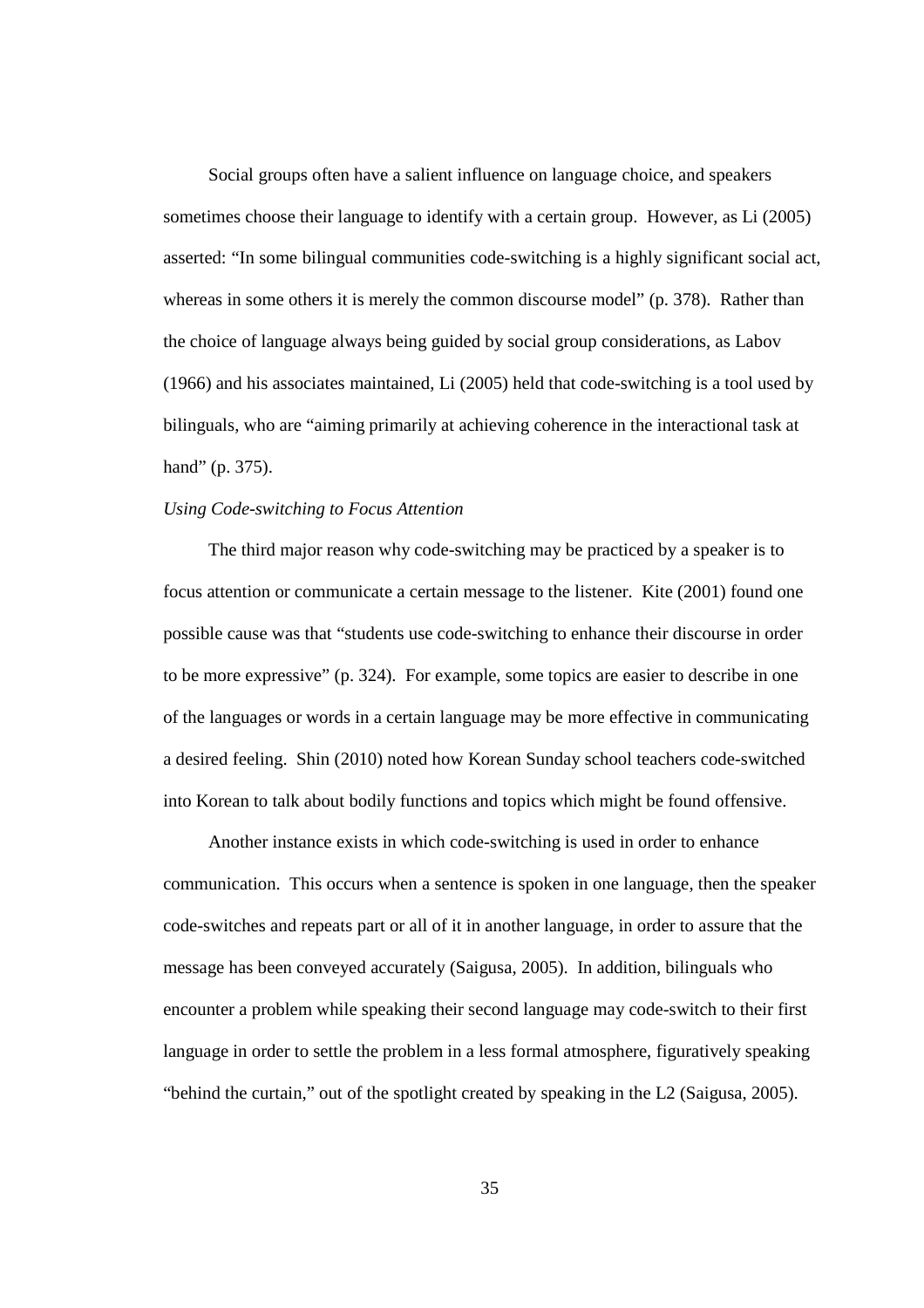Often, code-switching serves as a spotlight to focus attention on certain words, if they are spoken in a different language than the one currently in use. Shin (2010) described how Sunday school teachers in a Korean church in Los Angeles code-switched from English to Korean when giving commands to draw more attention to the importance of listening to what they were saying. Li (2005) related how a Cantonese-English bilingual mother used English to ask her son, who was busy playing a computer game, whether he had finished his homework. When he did not reply, the mother codeswitched to Cantonese in order to obtain his attention. This resulted in the boy replying in English. Saigusa (2005) explained the power of code-switching in this way:

L1 and L2 are spontaneously placed on the speaker's imaginary scale and the one that is not spoken at the moment may have been instantaneously employed for the purpose of using the other optional language as a marker. In other words, the two languages were measured on a see-saw and the one that can attract more attention was selected. (p. 482)

Code-switching is a powerful tool bilinguals can use to focus attention on important segments of their communication.

Grosjean (1982) stated that code-switching can also serve to add authority or status to what is spoken. Shin (2010) concluded that code-switching to Korean when teachers provide directives might heighten students' awareness of the social hierarchy between Korean adults and children. For Japanese-English bilinguals, Saigusa (2005) noted that using English created a more formal atmosphere, while the atmosphere was less formal when speaking Japanese. For this reason, a bilingual trainer used English "to distance herself when evaluating or assessing the trainees" (p. 482). When seeking to empathize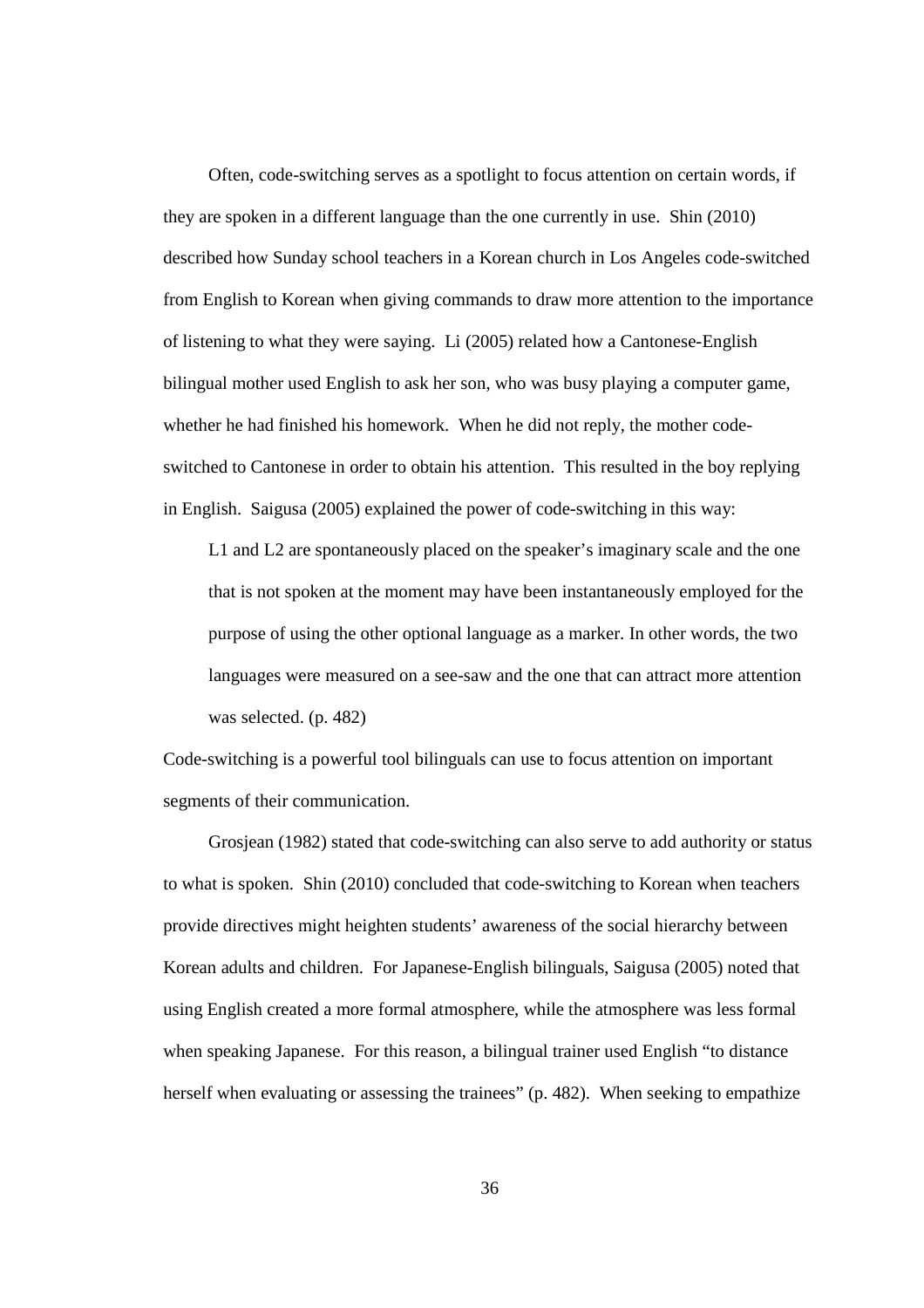with the trainees' struggles, however, the trainer code-switched to Japanese. Codeswitching can serve to increase the perceived authority of a speaker or the message that is being communicated.

Individuals who are bilingual code-switch for a variety of reasons. They may have a deficiency in one language, so they do not know certain words or the language necessary to communicate in a certain domain. Speakers may code-switch in order to identify their ethnicity or to associate themselves with a certain group. They also may choose their language or use a mixture of two languages in order to enhance their communication. Myers-Scotton and Bolonyai (2001) asserted that speakers, even at a young age, rationally process their options, using a kind of cost-benefit analysis and choose the code or language that will optimize their rewards. Myers-Scotton and Bolonyai (2001) expanded on this construct:

In summary, choices in a rationally based model of linguistic variation pass through several filters. They begin with the external constraints on speakers: their linguistic repertoires, which in turn are constrained by large-scale societal factors and the discourse structure of their communities. They are also filtered through internal constraints, the innately available architectures (a markedness evaluator, somatic markers) that bias choices based on experience. Finally, choices pass through a third filter in which a social mechanism, rationality, is the centerpiece. To act rationally means that speakers take account of their own beliefs, values, and goals, and that they assess these in regard to internal consistency and available evidence. (p. 22)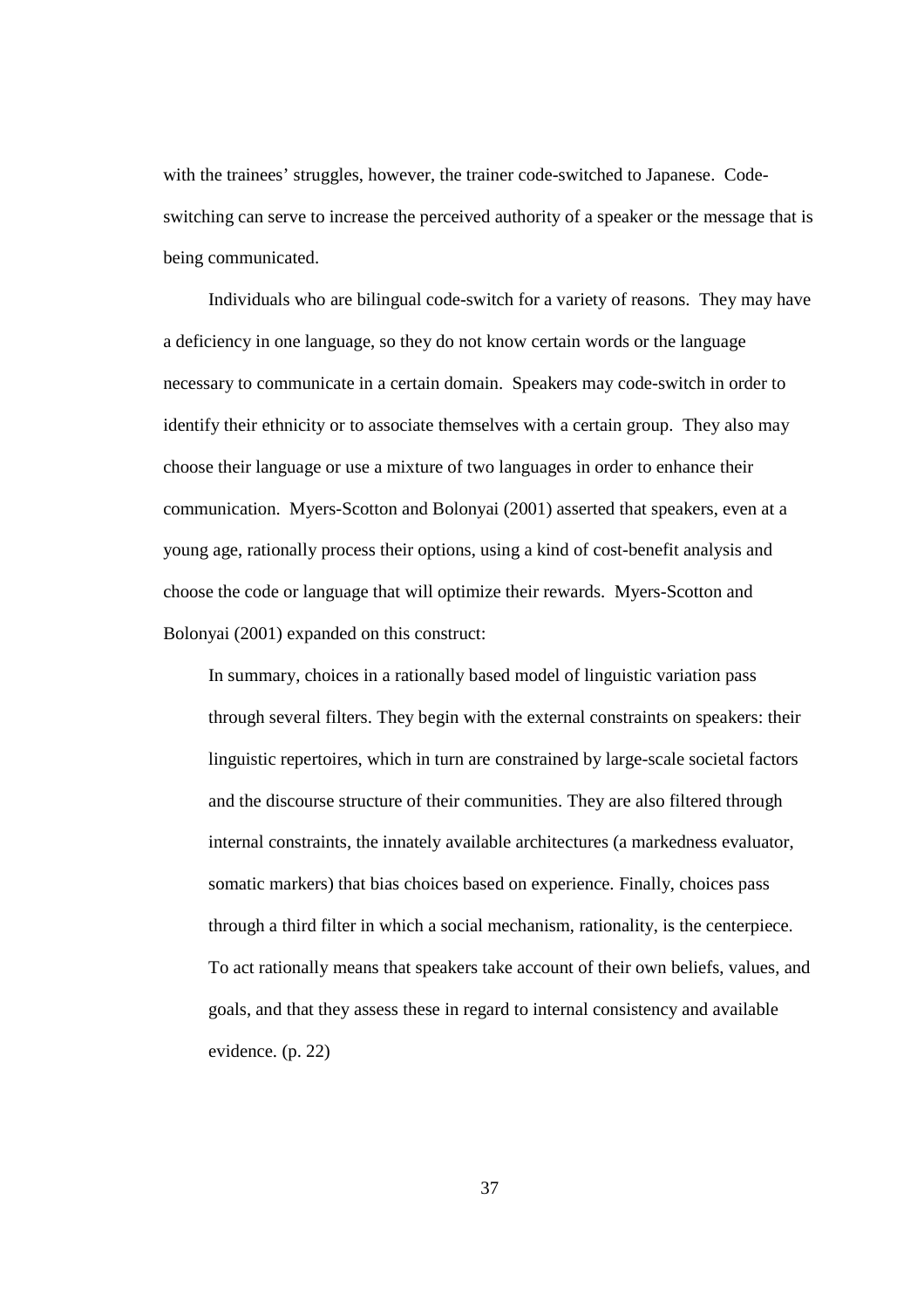The choice of which language or combination of languages to use in a certain situation is a complex decision influenced by individual personality as well as academic, social and linguistic factors. Understanding how such decisions are made by students in Japan and around the world is an important field of continuing research.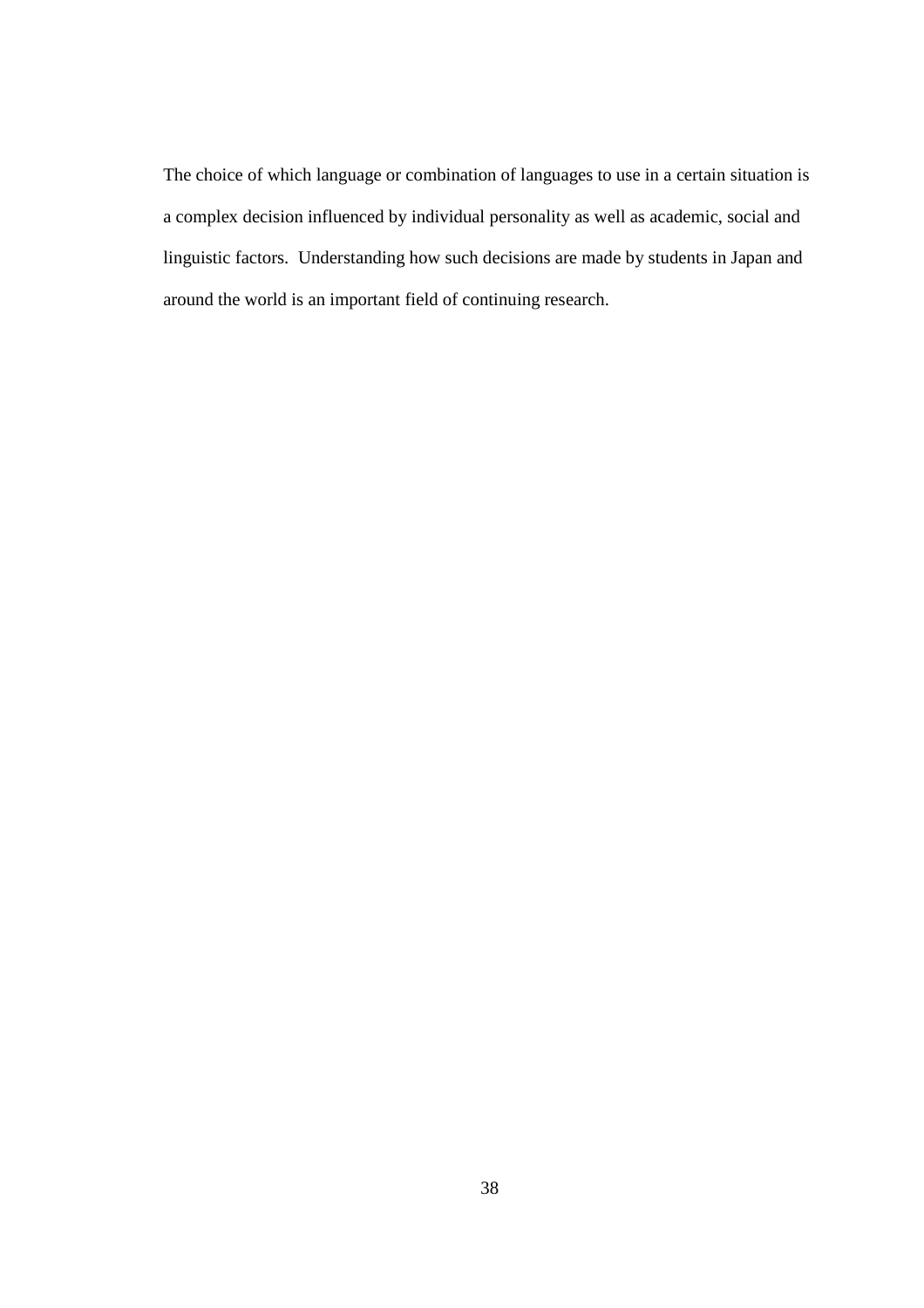## Chapter 3: Methodology

## *Introduction to the Method*

I used a qualitative, phenomenological research design (Creswell, 2007) for the present study. The purpose was to explore reasons why Japanese people do not speak English more often. Specifically, I investigated why Japanese upper elementary children are hesitant to speak English, both in and outside of class, even though they study English and are in an environment that encourages speaking in English. To research this, I conducted in-person, audio-taped, semi-structured interviews (Holliday, 2007) with 24 fourth, fifth, and sixth grade students currently enrolled in a bilingual international school in Kyoto, Japan. At the same time as the interview, I also administered to each individual student the Bilingual Verbal Ability Test (BVAT). The participants in the sample all met predetermined, specific criteria.

Prior to the interviews, I received permission from the school administration to conduct the study in the school. I also distributed a letter of explanation to the parents of the participating students and received their written consent. The respective children in the study provided verbal, informed consent and each interview was approximately 45 minutes in duration.

### *Rationale for the Method*

Johnson and Christensen (2004) stated, "Qualitative interviews…can be used to obtain in-depth information about a participant's thoughts, beliefs, knowledge, reasoning, motivations, and feelings about a topic" (p. 183). Although substantial research has been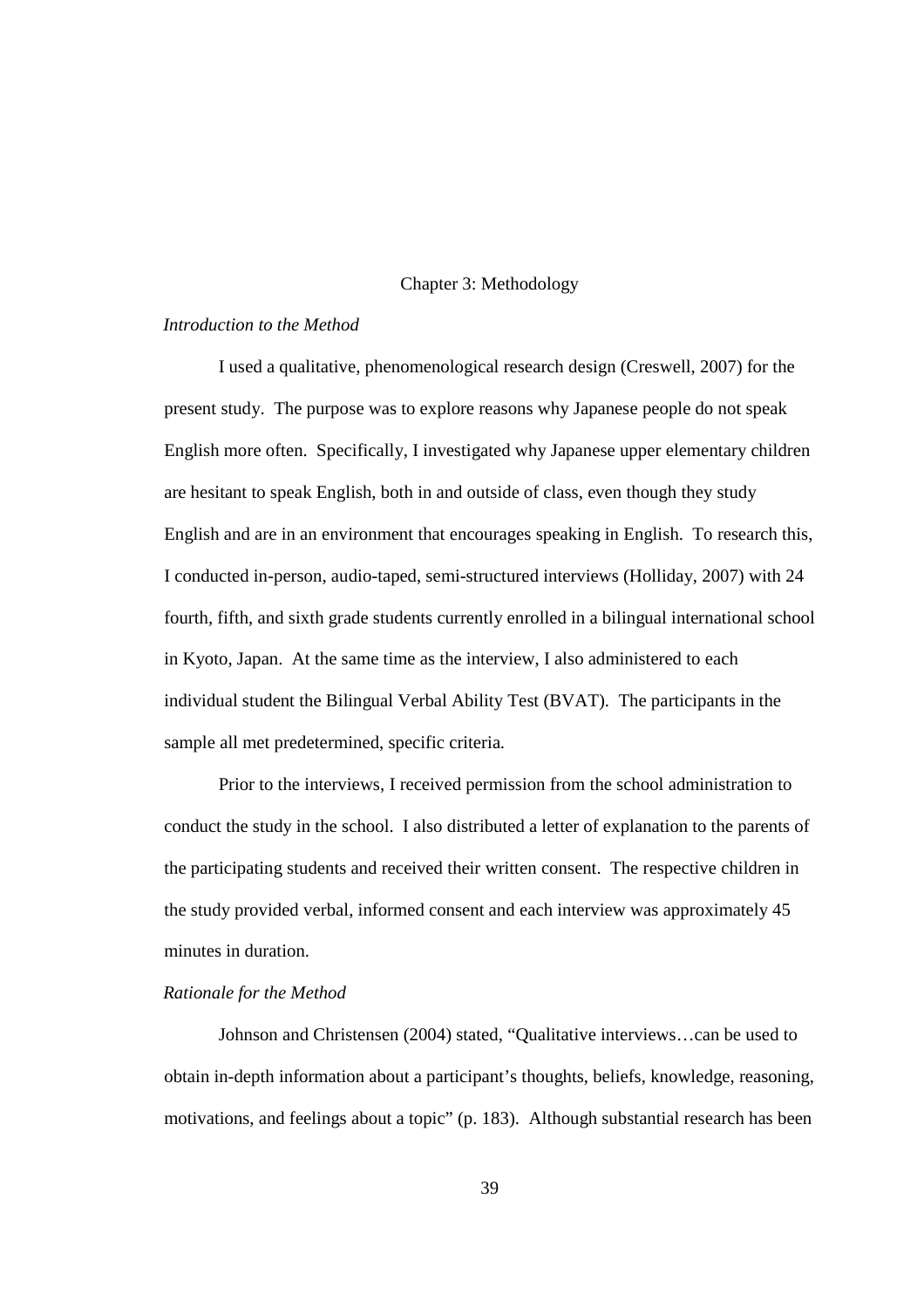conducted with second language learning, and also on attitudes toward English language usage among people in Japan, a paucity of research has been conducted with younger students' attitudes about language learning and usage (Takada, 2003). MacIntyre, Baker, Clement, and Donovan (2002) asserted, subsequent to studying a sample of junior high school students: "Investigating individual differences among younger learners is both possible and to be encouraged" (p. 156). Documentation of the thoughts, feelings, and motivations of upper elementary language learners is a helpful addition to the literature on second language learning and usage.

# *Population of the Study*

The population for this study consisted of Japanese fourth, fifth, and sixth grade elementary students. This study possesses some degree of external validity for Japanese upper elementary students who attend international schools in Japan. The results of this study are most applicable to students who are bilingual in Japanese and English. The findings are also relevant for Japanese children from international marriages or with other international experience.

#### *Sample Criteria*.

The participants for this study were obtained from the fourth, fifth, and sixth grade classes at a two-way bilingual, international school in Kyoto, Japan. All participants were fluent Japanese speakers with Japanese nationality who had been studying English at the school for at least two years. At this school, they studied English and other subjects taught in the English language at least two periods every day. Members of the sample had a reasonable degree of verbal English ability, as demonstrated by their English class grades and scores on the BVAT. All of the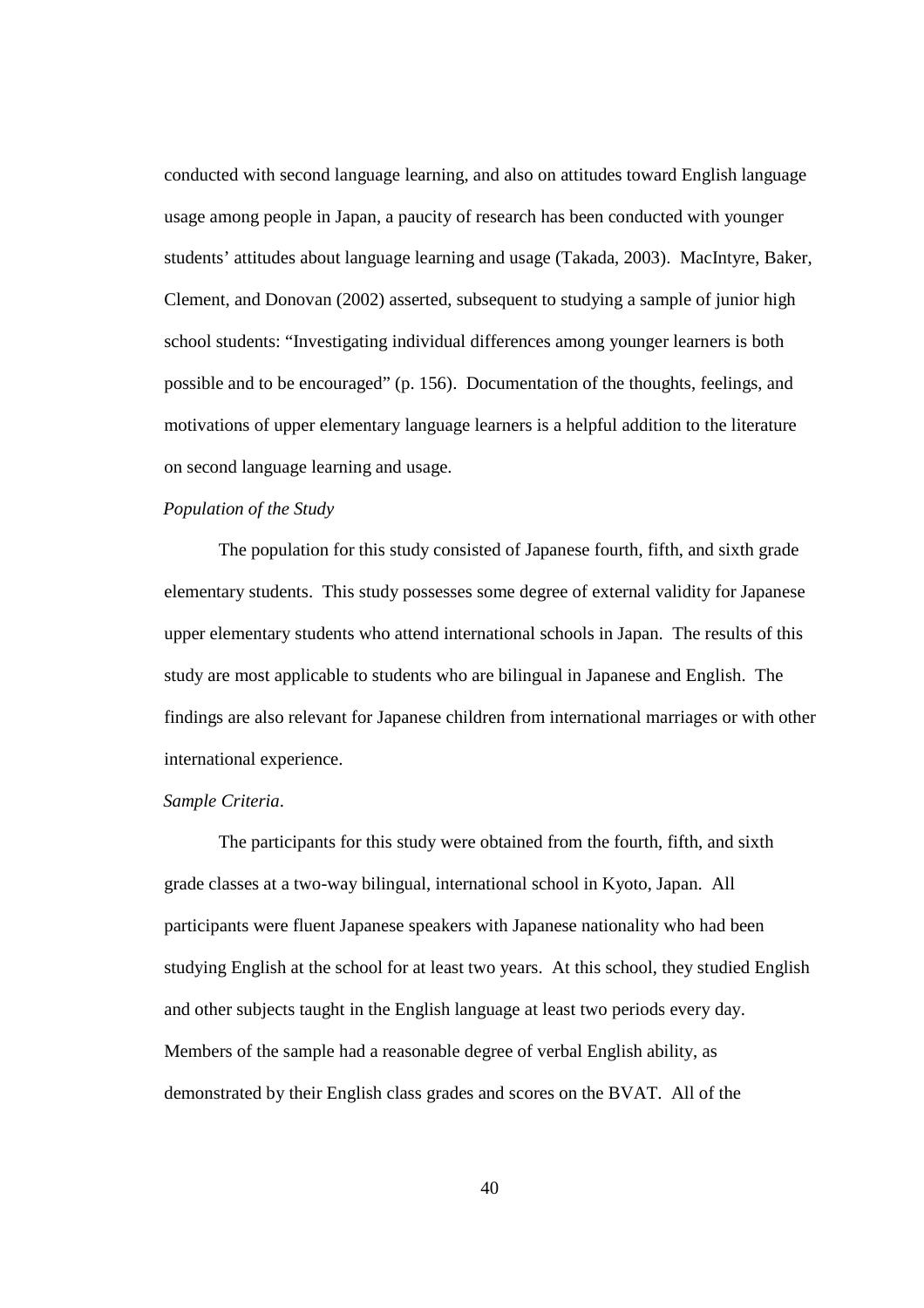participants who were studying English as their second language received passing grades during the two years prior to their participation in this study. On the BVAT, participants all received English cognitive-academic language proficiency (CALP) scores of 3 or higher on a scale of 1 to 6, with 1 being negligible English ability and 6 being very advanced English proficiency. Although a CALP score of 3 indicated a level of English proficiency that the BVAT reported as "limited," compared with native speakers of English, it still established these participants as having English ability comparable to native English speaking second or third graders. Students with developmental and learning differences were not included in the sample. Informed parental permission was also a requirement for participation (Appendix B).

### *Rationale for the sample*

The over-riding rationale for the present study was qualitative criterion-sampling (Gay, Mills, & Airasian, 2009). Although Japanese speaking students of various nationalities attend the selected school, only students with Japanese nationality were chosen due to the unique cultural influences in these students' lives through their families and Japanese society as a whole. Students in the study were fluent in Japanese to the extent that they were very comfortable speaking Japanese and usually preferred to speak Japanese. This inclination toward speaking in Japanese is congruent with the situation of most Japanese elementary students, as well as most of the population of Japan, making the study more beneficial for the understanding of English speaking in Japanese society as a whole.

The participants also were required to have previously studied English for at least two years, so they would possess sufficient skill to speak comfortably in English.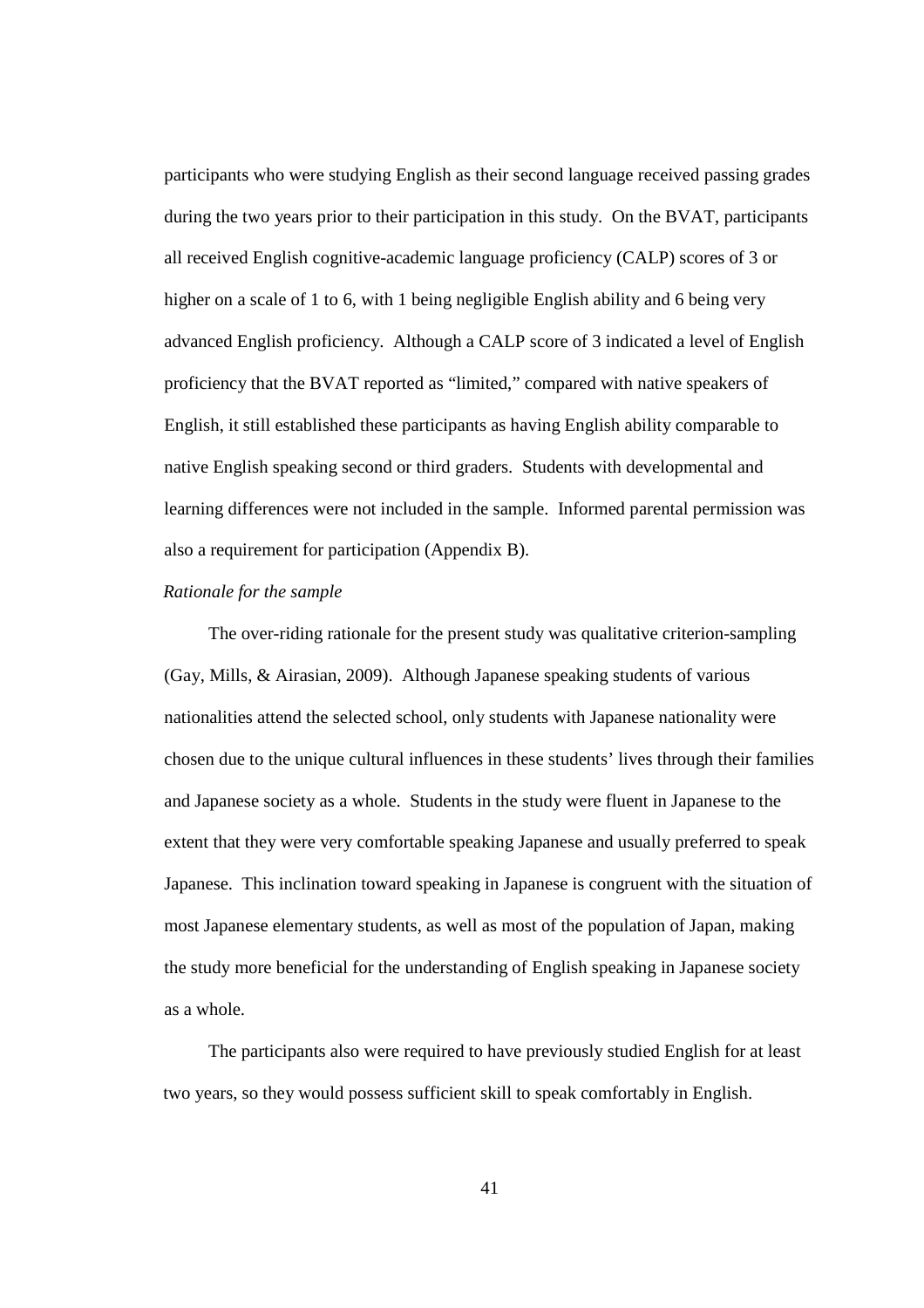Logically, it did not seem prudent to study the motivation behind not speaking English for those who did not have the skills needed to do so. The participants' English skill was verified through their English class grades and BVAT scores. Students from a two-way bilingual, international school were chosen because they were in a setting that teaches and promotes the speaking of English. The majority of these students also have parents who strongly encourage them to speak English, as much as possible. Students in this unique environment have the ability and encouragement to speak English, yet they still often opt to speak Japanese.

# *Methods of Sampling*

All fourth, fifth, and sixth grade students at the school who met the above criteria were invited to participate. Some participants who did not have Japanese nationality and others who did not attain a CALP score of 3 or higher on the BVAT were not included in the study in order to produce a more homogenous sample, which is preferable in qualitative studies (Firmin, 2006a). The final purposive sample consisted of 24 students. Saturation (Wray, 2007) occurred after around 15 interviews (see Appendix C), so I concluded that 24 interviews were sufficient in order to accomplish the study's overall objectives.

#### *Demographic data for the sample*

Of the students in the sample, 15 were girls and 9 were boys. The sample was comprised of six fourth graders, nine fifth graders, and nine sixth graders. Nineteen of the students in the sample were native speakers of Japanese only. Five were near-native speakers of both English and Japanese because of their family or schooling experiences.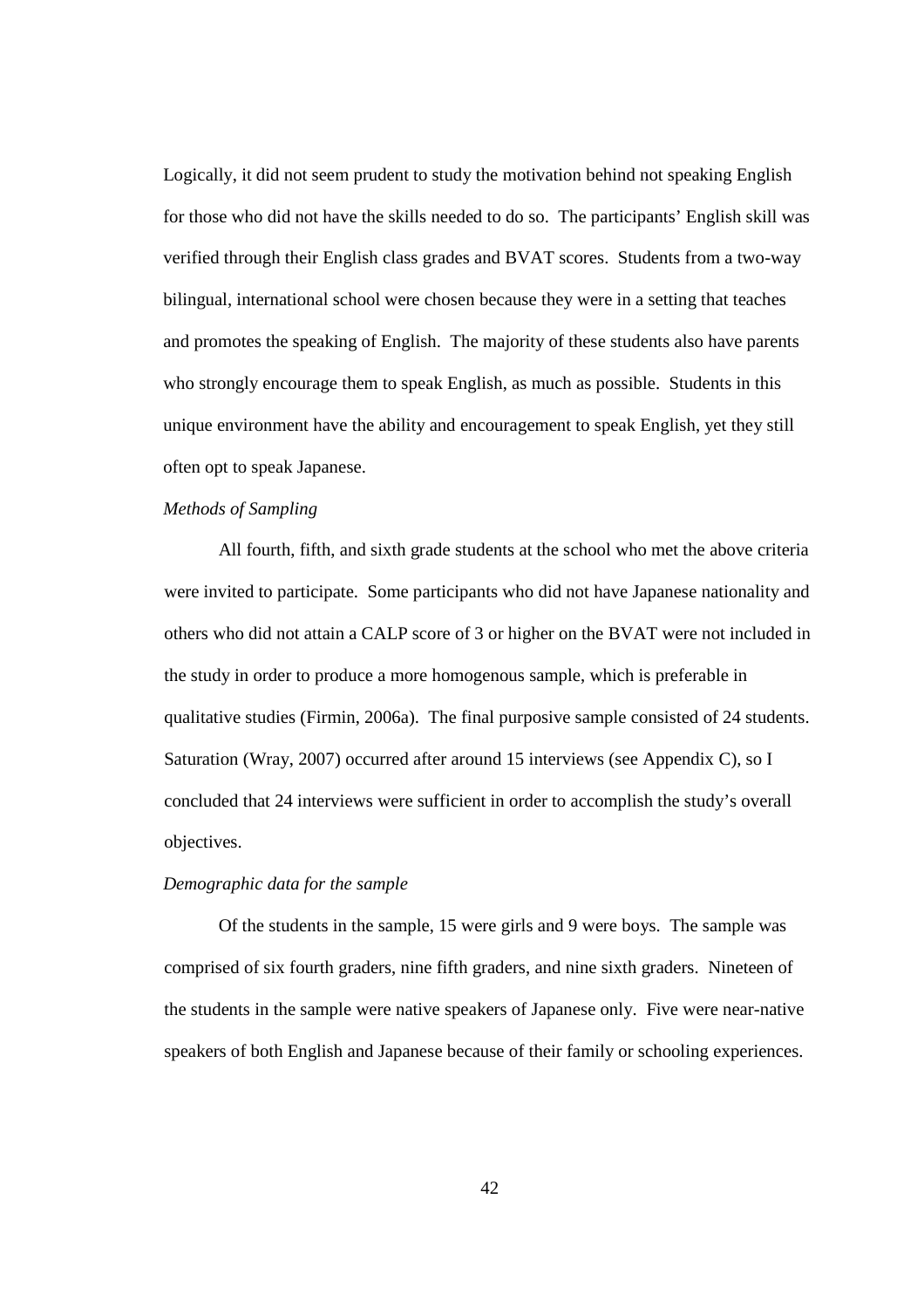Thus, all of the participants were native speakers of Japanese, but most had learned English as a second, foreign language.

Those who usually spoke Japanese at home were 18 members of the sample, while 2 usually spoke English. Three of the students regularly spoke both Japanese and English at home, and one was a student with a different ethnic background, who usually spoke a language other than Japanese and English at home. Nine of the students had international experience. Five were from international marriages in which one parent was a native English speaker and the other a native Japanese speaker. Six were returnees who had lived overseas and had come back to live in Japan.

All of the parents gave permission for their children to participate in the study, and none of the participants withdrew during the course of the study. Three additional students were interviewed, but they were not included in the final sample. The reasons for their exclusion were as follows: two of the students, although fluent in Japanese, did not have Japanese citizenship. The third student, who entered the school midway through elementary, received a cognitive-academic language proficiency score of 2 on the BVAT. This score did not reflect English proficiency sufficient for inclusion in the present study. Therefore, data from these three students was not included in the study. *Procedure* 

*Instruments.* The instruments for data collection in the study included semistructured audio-recorded interviews and the Bilingual Verbal Ability Test. The interview questions (Appendix A) were prepared beforehand in order to focus on the participants' attitudes and experiences with English language learning and speaking, particularly concerning the possible sources of language anxiety enumerated by Young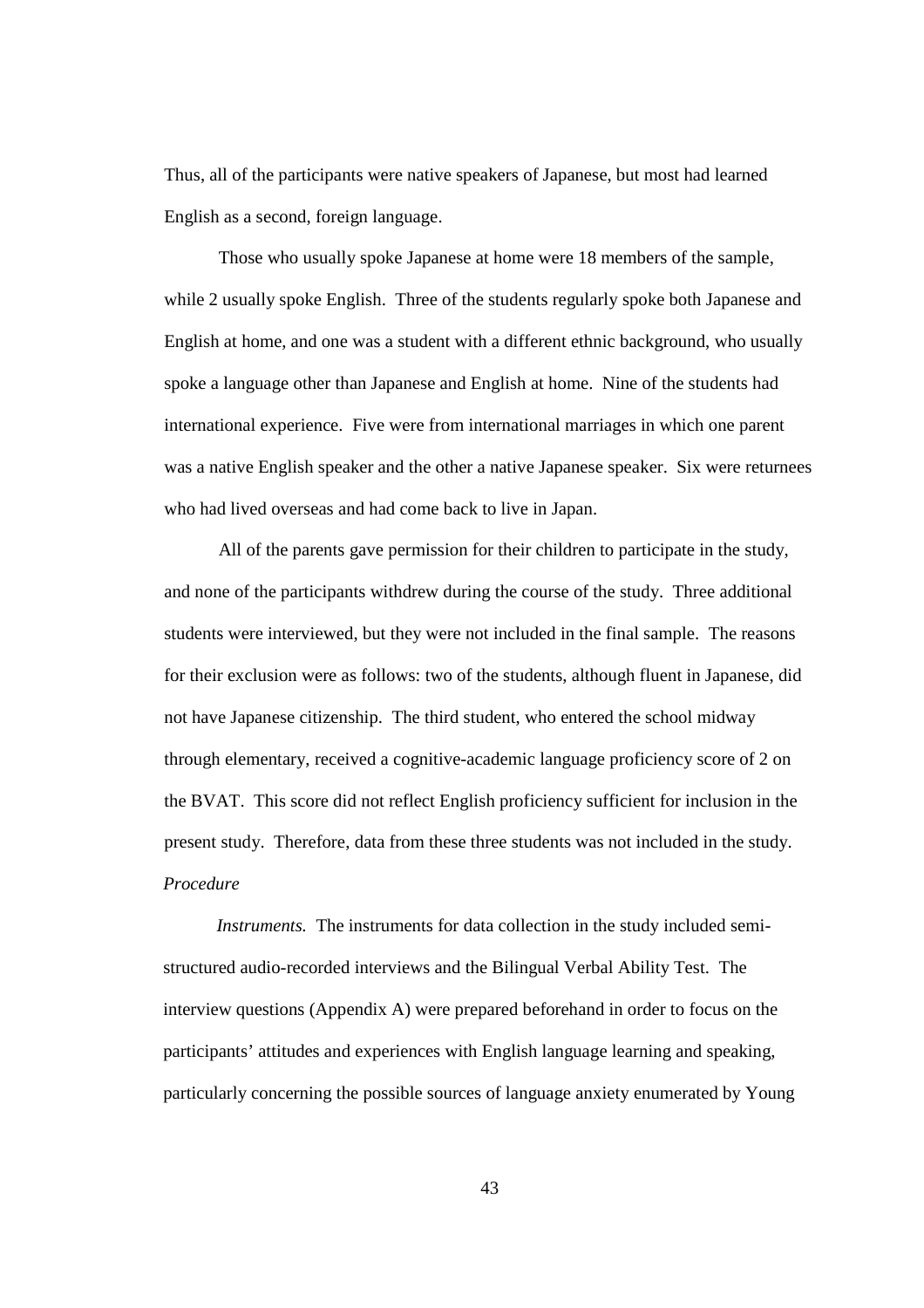(1991): 1) personal and interpersonal anxieties, 2) learner beliefs about language learning, 3) instructor beliefs about language teaching, 4) instructor-learner interactions, 5) classroom procedures, and 6) language testing. Interview questions were checked by an independent, experienced qualitative researcher and, after revision, were approved by the administrators of the school.

The Bilingual Verbal Ability Test (BVAT) is a norm-referenced test that provides a measure of the overall verbal ability of bilingual students, assessing comprehensive verbal proficiency of bilinguals. The BVAT was used in this research in order to provide an objective measure of the students' English verbal ability that could be compared with their perceived English ability as reported in the interviews. For this reason, only the English portion of the BVAT was administered to each student, producing a standard score of the student's cognitive-academic language proficiency (CALP). The BVAT was co-normed with the standardization of the Woodcock-Johnson III (WJ III), including a representative sample of U.S. participants, ages 2 through 90 years (N=8,800), in more than 100 geographically diverse communities. The overall reliability for the various BVAT domains ranges from .80 to .89, with the English language proficiency score having a reliability of .93. The content validity of the BVAT for upper elementary age students ranged from .55 to .92. The predictive validity ranged from .65 to .85. The BVAT's construct validity was reported within the .70 to .90 range.

### *Pilot Study*

After parental permission was received, a pilot study was conducted with four students in order to check that the interview protocol was generally understandable for fourth, fifth, and sixth graders. During these interviews, the think-aloud technique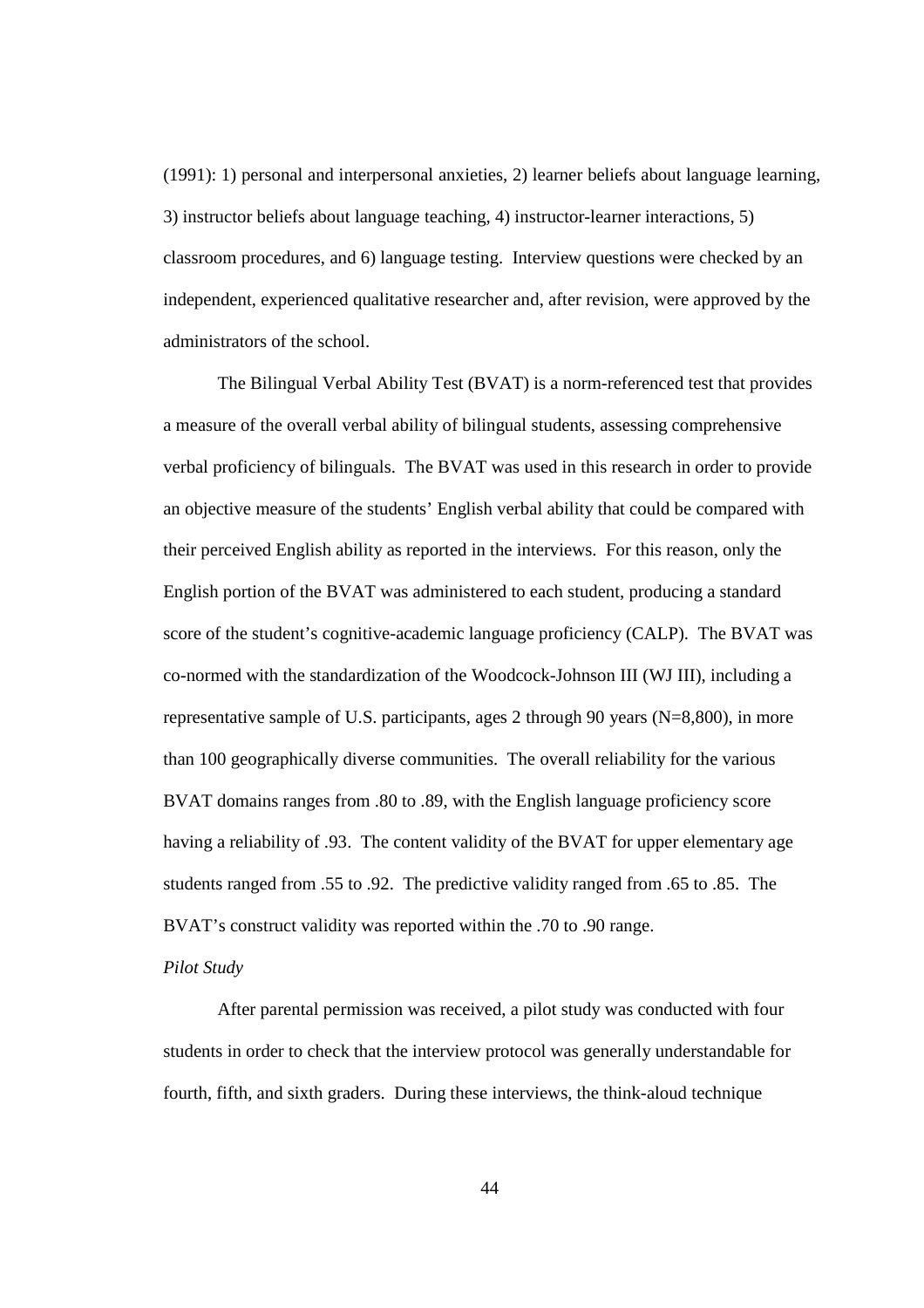(Johnson & Christensen, 2004) was used, giving the interviewees the opportunity to speak out loud during the interview regarding various aspects of the questions that may have been confusing or difficult for them to understand. A minor revision of the interview protocol was completed based on the pilot study.

## *Data Collection Methods*

Interviews were slated with the participants at times during the school day that were convenient for their schedules. I then conducted in-person, semi-structured interviews with each of the respective 24 students in a private room at the international school. Students were free to answer questions either in Japanese or English, and I clarified, in Japanese, any uncertainties about which they had questions. The respective students' discussions of the questions were tape-recorded and typically lasted approximately 20 minutes. I then administered the BVAT, which took an additional 20 minutes.

Later, the tape recorded interviews of the participants were transcribed in English. Japanese portions of the interviews were translated and transcribed in English. Open coding (Maxwell, 2005) was used to organize the data into categories and identify recurring themes. These themes were discussed further with six students in a second interview wave in order to clarify questionnaire responses.

# *Relevant Ethical Considerations*

There were no apparent risks or potentially harmful situations for the participants. Before starting the interviews, I prepared a parental consent form and distributed it to parents of the fourth, fifth, and sixth grade students for them to sign and return to the school. It included a brief explanation of my research and the kind of interviews I would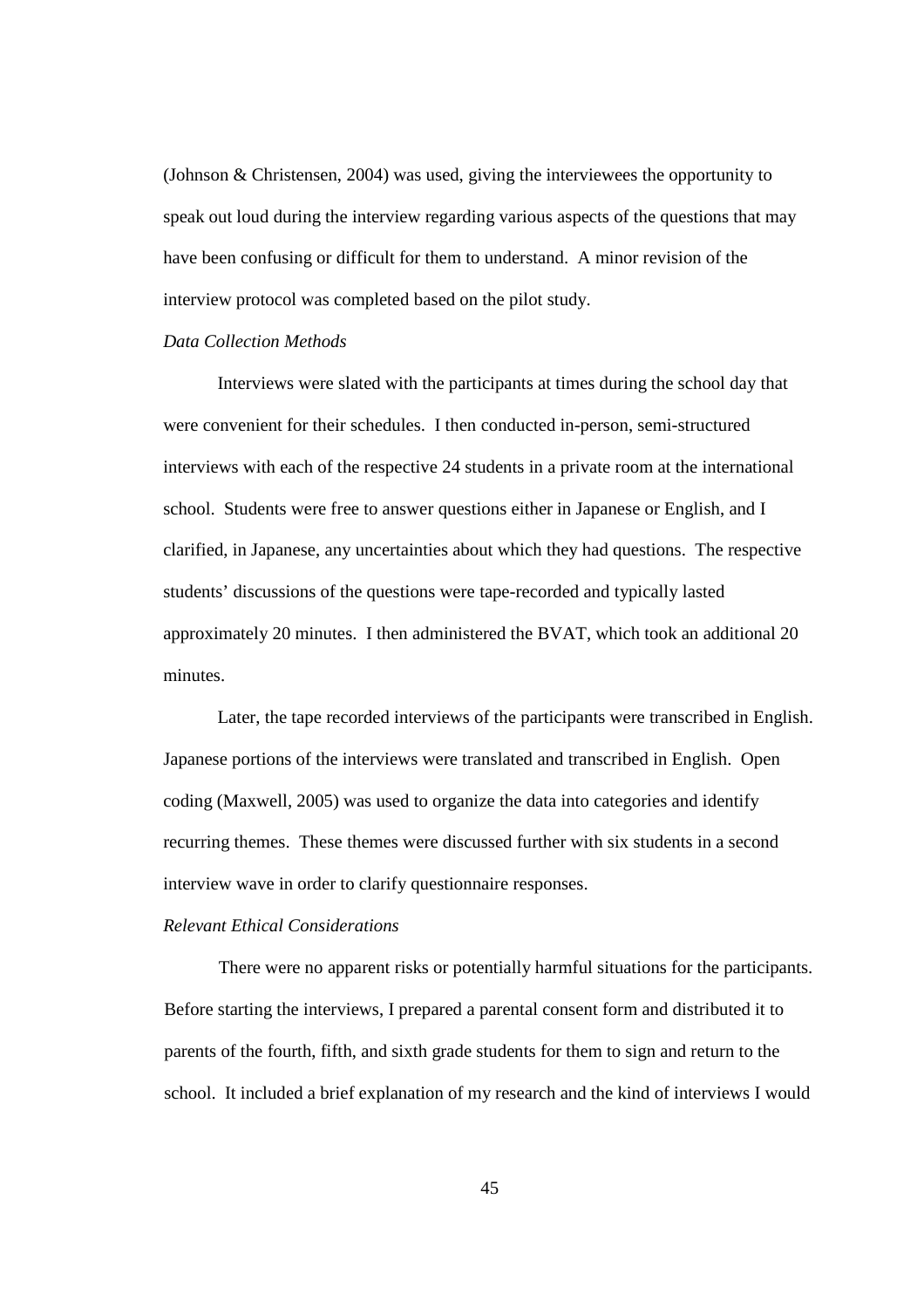be conducting with the students. Parents were informed about the BVAT, and I asked them to allow me to use their children's BVAT scores and report card grades in my study. Parents were given access to their respective children's interview transcripts and BVAT scores upon request. I assured parents that their children's scores and comments during the interview would be kept confidential and would not affect their grades at school in any way. Quotations used in the study were reported using pseudonyms in order to insure confidentiality. Interviews were conducted at a convenient time in a setting that was comfortable and private for the participants. Participation was voluntary and students were not pressured to answer any questions they did not want to answer. Participants could choose to withdraw from the study at any time, although none did so. *Methods of Data Analysis* 

Data analysis was conducted using a constant-comparative, qualitative coding method (Glaser & Strauss, 1967). I did not approach the data with pre-established categories in mind. Instead, I analyzed the interview transcripts using open coding to look for recurring themes in the various students' experiences and assigned category names to related segments of data that emerged. I practiced reflexivity (Johnson & Christensen, 2004) during the process of analyzing the data, being aware of my expectations in order to more effectively eliminate bias from the results.

I was particularly alert to the repetition of key words, phrases, and constructs. I read and re-read the transcripts, appraising them for commonalities among the responses given to the interview questions. Codes (Liamputtong  $&$  Ezzy, 2005) were assigned to the data at points, allowing me to track the similarities of the participants' reported data. Since I used semi-structured interviews (Kvale, 2007), some participants elaborated on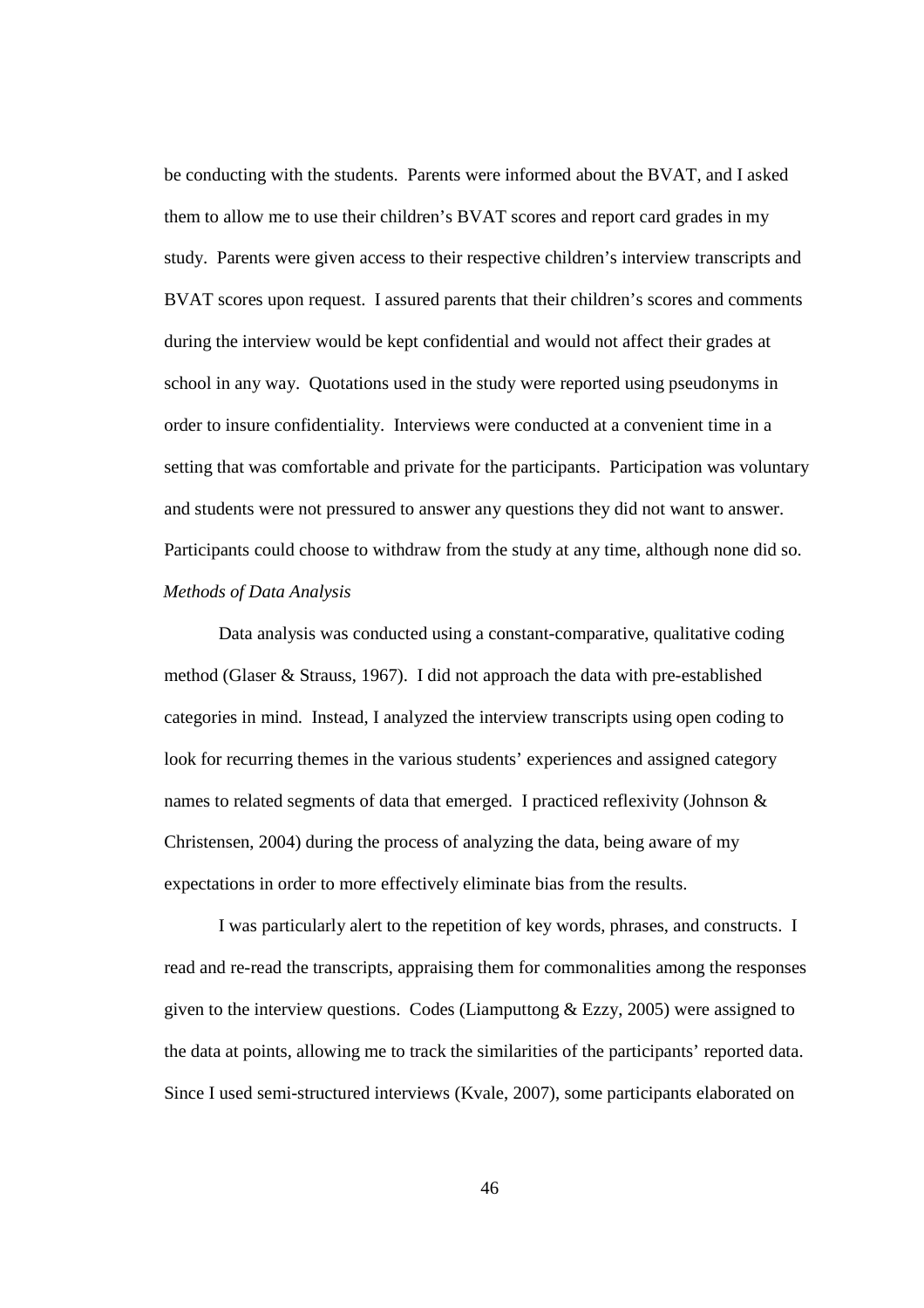points where they felt pathos or desired to provide illustrations and examples. Where coded data consistently showed consensus among the participants, these points eventually became the themes reported in the thesis. After completing this analysis, I conducted a second wave (Firmin, 2006a) of interviews with students chosen by purposeful sampling (Flick, 2002) in order to seek elaboration on comments and themes from the first round of interviews. Based on overall gestalt of the two waves of interviews, I isolated the themes reported below which summarize the phenomenological perspectives of the participants.

## *Safeguards to Internal and External Validity*

In order to enhance the internal validity of my research findings, I used several strategies. First, as mentioned above, I compared students' BVAT scores and class grades with their own perceived English ability as a form of data triangulation (Berg, 2001). Data triangulation also was practiced as I used multiple interviews in two waves to provide numerous sources of data. Second, I used low-inference descriptors (Johnson, 1997) in accounts of the participants' feelings and experiences, quoting their words as much as possible, rather than paraphrasing their comments into my words. Third, member checking (Morse, Barrett, Mayan, Olson, & Spiers, 2002) was also employed as I asked for participant feedback during the interview process in order to confirm that my understanding of their comments was accurate. Participants consistently indicated that my overall findings reported in the thesis were congruent with their perceptions. Finally, after exchanging the names of the participants for pseudonyms, I sought peer review (Merriam, 2002) by submitting my interpretations and conclusions to two specialists in the field of ESL teaching in Japan. Their overall percepts were that my findings were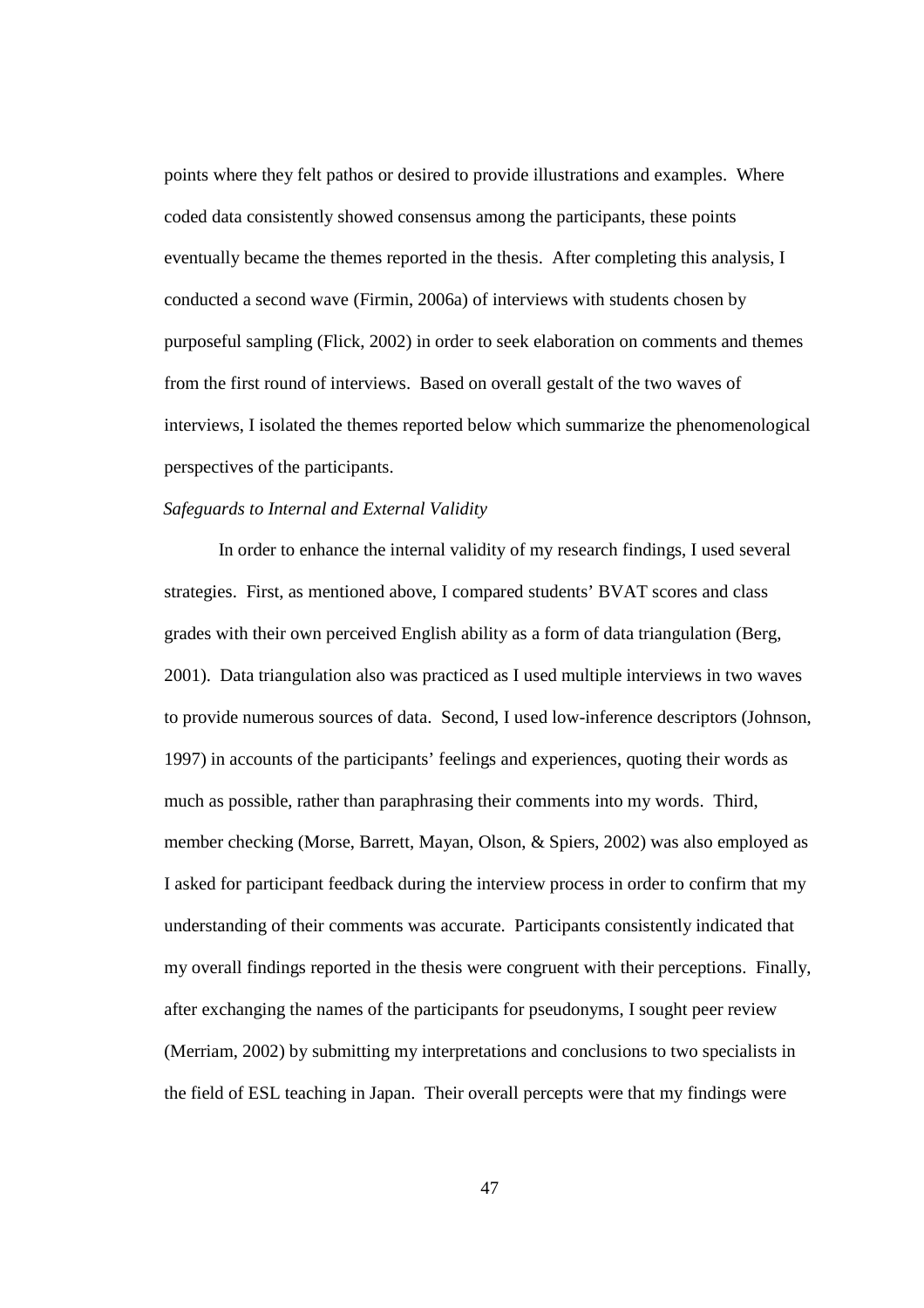plausible and made meaningful research contributions to the general understanding of English communication among Japanese speakers.

Limitations exist to the external validity of this study. The unique educational experience and environment of the participants make it particularly difficult to generalize to all upper elementary students or Japanese culture as a whole. However, generalization was not the central purpose of this study. Qualitative research results most effectively achieve external validity as studies are repeated in various contexts (Raffanti, 2007). Therefore, the greater goal of the present study was to hear the perspectives of students who have started their study of English at a young age and are in an international school environment that encourages speaking in English. Their outlook in this context may serve to increase our understanding of the various psychological, social, and linguistic forces that influence the choice of which language to speak in Japan.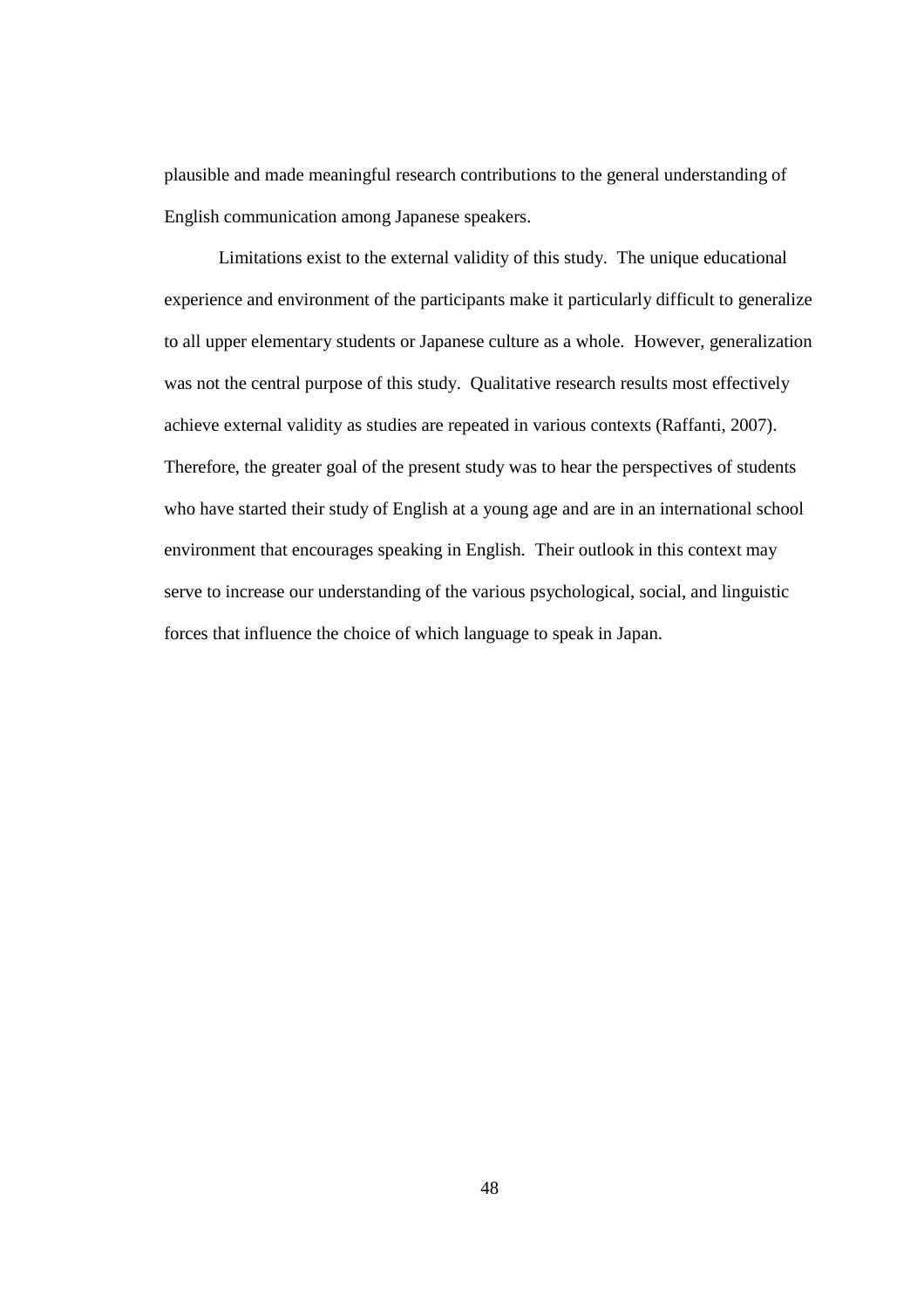## Chapter 4: Results & Analysis

# *Introduction*

The students in the sample for this study were all Japanese citizens. However, almost all of them reported overall positive attitudes toward learning and speaking English. Similarly, a substantial majority expressed a desire to improve their English ability, affirming they want to be able to speak English. They also receive encouragement at home to engage in frequent English speaking. The parents of the participants have paid for their children to attend a two-way, bilingual school where they have an opportunity to learn English from the age of six, and most participants' parents encourage them to speak more often in English. The students all have at least two periods of English study every day at school, and they generally expressed a positive attitude toward their classes. Almost all of the students asserted that their English classes have helped them learn to speak English. However, in spite of all these factors that promote English speaking, when asked how often they speak English outside of classes at school, most of the participants indicated once a day or less. Contrarily, when asked how often they speak Japanese outside of classes at school, most replied several times a day or more. Why do upper elementary students who study English every day in an environment that encourages English speaking still choose to speak Japanese most of the time outside of classes? Qualitative, phenomenological interviews with the participants in this study revealed intrinsic and extrinsic factors that influence English speaking among Japanese speakers. Intrinsic factors included the themes of internal stress and the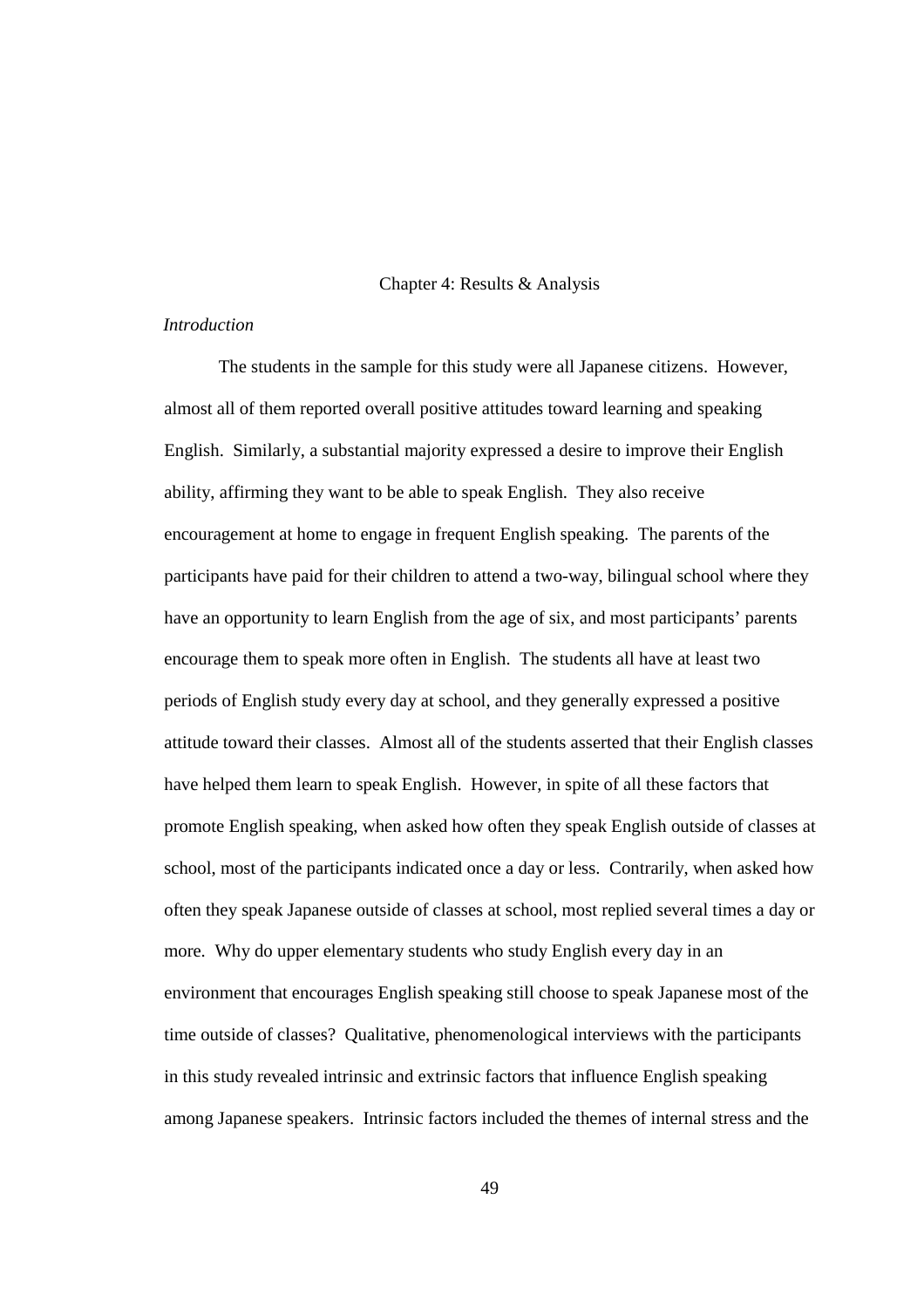perceived difficulty of English. Extrinsic factors that emerged were social groups and identity issues.

### *Intrinsic Factors*

*Internal Stress* One major factor that clearly contributes to students' hesitancy to speak English is their worry or fear that they may make a mistake and be embarrassed or laughed at. The majority of the participants made comments related to this internal stress that they experience. According to their interview responses, the students sometimes feel shy, nervous, embarrassed, worried, hesitant or afraid when talking in English, especially when among foreigners who they do not know well. Panic was another common response of students who tried to speak in English. Sachi illustrated this sentiment when she stated: "I get kind of stressed-out when I have to speak English and, when I finish, I always feel relieved."

Participants' panic was said to be due to a variety of causes, mostly connected with the uncertainties in conversations. When talking informally with someone in any language, the topics that will arise usually are not known beforehand, so it is difficult to prepare. The stress this causes is compounded for non-native speakers of English who sometimes struggle to understand the overall topic of conversation, as well as specific vocabulary that may surface. English spoken quickly or with an unfamiliar accent makes the phenomenon even more challenging. Once students are able to comprehend what has been said to them, they then must strive to remember the correct vocabulary and arrange it in the right order in order to make a coherent reply. Natsuko illustrated this fear of the unknown, stating: "I feel panic, and I think, 'Oh no, what should I do!' I get nervous before we start talking, because I worry about what they will say and how I should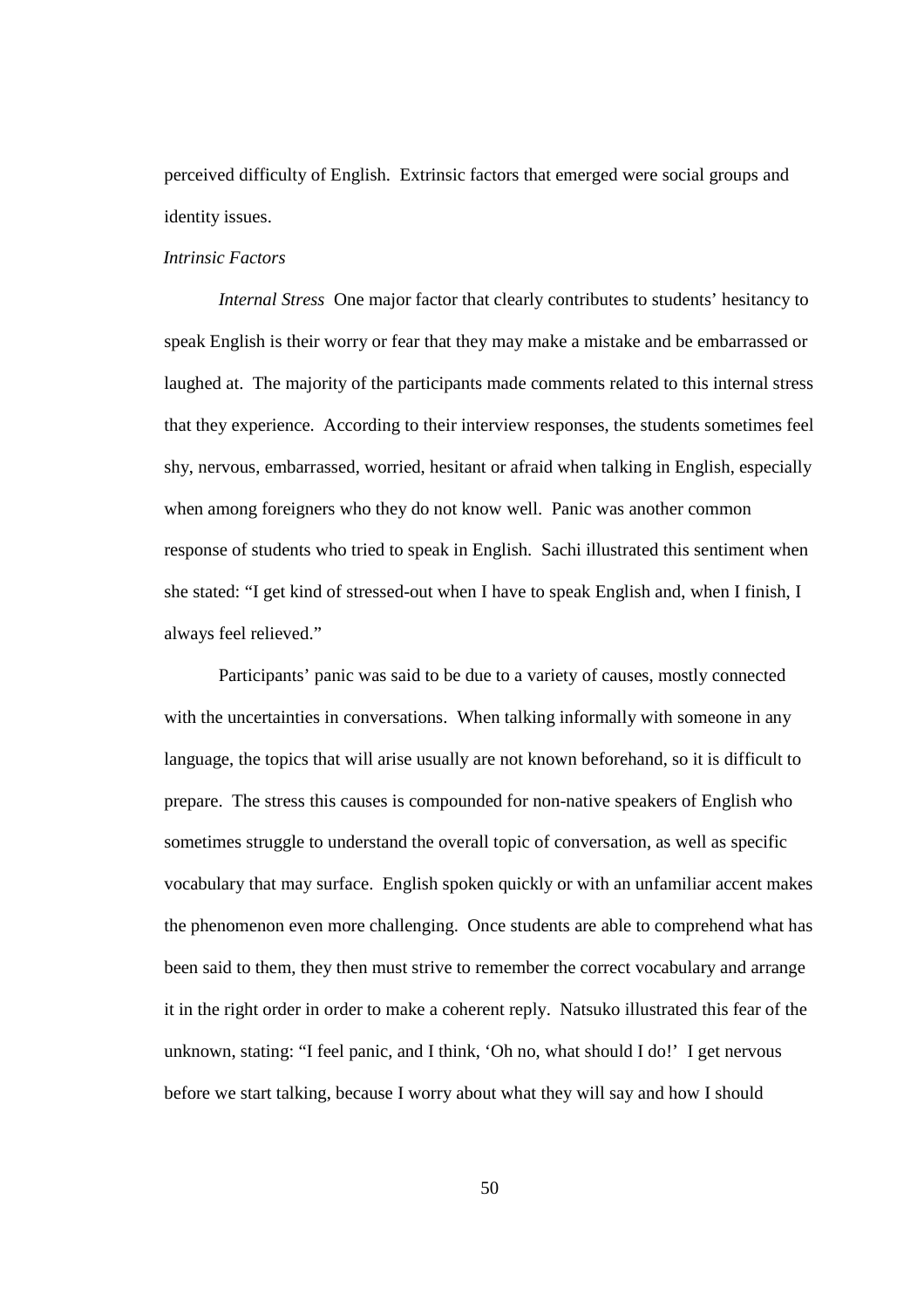answer." Conversations in which the interlocutor is an unknown foreigner add even greater uncertainty to the situation, thus producing more stress in the student attempting to speak English. For example, Kenji said: "I sometimes panic if it's my first time to meet the person." Students often freeze-up when faced with unknown people, topics, and English words.

The results of students' fear and panic are a serious hindrance to communication in English. Anxious feelings cause students to focus on the emotions or the situation they are experiencing. Their minds often go blank, or it becomes more difficult to concentrate on listening to what is being said. This further exacerbates the difficulty of formulating a response. Keiko shared the feelings of most students in this respect: "If there are words I don't know, I panic, and it's harder to hear and understand the rest of what they're saying." Students' emotional apprehension sometimes leads to negative self talk. Tetsu illustrated: "If they use difficult words, I can't understand. I tell myself in my mind that I don't know, so I have trouble thinking about what to say." In sum, the fear and panic some students experience while trying to communicate in English make it very difficult to understand and reply during a conversation.

Another common cause for students' fear of speaking was the concern about making mistakes or memories of making mistakes. Many students fear the embarrassment caused by blunders in front of their peers, even in their first language (Fassinger, 1995). Almost all of the participants in this study could remember making a mistake or being laughed at when they spoke English, and many with such memories were more hesitant to speak English as a result. The risk of failure and its accompanying embarrassment compels them to keep quiet or speak in Japanese when in an English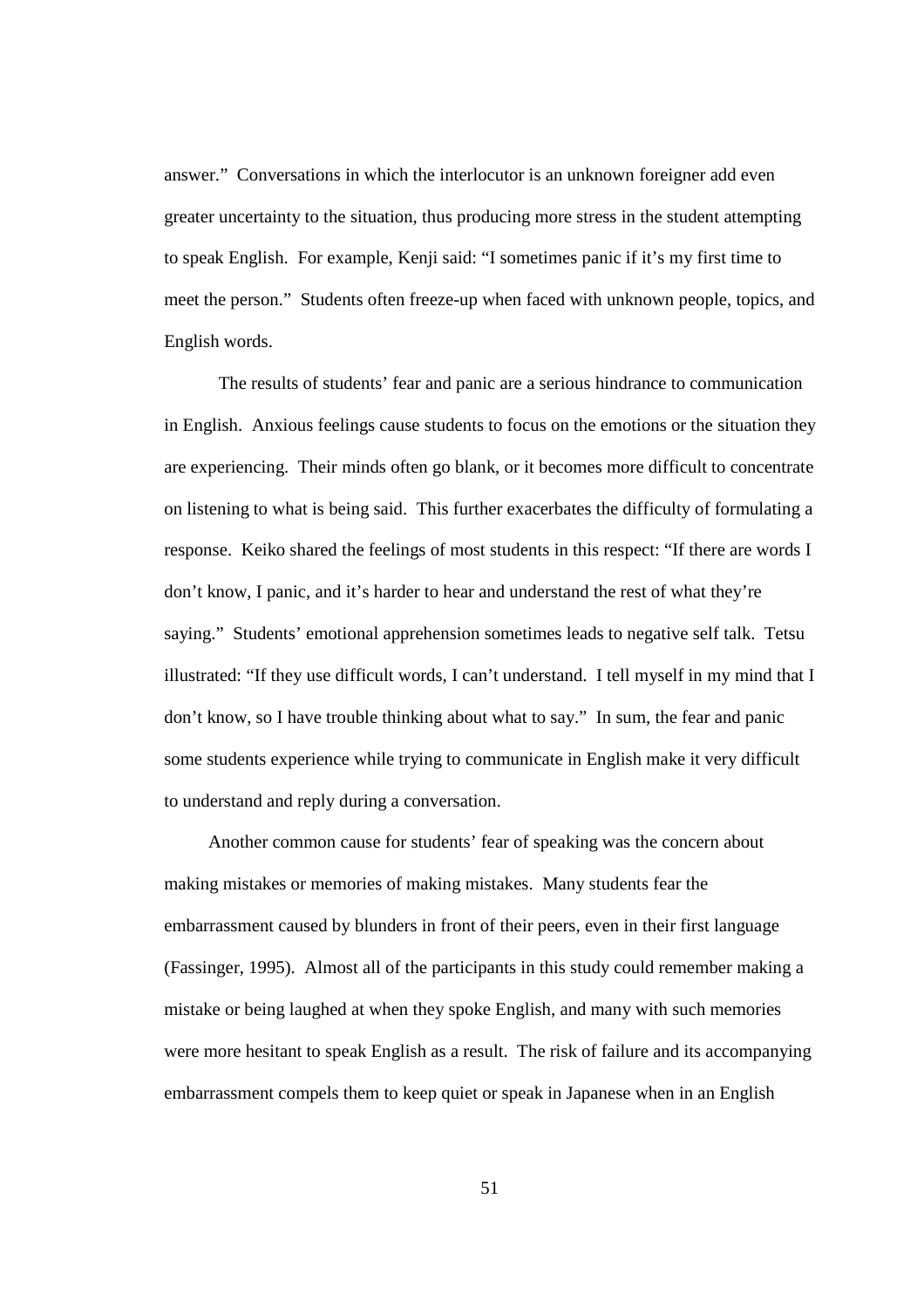speaking situation. Mieko summarized many students' feelings in this respect: "They think that they might say it wrong, and they are afraid of being embarrassed, so they don't speak. I often think that way too, so I don't speak English." Natsuko agreed:

If I do say something, after I say it, I think, "Wow! That sounded really weird!" but I don't know how to make it better or fix it. Then I feel really weird because I said something so stupid. I just feel stupid speaking English.

Past mistakes and the fear of making mistakes again often discourage students from trying to speak in English.

With the memories of past mistakes and the possibility of future mistakes, many Japanese students do not have sufficient confidence in order to try and speak in English. This deficit is another source of the internal stress they feel in a situation that requires English. However, the lack of confidence stems seemingly from a variety of sources, in addition to past mistakes. Comparing their speaking ability with their peers' was a common practice that often was noted as a contributor to feelings of inadequacy. When other students around them seemed to have substantially progressed in speaking English proficiency, participants did not want to reveal their deficiencies and, rather, chose not to speak. For example, Sachi succinctly illustrated: "I don't have confidence. I tell myself that I'm bad, and I compare myself to others."

It is not only students who compare themselves with others, but their parents also do so. When parents compare their children's abilities with others' and make negative comments about their children's inadequacies, whether made directly to the child or to a third party, it can undermine their children's assurance. Students need encouragement, particularly from their parents, when learning new and difficult skills, so parents'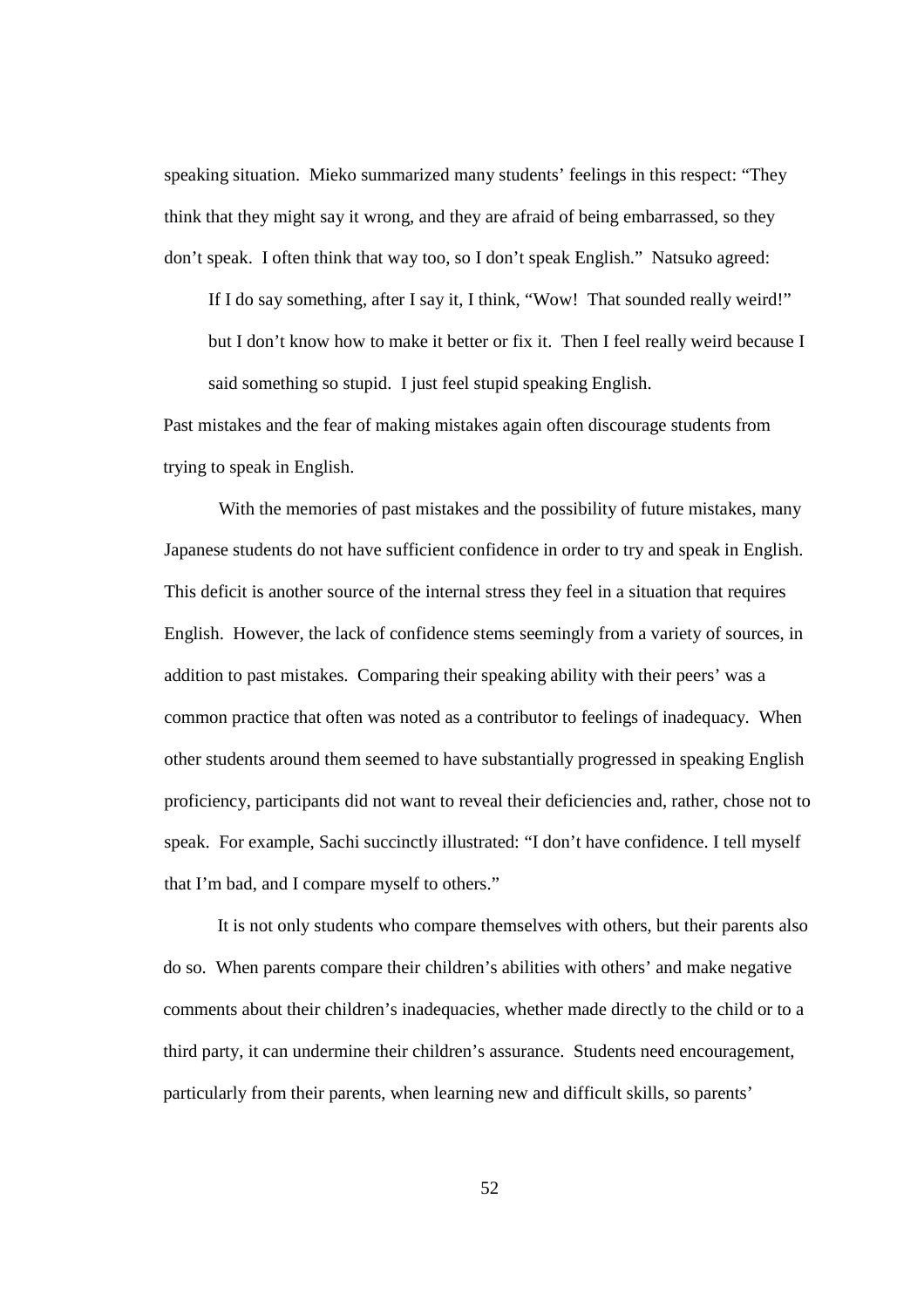negative comments may be especially discouraging. Mieko provided insight on this point: "Sometimes my mom gets together with other moms, though, and she talks about how bad I am at English. I don't really care that they say this though, because I already know that I'm not smart." The words of Mieko's mother reinforced the inadequacy Mieko already felt, but it is difficult to determine the original cause of Mieko's uncertainty. Often, comparison with other students, by parents or students themselves, is a contributing factor to lack of confidence in speaking English.

In addition, test scores were found to affect students' level of confidence in their English proficiency. Poor results on standardized tests, when they occurred, made students in the sample feel inadequate. Particularly, tests designed for native English speakers, which are quite challenging for EFL students, led students to conclude they were not as fluent in English as they otherwise had believed. In other cases, students' apt performance on standardized tests or class quizzes assured them of their progress. This made them more willing to try to communicate in English. In this manner, written tests can have a positive or negative effect on students' confidence in their English ability.

In order to feel their English abilities are adequate to attempt communicating, students need to have an accurate means of gauging their ability. Although some did so using written tests or by comparing themselves with their peers, other participants in this study were uncertain what benchmark was best to use in assessing their skills, so they lacked confidence. Shun exemplified this concept by stating: "It is kind of hard for me to say that I'm very good at English. I don't know if I'm good or not." One result of this uncertainty is that students too often do not attempt to speak the English they have studied. Unfortunately, they seemingly lack assurance that they will be successful, so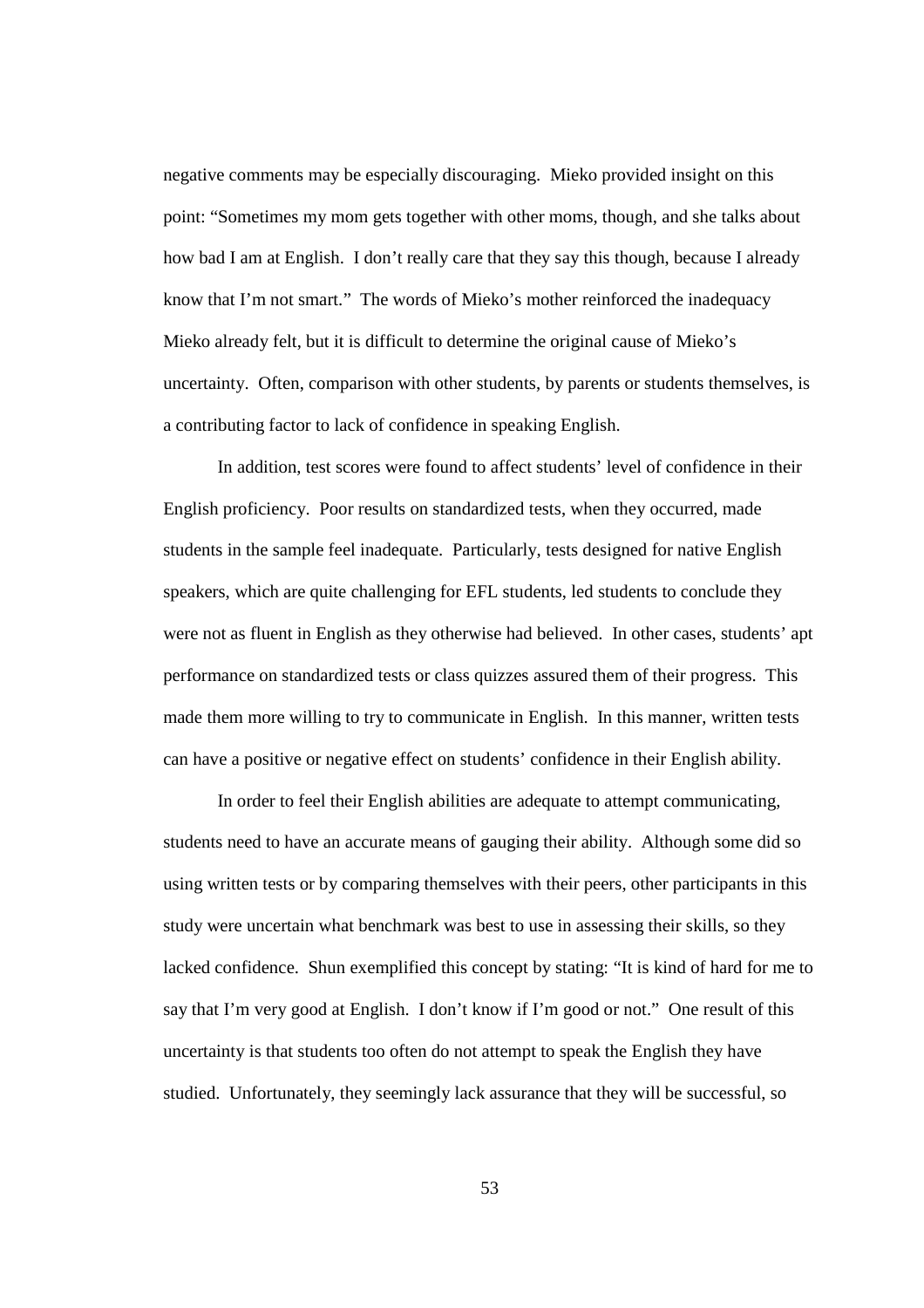they assume they will not be. A few participants experienced how success breeds confidence but, for most, this lack of aplomb prevents them from having English encounters that would build their confidence. Sora illustrated this attitude as he lamented: "If I speak to foreigners, they probably won't understand me. So I'm not very confident to speak to them." To summarize, panic, fear of making mistakes, and lack of confidence are forms of internal stress that were found to affect Japanese students' willingness to communicate in English.

*Perceived Difficulty* Regarding intrinsic factors that affect language choice, a second theme the majority of the participants mentioned was a linguistic one: English is difficult. The participants, who all were fluent speakers of Japanese, described speaking the Japanese language as easier and more natural. Speaking English, in contrast, was labeled difficult, hard, confusing, and too much trouble. A total lack of knowledge or ability in English was not raised as a problem. Rather, most of the participants described their own English ability as being overall "good."

The students' appraisals of their own English proficiency were supported by their teachers' appraisals. An inspection of the students' past report cards showed that all of the participants who were studying English as their second language received passing grades during the two years prior to their participation in this study. Their English teachers affirmed that all the participants were progressing in their English reading, writing, and speaking abilities.

The participants' self-assessment was further supported by the results of the Bilingual Verbal Ability Test (BVAT). This test provided an English cognitive-academic language proficiency (CALP) score on a scale of 1 to 6, with 1 being negligible English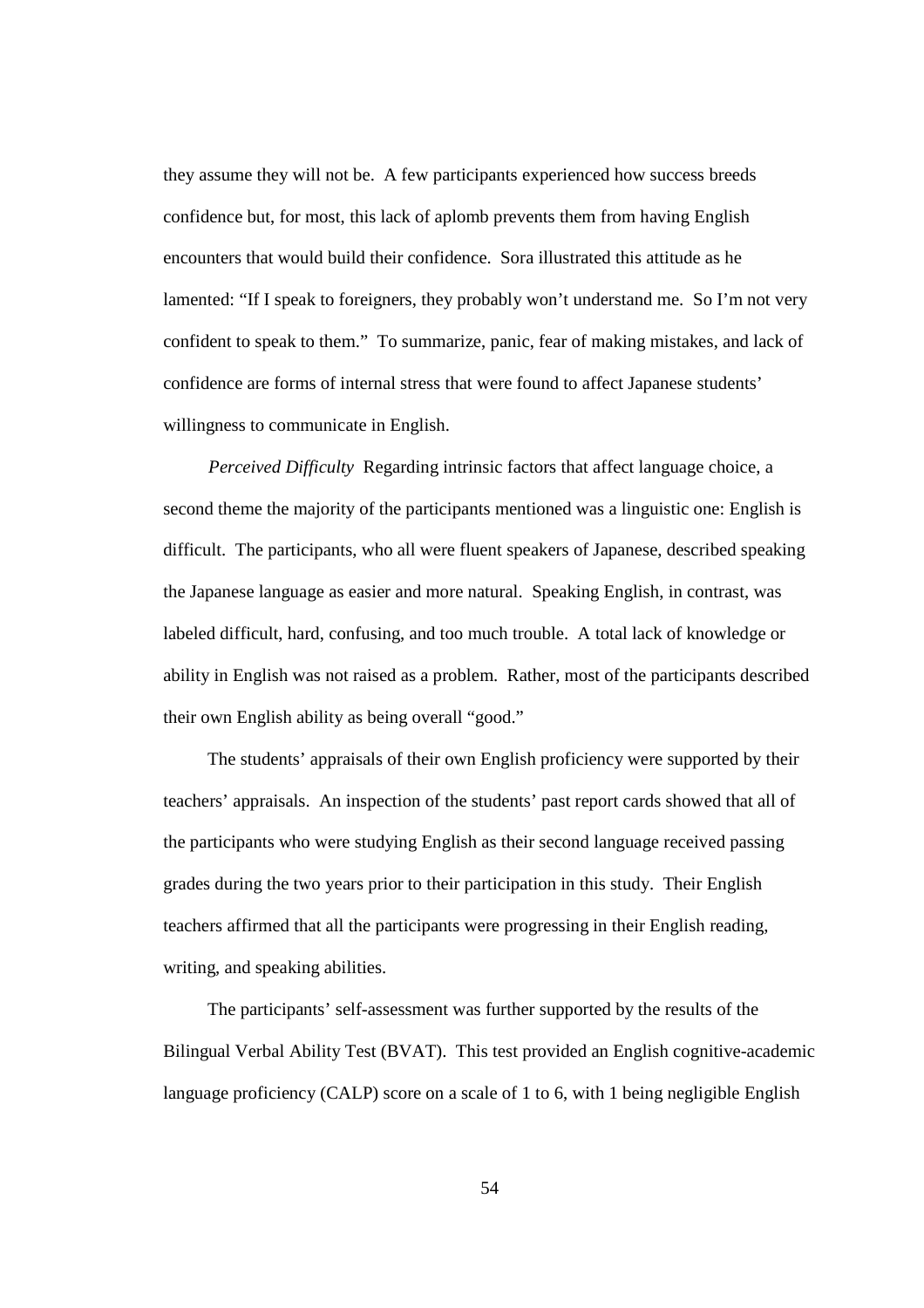ability and 6 being very advanced English proficiency. A score of 4 is considered fluent or average for native English speakers of that age. All of the participants in this study received a score of 3 or higher on the BVAT. Although a score of 3 indicated a level of English proficiency that the BVAT reported as "limited," compared with native speakers of English, it still established these participants as having English ability comparable to native English speaking second or third graders. Self-appraisals, English class grades, and norm-referenced test results demonstrated the participants in this study generally possess at least minimal levels of verbal English ability. So why did the majority say, when given the choice, they prefer speaking Japanese?

Tetsu illustrated part of the reason, when he reflected the sentiments of the participants in the research sample: "They can speak it, but they don't want to because it confuses them." Speaking in a second language is challenging. Students claimed speaking English is a nuisance. It requires much thought and effort, while communication in Japanese is relatively effortless. Sachi elaborated the point in this way: "It's kind of a bother because I have to decide what to say, then translate that in my mind, and then try to say it correctly." Having limited proficiency in English makes sentence production laborious and frustrating for students who are trying to communicate their complex thoughts or feelings. Remembering the appropriate English words and putting them together in the brain, using correct grammar, is a formidable task for native English speakers, and the participants in the study reported the difficulty of the process to be compounded when speaking in English as a foreign language. Certainly, speaking one's mother tongue is not nearly as challenging as speaking a second language that is in the process of being learned, so students choose the easier way to communicate. Mao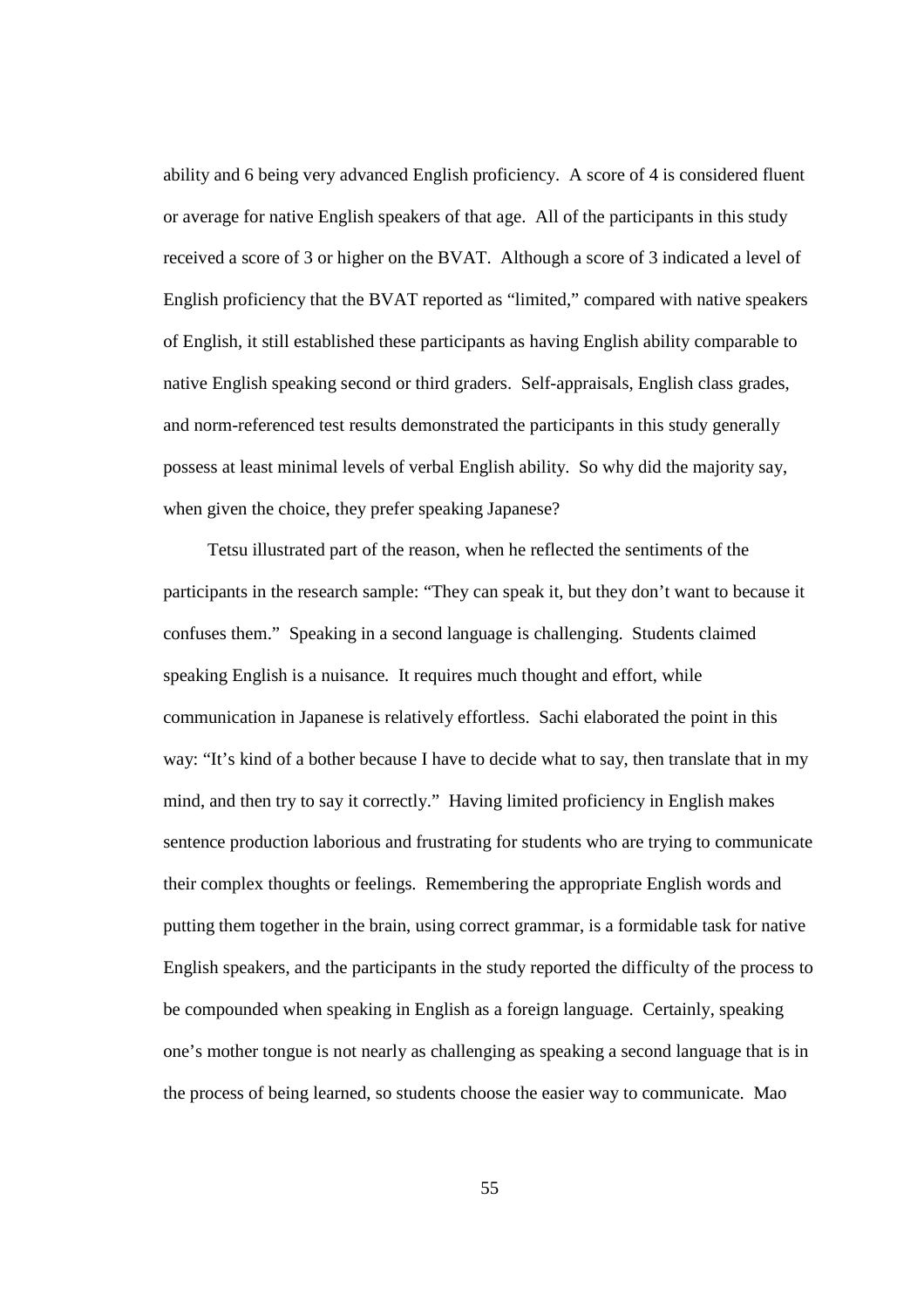summarized how she believed her peers feel: "It's easier for them to speak Japanese because they're used to it and they know it well. Also, it's hard for them to translate what they want to say into English."

Although the participants all have a reasonable degree of English proficiency, there are still gaps in their knowledge of English that make communication problematic. There are grammatical constructions they have not yet mastered and significant vocabulary they have not learned. So how do students bridge the gaps in their English ability or vocabulary when in the midst of a conversation? Mieko explained the sentiments of most participants in the sample: "I speak Japanese when there are hard words that I don't know how to say in English." The subjects tend to code-switch from English to Japanese when their communication is blocked by deficiency in their English ability. In some cases, students may substitute only one Japanese word in an English sentence to replace an unknown English term (borrowing). However, when students find they do not know numerous words needed to communicate the intended message, they often switch to Japanese and continue on in the more familiar language. Sora expressed the common experience of students at this stage in their study of English: "Sometimes, the word I want to use disappears from my mind, and I forget how to say what I want to say, so my sentence becomes broken. This makes it hard to speak." This situation often results in students code-switching.

The main purpose of language is to communicate, so elementary students, like people of any age, naturally will choose the language that helps them achieve their purpose. The inclination to practice English for improved speaking ability is readily subordinated to the desire to convey the message needed in the present situation. The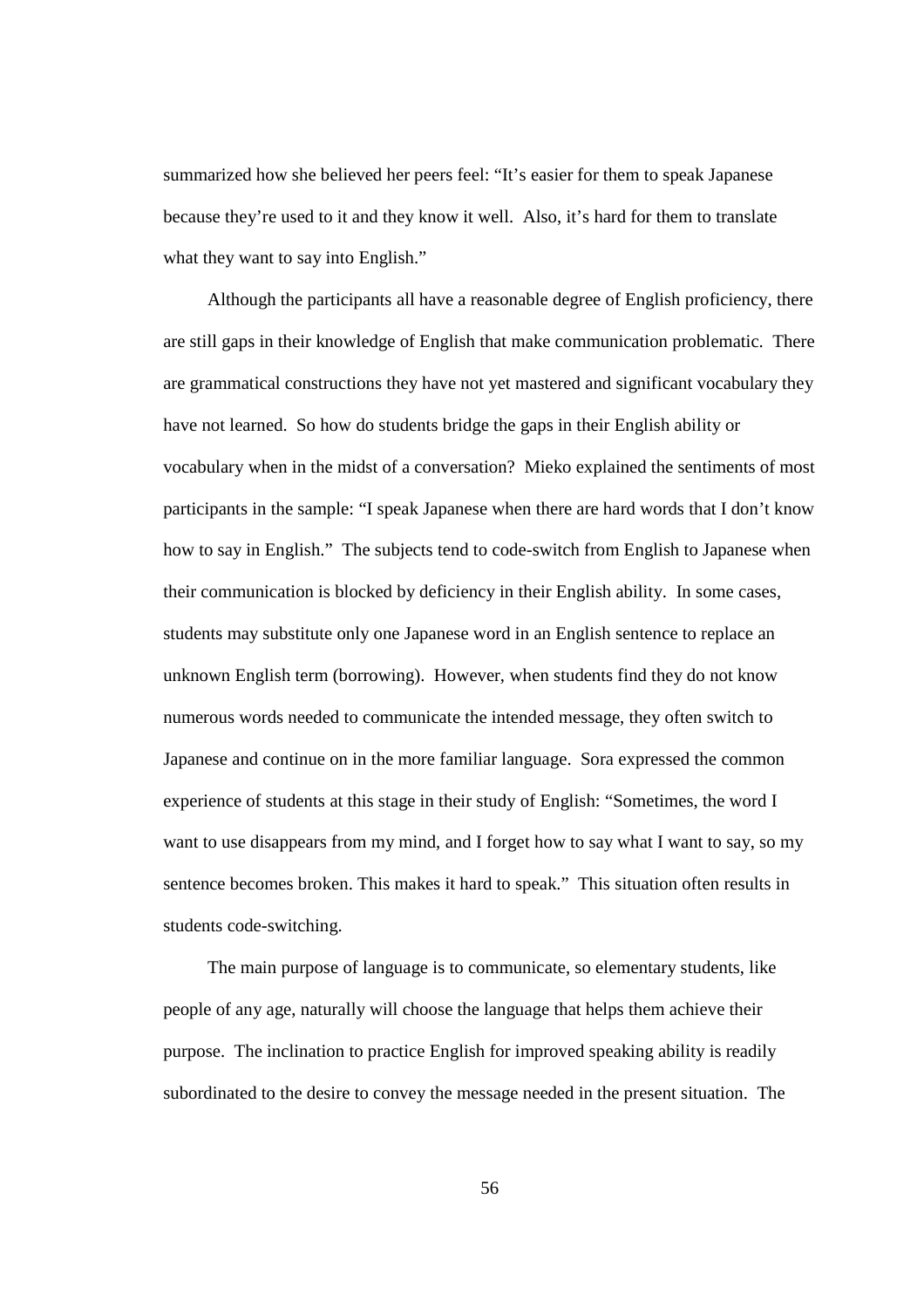elementary participants, in particular, displayed an eagerness to complete communication as simply and speedily as possible. Interaction between peers is regularly marked by subtle nuances that are challenging to relate in a second language. Chiaki's comments were representative of the sample: "If they try to speak in English, it's hard to say what they want to say. And if they speak Japanese, they can say what they want to say. That's why I don't speak English more."

The topic of conversation also helped participants determine which language would be more effective for communication. Students agreed that subjects in the academic domain, such as mathematics and science, were often easier to discuss in English. They had studied this material in English, so their knowledge of English terms related to these issues often surpassed their Japanese vocabulary. Interaction on these topics occurred most often in the classroom setting. However, participants were accustomed to discussing topics in the social domain, such as sports, entertainment and peer relationships, in Japanese. Communication related to these matters generally took place outside of classes, so Japanese was the language of choice for that setting. Atsuhiko exemplified this experience, saying: "I like to speak the language that I can explain myself and be understood the best in. Certain topics are easier to speak about in Japanese and others are easier to speak about in English."

Given the choice, the Japanese elementary students sampled in this study most often will choose the language to speak for efficacy reasons. Although they have a reasonable degree of English proficiency, speaking English is perceived as more difficult and burdensome. They will speak in the language by which they can most easily convey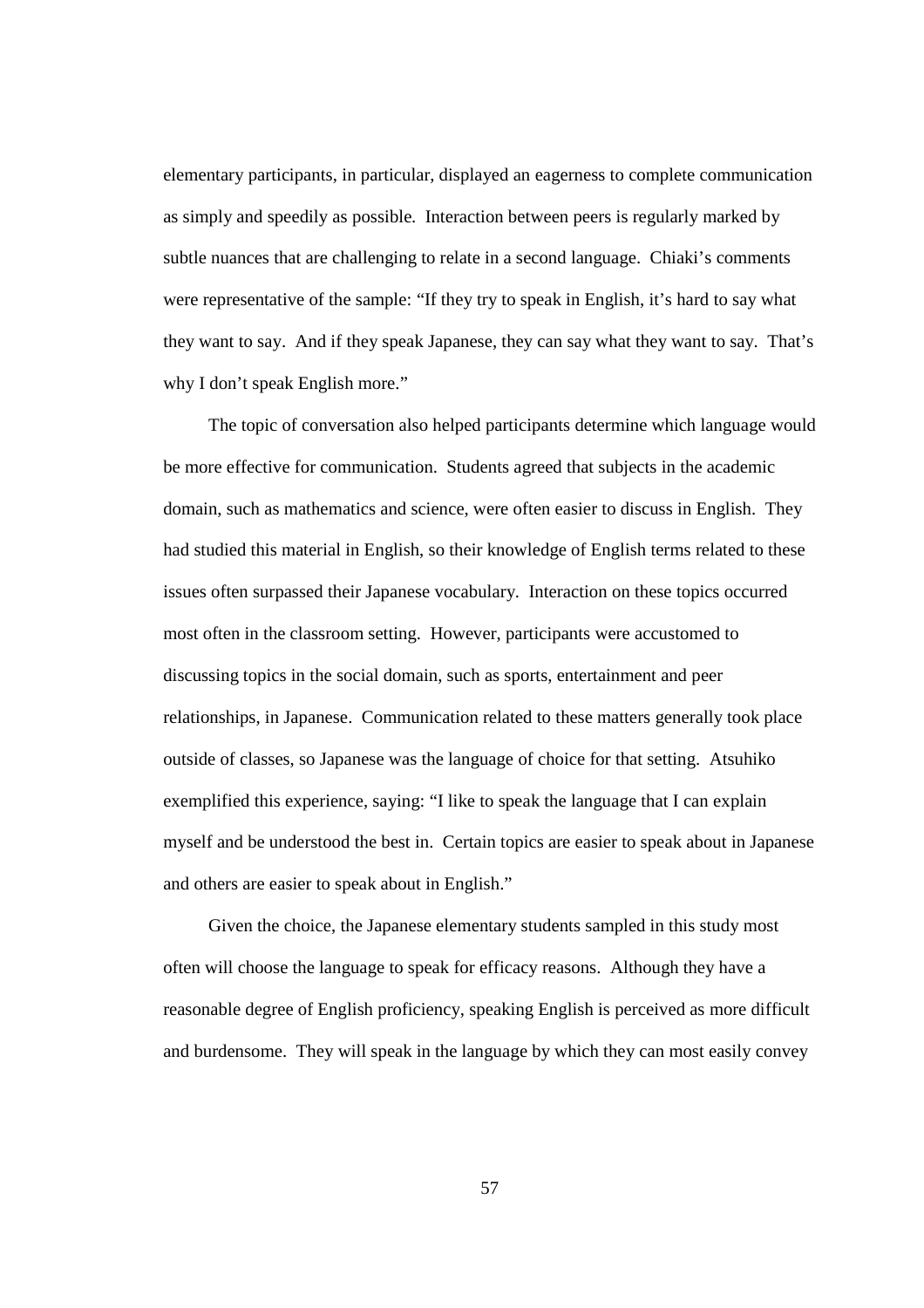their message. Chika summed up the feelings of many English students: "When I try to speak English, it's too hard, so I don't want to speak anymore."

#### *Extrinsic Factors*

*Social Groups* Two extrinsic factors also were found to affect language choice significantly. The consensus among participants was that social groups profoundly influence students' use of English outside of classes. The most important groups in the lives of the study's participants were stated to be the students' families, friends, and foreigners.

Most of the participants indicated that Japanese is the language of their most important social unit, their family, and that this phenomenon influenced their language use. Most participants usually speak Japanese with their families and they speak in English at their homes once per day or less. This is due to the fact that most of the parents have spoken to their children only in Japanese since the day the children were born. When asked regarding which language he preferred to speak, for example, Tetsu replied: "Japanese, because it was my first language, and it is my family's language." The children started speaking in Japanese at home with their families as their mother tongue, so it became the natural language for communication both in and outside of their homes. This deep-seated habit of communication is not easy to change, even if the parents have strong English ability and encourage their children to speak more in English.

The reality is that, although many parents are eager for their children to learn English, they seemingly make relatively little effort to learn or speak English. Parents serve as important role models for many aspects of their children's development. However, aside from the children of international marriages, few of the participants had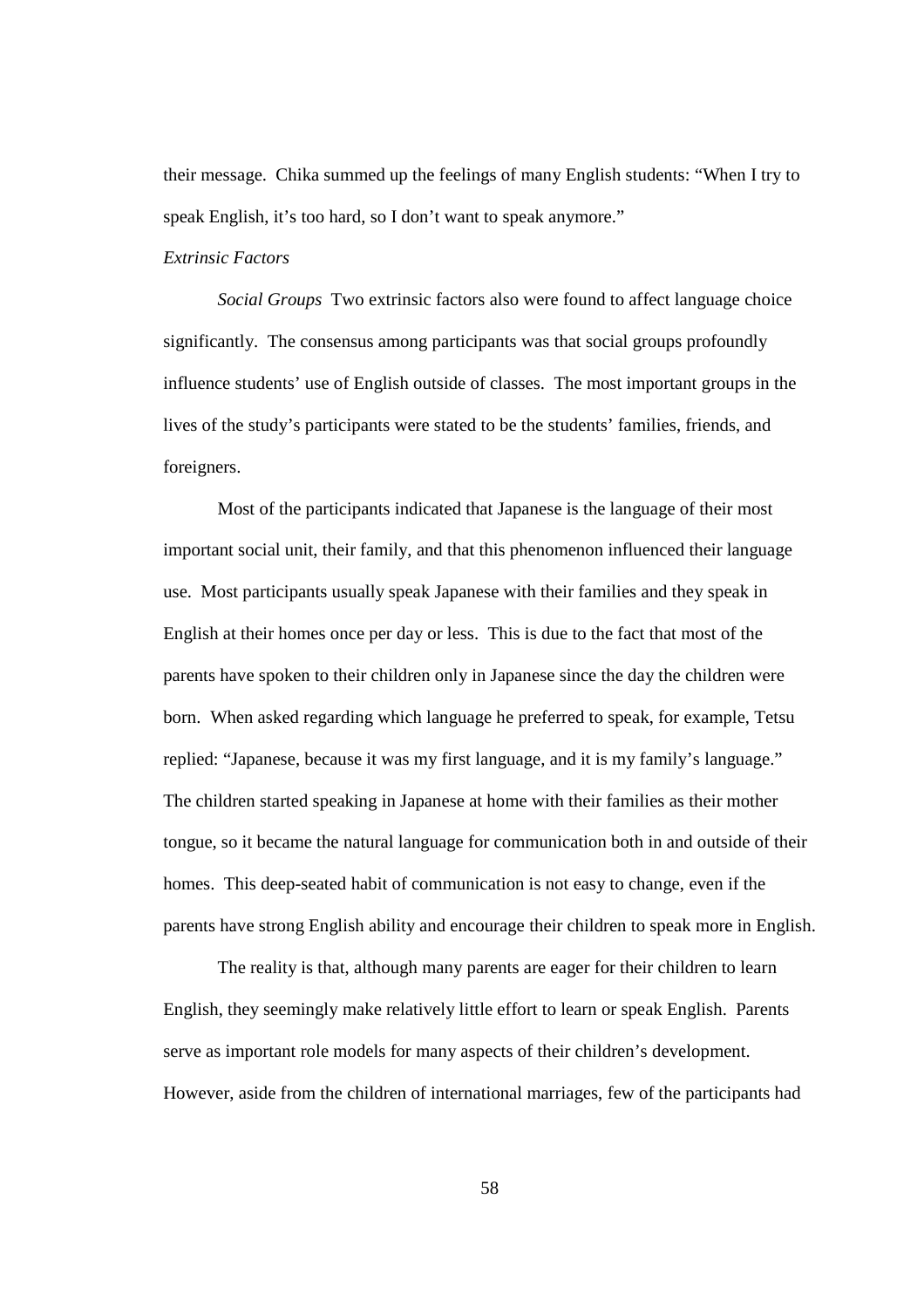parents who modeled bilinguality. On the contrary, participants had to speak Japanese at home in order to communicate with their parents. Yuko exemplified this situation: "My parents are Japanese, and they can't understand so much English, so I can't communicate with them." Once again, communication effectiveness is the primary goal that determines the language to use. In this case, with members of the family, the participants' most important social group, the impact proved to be most cogent.

Another significant group having a salient impact on the choice of language was the participants' friends. As students progress through elementary school, their relationships with their peer group become increasingly influential. Students want to be liked and accepted by their friends, and this requires effective communication. Participants, therefore, chose to use the language that allowed them to communicate most effectively with their friends. Shin commented: "I just speak English or Japanese based on which one is easier for my friends to understand."

Even if the students were more adept at English, they regularly chose to speak in Japanese, if the group of which they wanted to be a part usually spoke in Japanese. In the international school selected for this study, student groups are often formed, in part, on the basis of the language that is usually spoken by the members. Japanese students who grew up using Japanese at home usually join groups that speak Japanese in the social domain. Maki shared about the effects of friendships on language use, stating: "I feel like I have to speak Japanese with my Japanese friends because it is their first language and they would like it more if I spoke Japanese. I speak to them in Japanese to be a good friend."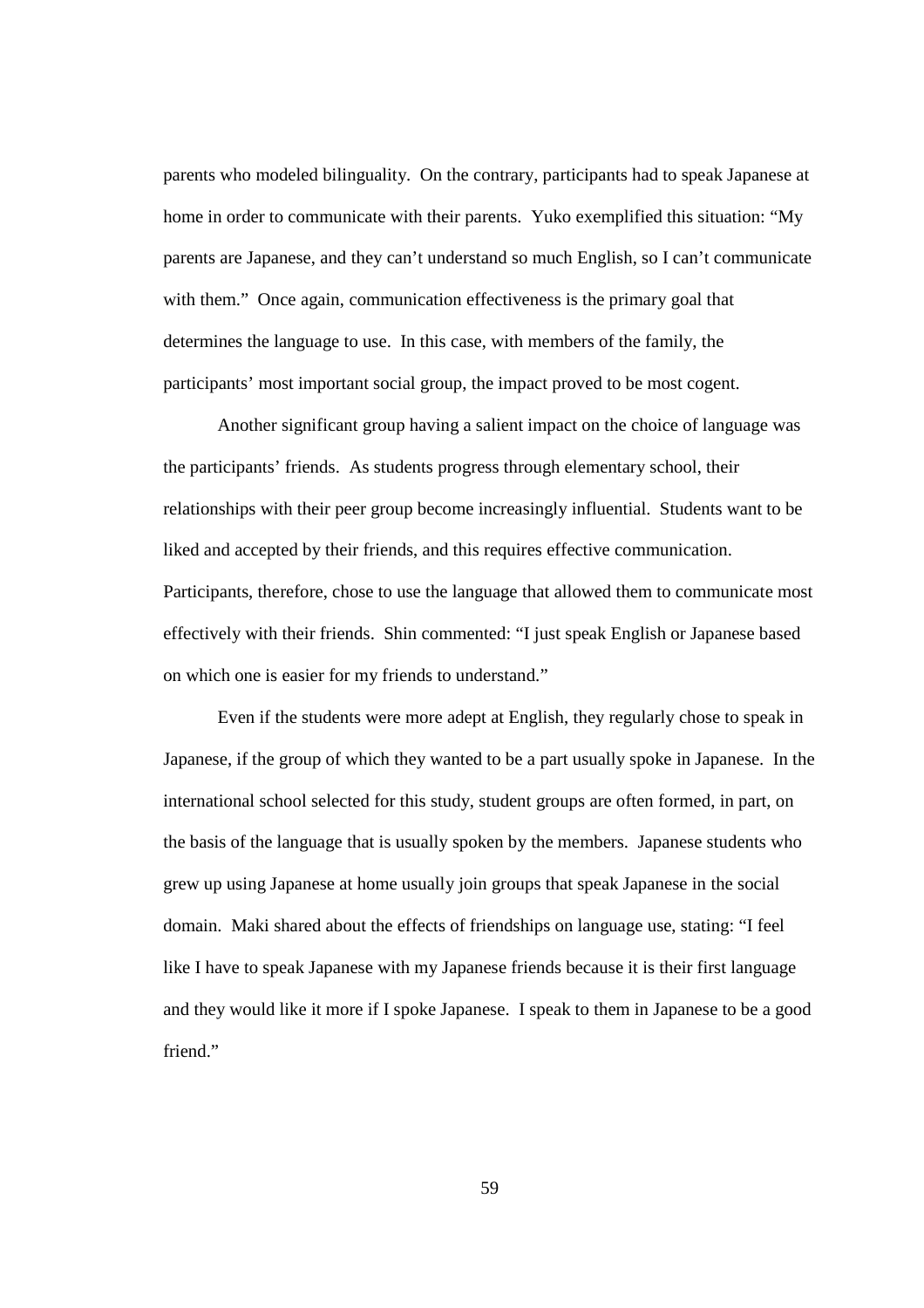Speaking the same language in the group allows for more effective communication and builds solidarity. Students showed thoughtfulness toward friends in their group by using the language they could understand most easily. Even students who were proficient in English and wanted to use it when talking with friends sometimes chose not to do so out of consideration for the lower abilities of other friends in their group. Natsuko illustrated: "If I speak in English, my friends who aren't as good at English may not understand and may feel left out."

Acceptance by the peer group and the maintenance of good relationships generally took precedence over personal language preferences or the desire to practice English speaking. This dynamic was most clearly visible in the cases of children of international marriages who spoke English at home and Japanese returnee children who had come to live in Japan, after spending considerable time growing up overseas. Although English was their personal language of choice, they regularly elected to speak in Japanese in order to be accepted by a group and develop relationships with friends. The pressure from the Japanese language culture and the necessity of speaking the Japanese language to be accepted in a group were demonstrated by the experience of a half Japanese boy who came to live in Japan. Jun related his experience:

All of the people around me are speaking Japanese all the time, so I guess that makes me want to speak Japanese. If I'm the only one speaking English, I may feel a little left out. It's easier for other kids to understand me when I speak Japanese, so I feel more accepted. I kind of felt pressure to speak Japanese when I first came to (the school)…I felt kind of nervous when I was in a group where everyone was speaking Japanese. If I talked to kids in English, they would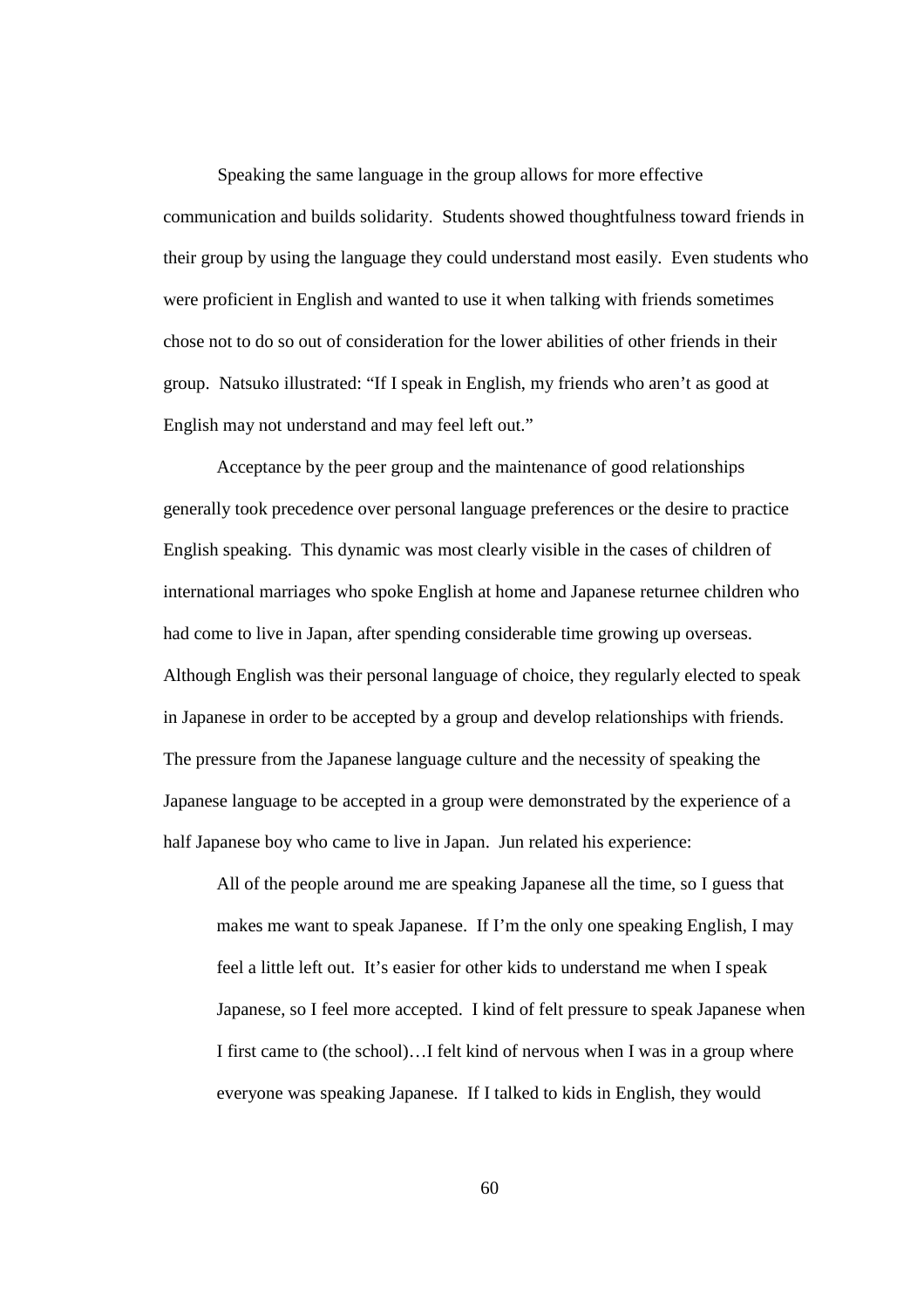answer me in English, but whenever they spoke to me in English, they spoke in a joking manner, using a Japanese accent.

The powerful influence of the peer group requires Japanese students to speak in Japanese to be accepted and maintain good relationships with their friends.

So what would happen (hypothetically) if some members of the peer group attempted to speak English in order to encourage their group to do so? In general, the perceived response would be negative, or the attempts would be ignored. Japanese was said to be the "accepted" language for interaction between Japanese people. For a Japanese speaker to address other Japanese speakers in English was believed to display disregard for established social group norms. It would be unexpected and result in the speaker being considered with incredulity. Sachi's comments represented the participants' consensus overall: "People may also be kind of surprised or wonder why in the world I'm speaking English if I try to speak to them in English." Participants assumed the listeners would tell the speaker to use Japanese or ignore the attempt at using English and carry on the conversation in Japanese. At best, it would be overlooked, but it could possibly harm relations within the peer group. Mao elaborated on this idea, reflecting the concerns of the sample:

I don't think that my friends would agree to speak English together and, if they did, it might be a little awkward. It might change our relationship as well, because it would be hard to communicate what we really want to say to each other.

In view of the prevalence of these attitudes, it would be challenging for established Japanese speaking group members to venture English speaking outside of classes.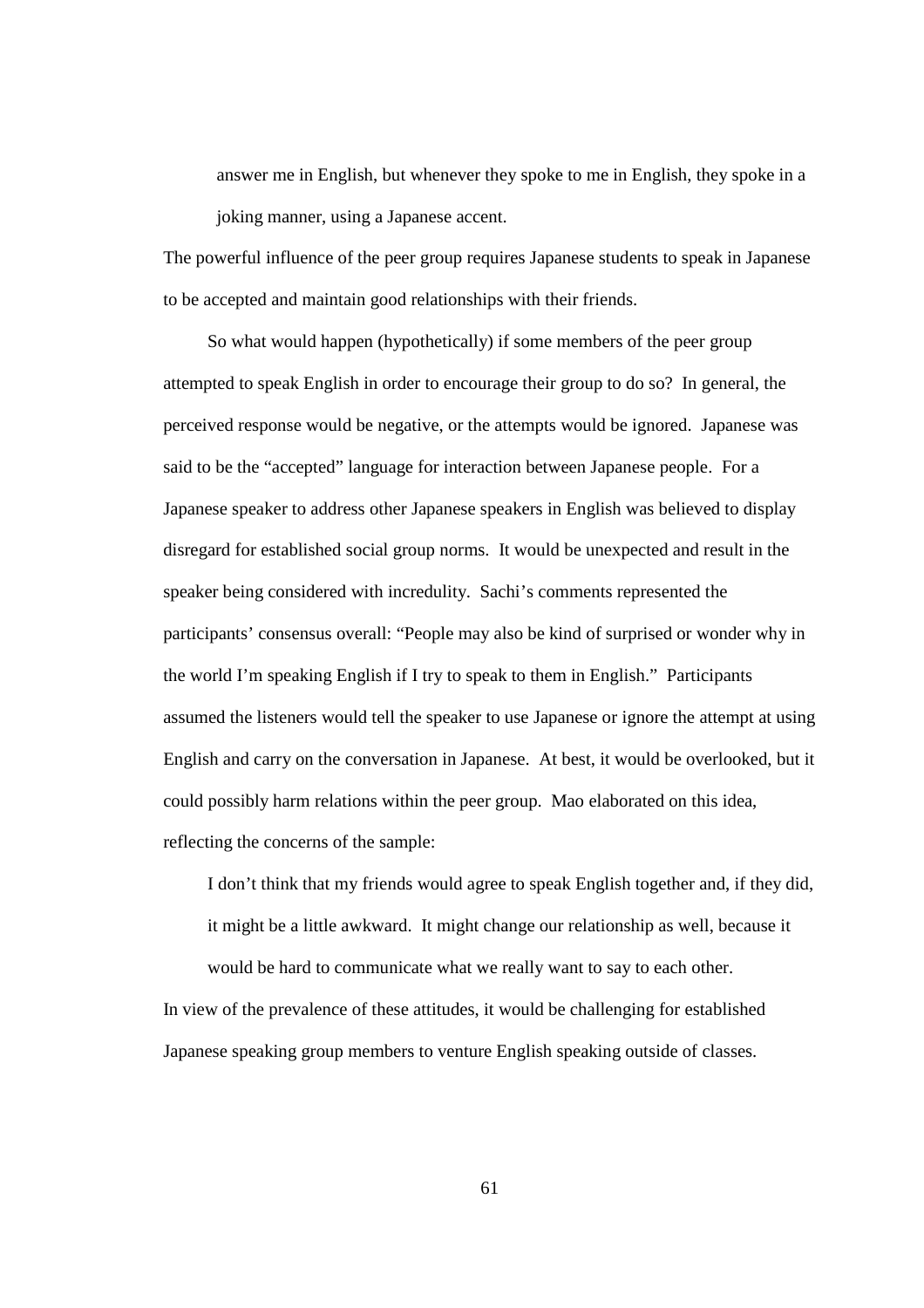For a peer group to respond positively to members' attempts at speaking English in the social domain, the support of the popular, group leaders is crucial. Leaders of peer groups often exert powerful control over what is approved or disapproved by the group. Consequently, if group leaders are not very proficient in English, it is unlikely that they will allow their deficiencies to be revealed by supporting English speaking among their friends. Mika, a Japanese girl who grew up overseas, related her experience of how the group reacted to her use of English:

If someone popular speaks English, maybe they would all speak English but, if you speak it by yourself, it's kind of embarrassing. Also, their main language is Japanese, so it's easier to speak Japanese than English. If the leader of the group suggests speaking English, then maybe everyone would but, if someone isn't the leader, she might be teased….I am forgetting my English because my friends don't speak English. When someone says that we should speak English, I want to, but they don't, so we just speak Japanese….Not many people speak English, so I'm the only one speaking, and that makes me want to stop speaking.

In sum, peer groups and their leaders, with their personal language preferences, exert a powerful influence on whether students speak English or not outside of classes.

A third important group having a significant effect on students' willingness to speak English was foreigners. A majority of the participants in this study said they wanted to be able to talk with foreigners. This desire to communicate with English speakers is a strong motivating factor for students to study English. Keiko's feelings were representative of most participants in the sample: "My biggest goal in speaking English is to be able to talk to Americans.…My relationships with foreigners are very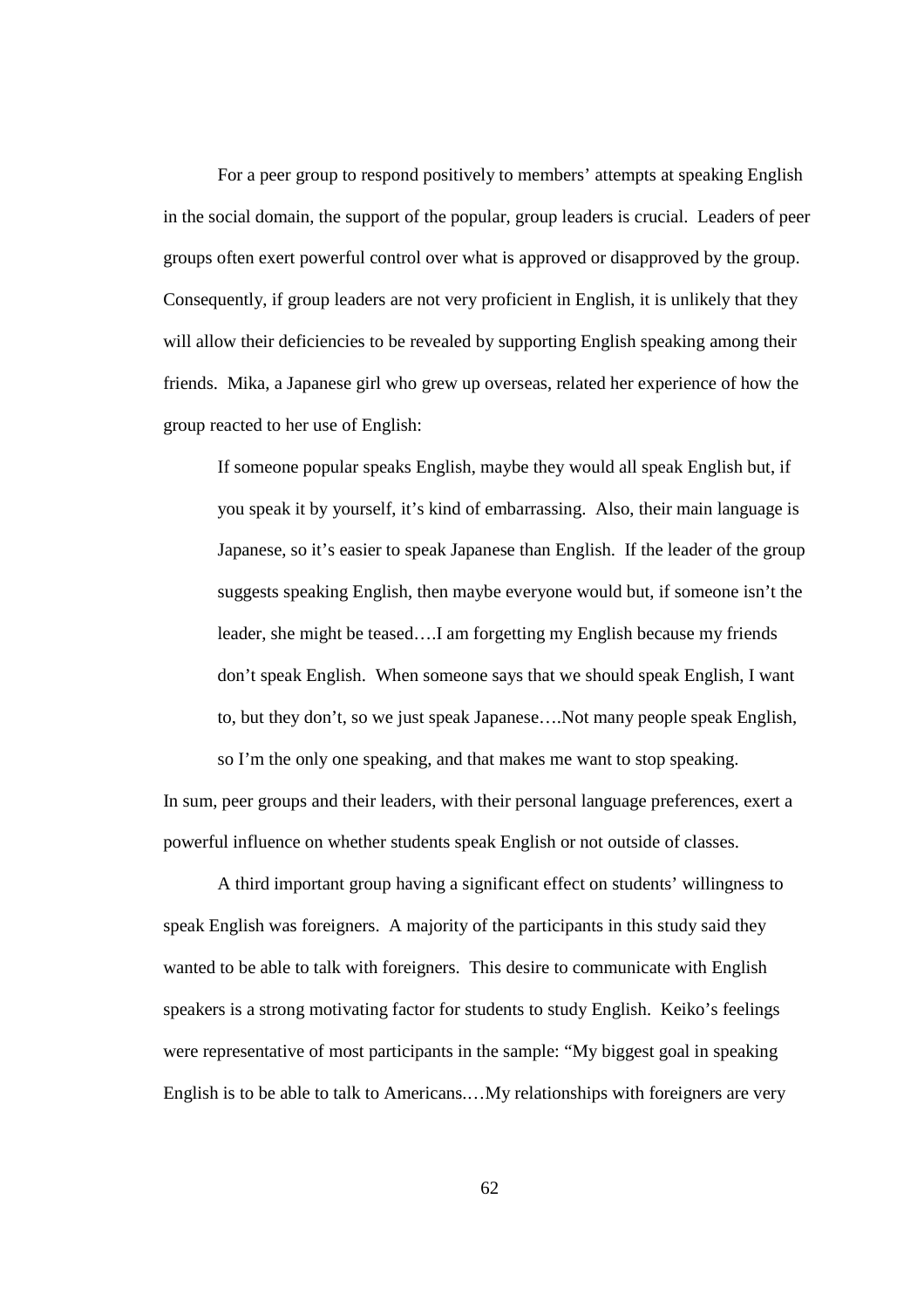important to me." English speaking foreigners are attractive to the participants. Students want to build friendships with them and be able to speak English like them. The consensus was that the subjects would be willing to attempt communication in English with internationals who did not speak Japanese. Foreigners serve as linguistic role models for the participants. Being with internationals motivated them to want to improve their English speaking skills.

Most international students have lived in Japan a relatively long time and have developed their Japanese ability to the point where they can communicate in Japanese more effectively than the Japanese students can speak English. As Jun shared above, in Japanese society, there is pressure to learn and speak Japanese, and many students feel the need to communicate in Japanese in order to be accepted by their peer group. This is strong motivation for most foreign students to learn Japanese. Therefore, outside of classes in this international school setting, Japanese students generally will speak Japanese to internationals who understand Japanese. They usually will speak English only to those who do not understand Japanese.

Foreign students who speak Japanese generally were not viewed as good candidates for English speaking partners by Japanese students. The reason is likely due to the history of their relationships. When Japanese students entered the school, they did not know any English. Consequently, most international students developed friendships with the Japanese children by communicating in Japanese. This pattern of Japanese speaking became a habit that has become very difficult to break. Natsuko's thoughts epitomize the sample: "My American friends, like Mary, can speak Japanese so well, and I'm used to speaking to her in Japanese, so I don't really have any opportunities to speak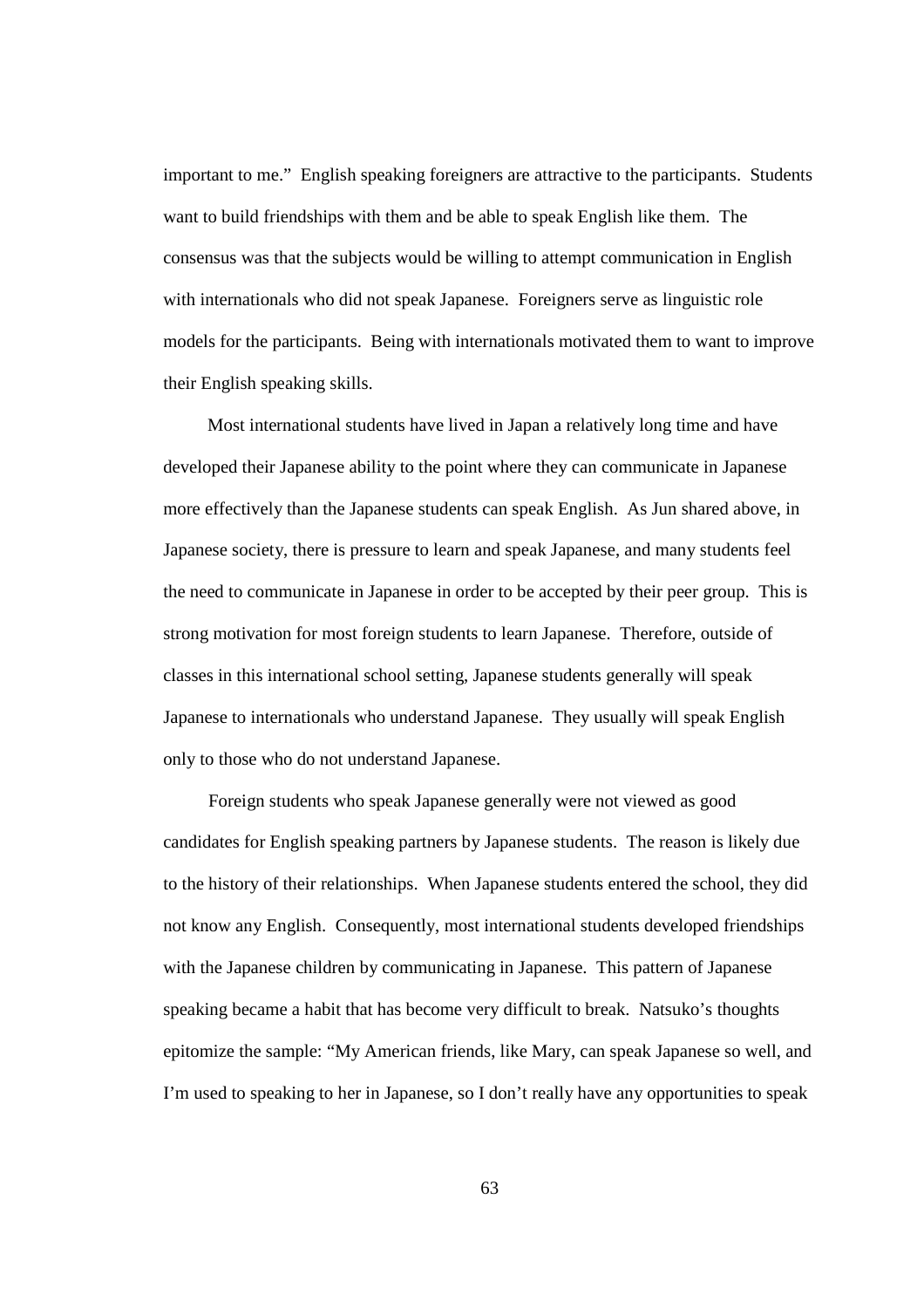English to her." Natsuko and Mary were in a group of friends that followed a pattern of speaking Japanese in the social domain, so Natsuko did not think of Mary as being someone to whom she could speak in English, even though Mary was a native English speaker. To summarize, English speaking foreigners who do not know Japanese are an influential group that motivates participants to learn and speak English, while internationals in the school who speak Japanese are rarely spoken to in English.

*Identity Issues* A fourth theme that emerged in a majority of the students' comments concerned the issue of identity. When asked why students at the school do not speak more in English, a common answer, as exemplified by Maki, was simply "because most of the students at (the school) are Japanese." Ethnicity has a strong influence on language choice. Participants described Japanese as their first language, their mother language, their main language, and more natural. Japanese seemed to be the intuitive and logical language to speak. This way of thinking likely is due, in part, to the obvious fact that the school is located in Japan and all of the participants live in Japan. Kenji stated this sentiment in the most straightforward manner: "This is Japan, so people should speak Japanese." In addition to their physical presence in Japan, the nationality and ethnic background of the interlocutors in conversations often determines the language used. Japan has long been considered a monoracial and monolingual nation, resulting in the idea that only Japanese should be spoken in Japan (Maher, 1997). Thus, when Japanese nationals speak to each other, it is generally assumed that they will speak Japanese. Natsuko's statement is representative of the Japanese students in the sample: "I don't speak English with my friends though, because we're Japanese, so we feel like we should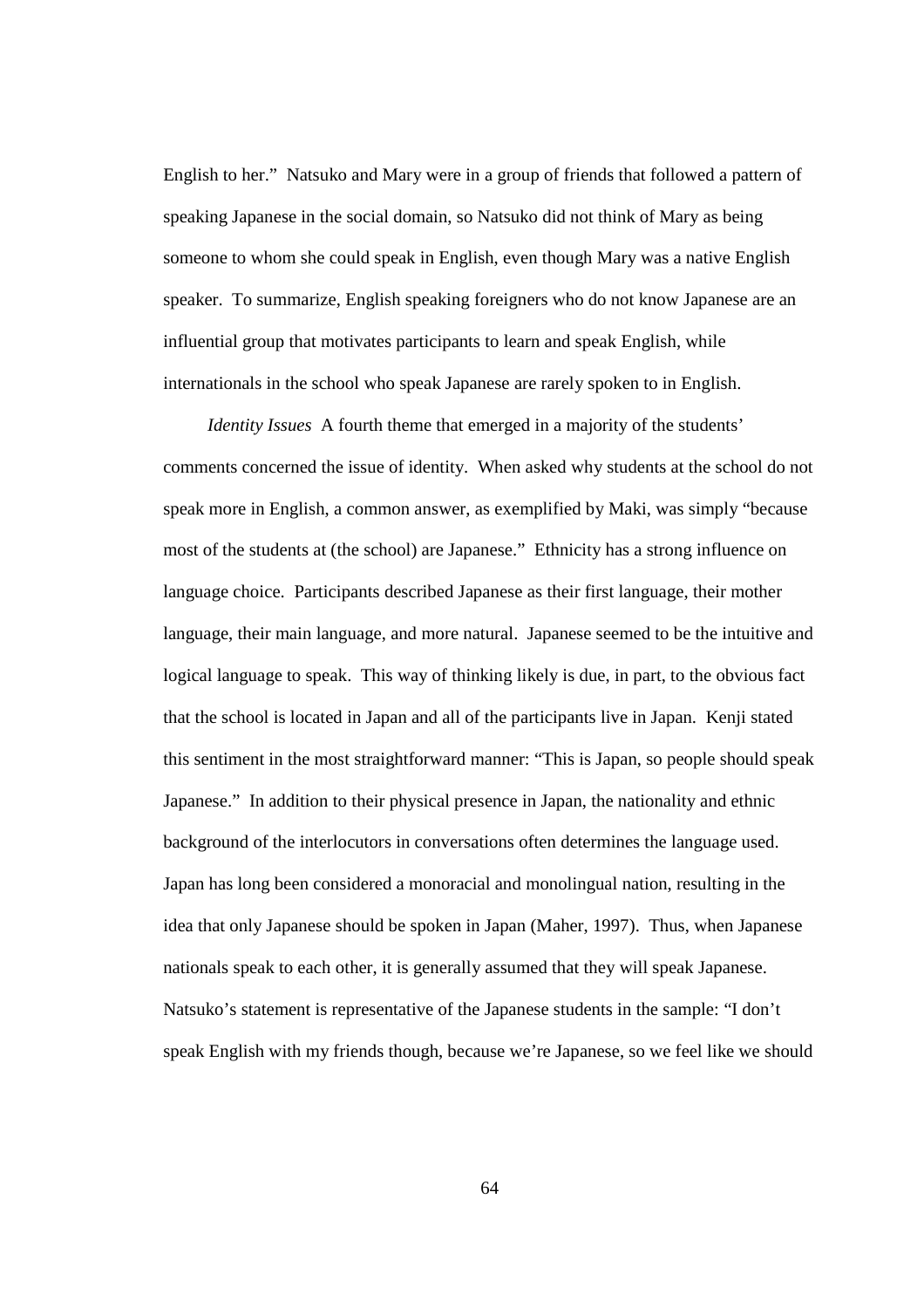speak Japanese." The country where the students live and their cultural identity have a cogent influence on their language choice.

This attitude toward the Japanese language usually is established long before Japanese students enter first grade. They start speaking Japanese at home, and they soon develop the habit that they take with them when they go to school. Most follow the example of their parents and speak only in Japanese. Shota, although half American and fluent in English, shared the following concerning his Japanese friends: "I think it's natural for them to speak Japanese because they speak Japanese at home. I choose to speak Japanese for this same reason." For Japanese students, speaking Japanese has become so natural that many said it felt "weird" to speak anything else, especially to other Japanese people.

Speaking Japanese is an important part of Japanese students' cultural identity. They feel that speaking Japanese is an integral part of "being Japanese." All Japanese nationals are expected to speak Japanese fluently. This can result in problems for Japanese who live overseas and grow up studying and speaking English or a language other than Japanese. When these students return to Japan to live, they feel pressure in Japanese society to conform, being as everyone else. This includes the compulsion to converse in Japanese like other Japanese nationals. In such cases, speaking English causes students to attract attention, as one who is peculiar, leading some to experience a mild identity crisis. Mika, who grew up speaking English overseas, shared:

After school when those little kids in the yellow hats [public school children] hear me speaking English, they tease me and mimic me. I sometimes feel like I should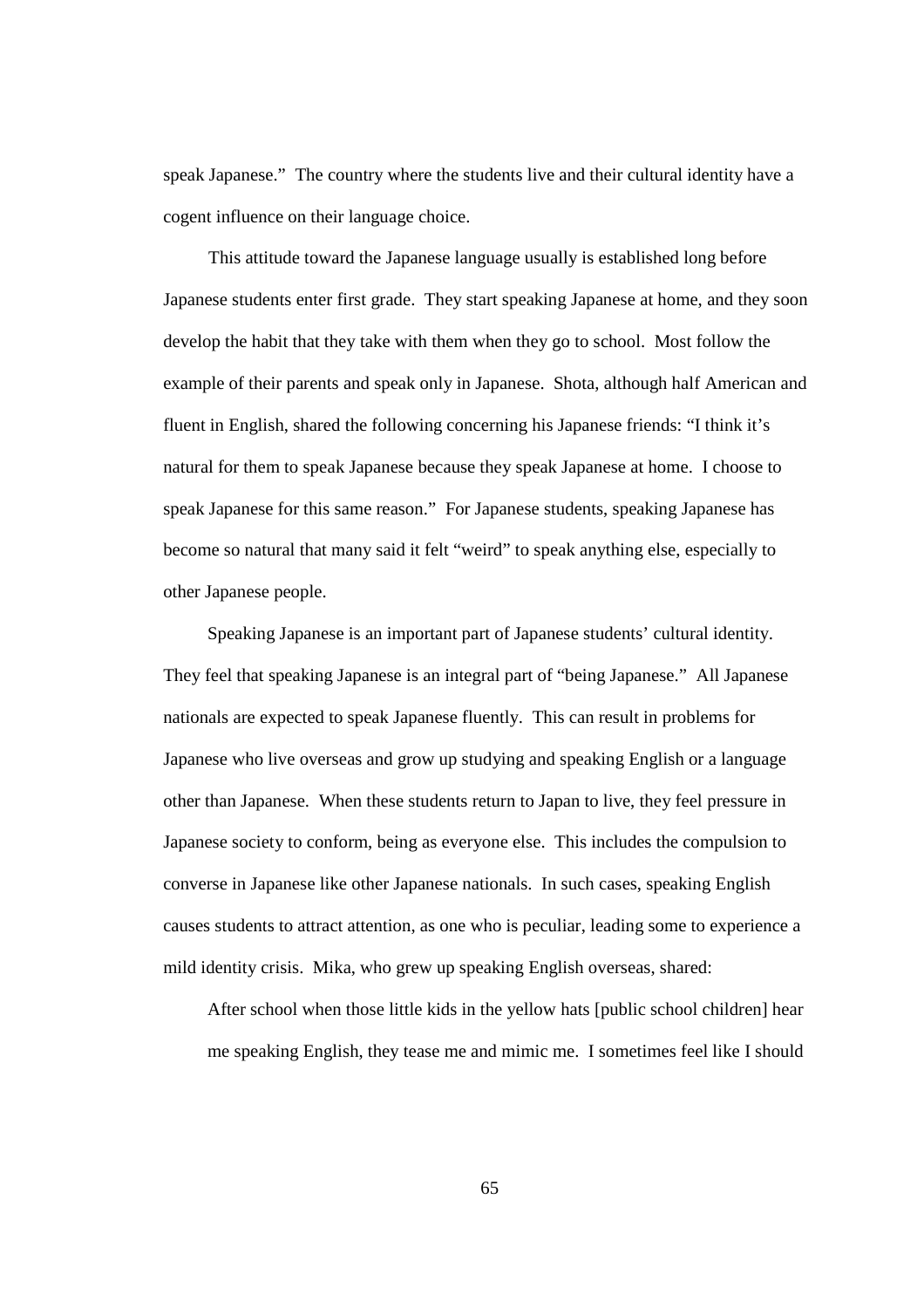hide that I can speak English because I'm Japanese, and I don't want to be different.

Speaking Japanese is a powerful and natural expression of cultural identity for Japanese students, from the time they began speaking as young children in their respective homes. Breaking this habit by speaking English to other Japanese students takes dedicated motivation and much effort. In sum, the issue of Japanese identity is an additional extrinsic factor that compels most Japanese students to speak in Japanese with each other in the social domain.

#### *Summary of Findings*

Through qualitative, phenomenological interviews, I found intrinsic and extrinsic factors that exert a powerful influence over students' language use choices. Intrinsic factors included the theme of internal stress, exemplified by panicking when faced with a situation that required the use of English, fear of making mistakes, and lack of confidence in their abilities, all of which caused many students to be hesitant to speak English. Although students in this study had an apt degree of proficiency in English, real and perceived deficiencies existed in their English linguistic skills nonetheless. This phenomenon emerged as an additional intrinsic factor that often made them feel compelled to speak Japanese for more effective communication. Important social groups (i.e., families, friends, and foreigners) comprised an extrinsic factor that influenced students' willingness to speak English both positively and negatively. The extrinsic, external factor of Japanese students' ethnic identity was a final theme which fostered participants' natural inclination to speak Japanese. Intrinsic and extrinsic factors, in the form of these four themes, reveal the challenges which face Japanese elementary students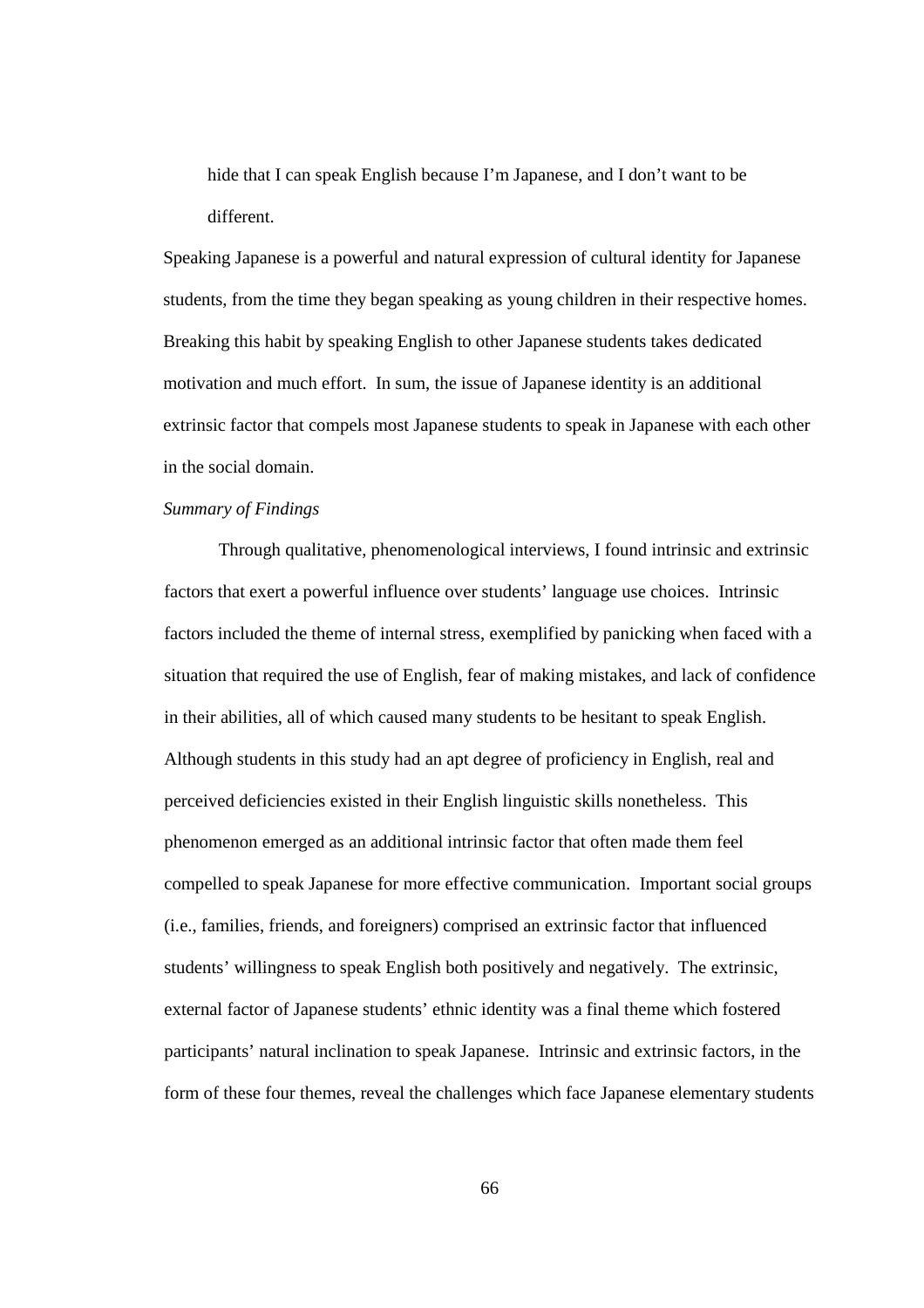who are learning to speak English as their second language, even in the supportive atmosphere of a bilingual, international school.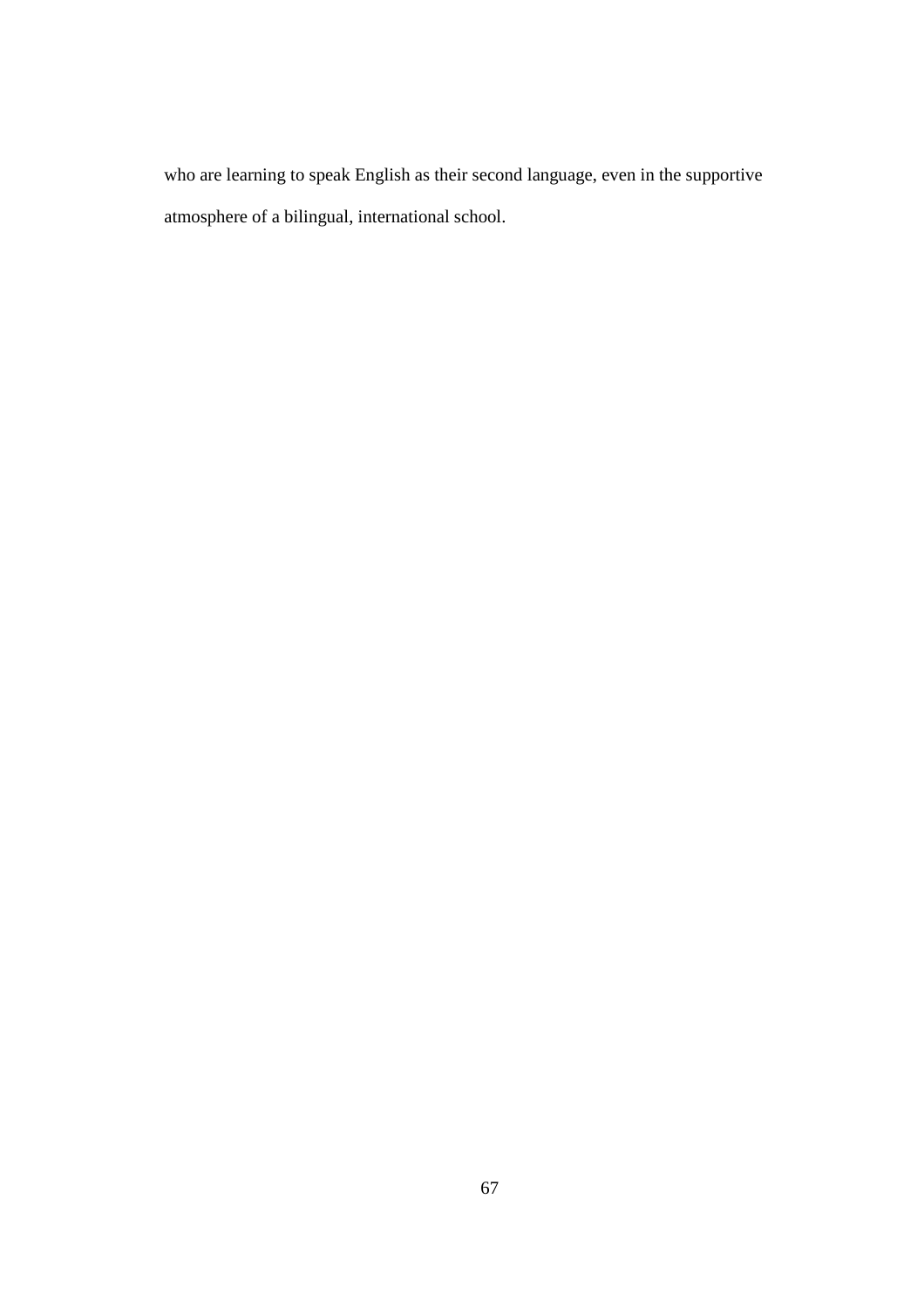### Chapter 5: Discussion and Implications

## *Interpretations and Potential Applications*

The majority of research pertaining to English learning and speaking in Japan has focused on high school and university students or adults. The present study provides a rare look at Japanese upper elementary students' views of English speaking. In 2002, the Japanese Ministry of Education, Culture, Sports, Science, and Technology decided to include Foreign Language in Elementary School (FLES) as an optional activity in a new elementary curriculum with the aim of enhancing students' motivation to learn English (Takada, 2003). Whether this program is successful in achieving its aim is a matter of debate. Nonetheless, in this study, the elementary students interviewed were found to have a very positive attitude toward learning English. They have a good impression of studying English from the classes they have taken thus far, and they want to learn to speak English, especially so they can talk with foreigners. These are very promising characteristics for their future study and use of English.

At the same time, three-fourths of the participants admitted they presently speak English outside of classes at school only once a day or less. This occurs in the context of students feeling that it is only natural for Japanese people in Japan to speak Japanese to each other. In addition to this attitude, the fact that most of the participants are in groups with friends where Japanese is the unofficially designated language for communication also lends itself to relatively little English speaking in social contexts. And finally, knowing that the general course of students' protocol is consistent with human nature to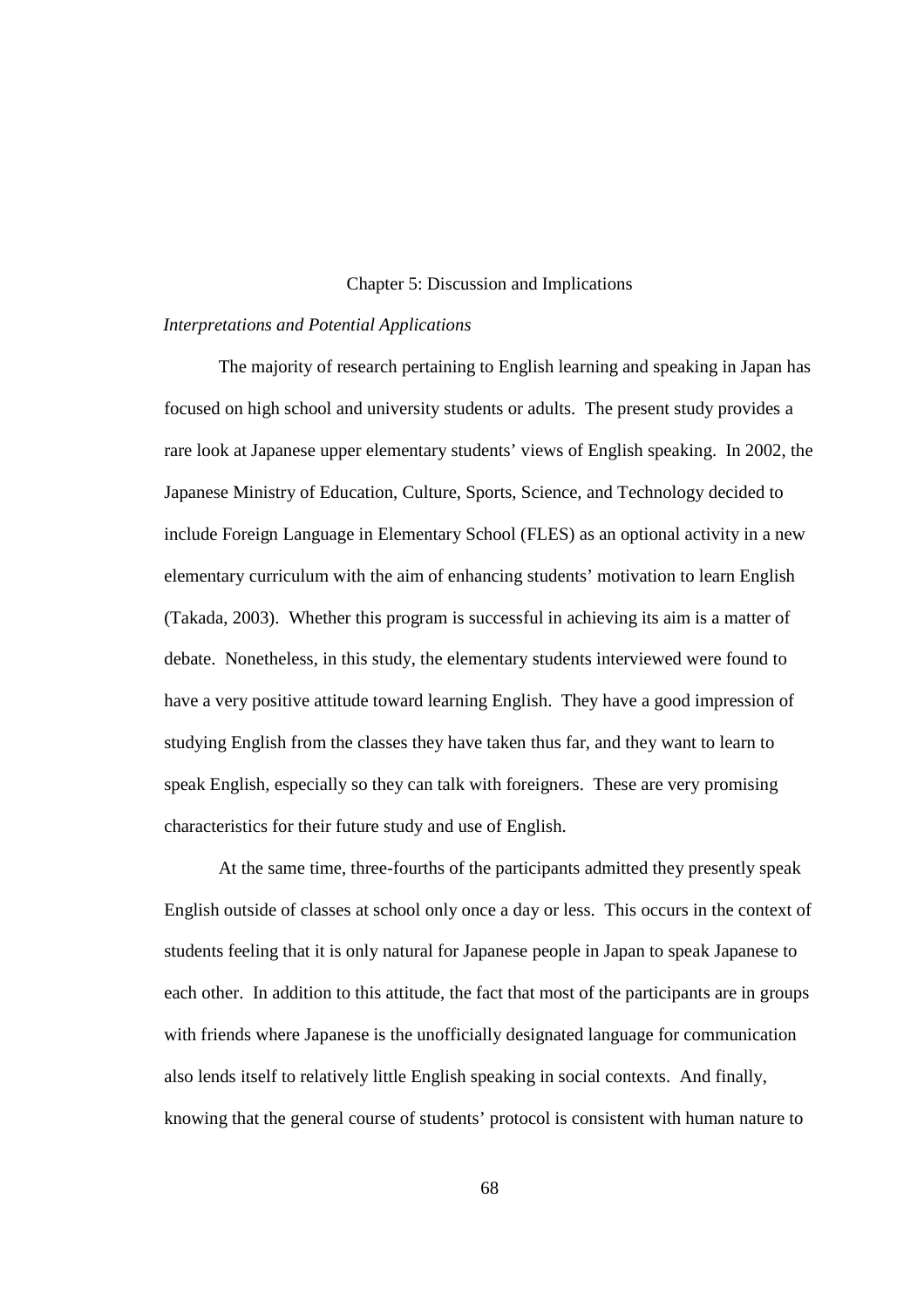choose the path of least resistance, in the present context, preteens opt to communicate with their friends in their native Japanese, rather than the much more bothersome English language, when they have the freedom to choose.

Parents and teachers, in contrast, often have much higher expectations. Japanese parents sometimes are bewildered or disappointed to hear their children talking with their Japanese friends in Japanese on the international school playground after school. English teachers and school administrators are heard in the halls, from time to time, encouraging EFL students to talk to their friends in English. The school selected for this study has a weekly "English-only-day," when elementary teachers encourage the students to speak to their friends all-and-only in English during lunch time and breaks. To date, this endeavor has met with limited success. When in the presence of a helpful and encouraging teacher, students may attempt to speak in English but, without teacher intervention, most Japanese students converse in Japanese. Parents, teachers, and administrators may need to develop more pragmatic expectations of what Japanese elementary students will do when they are free to choose which language to use.

Teachers need to consider how difficult it is to recall the English vocabulary, remember the correct grammar, and put them together in order to produce a proper English sentence. Since many students reported that a paucity of vocabulary led to frustrations when trying to understand and speak English, conversational vocabulary should be taught and practiced in class in addition to more formal, high level vocabulary that typically appears on standardized tests. Class activities should be interesting enough for motivating students to input the effort needed in order to complete assignments in English, rather than so complicated that the students only feel frustrated at their inability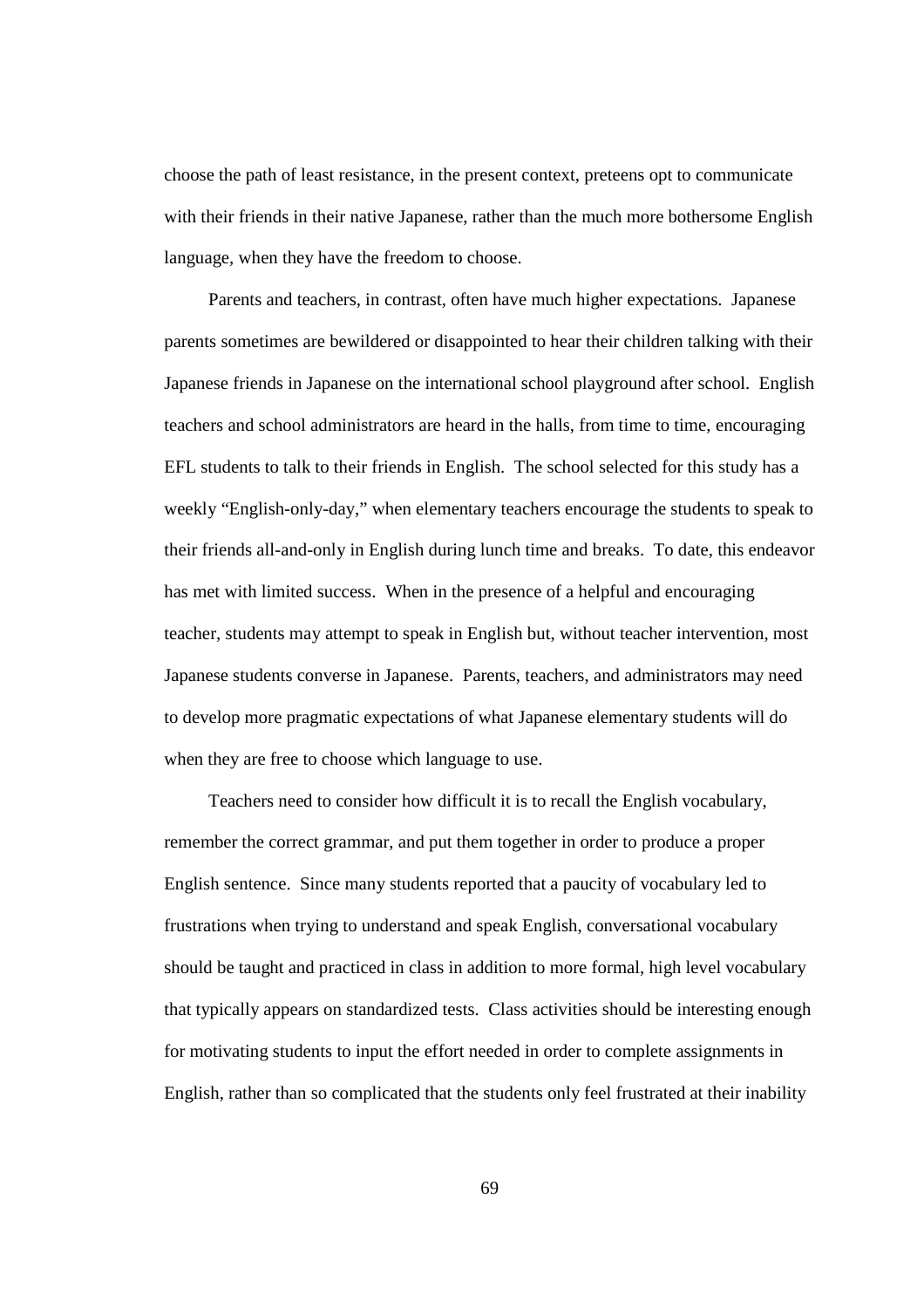to communicate. Additionally, teachers should praise students for each small step achieved when they are giving due efforts in classes, rather than expecting students to continue that concentration during what is supposed to be break time.

Parents should contemplate the fact that, although they may encourage their children with their words to speak more English, their personal examples are cogent. As previously noted, around two-thirds of the participants are speaking exclusively Japanese with their families at home. It reasons to query: Why should a 10-year-old boy be expected to talk with his friends in English at lunchtime, if his parents would not talk with their friends or family members in English? Adults should also consider the impact that friendships have among teens, relative to being accepted by the peer group. The nuances of spoken English words can often make the difference between being teased by pre-teen peers and being praised by them. Consequently, students in the study seemingly were reluctant to engage in the trial-and-error experiences that eventually will make them proficient English speakers. The road to English fluency must seemingly first successfully pass through youth's self esteem and image.

In view of these realities in the students' experience, teachers should recognize that the optimal time for students to learn and practice English is during their classes. English teachers generally should, whenever feasible, use only English and encourage their students to do the same during class. Discussing various topics in a variety of role-play situations, possibly tied to audio or video recordings, potentially could help students learn to communicate about diverse topics in new settings. This also might help students be less likely to panic when they face fear-producing situations with unknown topics and unfamiliar people.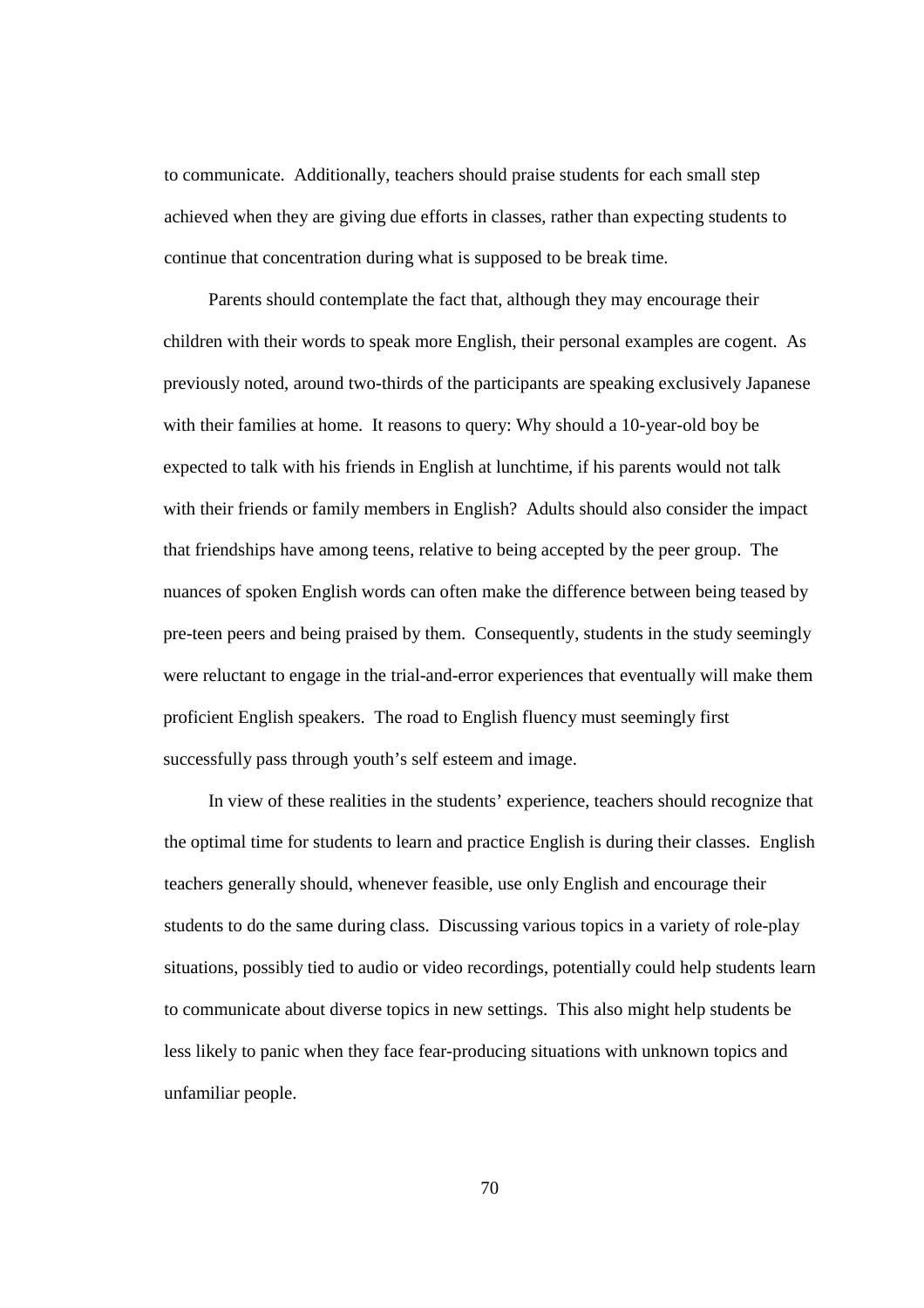Since fear of making mistakes and being embarrassed emerged as a major factor in causing students to be more hesitant to speak English, teachers should promote a relaxed, accepting class atmosphere where it is safe to make mistakes and no one is laughed at. It needs to be clear to the students that everyone makes mistakes as part of the language learning process. To help students better understand this reality, teachers can share some of their own mistakes as illustrations and model a relaxed attitude if they make mistakes during classes.

Teachers should help students not only develop their English ability, but also cultivate a positive attitude toward English speaking and confidence in their ability to do so. Positive self-talk can be encouraged and practiced. As some participants' comments affirmed, success in speaking English leads to confidence in advancing their speaking skills, so teachers should provide multiple opportunities to try speaking English at a level where students can succeed. Successes should be praised and remembered. Similarly, parents would do well to praise their children's progress when talking with other parents. Opportunities for students to gauge their progress and their English ability are important in order to develop their confidence, whether they are written tests or other English production activities. In sum, English classes are prime occasions for students to use their English and develop their confidence.

The influence of peer groups and their leaders is another important force for improving speaking skills. Teachers should consider speaking with peer group leaders individually, discover their dreams and motivations, and encourage them to lead their group in trying to speak English in particular settings in order to help cohorts reach their personal goals, rather than discouraging those in their group who may speak in English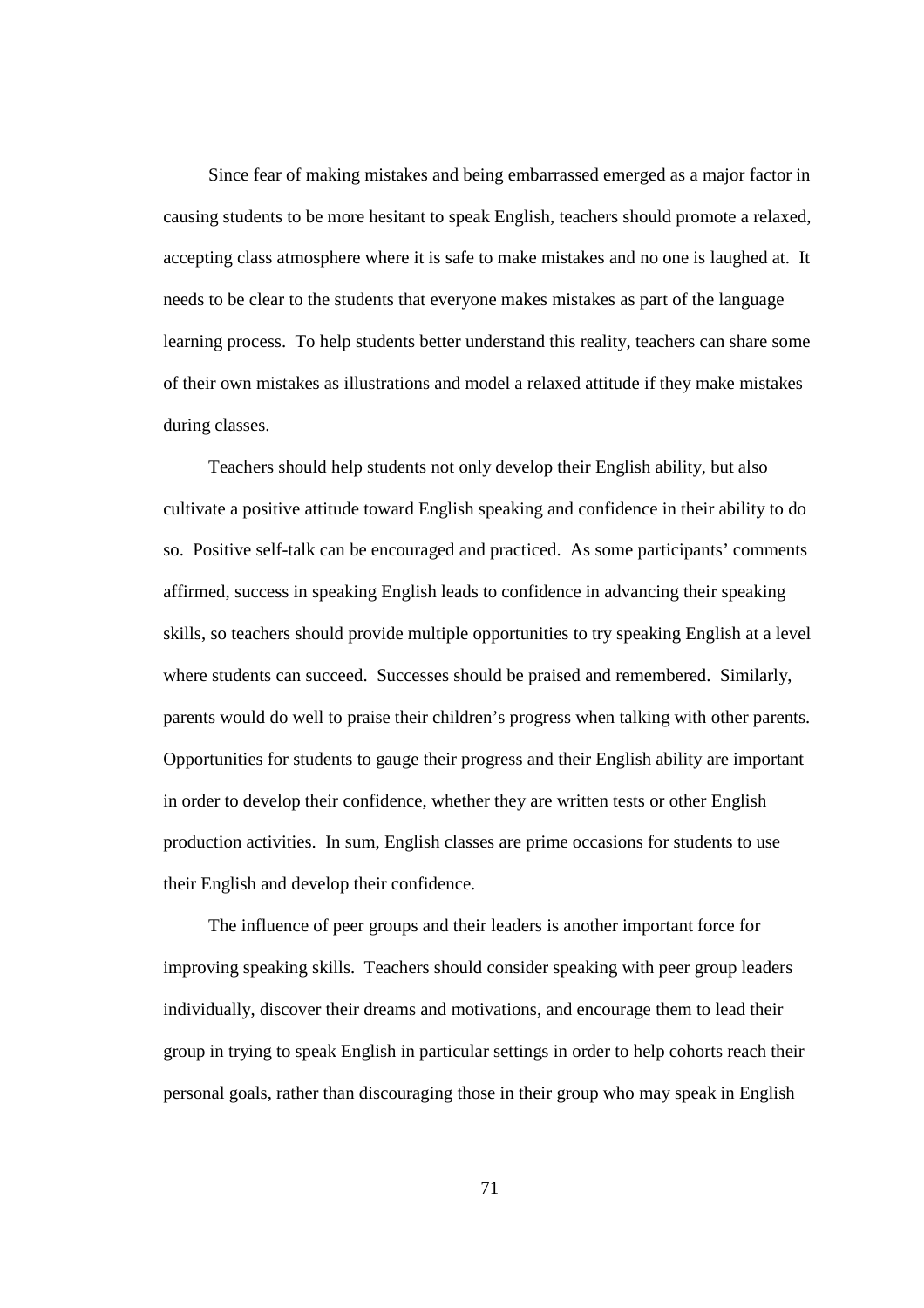from time to time. Naturally, teachers cannot control friendship groups outside of classes but, in classes, they can potentially divide groups of friends who are in the habit of speaking Japanese to each other, so students are seated near people they do not converse with so often. This may promote an environment where students are more open to speaking English together.

Interest in foreign people and the desire to communicate with them is another potential motivating factor that teachers should encourage. Students should be given regular and ample opportunities to communicate with foreign people, whether by letter or with foreign visitors. International students also can be encouraged to be bilingual role models who sometimes speak English to their Japanese friends, as well as Japanese. While more foreign students would be helpful, the faculty, at the same time, need to be aware that new students who do not speak Japanese may feel left out of peer groups at times. Trips for students to English speaking countries also may be a motivating and confidence building experience.

Parents, teachers, and administrators also need a proper attitude toward the Japanese language. For Japanese students, speaking Japanese is a habit developed from birth, and it is not a bad habit that needs to be broken. Being Japanese is good, and speaking Japanese is good. Both ought to be affirmed. However, speaking a second language in appropriate situations also should be affirmed and encouraged. Teachers, foreign students, and parents as well should serve as role models of bilingual communicators.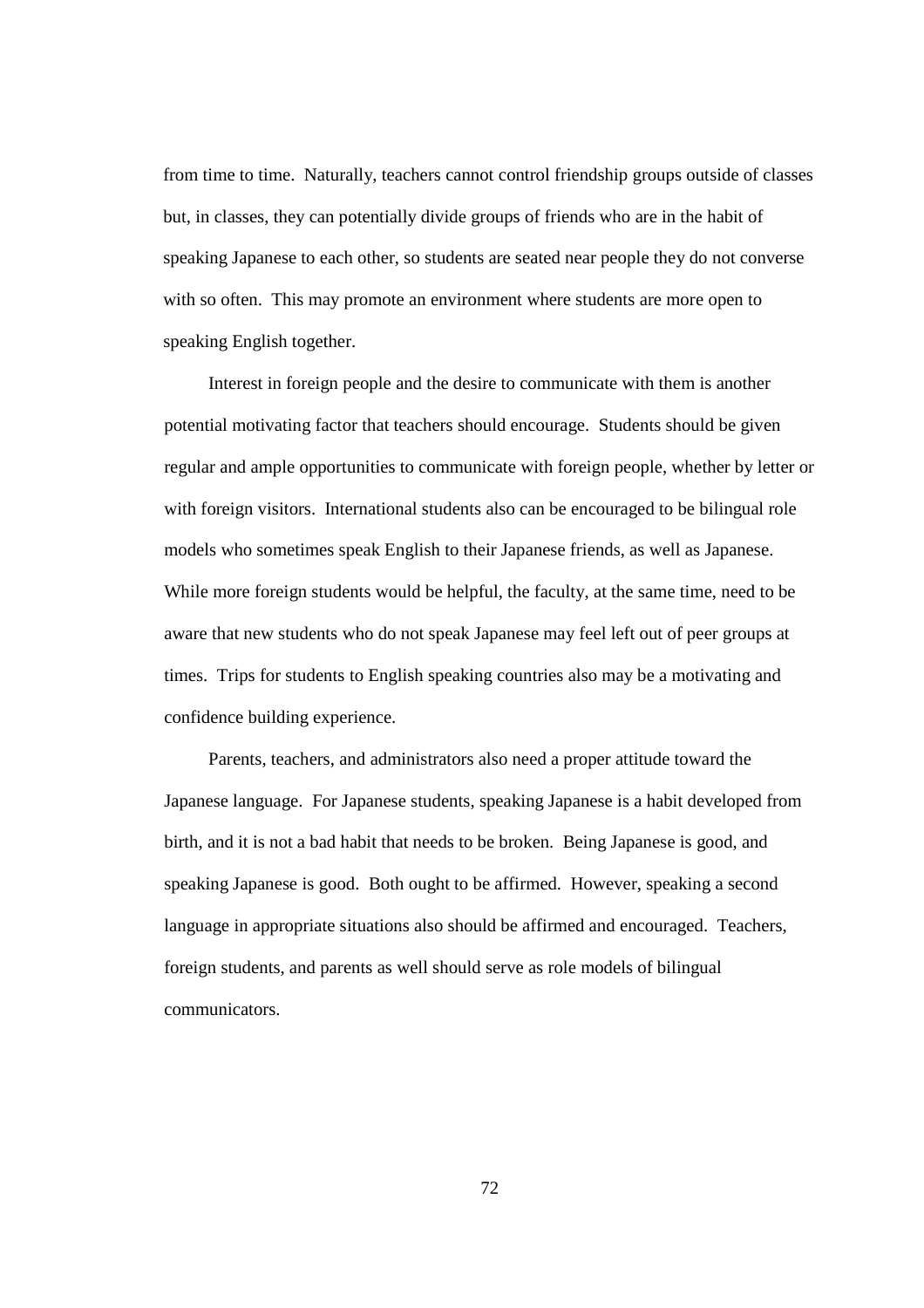#### *Biblical integration*

The Bible makes it clear that God created human beings with the ability to use language to communicate with Him and each other (Genesis 3:9-13). Therefore, language is a good gift from God for which people should give thanks. The Bible also relates how the diversity of languages resulted from man's pride at the Tower of Babel, where God confused their languages and scattered them to various parts of the world (Genesis 11:1-9). Although the differences in languages were caused by man's sin, it is still clear that distinctive languages were given by God and thus should all be affirmed as good. God knows all things (1 John 3:20), including all languages, and the Bible does not single out one language as better than the others. Revelation 7:9 states that there will be people from every language group in heaven, but the Bible does not say what language will be spoken there.

Many of the heroes of the Bible were bilingual or multilingual and spoke God's word to people according to the language the audience would best understand. The Apostle Paul provided a classic example of the power of code-switching in Acts 21:40- 22:2. He switched to speaking the Hebrew dialect in order to emphasize his ethnic solidarity with his audience, and it resulted in the crowd paying closer attention to what he was saying. Fitzmyer (1992) asserted that even the Lord Jesus Christ himself was almost certainly bilingual when on earth, speaking Aramaic and Greek.

The Bible also gives instructions concerning how Christians should treat others who may be different in the language they speak or may be trying to learn another language. Galatians 3:28 asserts that people's ethnicity does not determine their value, for all are one and equal in Christ Jesus. So people are equally valuable and important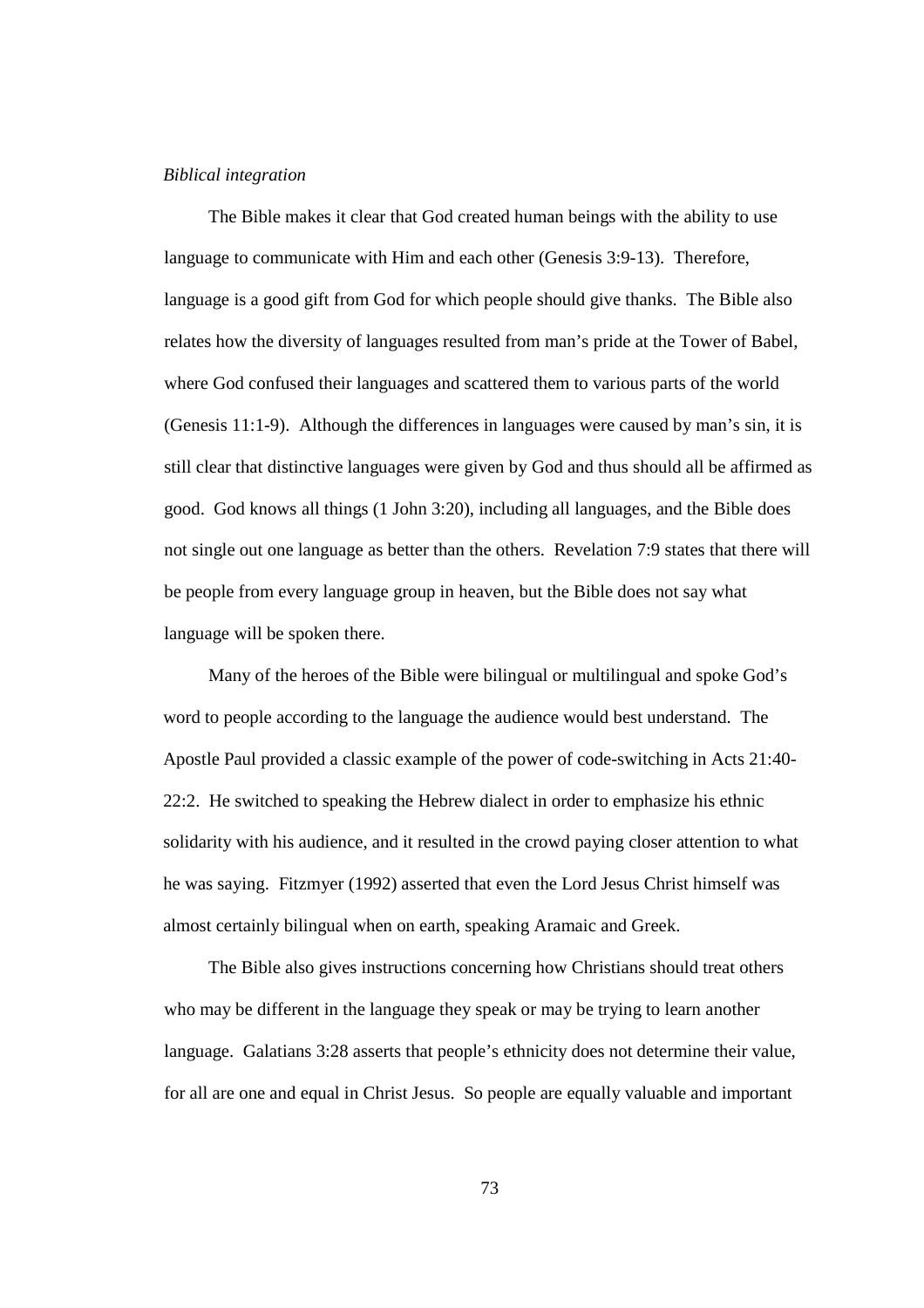regardless of the language they speak and should be treated as such. Both parents and other students should put into practice the guideline in Ephesians 4:29: "Let no unwholesome word proceed from your mouth, but only such a word as is good for edification according to the need of the moment, so that it will give grace to those who hear." Language learners need encouragement from teachers, parents and friends. *Relation of the Results to Other Literature* 

The four themes that emerged in this study with 24 Japanese upper elementary students at a bilingual international school in Japan were consistent with many previously published studies conducted with bilinguals and English language students in Japan and around the world. Communication apprehension and two of the three patterns of codeswitching, namely, to make up for deficiencies in one language and to show solidarity with a certain group, generally correspond to the internal stress, linguistic difficulties, social groups and identity issues discussed above.

Participants in this study displayed characteristics of what McCroskey (1977) termed communication apprehension. This fear of communicating was primarily experienced when speaking in English, their second language, which is commonly referred to as language anxiety (Horwitz, Horwitz, & Cope, 1986). The phenomenon was hallmarked by their hesitancy to speak English because of fear of making mistakes. Memories of past mistakes and fear of future failures caused half of the respondents in this study who recalled past mistakes to show less willingness to communicate in English, a result which Barraclough, Christophel, and McCroskey (1988) also observed. Also, congruent with Woodrow's (2006) findings, participants in the present study specified speaking with native English speakers caused the most anxiety.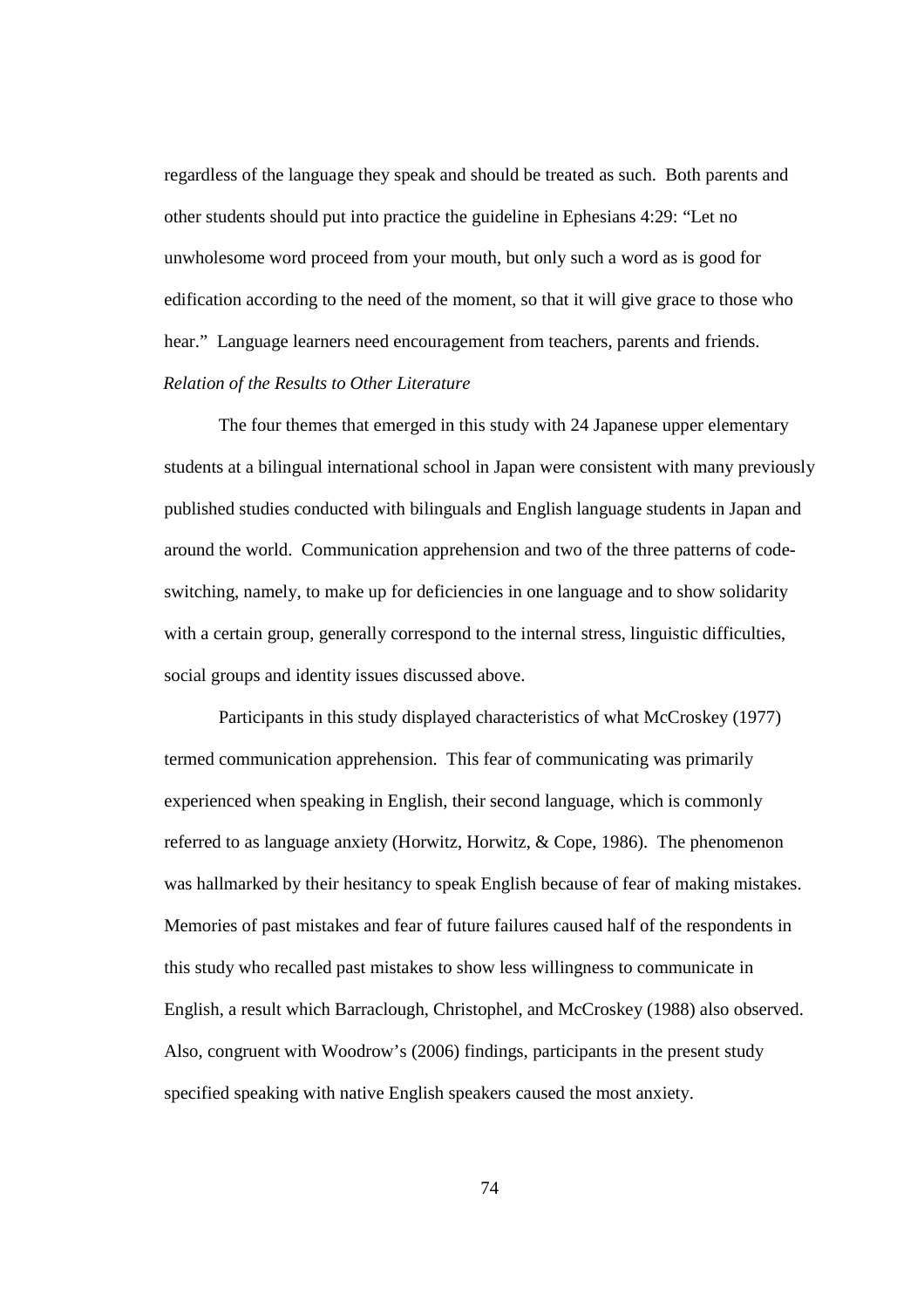However, there also were some marked differences between the students in the present study and results of some previous research. For example, McCroskey, Gudykunst, and Nishida (1985) found that 100% of the Japanese university students in their sample exhibited indicators of communication apprehension, while only 40% of the participants in the present study related personal experiences that indicated possible communication apprehension. Likewise, while Tani-Fukuchi (2005) reported 68% of Japanese university students surveyed had negative feelings toward their English study, most of the participants in this study stated that they liked studying English and gave a reasonably positive appraisal of their English class experiences. Although students in the present study share some of the same experiences and psychological struggles that have been reported in other research, they do so to a lesser degree. Age differences or language experience, when compared with Japanese university students, may be potential moderating factors.

In Gardner's (2006) model, another important internal factor that affects the use of a second language is motivation. Students in this present study exhibited all three qualities which Gardner believed were necessary to learn a second language. First, the participants demonstrated integrativeness, a desire to have interaction with speakers of the second language, as most said they wanted to be able to speak to foreigners in English. Second, as noted above, they expressed relatively positive attitudes toward the learning environment, their English classes. Third, most of the students revealed at least two of the three following aspects in Gardner's construct of motivation: desire to learn the language, positive attitude toward learning the language, and effort. Most of the participants evinced the desire to learn English when they affirmed they wanted to be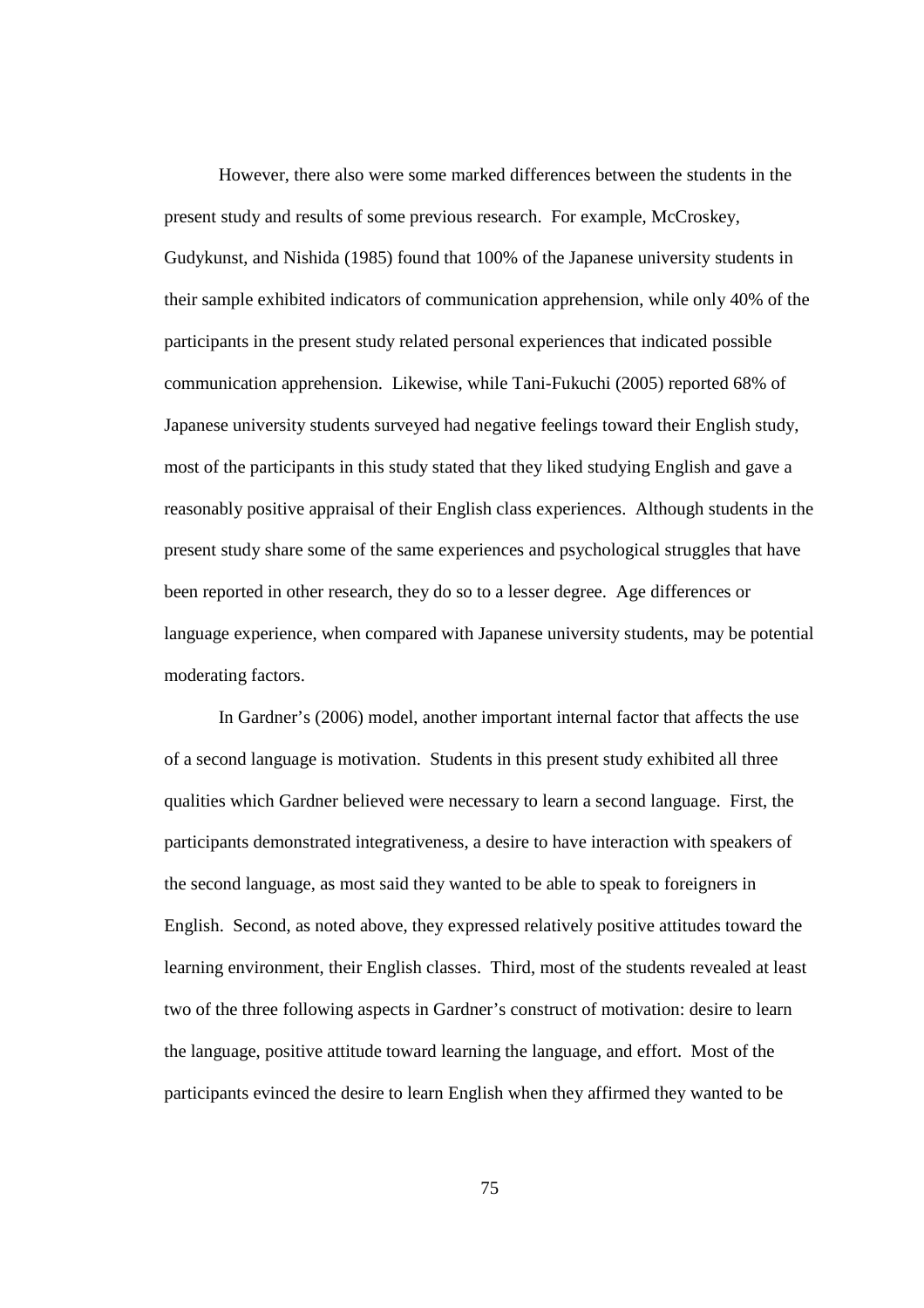able to speak English. A large majority also displayed a positive attitude toward learning the language, when asked if they liked studying and speaking English. Effort, the third necessary component in Gardner's concept of motivation, was not explored in this study.

As in previous studies (Kite, 2001; Nishimura, 1995a; Spezzini, 2004; Tarone & Swain, 1995), one reason for code-switching by the bilingual elementary school participants in this study was due to deficiencies in one of their languages, usually English. Code-switching occurred when students substituted single Japanese words in a sentence for English words they did not know. Code-switching also was reported by students who used English in the academic domain in order to discuss subjects such as math and science, and switched to Japanese in the social domain, similar to the case of students in Spezzini's (2004) study. As stated by Li (2005), code-switching is a tool used by bilinguals, who are "aiming primarily at achieving coherence in the interactional task at hand" (p. 375). Bilinguals often will choose to use the language that best enables them to communicate. This was found to be true of the elementary students in this study who affirmed that certain topics were easier to discuss in English while others were better to engage in Japanese. Linguistic deficiencies were found to be a factor that led to codeswitching in the present study as well as in the literature.

Another purpose of code-switching, according to a number of researchers (e.g., Auer, 1998; Gumperz, 1982; Myers-Scotton, 1993) is to signal the social or cultural identity of the speaker. Code-switching is seen as a means that speakers use to identify with a certain social group. This was found to be true of participants in this study whose experiences revealed peer groups in their school as having an unofficially designated or unmarked language. The marked language, namely English, was rarely used by such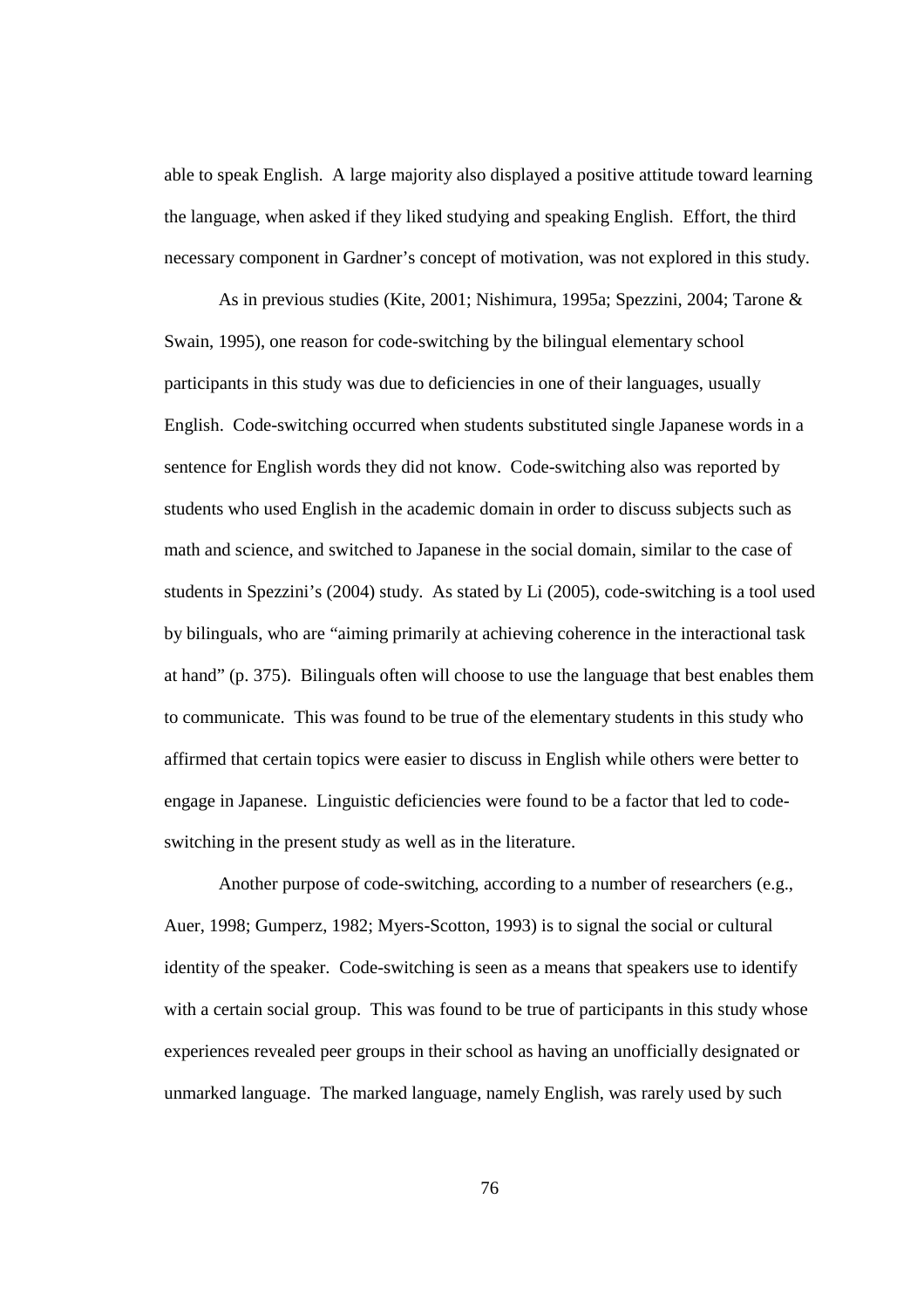groups for social interaction, even though members of the group might be fluent in it. As in research by Greer (2008) and Nishimura (1992), Japanese participants in this study were found to choose their language in order to include others in their group interaction, rather than to exclude them. Peers were found to have salient influence on students' learning and use of English language in this study as in previous studies (e.g., Elwood, 2006; Greer, 2008; Spezzini, 2004; Tarone& Swain, 1995).

In addition to peer groups, some researchers (e.g., Nishimura, 1995b; Shin, 2010) have found people choose their language for reasons related to their ethnic group. This present study similarly found Japanese students in Japan often feel it is natural to speak Japanese and strange or unnatural to speak to other Japanese students in English. Japanese students who speak English are sometimes considered "weird" by their classmates who usually speak only Japanese, leading some to speak Japanese so as not to stand out and be different. Students in the present study reflected attitudes, experiences, and practices that coincide with much of the literature on language learners' and bilingual students' English speaking experiences.

#### *Strengths of the study*

The present study focused on the attitudes and experiences of Japanese upper elementary school students toward learning and speaking English. Most previous language anxiety research in Japan has focused on theoretical studies, however, Sakamoto, Pribyl, Keaten, and Koshikawa (1999) affirmed there was also a need to understand individual language learners' perceptions and feelings. MacIntyre, Baker, Clement, and Donovan (2002) asserted that more research should be conducted in order to examine language anxiety, willingness to communicate, and self-perceived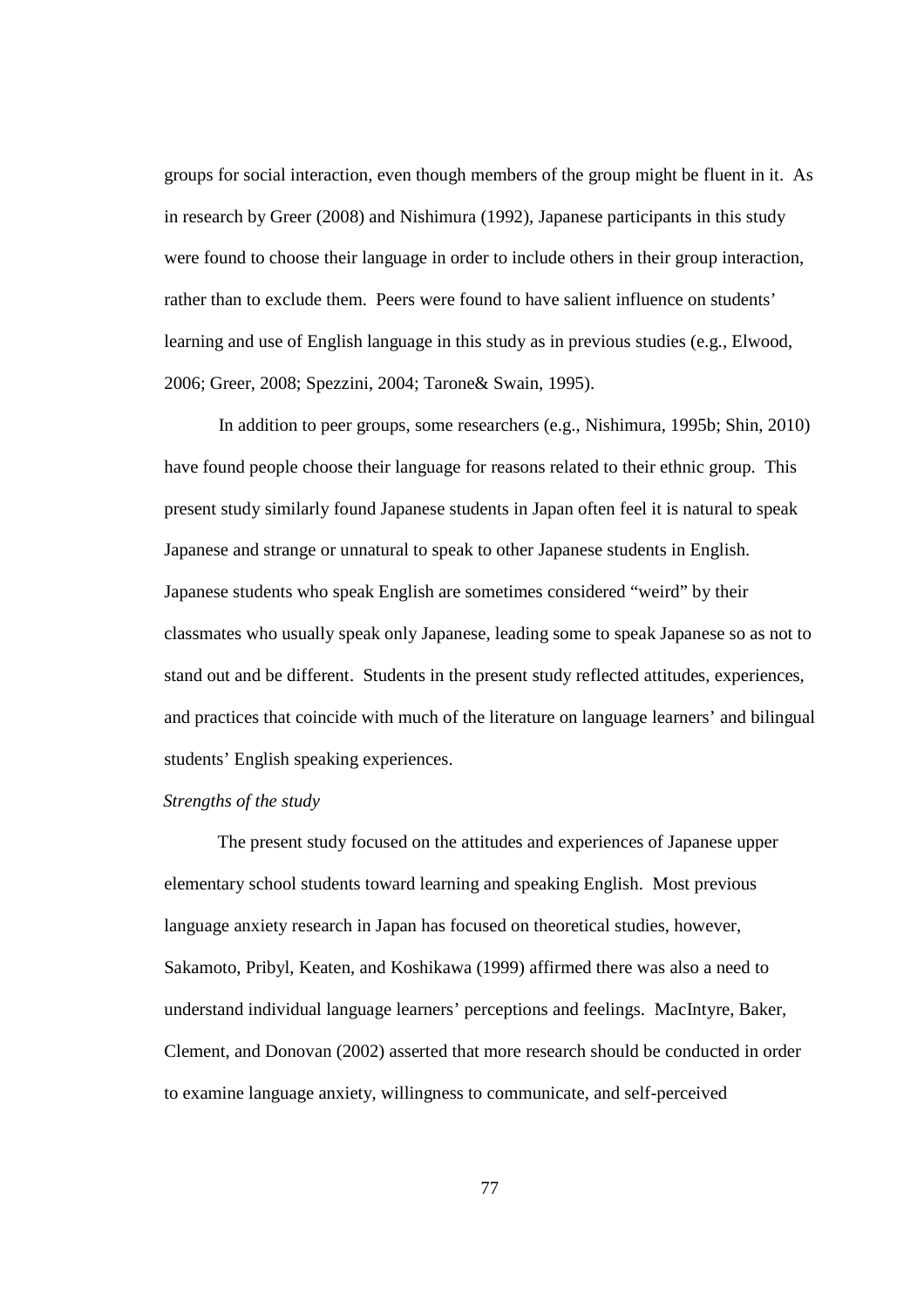communication competence in younger learners. Nevertheless, few articles have been published in English about qualitative research involving Japanese elementary students' attitudes toward English language learning and speaking. This study is a unique contribution toward exploring this construct empirically.

The design of this study included in-person interviews with 24 students which yielded a rich data set. I generated a data trail (Daytner, 2006) for these interviews by transcribing the English transcripts of all that the students said as a means of increasing internal validity. From analysis of the interview transcripts, four themes emerged which were consistently stated by a majority of the participants. A second wave of interviews with six students confirmed further the influence of these four themes on students' language use choices. Other research literature likewise attested to the importance of these factors.

Although the students in this study are in a relatively unique educational environment, the qualitative interviews revealed that they face psychological and linguistic struggles as well as pressures from peers, parents, and Japanese society as a whole, which have influenced their feelings about speaking English. Students' attitudes toward English language learning, therefore, may provide insight into the attitudes of Japanese elementary students as a whole, insomuch as they are the product of Japanese culture and society.

The results of this study are helpful for administrators, teachers, and parents as they generate realistic expectations for a school's English program. Success in English communication is more than just a matter of linguistic factors such as intelligence, grammatical knowledge, and effective English classes. Psychological, social, and ethnic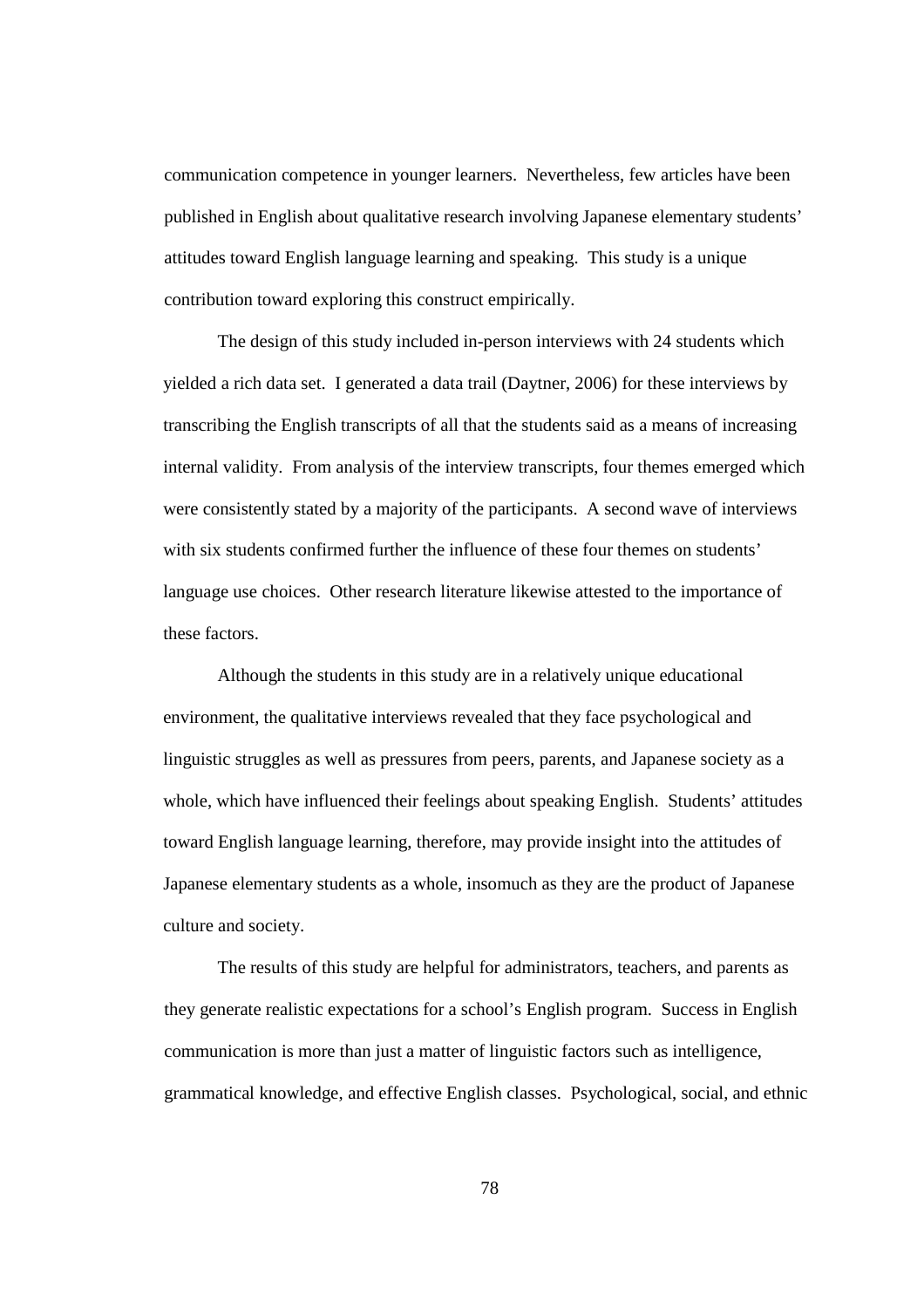factors also are influential. Therefore, a child's success is not solely the responsibility of the teacher or school. Successfully learning to communicate in English will require the pooled efforts and cooperation of administrators, teachers, parents, peers, and individual learners.

#### *Limitations of the study*

*Remaining threats to internal validity*. Interviews with 24 students provided substantial data to analyze for analysis of recurring themes. However, many of the students, being young and generally not inclined yet toward deep thinking, often answered questions briefly and did not explain their feelings and experiences thoroughly. Consequently, more rich detail likely exists to be reported – more than I am able to share in the present manuscript.

Likewise, participants were chosen from among the fourth through sixth grade; students who met the research criteria and agreed to take part in the study. Therefore, the sample generally consisted of cooperative students who tended to be interested in English and possessed a relatively positive attitude toward the foreign interviewer. Students with learning differences (or, in some cases, learning disabilities) and low English achievement did not participate. The nonrandom nature of the sample may have resulted in disproportionately high percentages of students who had positive attitudes toward English learning, English classes, foreigners, and other similar experiences.

## *Remaining threats to external validity*

The participants in the present study represent a small sample size. Consequently, external validity is a significant issue, as it is in most qualitative studies (Firmin, 2006b). The results can be generalized most aptly to settings that possess demographic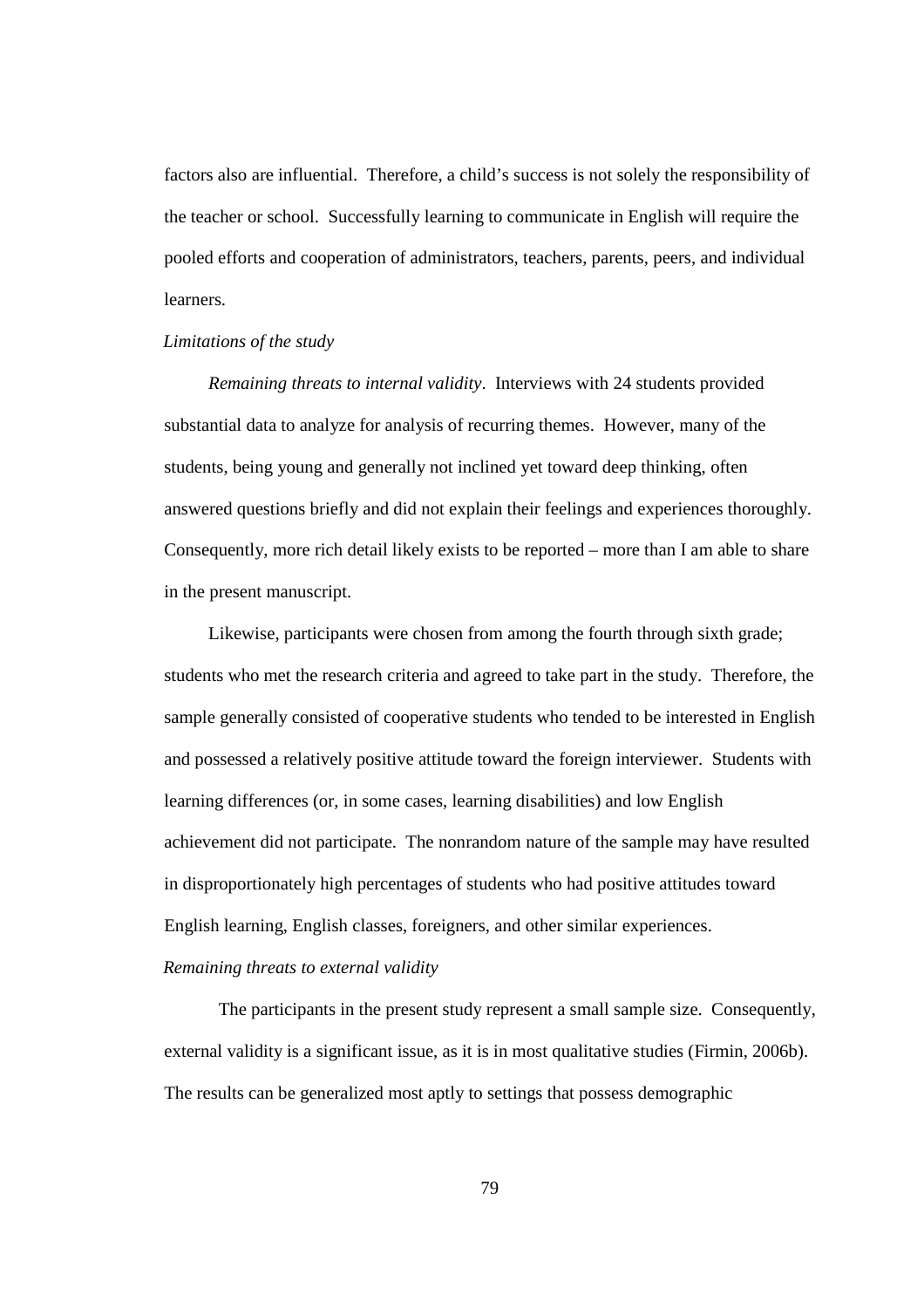characteristics similar to the subjects who were interviewed. The participants in this study were members of a very small minority of Japanese elementary school students who have had the opportunity to learn English several hours a day in an international elementary school setting. The participants also were daily immersed in an environment that allowed for and encouraged communication in English. This unique set of circumstances limits the external validity of the study, but it is also these characteristics that (arguably) made the study most meaningful. Elementary students who do not know English, and have no encouragement to speak English, have no choice but to speak in Japanese. The participants in this study, however, have the ability and external motivation to speak English, yet usually choose not to do so. This was a main point of inquiry for this study.

#### *Suggestions for future research*

Since qualitative research results best achieve external validity through replication (Firmin, 2006b), future studies of this kind in other contexts would provide more support toward a comprehensive grounded theory regarding Japanese elementary students' English speaking behaviors. Similar studies in different international school settings in Japan also are recommended. Particularly, international schools with higher percentages of foreign students who do not know Japanese would help answer some needed questions in this domain. Analogous research with elementary students in other cultures also would provide for meaningful comparisons with the present sample. Qualitative research regarding attitudes toward English study and English speaking among students in international junior and senior high schools would provide insight into how habits and attitudes come to develop. Since the present study did not measure the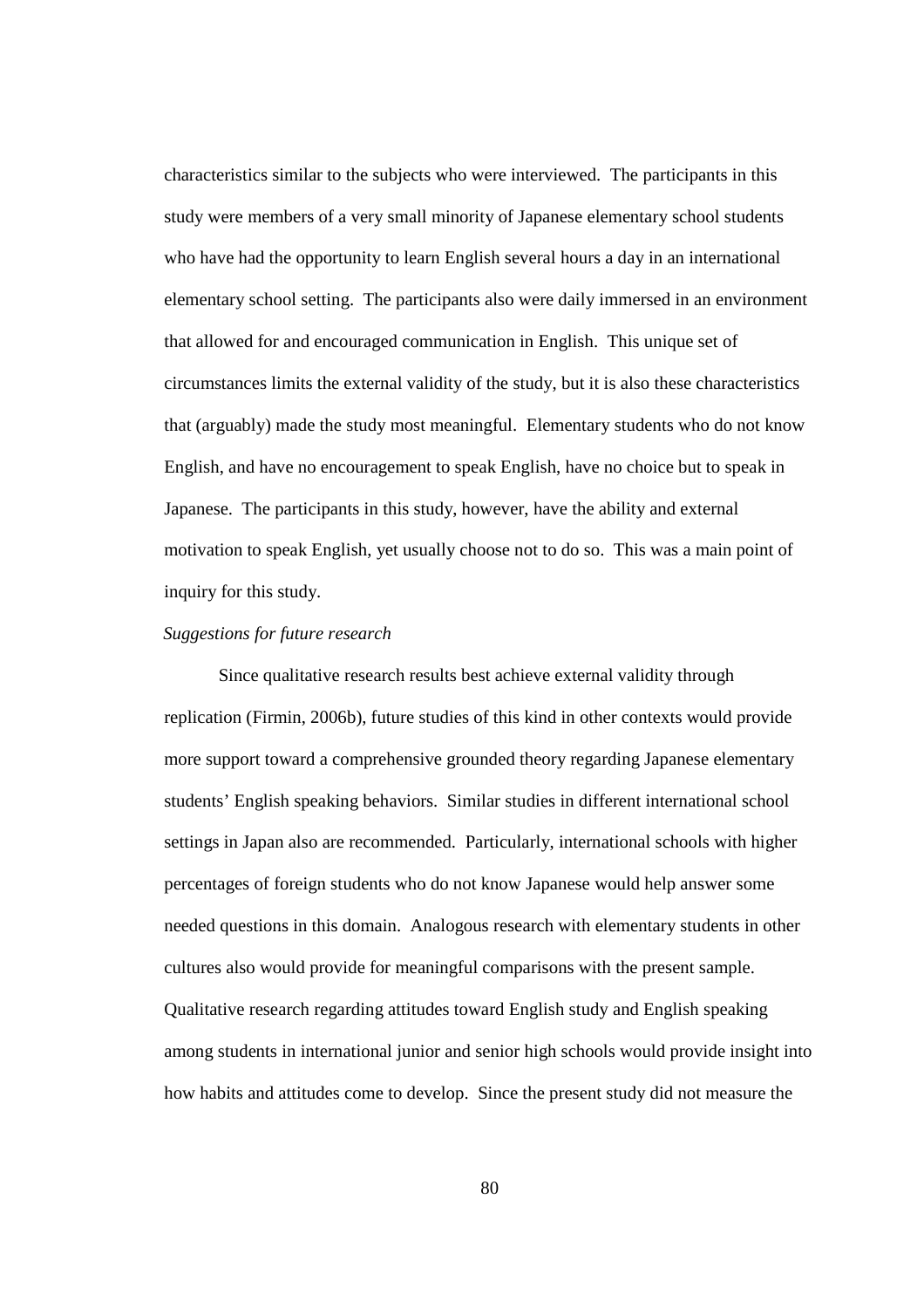participants' present levels of effort in their study of English, one of the factors which Gardner (2006) asserted was necessary to successfully learn a second language, further research on this construct also would provide valuable data. And finally, large-scale survey data would be useful for helping to provide generalizable findings to more broad populations of Japanese elementary students who speak English as their second language. Significant amounts of money, effort, and time are spent on English study in Japan, but further studies such as these would help to fill the void of knowledge about individual students' attitudes toward this endeavor.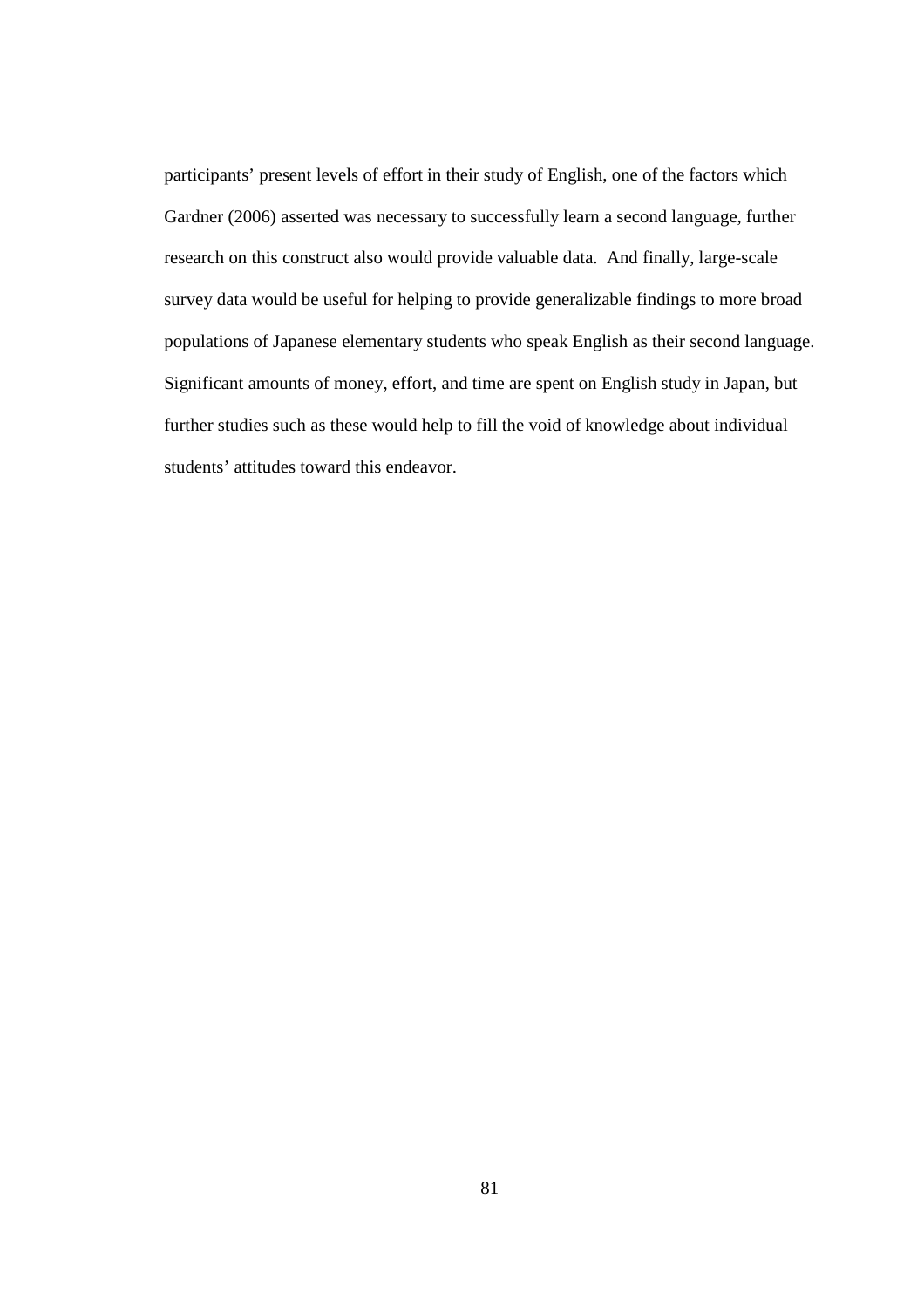### References

- Abello-Contesse, C. (2009). Age and the critical period hypothesis. *ELT Journal: English Language Teachers Journal*, *63*, 170-172.
- Anzai, S., & Paik, C. M. (2000, February). *The development and validity investigation of a classroom communication apprehension scale for Japanese high school students.* Paper presented at the International Association of Asian Studies, Houston, TX.
- Auer, P. (1995). The pragmatics of codeswitching: A sequential approach. In L. Milroyand & P. Muysken (Eds.), *One speaker, two languages: Cross-disciplinary perspectives on codeswitching* (pp. 115-135). Cambridge, U.K.: Cambridge University Press.
- Auer, P. (1998). *Code-switching in conversation: Language, interaction and identity*. New York: Routledge.
- Azuma, S. (1997). Lexical categories and code-switching: A study of Japanese/English code-switching in Japan. *Journal of the Association of Teachers of Japanese*, *31*, 1-24.
- Baker, S. C., & MacIntyre, P. D. (2000). The role of gender and immersion in communication and second language orientations. *Language Learning, 50*, 311-341.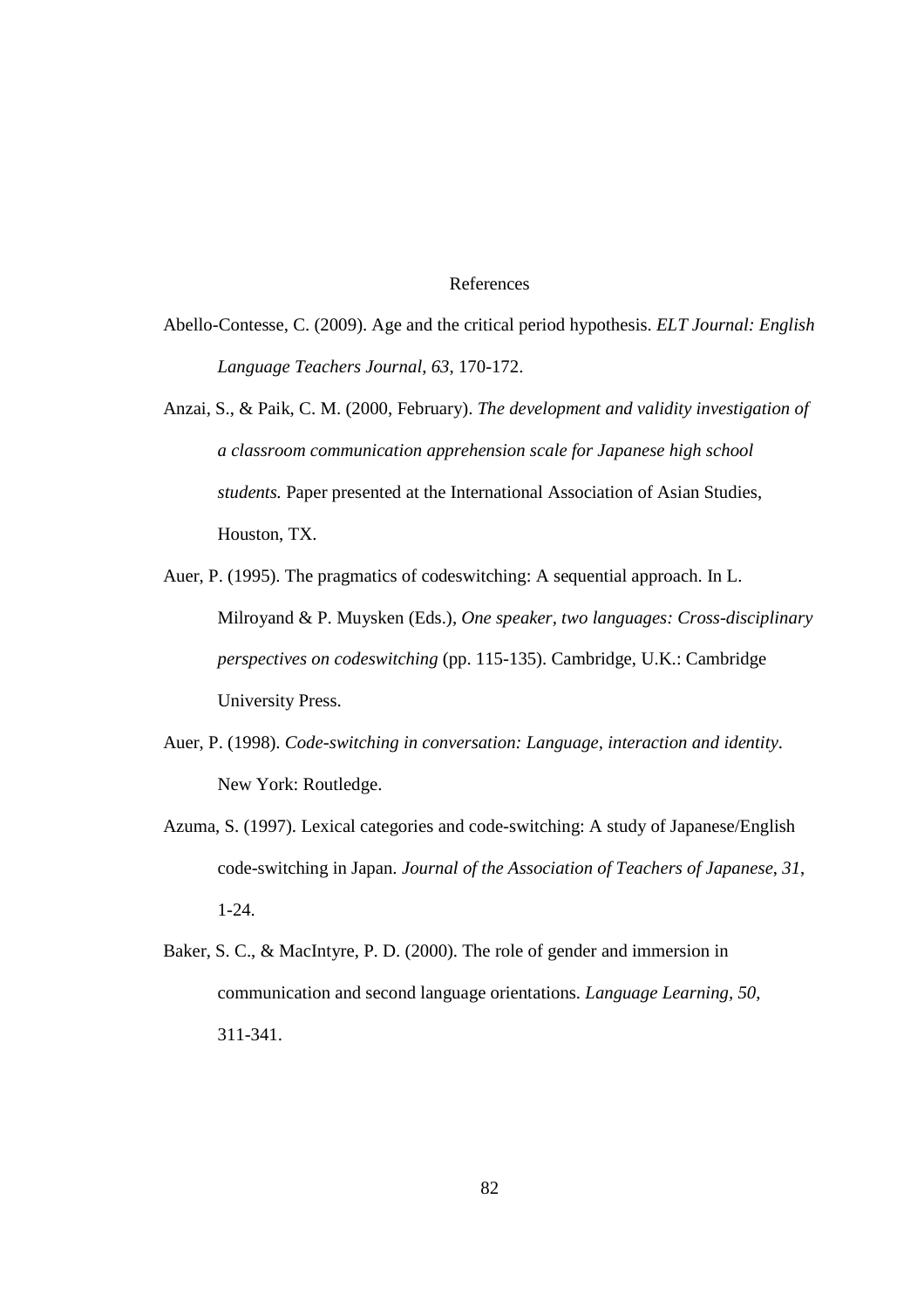- Baker, S. C., & MacIntyre, P. D. (2003). The role of gender and immersion in communication and second language orientations. *Language Learning*, *53*, 65- 96.
- Barraclough, R. A., Christophel, D. M., & McCroskey, J. C. (1988). Willingness to communicate: A cross-cultural investigation. *Communication Research Reports*, *5*, 187-192.
- Beatty, M. J., McCroskey, J. C., & Heisel, A. D. (1998). Communication apprehension as temperamental expression: A communibiological paradigm. *Communication Monographs*, *65*, 197-219.
- Beebe, L.M. (1988). Five sociolinguistic approaches to second language acquisition. In L. M. Beebe (Ed.), *Issues in second language acquisition: Multiple perspectives*. Boston: Heinle & Heinle.
- Berg, B. L. (2001). *Qualitative research methods for the social sciences* (2nd ed.). Boston: Allyn & Bacon.
- Biegel, K. (1998). It's show time: Video production in the EFL classroom. *The Language Teacher, 22* (8). Retrieved from http://www.jalt-publications.org/tlt/files/98/aug/ biegel.html
- Blom, J., & Gumperz, J. J. (1972). Social meaning in linguistic structures: Codeswitching in Norway. In J. J. Gumperz & D. Hymes (Eds.), *Directions in sociolinguistics* (pp. 407-434). New York: Holt, Rinehart & Winston.
- Brown, H. D. (1987) *Principles of language learning and teaching*. Upper Saddle River, NJ: Prentice-Hall.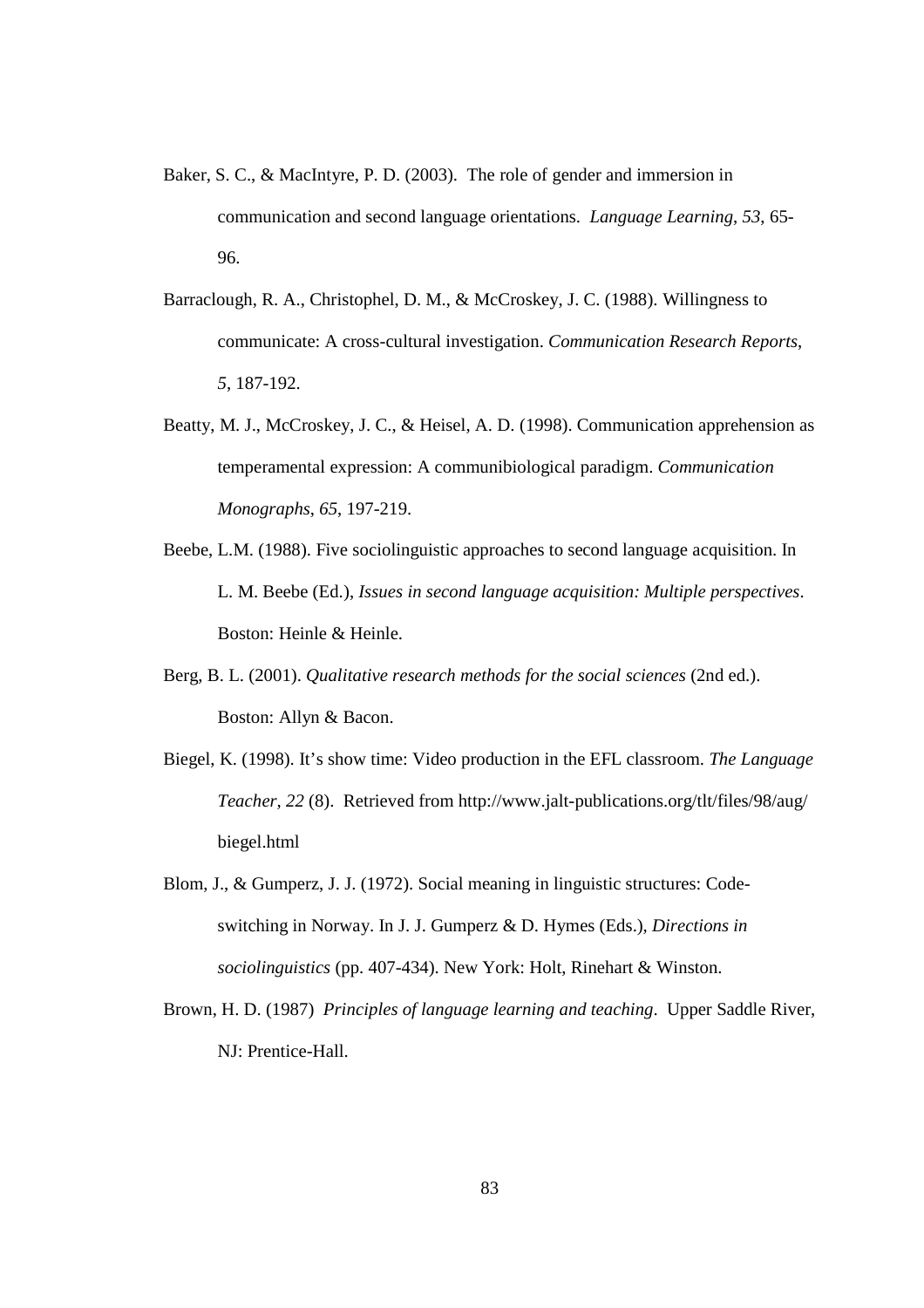- Brown, J. D (1996). English language entrance examinations in Japan: Problems and solutions. In G. van Troyer, S. Cornwell, & H. Morikawa (Eds.), *On JALT 95: Curriculum and Evaluation* (pp. 272-283). Tokyo, Japan: Japan Association for Language Teaching.
- Bucholtz, M. (2005). Identity and interaction: a sociocultural linguistic approach. *Discourse Studies*, *7*, 585-614.
- Bucholtz, M., & Hall, K. (2008). Finding identity: Theory and data. *Multilingua*, *27*, 151- 163.
- Burden, P. (1999). University students' perceptions of pair work tasks. *The Language Teacher, 23*(9). Retrieved from http://www.jalt-publications.org/tlt/articles/1999/09/burden
- Burden, P. (2002). A cross-sectional study of attitudes and manifestations of apathy of university students towards studying English. *The Language Teacher*, *26*, 3-10.
- Campbell, C. M., & Ortiz, J. A. (1991). Helping students overcome foreign language anxiety: A foreign language anxiety workshop. In E. K. Horwitz & D. J. Young (Eds.), *Language anxiety: From theory and research to classroom implications* (pp. 153-168). Englewood Cliffs, NJ: Prentice-Hall.
- Cashman, H., & Williams, A. (2008). Introduction: Accomplishing identity in bilingual interaction. *Multilingua*, *27*, 1-12.
- Cheng, Y., Horwitz, E. K., & Schallert, D. L. (1999). Language anxiety: Differentiating writing and speaking components. *Language Learning*, *49*, 417-446.
- Cook, V. (1991). *Second language learning and language teaching*. Melbourne, Australia: Edward Arnold/ Hodder Headline Group.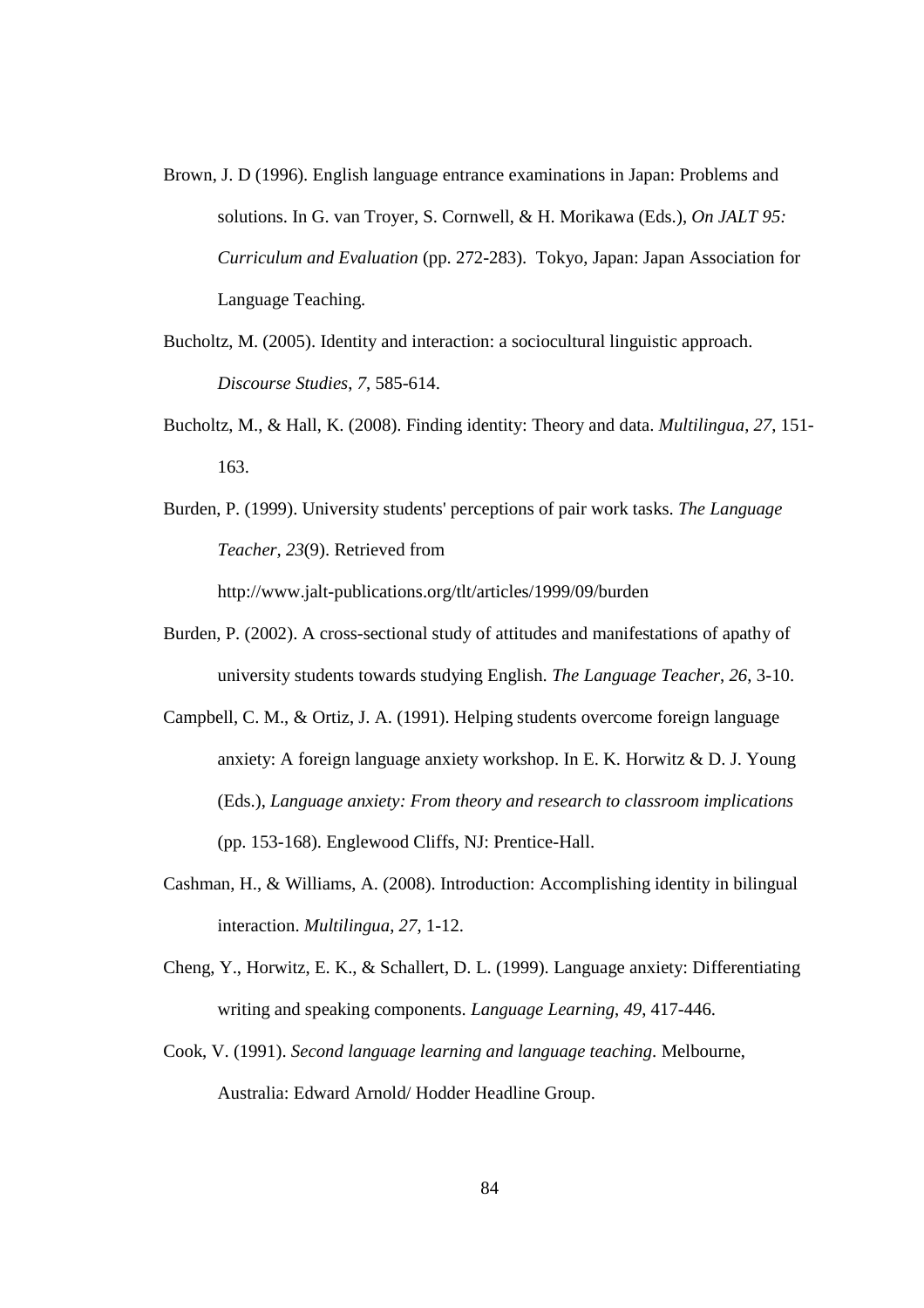- Creswell, J. W. (2007). *Qualitative inquiry & research design: Choosing among five approaches* ( $2<sup>nd</sup>$  ed.). Thousand Oaks, CA: Sage.
- Cummins, J. (1979). Cognitive/Academic language proficiency, linguistic interdependence, the optimum age question and some other matters. *Working Papers on Bilingualism*, *19*, 197-202.
- Daytner, K. (2006, June). *Validity in qualitative research: Applications of safeguards.* Paper presented at the 18th Annual Ethnographic & Qualitative Research in Education Conference. Cedarville, OH.
- Dwyer, E., & Heller-Murphy, A. (1996). Japanese learners in speaking classes. *Edinburgh Working Papers in Applied Linguistics*, *7*, 46-55.
- Elwood, J. (2006). Culture and affect in vaulting the rubicon: Stories of highly proficient English language learners. In K. Bradford-Watts, C. Ikeguchi, & M. Swanson (Eds.), *JALT 2005 Conference Proceedings* (pp. 206-217). Tokyo, Japan: Japan Association for Language Teaching.
- Eysenck, M. W. (1979). Anxiety, learning, and memory: A reconceptualization. *Journal of Research in Personality*, *13*, 363-385.
- Falout, J., & Maruyama, M. (2004). A comparative study of proficiency and learner demotivation. *The Language Teacher*, *28*, 3-9.
- Fassinger, P. (1995). Understanding classroom interaction. *Journal of Higher Education*, *66*, 82-96.
- Firmin, M. (2006a). Using interview waves in qualitative phenomenological research. In P. Brewer & M. Firmin (Eds.). *Ethnographic & qualitative research in education* (pp. 175-181). New Castle, U.K: Cambridge Scholars Press.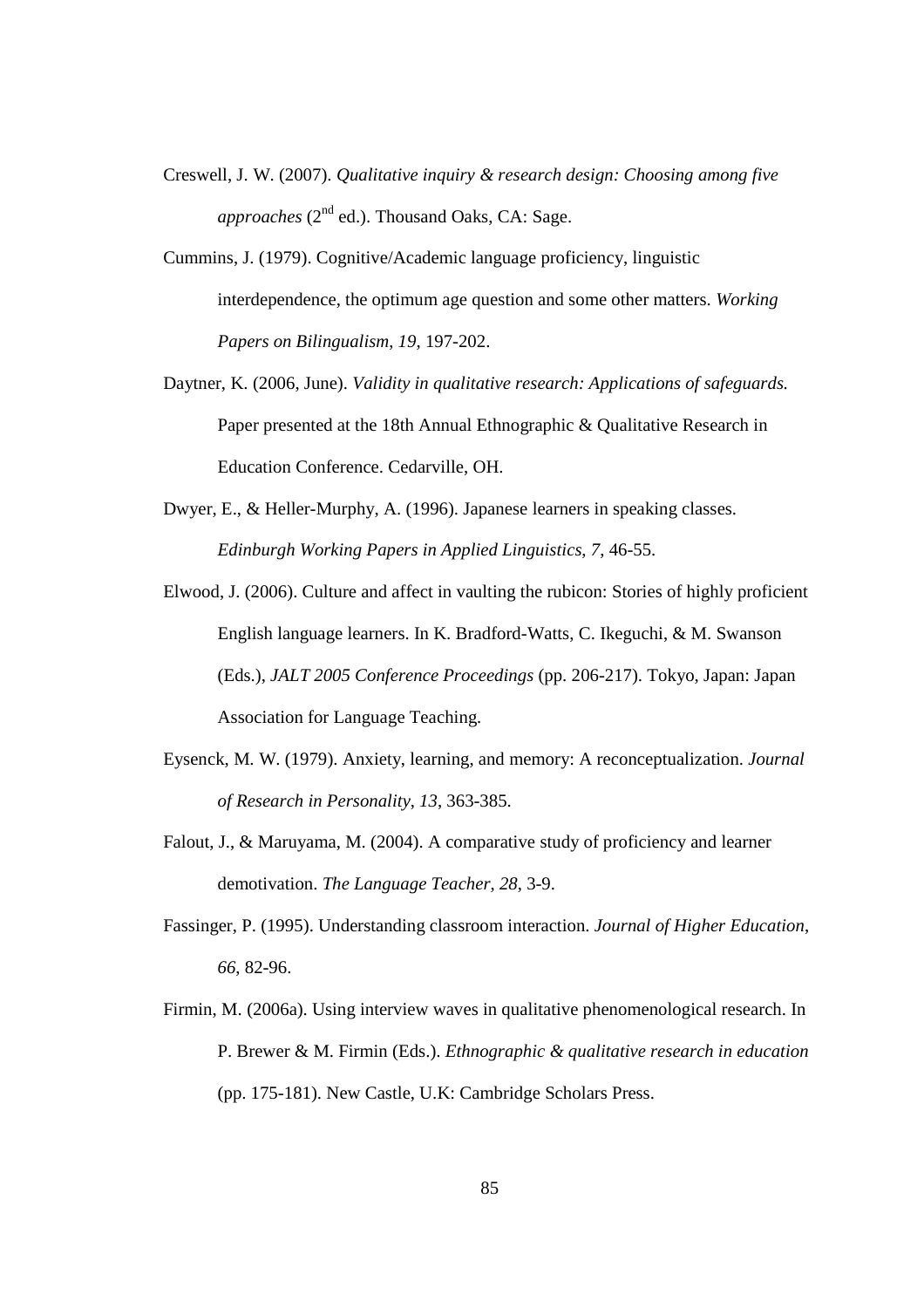- Firmin, M. (2006b, June). *External validity in qualitative research*. Paper presented at the 18th annual Ethnographic and Qualitative Research in Education Conference, Cedarville, OH.
- Fishman, J. (2000). Who speaks what languages to whom and when. In Li, W. (Ed.), *The bilingual reader* (pp. 89-106). London, UK: Routledge. (Original work published 1965)
- Fitzmyer, J. (1992). Did Jesus Speak Greek? *Biblical Archaeology Review*, *18*, 58-63.
- Flick, U. (2002). *An introduction to qualitative research* (2nd ed.). Thousand Oaks, CA: Sage.
- Gardner, R. C. (2006). The socio-educational model of second language acquisition: A research paradigm. *EUROSLA Yearbook*, *6*, 237-260.
- Gay, L. R., Mills, G. E., & Airasian, P. (2009). *Educational research: Competencies for analysis and applications* (9<sup>th</sup> ed.). Upper Saddle River, NJ: Pearson.
- Glaser, B. G., & Strauss, A. L. (1967). *The discovery of grounded theory: Strategies for qualitative research*. New York: Aldine De Gruyter.
- Gomi, L., & Thompson, H. (2005). English blast: A model English enrichment program for bilingual children in Japan. In K. Bradford-Watts, C. Ikeguchi, & M. Swanson (Eds.) *JALT2004 Conference Proceedings* (pp. 537-558). Tokyo, Japan: Japan Association for Language Teaching.
- Greer, T. (2008). Accomplishing difference in bilingual interaction: Translation as backwards-oriented medium repair. *Multilingua*, *27*, 99-127.
- Grosjean, F. (1982). *Life with two languages: An introduction to bilingualism*. Cambridge, MA: Harvard University Press.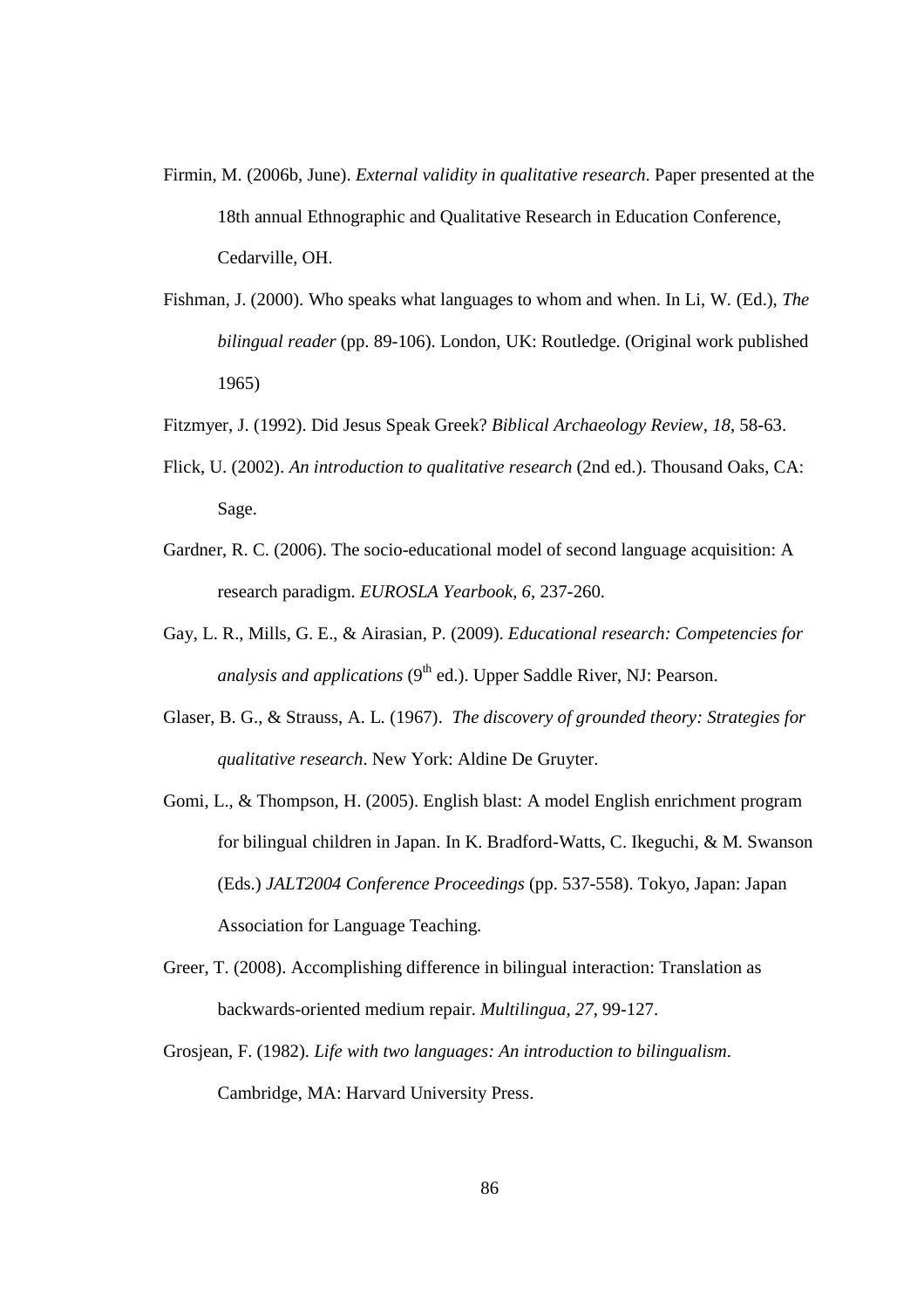- Gumperz, J. J. (1982). *Discourse strategies*. Cambridge, UK: Cambridge University Press.
- Holliday, A. (2007). Doing and writing qualitative research ( $2<sup>nd</sup>$  ed.). Thousand Oaks. CA: Sage.
- Horwitz, E. K. (2000). It ain't over 'til it's over: On foreign language anxiety, first language deficits, and the confounding of variables. *Modern Language Journal*, *84*, 256-259.
- Horwitz, E. K., Horwitz, M. B., & Cope, J. (1986). Foreign language classroom anxiety. *Modern Language Journal*, *70*, 125-132.
- Johnson, B., & Christensen, L. (2004). *Educational research: Quantitative, qualitative, and mixed approaches* (2nd ed.). Boston, MA: Allyn & Bacon.
- Johnson, R. (1997). Examining the validity structure of qualitative research. *Education*, *118*, 282-292.
- Jones, S. R. (2002). (Re)Writing the word: Metholodological strategies and issues in qualitative research. *Journal of College Student Development*, *43*, 461-473.
- Kawai, Y., (2003, May). *English as the second official language of Japan?: Globalization, hegemony of English, and Japanese national identity*. Paper presented at the annual meeting of the International Communication Association, San Diego, CA.
- Keaten, J. A., & Kelly, L. (2000). Reticence: An affirmation and revision. *Communication Education*, *49*, 165-177.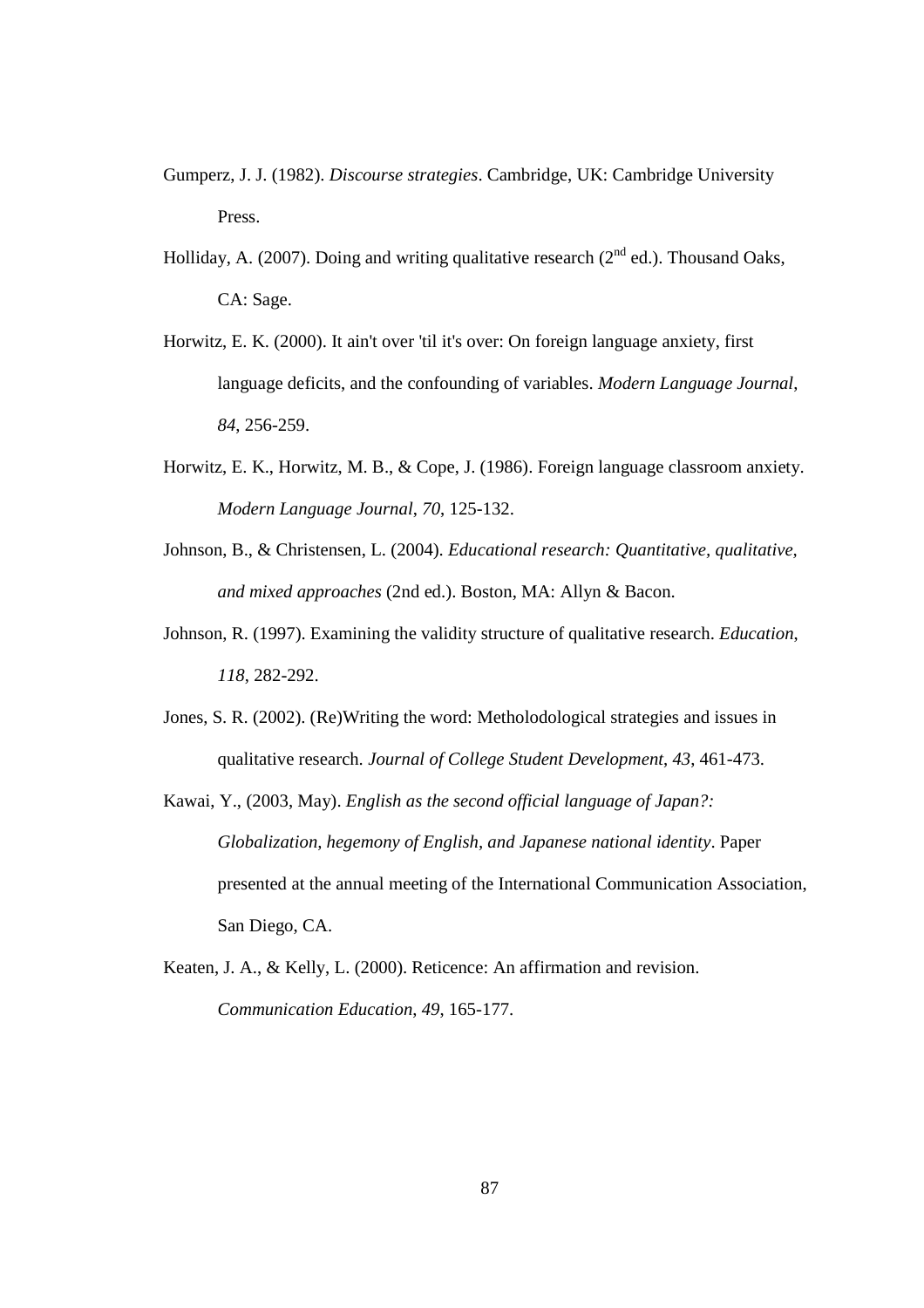- Keaten, J. A., Kelly, L., & Pribyl, C. B. (1994, July). *Communication apprehension in Japan: Grade school through secondary school.* Paper presented at the International Communication Association conference, Sydney, Australia.
- Kelly, L., Keaten, J. A., Finch, C., Duarte, I. B., Hoffman, P., & Michels, M. M. (2002). Family communication patterns and the development of reticence. *Communication Education*, *51*, 202-209.
- Kimura, Y., Nakata, Y., & Okumura, T. (2001). Language learning motivation of EFL learners in Japan: A cross-sectional analysis of various learning milieus. *JALT Journal, 23*, 47-68.
- Kite, Y. (2001). English/Japanese codeswitching among students in an international high school. In M. Noguchi & S. Fotos (Eds.), *Studies in Japanese bilingualism* (pp. 312-328). Clevedon, UK: Multilingual Matters.
- Krupa-Kwiatkowski, M. (1998). You shouldn't have brought me here!: Interaction strategies in the silent period of an inner-directed second language learner. *Research on Language and Social Interaction*, *31*, 133-175.
- Kuhl, P., Conboy, B., Padden, D., Nelson, T., & Pruitt, J. (2005). Early speech perception and later language development: Implications for the "Critical Period." *Language Learning & Development*, *1*, 237-264.
- Kvale, S. (2007). *Doing interviews*. Thousand Oaks. CA: Sage.
- Labov,W. (1966). *The social stratification of English in New York City*. Washington, DC: Center for Applied Linguistics.
- Lanza, E. (1997). *Language mixing in infant bilingualism: A sociolinguistic perspective*. New York: Oxford University Press.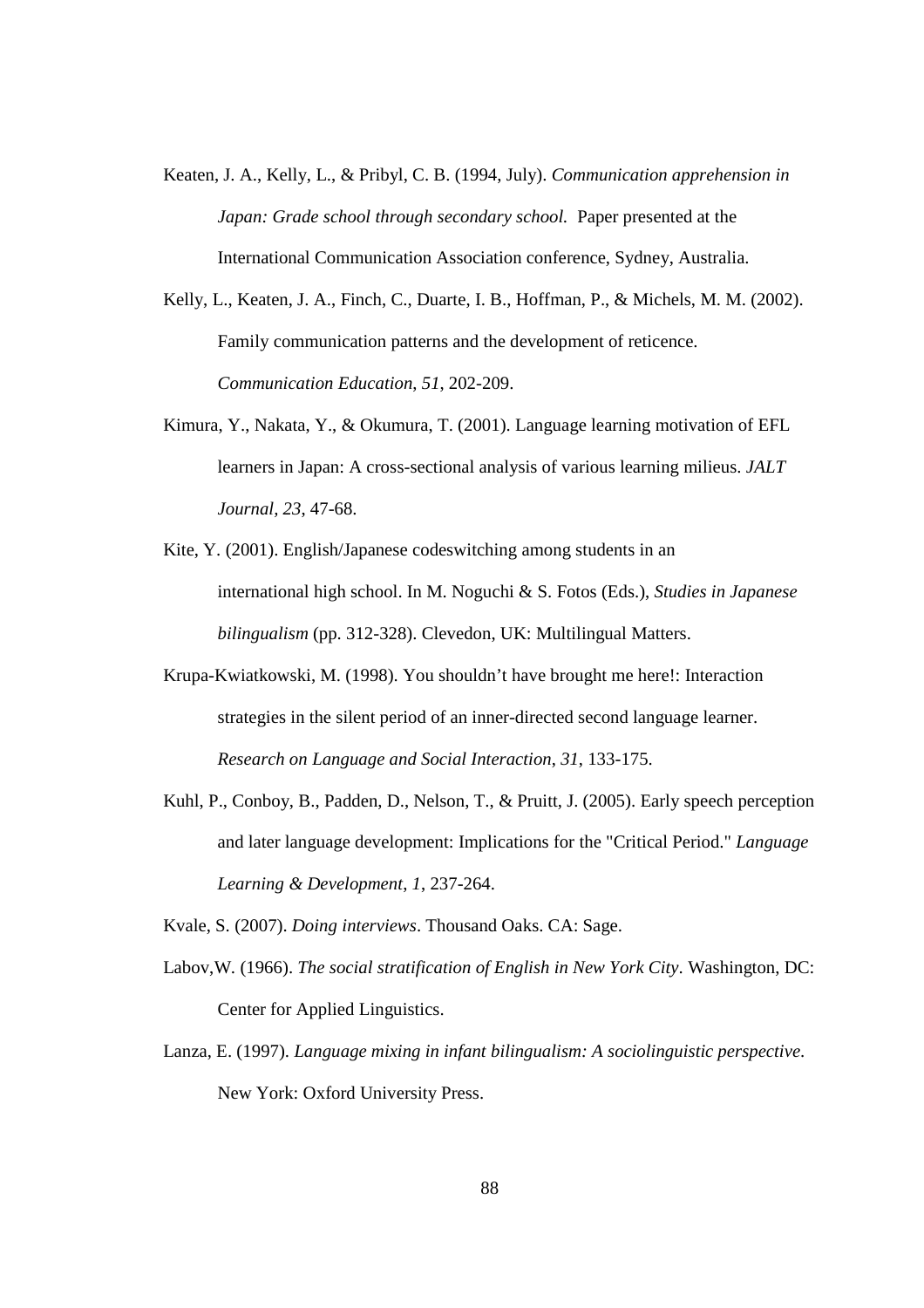- Legenhausen, L. (1991). Code-switching in learners' discourse. *IRAL: International Review of Applied Linguistics in Language Teaching*, *29*, 61-73.
- Li, W. (2005). How can you tell?: Towards a common sense explanation of conversational code-switching. *Journal of Pragmatics: An Interdisciplinary Journal of Language Studies*, *37*, 375-389.
- Liamputtong, P., & Ezzy, D. (2005). *Qualitative research methods*. Oxford, UK: Oxford University Press.
- MacIntyre, P. D. (1999). Language Anxiety: A review of the research for language teachers. In D. J. Young (Ed.), *Affect in foreign language and second language learning: A practical guide to creating a low-anxiety classroom atmosphere* (pp. 24-45). Boston, MA: McGraw Hill.
- MacIntyre, P. D., Babin, P., & Clement, R. (1999). Willingness to communicate: Antecedents and consequences. *Communication Quarterly*, *47*, 215-229.
- MacIntyre, P. D., Baker, S. C., Clement, R., & Donovan, L. A. (2002). Sex and age effects on willingness to communicate, anxiety, perceived competence, and L2 motivation among junior high school French immersion students. *Language Learning*, *52*, 537-564.
- MacIntyre, P., & Charos, C. (1996). Personality, attitudes, and affect as predictors of second language communication. *Journal of Language and Social Psychology*, *15*, 3-26.
- MacIntyre, P. D., & Gardner, R. C. (1991). Methods and results in the study of anxiety and language learning: A review of the literature. *Language Learning*, *41*, 85-117.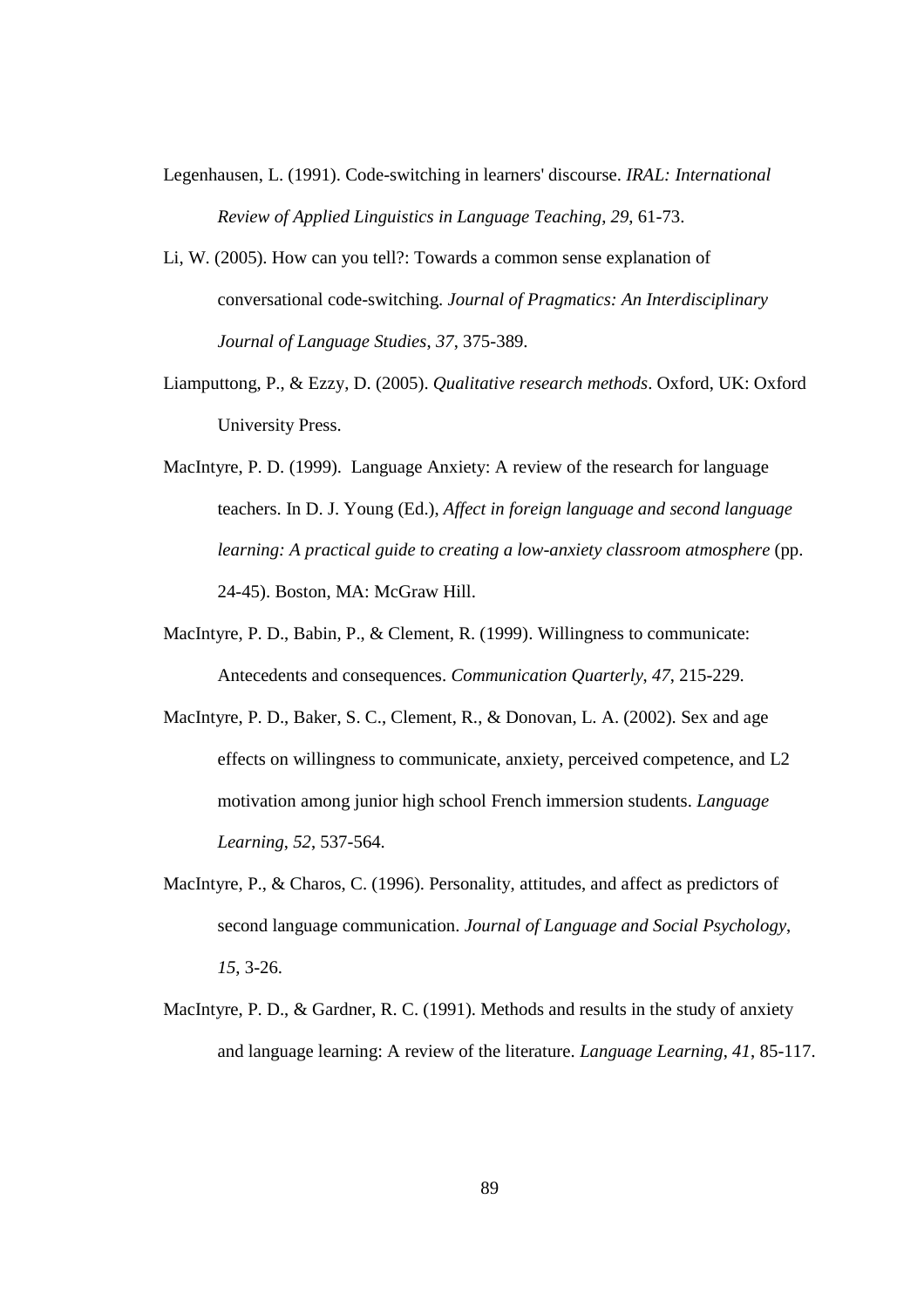- Maher, J. (1997). Linguistic minorities and education in Japan. *Educational Review*, *49*, 115-128.
- Matsubara, K. (2006). Learning environments and their influences on learner motivation. In K. Bradford-Watts, C. Ikeguchi, & M. Swanson (Eds.), *JALT2005 Conference Proceedings* (pp. 285-295). Tokyo, Japan: Japan Association for Language Teaching.
- Matsuura, H., Chiba, R., & Hilderbrandt, P. (2001). Beliefs about learning and teaching communicative English in Japan. *JALT Journal, 23*, 69-89.
- Maxwell, J. A. (2005). *Qualitative research design* (2nd ed.). Thousand Oaks, CA: Sage.
- McCroskey, J. C. (1977). Oral communication apprehension: A summary of recent theory and research. *Human Communication Research*, *4*, 78-96.
- McCroskey, J. C., Gudykunst, W. B., & Nishida, T. (1985). Communication apprehension among Japanese students in native and second language. *Communication Research Reports*, *2*, 11-15.
- McCroskey, J. C., & Richmond, V. P. (1987). Willingness to communicate and interpersonal communication. In J. C. McCroskey & J. A. Daly (Eds.), *Personality and interpersonal communication* (pp. 129-156). Newbury Park, CA: Sage.
- McCroskey, J. C., & Richmond, V. P. (1991). Willingness to communicate: A cognitive view. In M. Booth-Butterfield (Ed.), *Communication, cognition, and anxiety* (pp. 19-37). Newbury Park, CA: Sage. (Original work published 1990)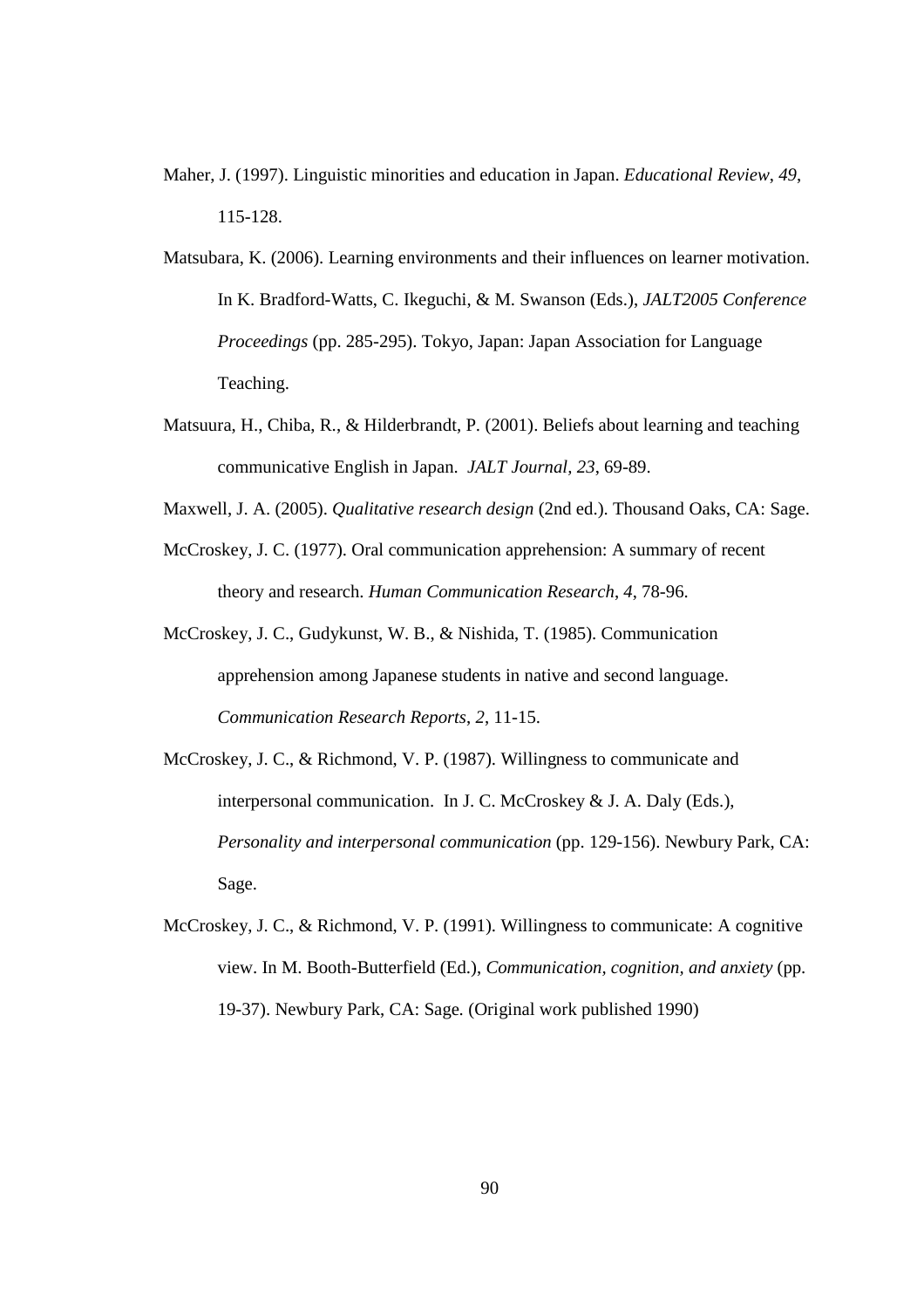- McCroskey, L. L., Richmond, V. P., & McCroskey, J. C. (2002). The scholarship of teaching and learning: Contributions from the discipline of communication. *Communication Education*, *51*, 383-391.
- Merriam, S. B. (2002). Assessing and evaluating qualitative research. In S. Merriam (Ed.), *Qualitative research in practice* (pp. 2-33). San Francisco: Jossey-Bass.
- Morse, J., Barrett, M., Mayan, M., Olson, K., & Spiers, J. (2002). Verification strategies for establishing reliability and validity in qualitative research. *International Journal of Qualitative Methods*, *1*, 1-19.
- Murphey, T., & Sasaki, T. (1998). Japanese English teachers' increasing use of English. *The Language Teacher*, *22* (10). Retrieved from http://www.jalt-publications.org/tlt/files/98/oct/murphey.html
- Myers-Scotton, C. (1993). *Social motivations for codeswitching*. Oxford, UK: Clarendon Press.
- Myers-Scotton, C., & Bolonyai, A. (2001). Calculating speakers: Codeswitching in a rational choice model. *Language in Society*, *30*, 1-28.
- Naveh-Benjamin, M. (1991). A Comparison of training programs intended for different types of test-anxious students: Further support for an information-processing model. *Journal of Educational Psychology*, *83*, 134-140.
- Nishimura, M. (1992). Language choice and in-group identity among Canadian Niseis. *Journal of Asian Pacific Communication (Multilingual Matters)*, *3*, 97-113.
- Nishimura, M. (1995a). Varietal conditioning in Japanese/English code-switching. *Language Sciences*, *17*, 123-45.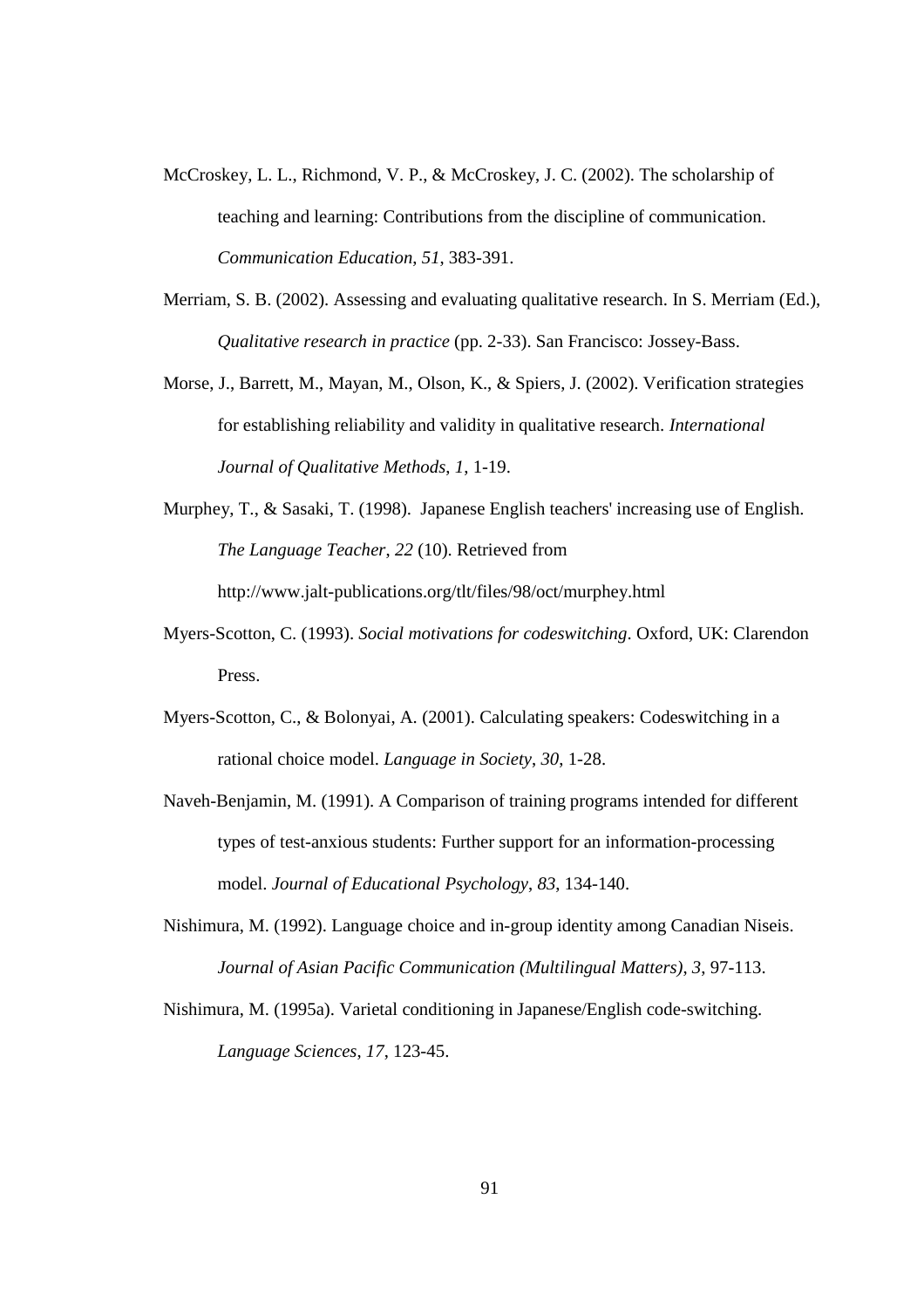- Nishimura, M. (1995b). A functional analysis of Japanese/English code-switching. *Journal of Pragmatics*, *23*, 157-181.
- Noels, K. A. (2001). New orientations in language learning motivation: Towards a model of intrinsic, extrinsic, and integrative orientations and motivation. In Z. Dörnyei & R. Schmidt (Eds.), *Motivation and second language acquisition* (pp. 43-68). Honolulu, HI: University of Hawai'i at Mănoa.
- Obied, V. (2009). How do siblings shape the language environment in bilingual families? *International Journal of Bilingual Education & Bilingualism*, *12*, 705-720.
- O'Donnell, K. (2003). Uncovering first year students' language learning experiences, attitudes, and motivations in a context of change at the tertiary level of education. *JALT Journal*, *25*, 31-61.
- Ovando, C. J. (2003). Bilingual education in the United States: Historical development and current issues. *Bilingual Research Journal*, *27*, 1-24.
- Pappamihiel, N. E. (2002). English as a second language students and English language anxiety: Issues in the mainstream classroom. *Research in the Teaching of English, 36*, 327-355.
- Pite, D. (1996, August). *The influence of anxiety upon achievement in EFL by Japanese students*. Paper presented at the annual meeting of the International Congress of Psychology, Montreal, Canada.
- Pribyl, C. B., Keaten, J. A., Sakamoto, M., & Koshikawa, F. (1998). Assessing the crosscultural content validity of the personal report of communication apprehension scale (PRCA-24). *Japanese Psychological Research*, *40*, 47-53.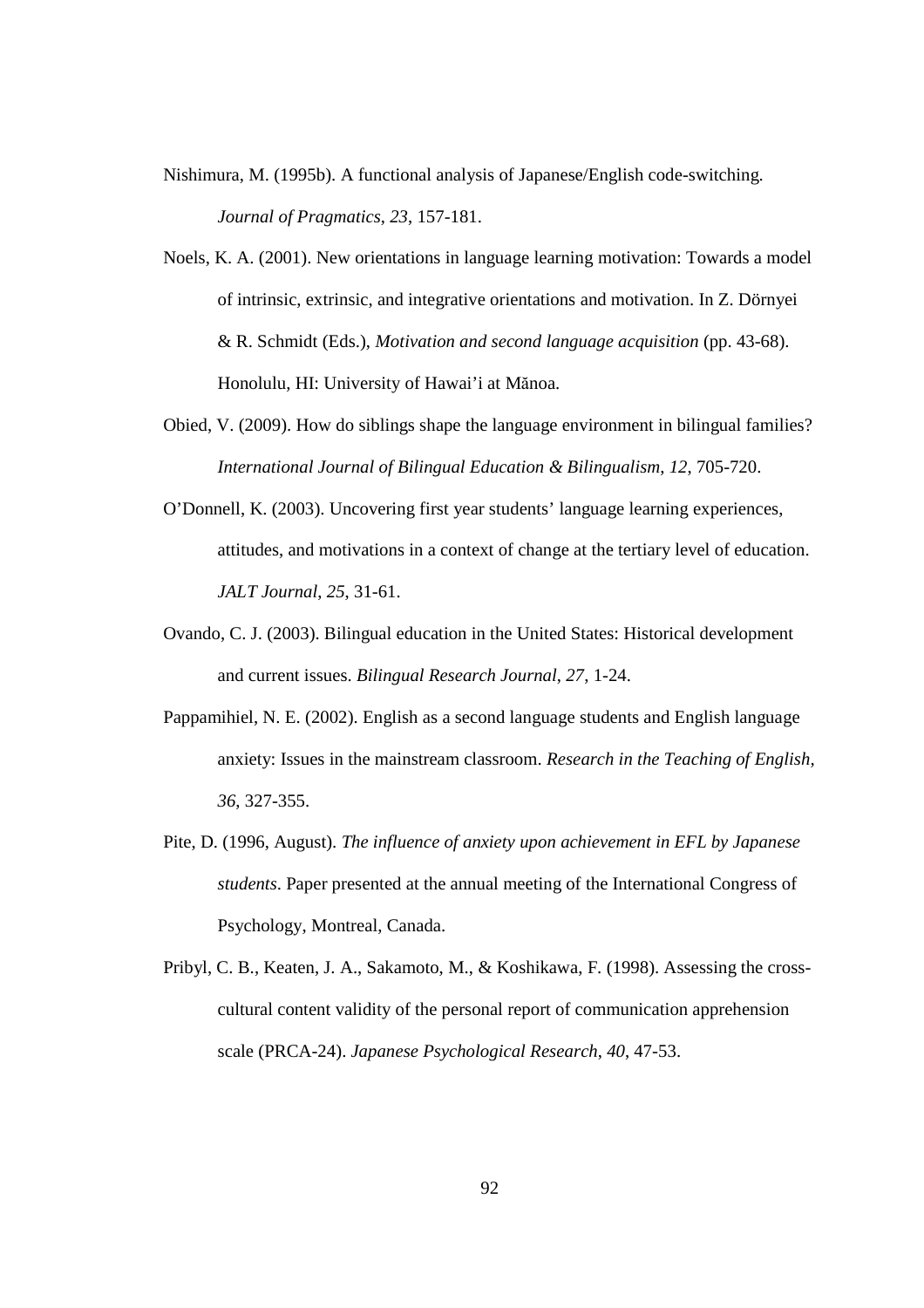- Price, M. L. (1991) The subjective experience of foreign language anxiety: Interviews with highly anxious students. In E. K. Horwitz & D. J. Young (Eds.), *Language anxiety: From theory and research to classroom implications* (pp. 101-108). Englewood Cliffs, NJ: Prentice Hall.
- Raffanti, M. (2007). Grounded theory in educational research: Exploring the concept of 'groundedness.' In M. Firmin & P. Brewer (Eds.), Ethnographic & qualitative research in education, Vol. 2. (pp. 61-74). New Castle, UK: Cambridge Scholars Press.
- Saigusa, R. (2005). The effect of language choice in a training session for novice teachers. In K. Bradford-Watts, C. Ikeguchi, & M. Swanson (Eds.), *JALT2004 Conference Proceedings* (pp. 473-484). Tokyo, Japan: Japan Association for Language Teaching.
- Sakamoto, M., Pribyl, C. B., Keaten, J. A., & Koshikawa, F. (1999, November). *Japanese college students speak about their fear of communication: Thematic analysis through SPSS TextSmart*. Paper presented at the annual meeting of the National Communication Association, Chicago, IL.
- Schrank, F. A., & Woodcock, R. W. (2005). Technical supplement. *Bilingual Verbal Ability Tests Normative Update*. Itasca, IL: Riverside Publishing.
- Shin, S. (2010). The functions of code-switching in a Korean Sunday school. *Heritage Language Journal*, *7*, 91-116.
- Shuck, G. (2006). Racializing the nonnative English speaker. *Journal of Language, Identity & Education*, *5*, 259-276.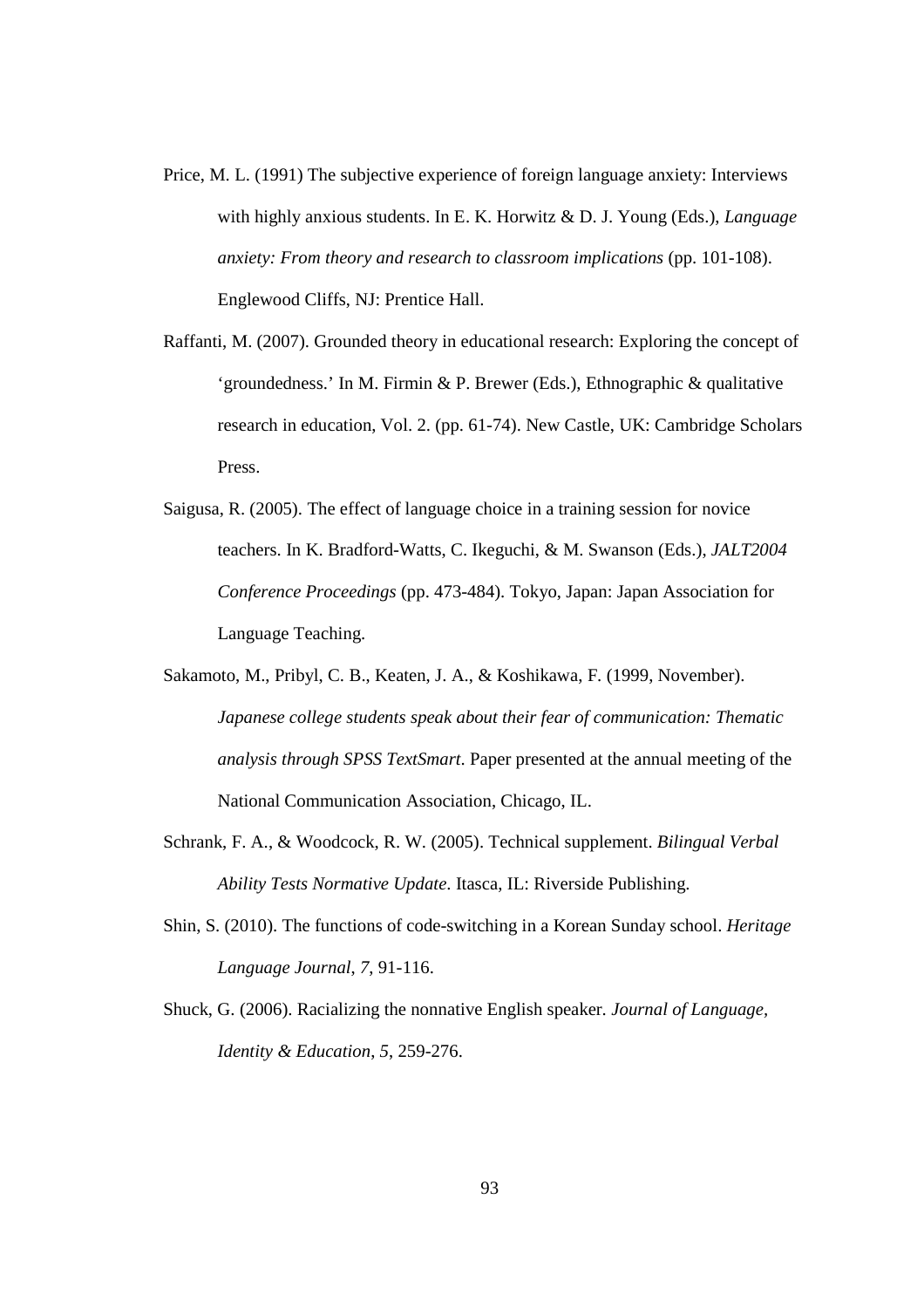- Silverman, D., & Marvasti, A. (2008). *Doing qualitative research.* Thousand Oaks, CA: Sage.
- Skiba, R. (1997). Code switching as a countenance of language interference. *The Internet TESL Journal, 3*(10). Retrieved from http://iteslj.org/Articles/Skiba-CodeSwitching.html
- Soderman, A., & Oshio, T. (2008). The social and cultural contexts of second language acquisition in young children. *European Early Childhood Education Research Journal*, *16*, 297-311.
- Sparks, R. L., Ganschow, L., & Javorsky, J. (2000). Deja vu all over again: A response to Saito, Horwitz, and Garza. *Modern Language Journal*, *84*, 251-259.
- Spezzini, S. (2004). English immersion in Paraguay: Individual and sociocultural dimensions of language learning and use. *International Journal of Bilingual Education & Bilingualism*, *7*, 412-431.
- Strong, G. (2001). Attitude and motivation in language learning: Revisited. *The Language Teacher*, *25* (5). Retrieved from

http://www.jalt-publications.org/tlt/articles/2001/05/strong

- "Survey brings to light ambivalence for English." (2000, May 22). *The Daily Yomiuri,*  p. 5.
- Takada, T. (2003). Learner characteristics of early starters and late starters of English language learning: Anxiety, motivation, and aptitude. *JALT Journal*, *25*, 5-30.
- Tani-Fukuchi, N. (2005). Japanese learner psychology and assessment of affect in foreign language study. *The Language Teacher*, *29*, 3-9.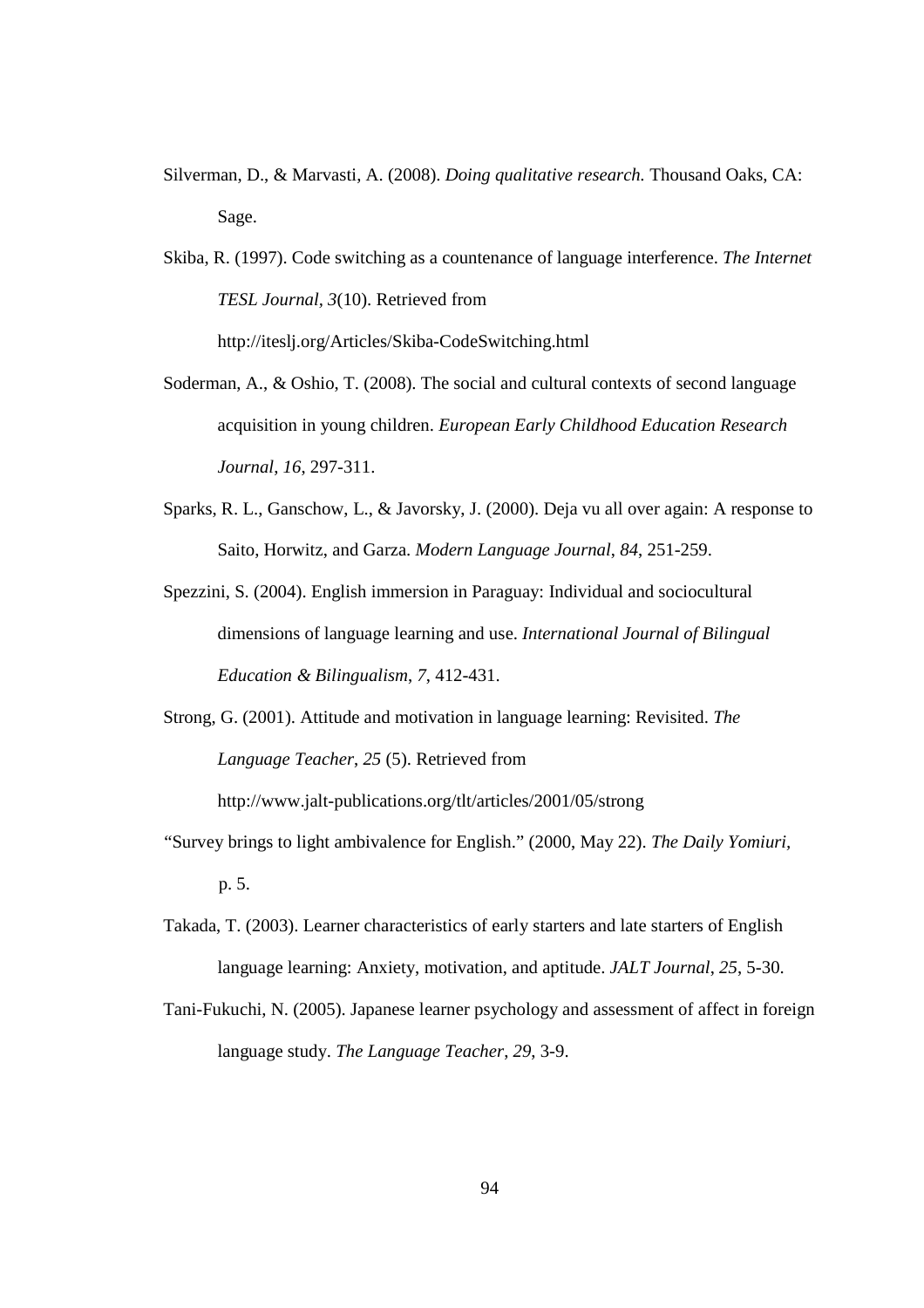- Tarone, E., & Swain, M. (1995). A sociolinguistic perspective on second language use in immersion classrooms. *Modern Language Journal*, *79*, 166-178.
- Woodrow, L. (2006). Anxiety and speaking English as a second language. *RELC Journal: A Journal of Language Teaching and Research in Southeast Asia*, *37*, 308-328.
- Wray, N. (2007). "Researcher saturation": The impact of data triangulation and intensiveresearch practices on the researcher and qualitative research process. *Qualitative Health Research*, *17*, 1392-1402.
- Yamamoto, M. (2001). *Language use in interlingual families: A Japanese-English sociolinguistic study*. Clevedon, UK: Multilingual Matters.
- Yashima, T. (2002). Willingness to communicate in a second language: The Japanese EFL context. *Modern Language Journal*, *86*, 54-66.
- Young, D. J. (1991). Creating a low-anxiety classroom environment: What does language anxiety research suggest? *Modern Language Journal*, *75*, 426-439.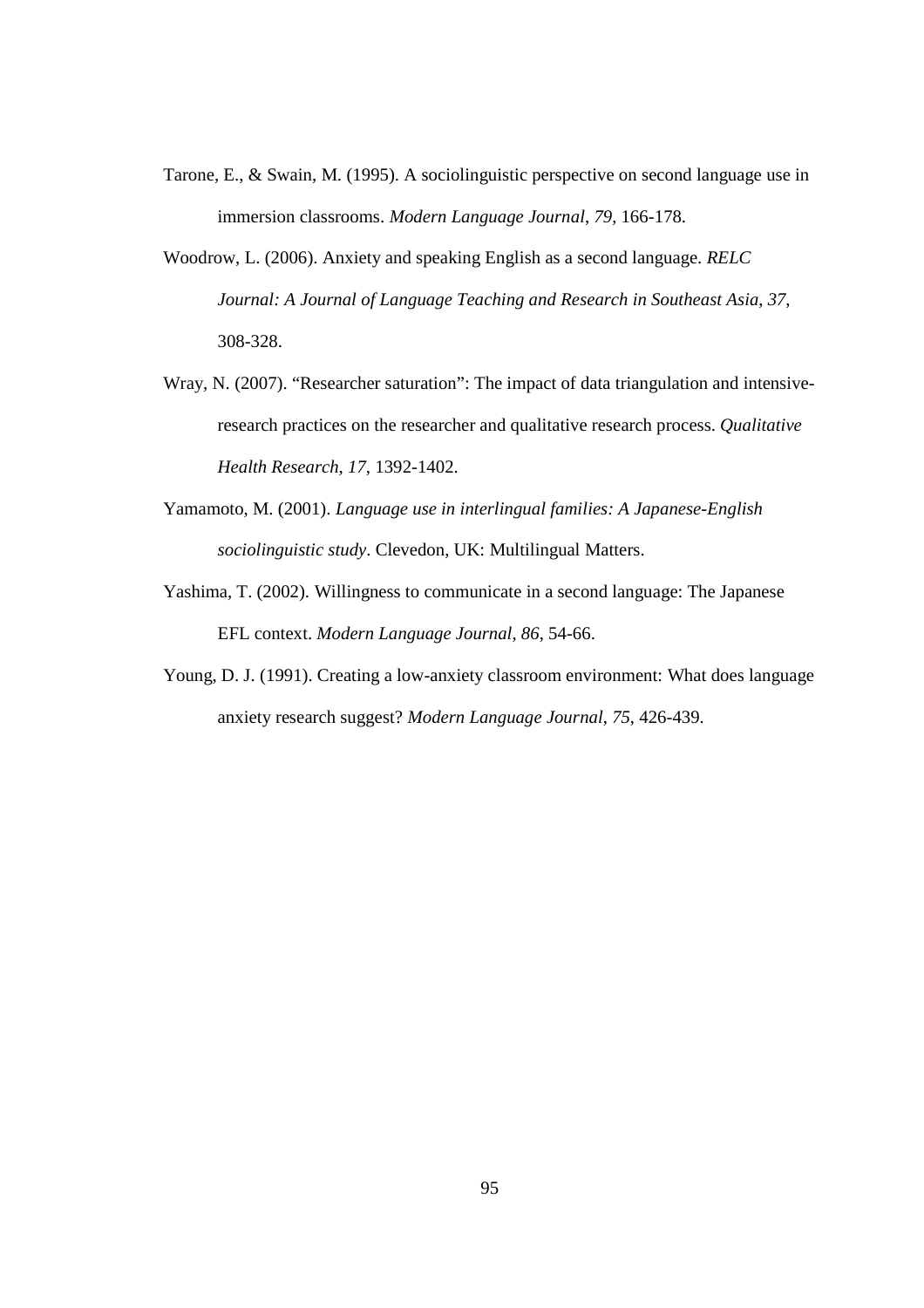## APPENDIX A

## INTERVIEW QUESTIONS

- 1. What language do you usually speak at home?
- 2. How often do you speak English at home? (Reply using the scale below.) Never once a week once a day several times a day almost always
- 3. How often do you speak Japanese outside of classes at school? Never once a week once a day several times a day almost always
- 4. How often do you speak English outside of classes at school? Never once a week once a day several times a day almost always
- 5. How often do you think in English (outside of classes at school)? Never once a week once a day several times a day almost always
- 6. How often do you use English internet (outside of classes at school)? Never once a week once a day several times a day almost always
- 7. Have you ever dreamed in English or had a dream in which you were speaking English? Tell about it.
- 8. What language do you prefer to speak? Why?
- 9. Do you like studying and speaking English? Why or why not?
- 10. Have your English classes helped you learn to speak English? In what ways?
- 11. Why do people not speak more in English? How about you?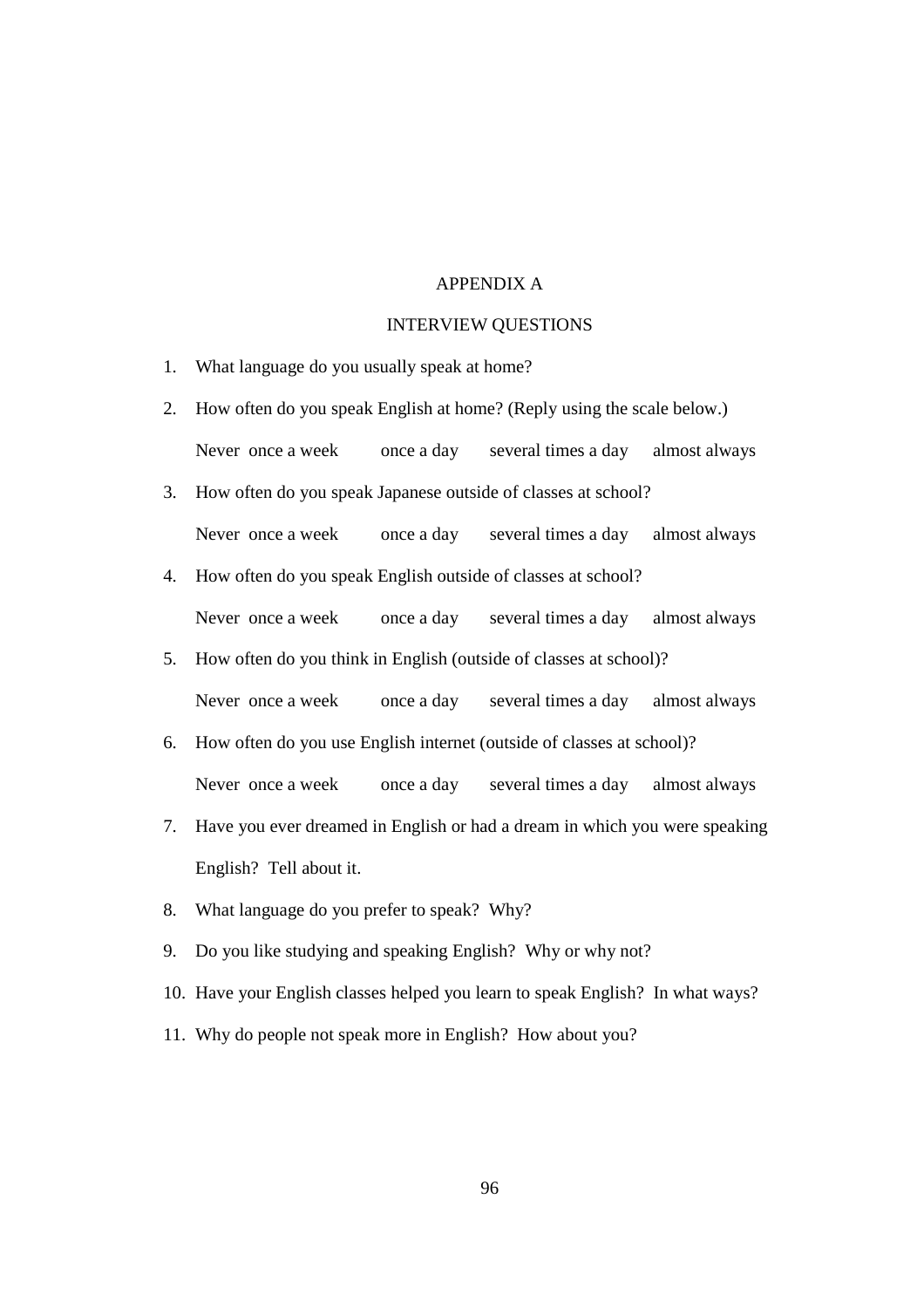12. Have you ever been forced to speak in English?

Where? When? Tell about it.

Did that help you to improve in English speaking?

13. How would you rate your English ability?

Poor low good very good fluent

- 14. What do you use to rate your English ability? (e.g., test scores, class grades, others' comments?)
- 15. Do you want to be able to speak English?

Why or why not?

- 16. Do you want to be able to talk with foreigners in English?
- 17. How do you feel when you talk with foreigners?
- 18. What makes it hard for you to understand when you are talking with someone in English? (e.g., hear noises in head, panic, etc.)
- 19. What do you think or what happens in your mind when you are in a situation where you must speak English?
- 20. What would help kids speak English more?
- 21. Why did you choose to go to a bilingual school?
- 22. Do your parents encourage you to speak English?
- 23. Do you remember making a mistake when speaking English? Tell about it. How did you feel?
- 24. Have you ever had someone laugh at you or make fun of you when you were speaking English? Tell about it. How did you feel?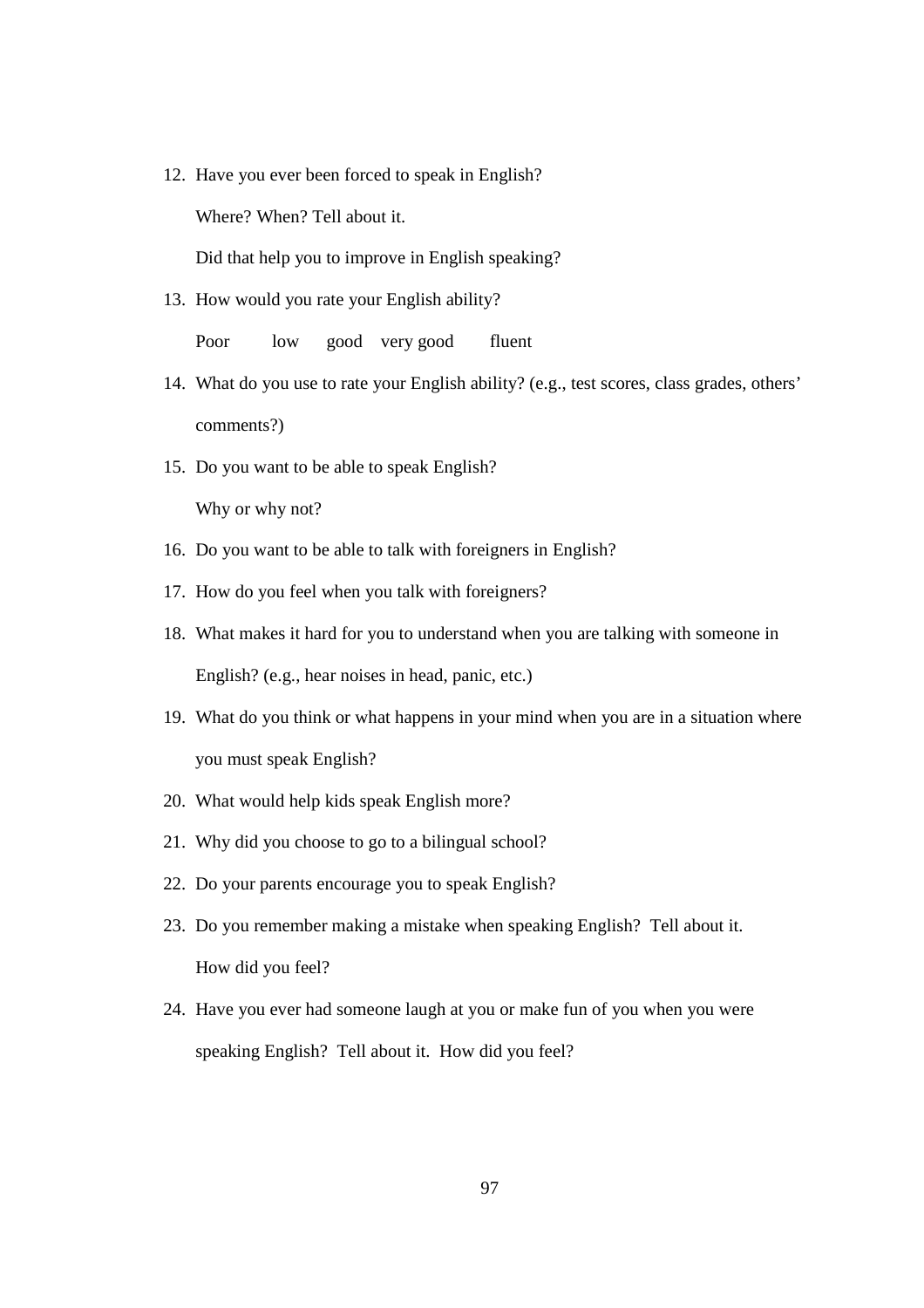- 25. Have you had any other experience that made you want to speak English more or made you more hesitant to speak English? Tell about it.
- 26. Have you ever been in a group where everyone else was speaking a language you didn't understand? Tell about it. How did you feel?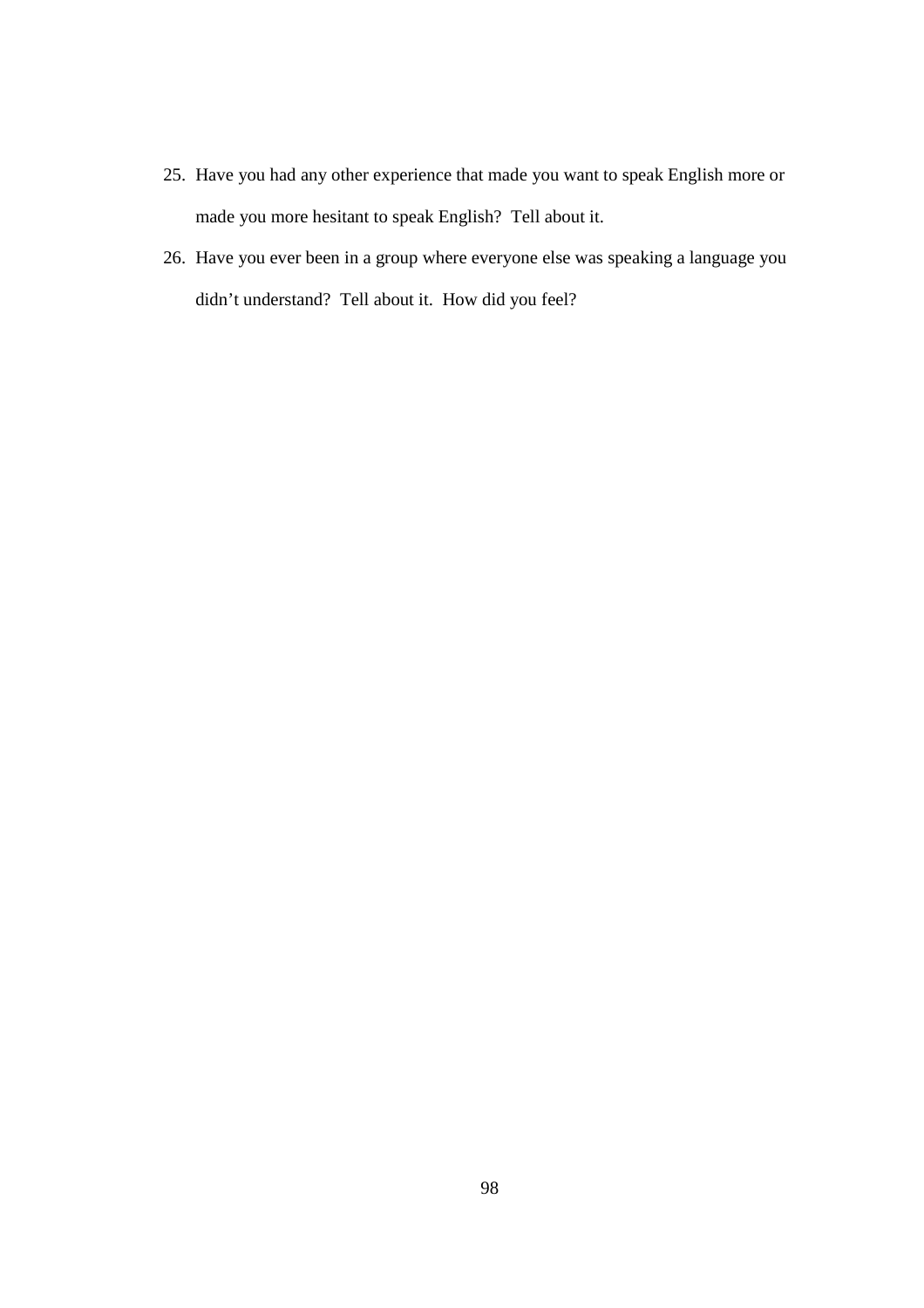## APPENDIX B

#### PARENTAL CONSENT FORM

Dear parent/guardian,

As I work to complete my master's degree in education from Cedarville University, I would like to ask for the assistance of your child in my research for my thesis. I am studying why Japanese students are hesitant to speak in English, and I would like to interview  $4<sup>th</sup>$ ,  $5<sup>th</sup>$ , and  $6<sup>th</sup>$  grade students concerning their experiences and attitudes toward English speaking.

Students who participate in this research will be interviewed individually by me during the school day, being excused from study hall or another class. The interview will last approximately forty minutes and will include a test of English proficiency, the Bilingual Verbal Ability Test. Some students may also be asked to give a follow-up interview at a later date to explain their ideas and feelings more deeply.

Students will not be forced to participate in this research, and they will have the freedom to stop at any time during the interview and return to class. Participation in this study will have no effect on students' grades. Students' answers will be confidential, and quotations in my thesis will be anonymous.

I would request that if your child is going to participate in this study, that you not discuss the topic with your child in advance, as I would like to gather the students' personal, original feelings and ideas for my research. Your child's cooperation would be much appreciated, not only to help me complete my thesis, but also to help make the school's educational atmosphere more effective.

Thank you in advance for you and your child's cooperation with this project.

Sincerely,

Steve Rohrer Vice Principal

If you agree to allow your child to participate in this study, please sign this permission slip and return it to Mr. Rohrer in the envelope provided.

I give permission for my child to be excused from class to be interviewed by Mr. Rohrer for his master's thesis research on Japanese students' experiences and attitudes toward English speaking. My child's comments may be quoted anonymously in Mr. Rohrer's thesis.

Student's name: Parent's signature: